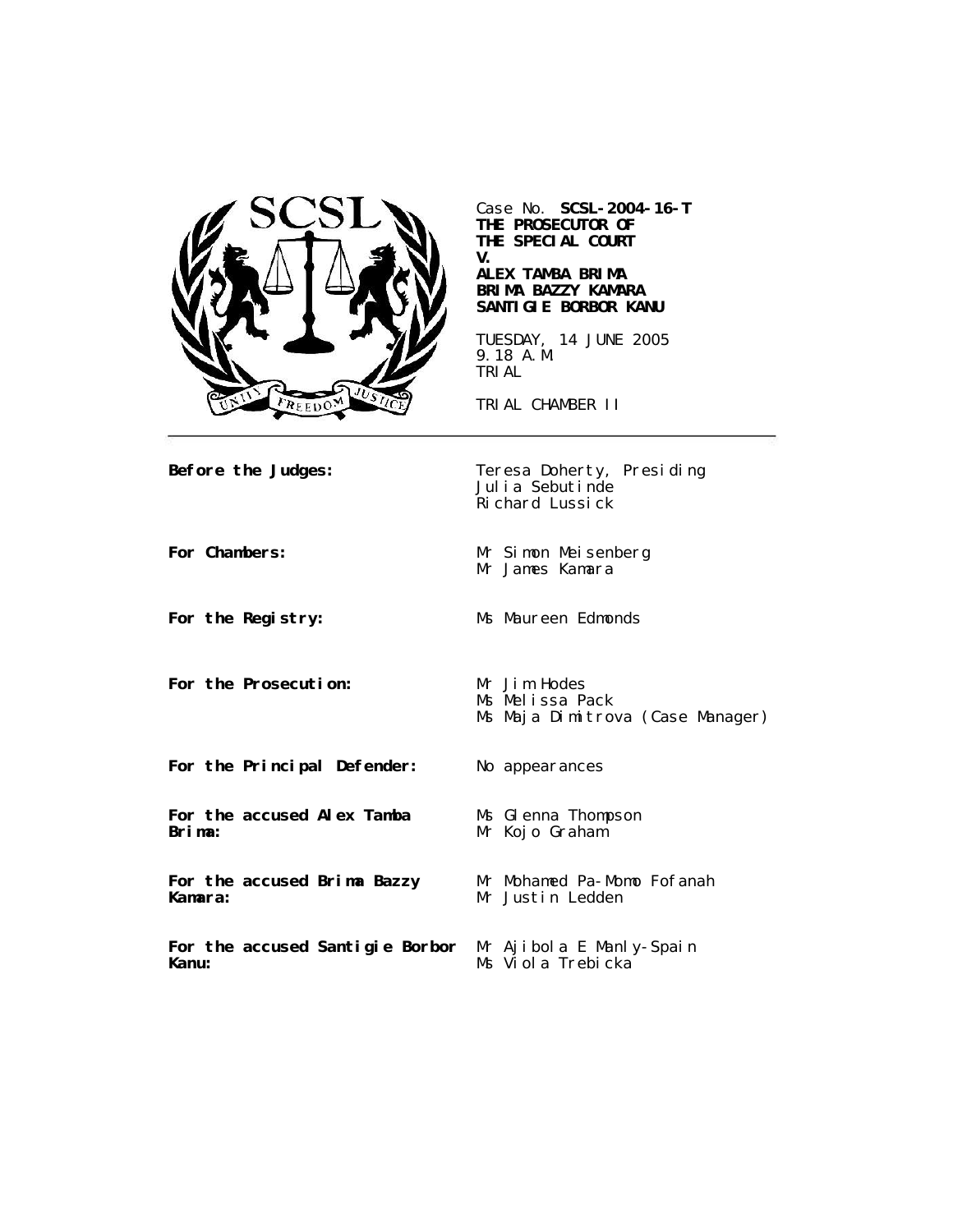1 2 3 4 5 6 7 8 9 09:22:58 10 11 12 13 14 15 09:23:13 16 17 18 19 09:23:35 20 21 22 23 24 25 09:24:36 26 27 28 29 09:16:32 [TB140605A-SGH] Tuesday 14th June 2005 [Open Session] [The Accused not present] [Witness entered court] [Upon commencing at 9.18 a.m. ] PRESIDING JUDGE: Good morning. We appear to be missing some defence counsel. Is there any explanation? MR GRAHAM: With your leave, My Lord, they are within the precincts of the Court, My Lord. May I just go around and get them? PRESIDING JUDGE: The Court cannot proceed without someone at the Bar table on the side of counsel for the Defence. So you will have to remain and let them turn up in due course or I will ask the Court Attendant to make -- if there is anyone can be tel ephoned. I will remind the witness -- I also note the absence of the accused. Am I to take that the situation prevailing yesterday and previously still prevails? MR GRAHAM: My Lord, the lead counsel will give an explanation to that when they are here. PRESIDING JUDGE: Thank you. Mr Witness, you recall that -- Ms Thompson, Mr Manly-Spain, you are aware of the time this Court starts. What has happened to you? MS THOMPSON: I am sorry, Your Honour [Microphone not activated] THE INTERPRETER: Your mic is not on. MS THOMPSON: Your Honour, I do beg your pardon. I was actually in the Court when I had to pop out. My stuff all here.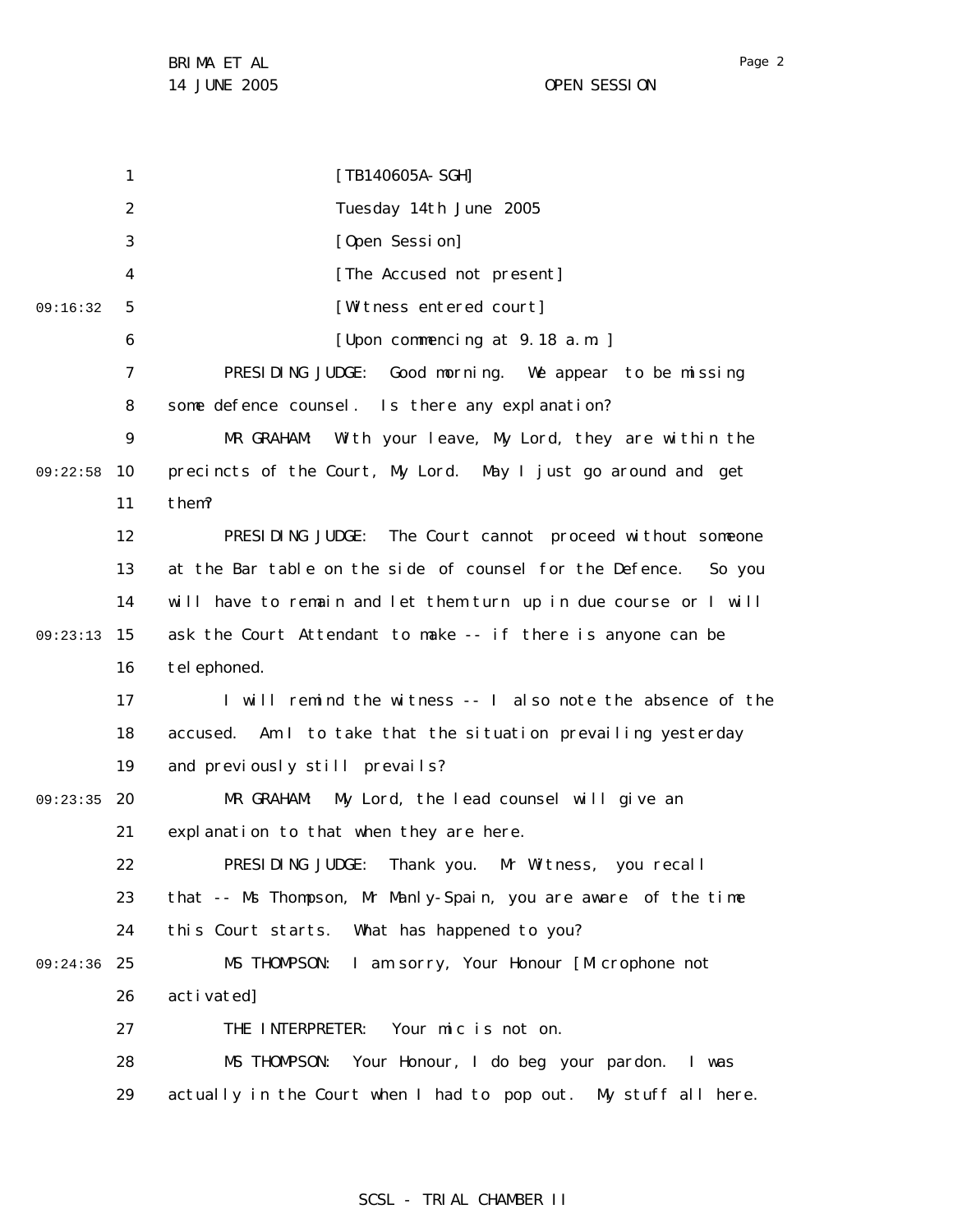|          | 1              | PRESIDING JUDGE: Your junior or co-counsel did inform us       |
|----------|----------------|----------------------------------------------------------------|
|          | $\overline{2}$ | of that.                                                       |
|          | 3              | MS THOMPSON: Yes, I'm sorry.                                   |
|          | 4              | PRESIDING JUDGE: Very well. Mr Manly-Spain, what is your       |
| 09:24:52 | 5              | expl anation this morning?                                     |
|          | 6              | MR MANLY-SPAIN: I'm sorry, Your Honour.                        |
|          | $\overline{7}$ | PRESIDING JUDGE: I didn't say to apologise, I said             |
|          | 8              | expl anati on.                                                 |
|          | 9              | MR MANLY-SPAIN: I wasn't hearing, I didn't have my             |
| 09:25:08 | 10             | earphone. I had to attend nature.                              |
|          | 11             | PRESIDING JUDGE: It must be the oldest excuse in the book.     |
|          | 12             | Can anyone explain the absence of Mr Fofanah, he is usually on |
|          | 13             | time.                                                          |
|          | 14             | MS THOMPSON: Your Honour, he is actually in the Court          |
| 09:25:21 | 15             | precincts, he is coming in.                                    |
|          | 16             | PRESIDING JUDGE: Very well. I will proceed now to remind       |
|          | 17             | the witness of his oath, unless there are other matters that   |
|          | 18             | counsel wish to bring to the Court's attention. No.            |
|          | 19             | Mr Witness, you recall that you took the oath and promised     |
| 09:25:44 | 20             | to tell the truth. As I have told you before, that promise is  |
|          | 21             | still binding on you and you must continue to answer questions |
|          | 22             | truthfully. Do you understand this?                            |
|          | 23             | THE WITNESS: Yes, My Lord.                                     |
|          | 24             | PRESIDING JUDGE: Thank you, Mr Witness. Ms Pack, please        |
| 09:26:00 | 25             | proceed.                                                       |
|          | 26             | MS PACK:<br>Thank you, Your Honour.                            |
|          | 27             | WITNESS TF1-334: [Continued]                                   |
|          | 28             | [The witness answered through interpreter]                     |
|          | 29             | EXAMINED BY MS PACK: [Continued]                               |

## SCSL - TRIAL CHAMBER II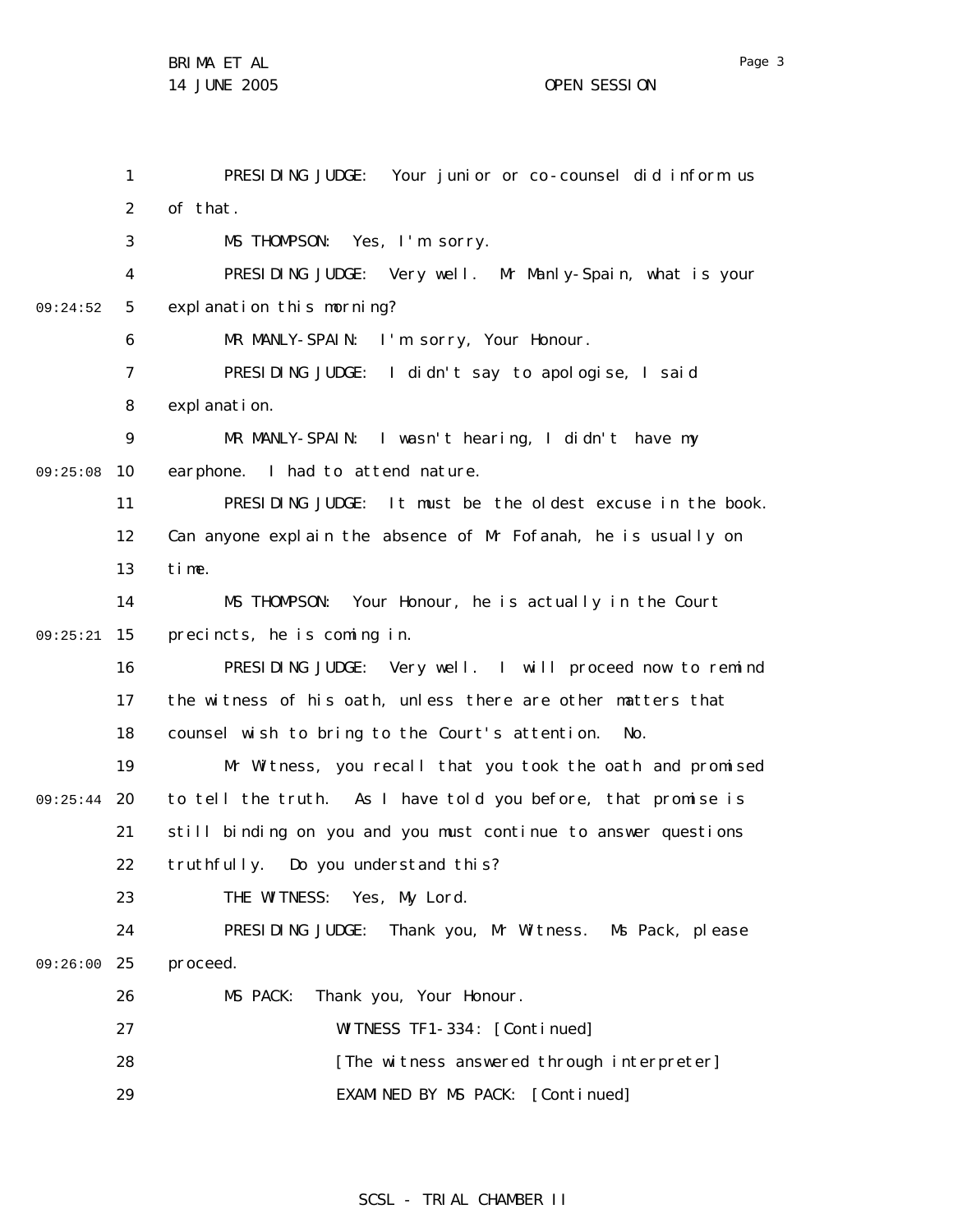1 Q. Good morning, witness.

2 A. Good morning, My Lord.

|          | 3  | Witness, when we broke off yesterday afternoon you had<br>Q.      |
|----------|----|-------------------------------------------------------------------|
|          | 4  | testified that the State House was captured and that you were at  |
| 09:26:26 | 5  | State House at around 5.45 in the morning. Quarter to 6.00 in     |
|          | 6  | the morning. Witness, where did you go after State House?         |
|          | 7  | Whilst myself and the other soldiers captured the State<br>А.     |
|          | 8  | House, we moved to -- as the commanders including Gullit, Bazzy,  |
|          | 9  | Five-Five and others, we and others came to the State House, that |
| 09:27:09 | 10 | was around 6.00 to 6.30 in the morning. Myself, together with     |
|          | 11 | Tito and other commanders, we moved as Gullit came and said CID   |
|          | 12 | and the police station should be burnt down.                      |
|          | 13 | Pause, Witness, pause. Now, you have just said that when<br>Q.    |
|          | 14 | Gullit came $--$                                                  |
| 09:27:30 | 15 | PRESIDING JUDGE: Pause, Ms Pack. Mr Fofanah.                      |
|          | 16 | MR FOFANAH: I am sorry Your Honours for coming late. I            |
|          | 17 | actually had a slight breakdown coming. I had a tyre puncture.    |
|          | 18 | I couldn't communicate that to my colleague because, Your Honour, |
|          | 19 | unfortunately I didn't have my cell phone with me. I am sorry     |
| 09:27:58 | 20 | about that.                                                       |
|          | 21 | PRESIDING JUDGE: Very well.                                       |
|          | 22 | MR FOFANAH: I will try very hard not to repeat such               |
|          | 23 | conduct.                                                          |
|          | 24 | PRESIDING JUDGE: We will note that. Thank you.                    |
| 09:28:08 | 25 | Ms Pack, I didn't intend to interrupt you completely, but I       |
|          | 26 | had to put it on record. Please proceed, Ms Pack, you were        |
|          | 27 | asking a question.                                                |
|          | 28 | MS PACK: Thank you, Your Honour.                                  |
|          | 29 | Witness, you said that Gullit came and said that CID should<br>Q. |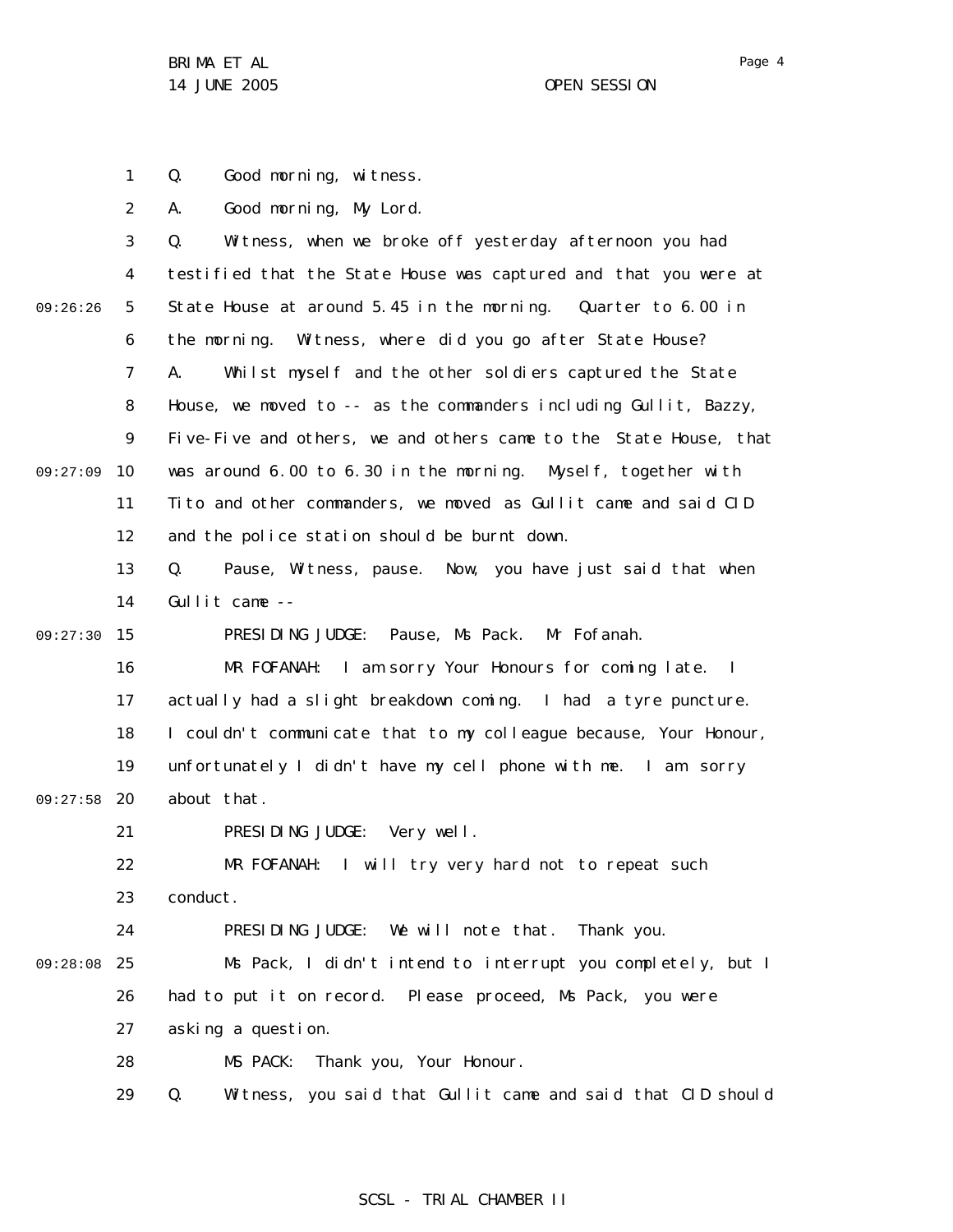|          | 1                 | be burnt down. I just want to break that down. How do you know     |
|----------|-------------------|--------------------------------------------------------------------|
|          | $\overline{2}$    | he said that CID should be burnt down?                             |
|          | 3                 | Gullit met me and the other commanders in the State House.<br>А.   |
|          | 4                 | And when he arrived later he said the troops should advance        |
| 09:28:43 | 5                 | towards the Pademba Road prisons and that --                       |
|          | 6                 | PRESIDING JUDGE: Just a minute. Counsel, do not walk               |
|          | 7                 | across the front of the Bar again, and do not wave at me.<br>Thi s |
|          | 8                 | is a court. Get on your feet when I am speaking to you.            |
|          | 9                 | MR LEDDEN: I apologise.                                            |
| 09:29:02 | 10                | PRESIDING JUDGE: Pardon? Put the microphone on. Put your           |
|          | 11                | mi crophone on and speak properly.                                 |
|          | $12 \overline{ }$ | MR LEDDEN: I apologise, Your Honour.                               |
|          | 13                | PRESIDING JUDGE: On your feet.                                     |
|          | 14                | MR LEDDEN: I apologise, Your Honour.                               |
| 09:29:14 | 15                | PRESIDING JUDGE: Do not walk across the Bar again, and do          |
|          | 16                | not walk across in front of a sworn witness.                       |
|          | 17                | I apologise for the interruption. Mr Witness, I apologise          |
|          | 18                | for the interruption. Please repeat what you were just saying.     |
|          | 19                | I have recorded that you Gullit met with you.                      |
| 09:29:31 | 20                | MS PACK:                                                           |
|          | 21                | You were saying that Gullit met in the State House, met you<br>Q.  |
|          | 22                | in the State House. Go on, please, to say what happened then.      |
|          | 23                | Immediately myself and the other commanders who were there<br>А.   |
|          | 24                | at the State House, including Colonel Tito and others, Gullit      |
| 09:29:57 | 25                | said we -- the troops should immediately move towards Pademba      |
|          | 26                | Road and capture the Pademba Road prisons. And in fact before      |
|          | 27                | the troops moved to the Pademba Road prison, the CID station       |
|          | 28                | should be burnt down.                                              |
|          | 29                | Q.<br>Pause.<br>You stated a name there, Tito. It has been spelt   |

## SCSL - TRIAL CHAMBER II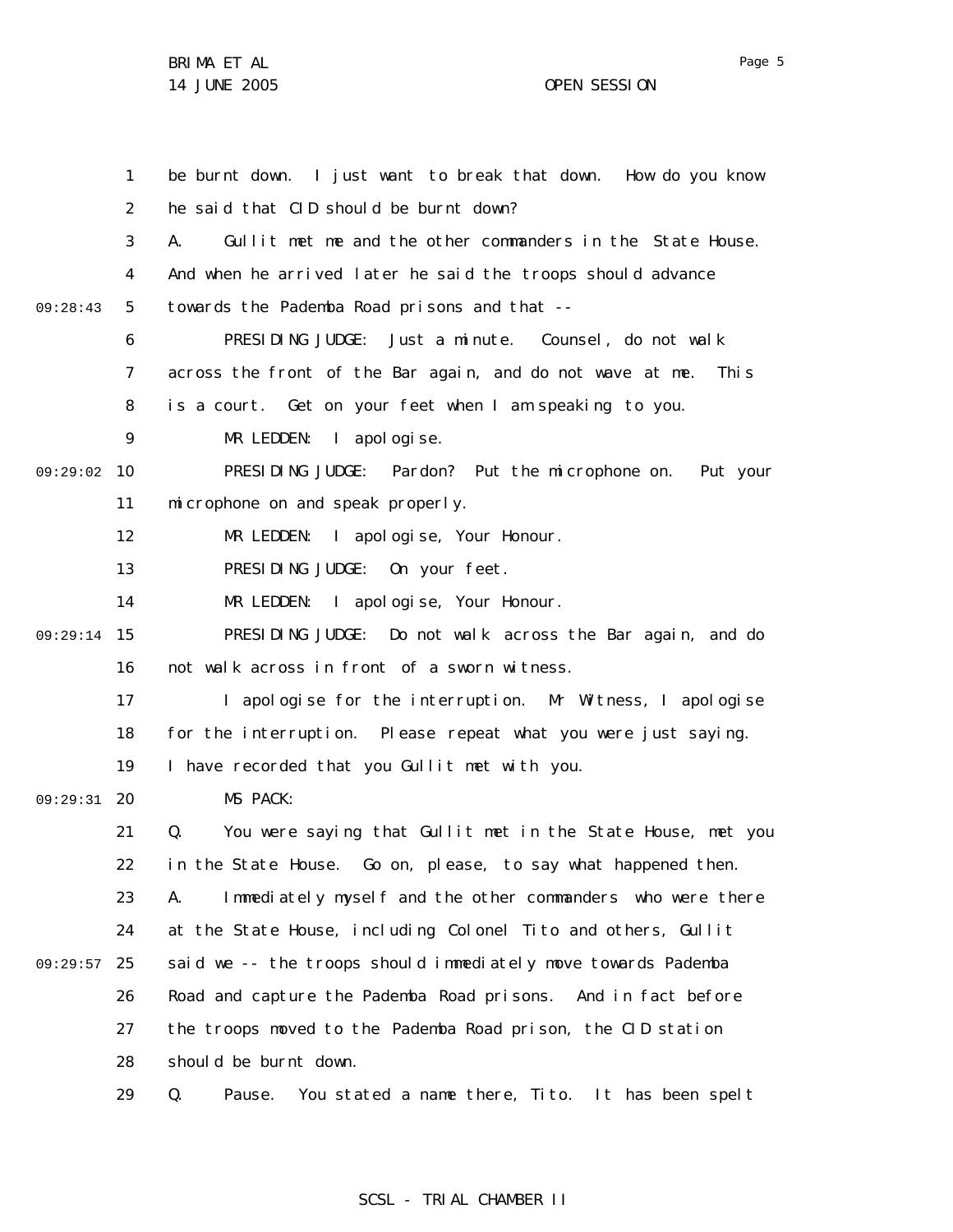1 2 3 4 5 6 7 8 9 10 09:31:11 11 12 13 14 09:31:46 15 16 17 18 19 20 09:32:11 21 22 23 24 25 09:32:31 26 27 28 29 09:30:47 before, T-I-T-O. Who else was with you when Gullit said that you should move and capture Pademba Road and before you do that burn the CID? A. Commander Hassim, Pikin and the Operation Supervisor A, including -- and Bazzy was there. Five-Five, Woyoh and the other military supervisors. Q. Pause, please. MS PACK: The witness has spelt these names before, Your Honour. Hassim is spelt H-A-S-S-I-M. Pikin was spelt P-I-K-I-N. And Woyoh is spelt W-O-Y-O-H and the others were A, Bazzy and Five-Five. Q. After this was said by Gullit, what did you do? A. Myself, Colonel Tito, Hassim, Pikin and Operation A, and Supervisor A, and the other military personnel, moved towards the CID whilst Major Minas set the CID on fire and we moved directly to -- while the CID was burning down, we moved directly to the Pademba Road prisons. Q. Pause, please. You have mentioned a name there Major Minas, would you spell that, please, for their Honours? A. Minas, M-I-N-A-S. That was his popular name. Q. Do you know his full name? A. No, this was his popular name. Q. Who was he? A. Well, he was -- he too was a military commander. He was a major, he was with the troops. Q. Do you know which group he had been in before? A. Yes. Q. Which group? A. He was a member of the Sierra Leone Army.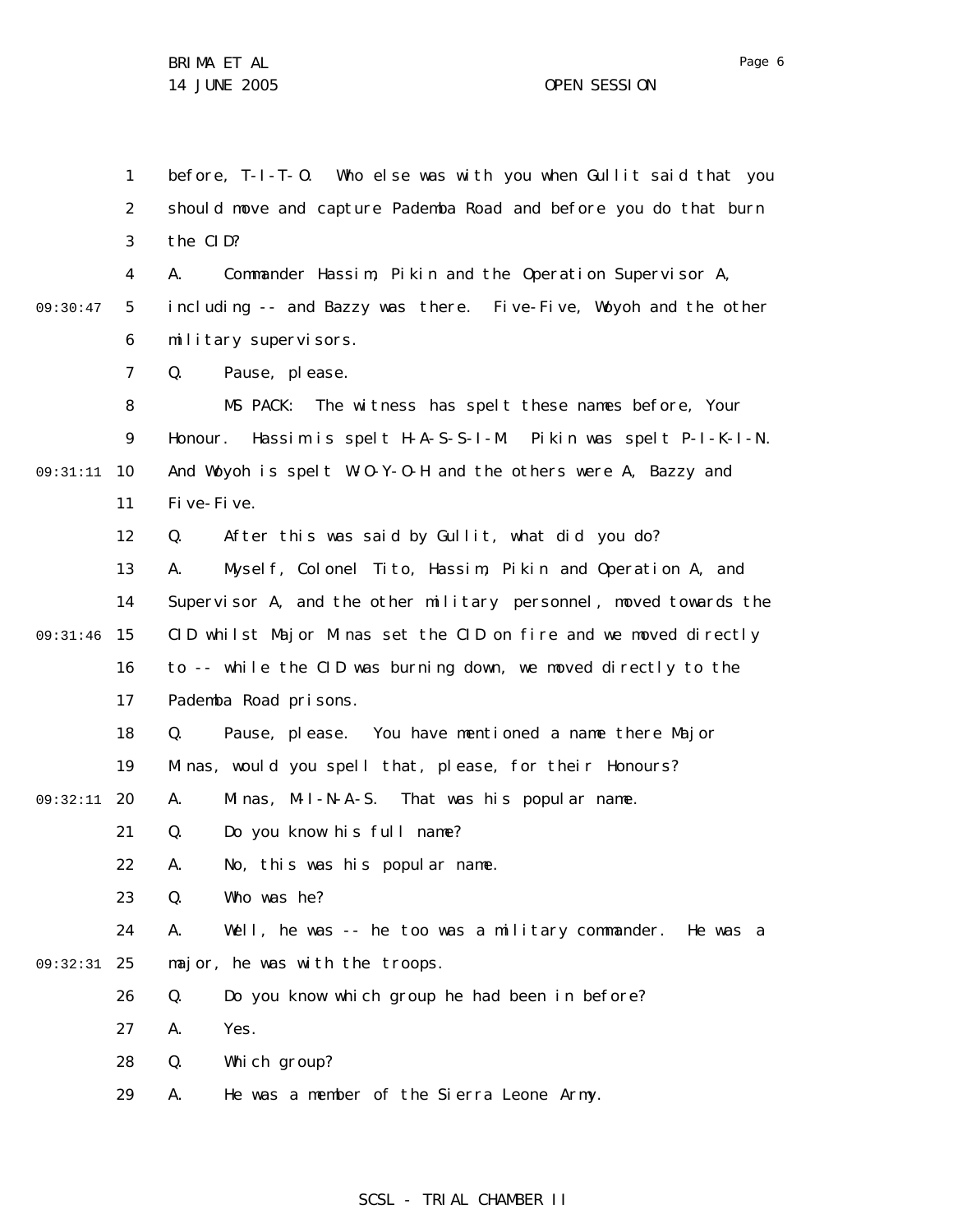|          | $\mathbf{1}$   | I am just going to ask you something, you have referred to<br>Q.    |
|----------|----------------|---------------------------------------------------------------------|
|          | $\overline{2}$ | someone as Operational Commander A and Supervisor A. Would you      |
|          | 3              | clarify who you are talking about at this point?                    |
|          | 4              | I am talking about the Supervisor A.<br>А.                          |
| 09:33:06 | 5              | Now, you said you moved to CID and Major Minas burnt CID.<br>Q.     |
|          | 6              | How do you know that?                                               |
|          | $\overline{7}$ | Well, Major Minas moved with the troops among which I was<br>А.     |
|          | 8              | We moved together towards the CID and he -- it was he who<br>there. |
|          | 9              | set the CID on fire. We stood there while he put the troops on      |
| 09:33:31 | 10             | Then the troops moved towards Pademba prisons.<br>fi re.            |
|          | 11             | Did you get to Pademba Road prison?<br>Q.                           |
|          | 12             | Yes, My Lord.<br>А.                                                 |
|          | 13             | What happened there?<br>Q.                                          |
|          | 14             | Well, at the Pademba Road prison we met -- we met with<br>А.        |
| 09:33:52 | 15             | little resistance from the guards who were within the prisons.      |
|          | 16             | We pushed them and we succeeded in opening the prisons. Myself      |
|          | 17             | and the other commanders who went with me, including Tito, we       |
|          | 18             | succeeded in opening the prisons.                                   |
|          | 19             | After you opened the prison, what happened?<br>Q.                   |
| 09:34:10 | 20             | Well, as soon as myself and the other -- Commander Tito and<br>А.   |
|          | 21             | the other commanders opened the prisons, all the politicians, the   |
|          | 22             | soldiers and we met there, including some prominent lawyers, we     |
|          | 23             | told them to go back to the State House. They should go to --       |
|          | 24             | they were to stay -- they were to report at the State House         |
| 09:34:36 | 25             | i mmediately.                                                       |
|          | 26             | Are you able to estimate approximately how many people were<br>Q.   |
|          | 27             | released from Pademba Road prison?                                  |
|          | 28             | The number was large. Many, many people. In fact, some<br>А.        |
|          | 29             | were in uniforms, others were in civilian clothes, but the number   |

# SCSL - TRIAL CHAMBER II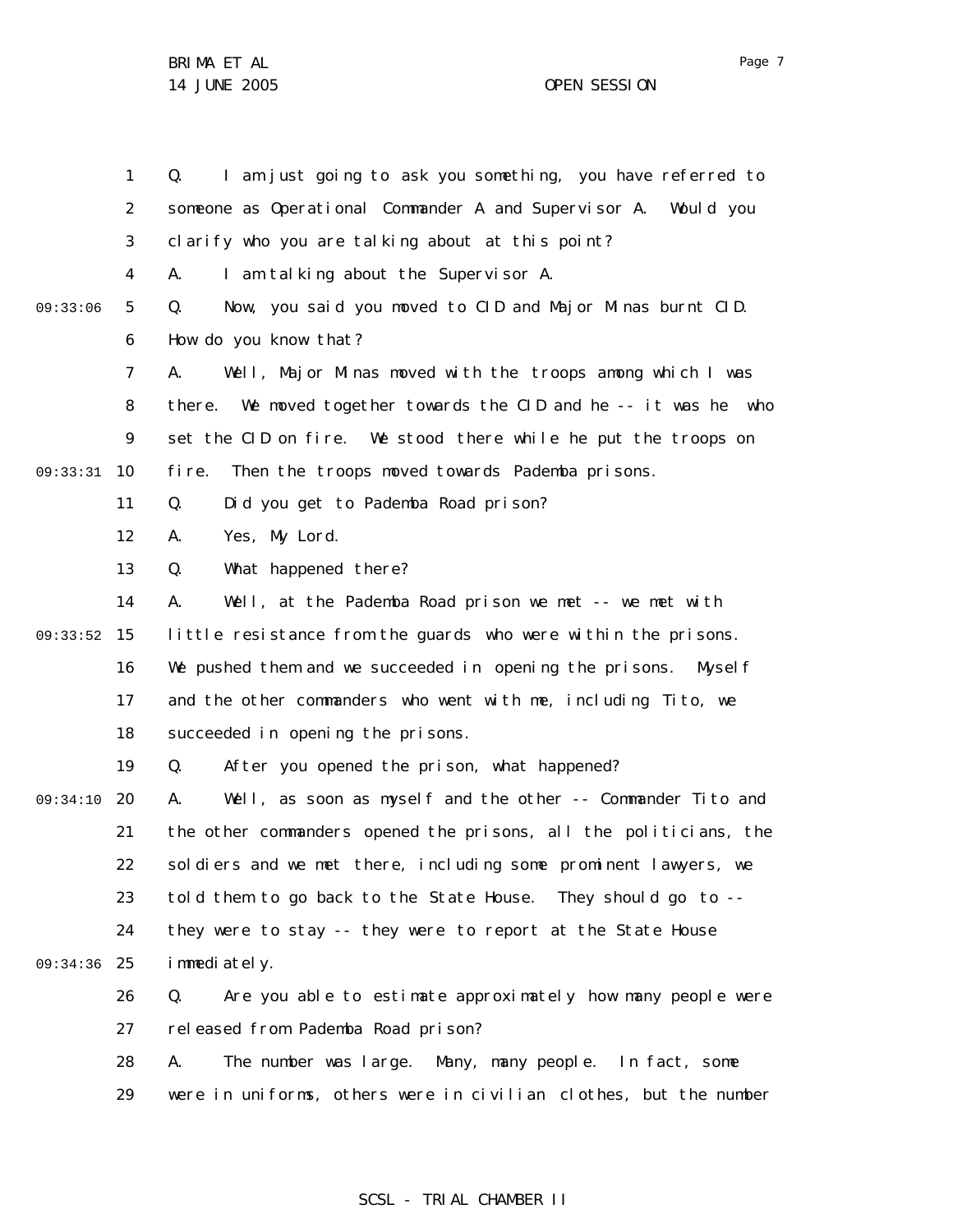|          | 1                 | was large.                                                        |
|----------|-------------------|-------------------------------------------------------------------|
|          | 2                 | Did you do anything else while you were at Pademba Road<br>Q.     |
|          | 3                 | pri son?                                                          |
|          | 4                 | Well, the only thing, we ordered the men to report to the<br>А.   |
| 09:35:15 | 5                 | State House for further instructions.                             |
|          | 6                 | Where did you go after Pademba Road prison?<br>Q.                 |
|          | $\overline{7}$    | JUDGE LUSSICK: Just before you leave Pademba Road,                |
|          | 8                 | Ms Pack, getting back to the guards, the witness said he, " We    |
|          | 9                 | pushed them". What exactly happened to the guards?                |
| 09:35:32 | 10                | MS PACK:                                                          |
|          | 11                | Witness, His Honour Judge Lussick's question was what<br>Q.       |
|          | $12 \overline{ }$ | happened to the guards at Pademba Road prison?                    |
|          | 13                | They retreated and in fact they left their arms and<br>А.         |
|          | 14                | ammunitions in the place.                                         |
| 09:36:02 | 15                | Was anything done with the arms and ammunition that they<br>Q.    |
|          | 16                | left?                                                             |
|          | 17                | Yes, immediately as myself and the troops reached there, we<br>А. |
|          | 18                | captured the arms and the ammunition and we made use of them      |
|          | 19                | immediately, with the support weapons which we captured, together |
| 09:36:16 | 20                | with others, including GBMG and other anti-aircraft weapons.      |
|          | 21                | GBMG, would you just give a full name for that,<br>Q.<br>Pause.   |
|          | 22                | pl ease?                                                          |
|          | 23                | General purpose machine gun.<br>А.<br>Yes.                        |
|          | 24                | Q.<br>Witness, where did you go after Pademba Road prison?        |
| 09:36:47 | 25                | After Pademba Road prisons myself, Tito, Operation<br>А.          |

26 27 Commander A, Hassim, Pikin, moved towards the radio station in the New England and captured the station. Moved further to

28 Brookfields.

29 Q. Pause. Just spell Brookfields, please.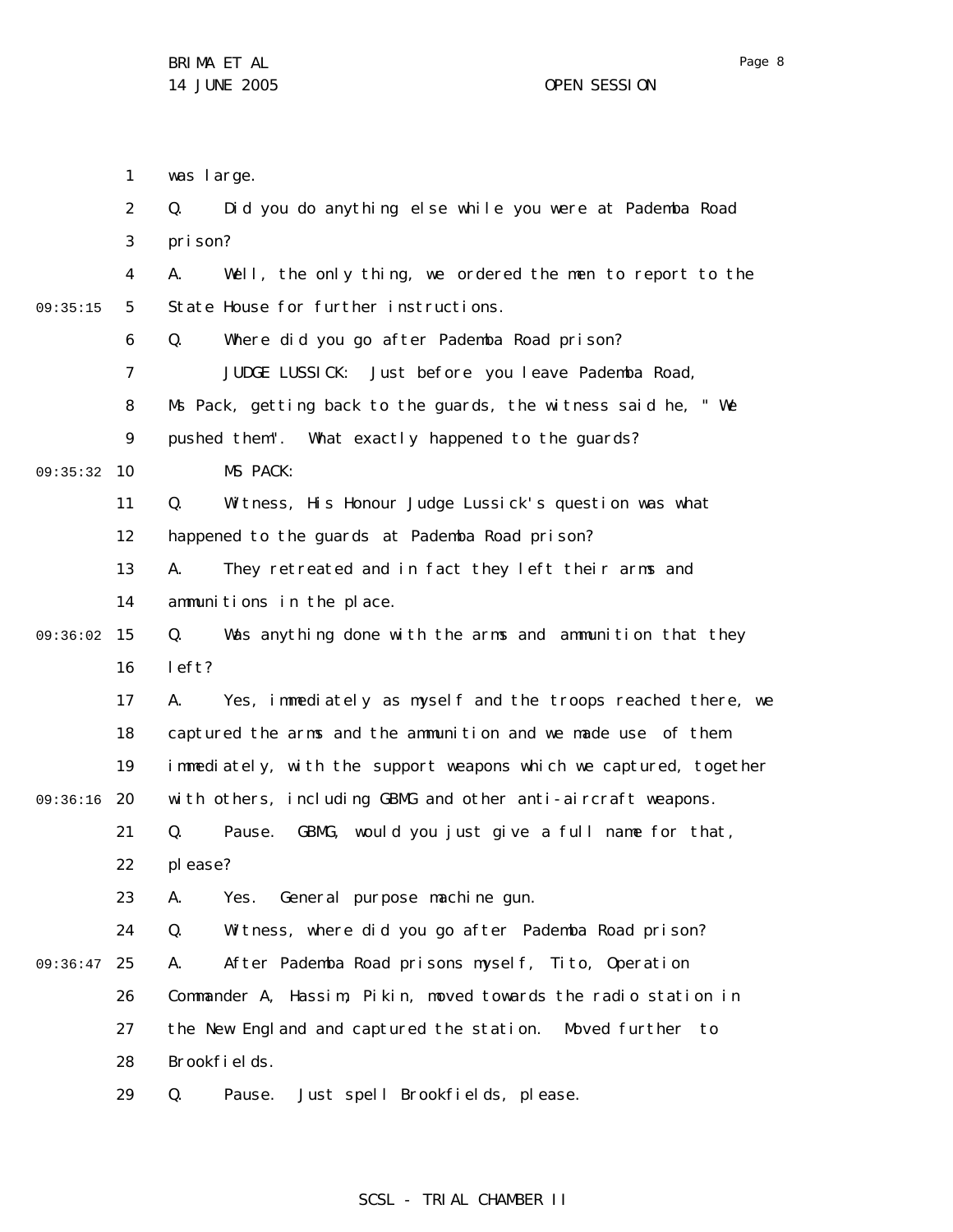1 2 3 4 5 6 7 8 9 10 09:37:51 11 12 13 14 15 09:38:11 16 17 18 19 20 09:38:21 21 22 23 24 25 09:38:51 26 27 28 29 09:37:33 A. B-R-O-O-K-F-I-E-L-D-S. Q. Did anything happen at Brookfields? A. Well, in Brookfields myself and the advancing troops, we met some resistance from the forces who were within the area. But as we used our support weapons myself and the troops when we got there they retreated from Brookfields. Q. Where did you go after Brookfields? A. After Brookfields we moved towards Hill Cot. Q. Did anything happen at Hill Cot? A. Well, in Hill Cot Road the other men continued. JUDGE SEBUTINDE: I am sorry to interrupt. You are rushing and you are forgetting to spell certain names. MS PACK: My apologies, Your Honour. JUDGE SEBUTINDE: So we have records that have gaps, so if you could please focus on some of these things. MS PACK: Q. Witness, will you spell Hill Cot, please? A. H-I-L-L-C-U-T [sic]. Q. And that is in which area in Freetown? A. It is within the New England. Q. Did anything happen at Hill Cot Road? A. Well, in that junction. JUDGE LUSSICK: This witness continually, when he is describing the movement of the troops, he continually uses the expression, "We moved towards". Now, quite often I think he means, "We went to", because moving towards, as you know, does not mean we actually got there. And now the evidence, as it stands in this particular instance, is he moved towards Hill Cot. And now you are saying what happened when you got there. He

### SCSL - TRIAL CHAMBER II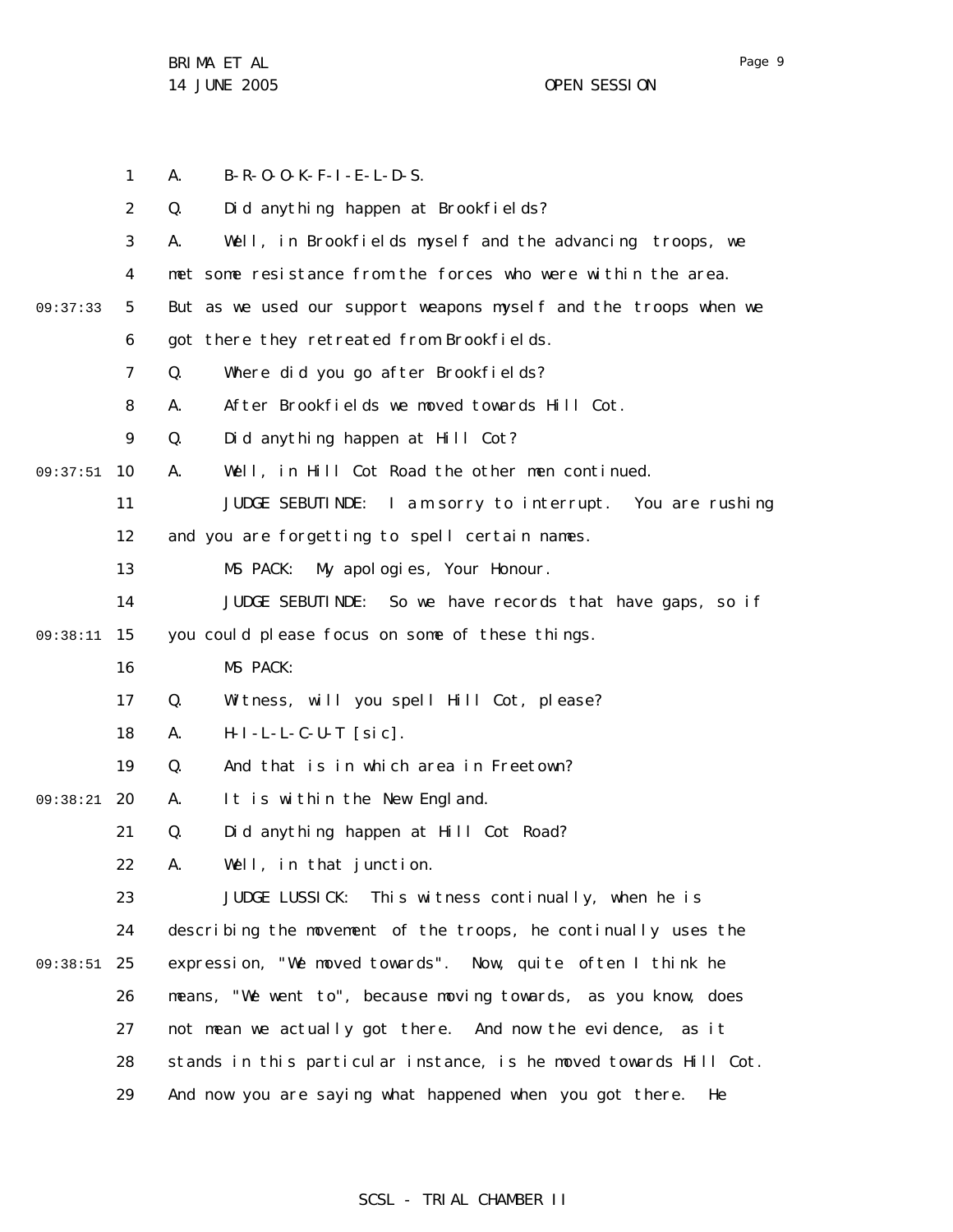|          | 1  | hasn't even got there yet. But I really do think he intends to    |
|----------|----|-------------------------------------------------------------------|
|          | 2  | say, "We went there," but he keeps using the expression, "We      |
|          | 3  | moved towards," which has a totally different meaning.            |
|          | 4  | I will make sure that I ask the necessary<br>MS PACK:             |
| 09:39:27 | 5  | question.                                                         |
|          | 6  | JUDGE SEBUTINDE: And, Ms Pack, before I interrupt you             |
|          | 7  | further. Your witness, you know, taking on yesterday's Defence    |
|          | 8  | objection to the use of term "we", you ask the right question,    |
|          | 9  | "Where did you go next?" Or, "What did you do?" And this          |
| 09:39:45 | 10 | witness keeps saying, "We did this," and "We ordered them to do   |
|          | 11 | that," and "We ordered them to do the other". Could you also      |
|          | 12 | ensure that he understands the difference between the two.<br>We  |
|          | 13 | are interested in his own evidence, not what the others did.      |
|          | 14 | MS PACK:<br>Yes, Your Honour.                                     |
| 09:40:02 | 15 | Witness, did you get to Hill Cot Road?<br>Q.                      |
|          | 16 | Myself and the soldiers and the troops that moved captured<br>А.  |
|          | 17 | Brookfields and captured the junction at Hill Cot.                |
|          | 18 | Q.<br>Pause a moment, please. You were moving with whom apart     |
|          | 19 | from Tito?                                                        |
| 09:40:33 | 20 | The middle commanders with whom I know Hassim, Pikin,<br>А.       |
|          | 21 | Supervisor A.                                                     |
|          | 22 | Q. Were there other men with you apart from these commanders      |
|          | 23 | Tito, Hassim and Supervisor A; were there other men?              |
|          | 24 | There were other junior officers.<br>Α.<br>Yes.                   |
| 09:40:50 | 25 | Q.<br>Are you able to estimate about how many other men were with |
|          | 26 | you?                                                              |
|          | 27 | Well, we were about 80 manpower at the time we moved to<br>А.     |
|          | 28 | that area.                                                        |
|          | 29 | Was this the same group that was with you at Pademba Road<br>Q.   |
|          |    |                                                                   |

# SCSL - TRIAL CHAMBER II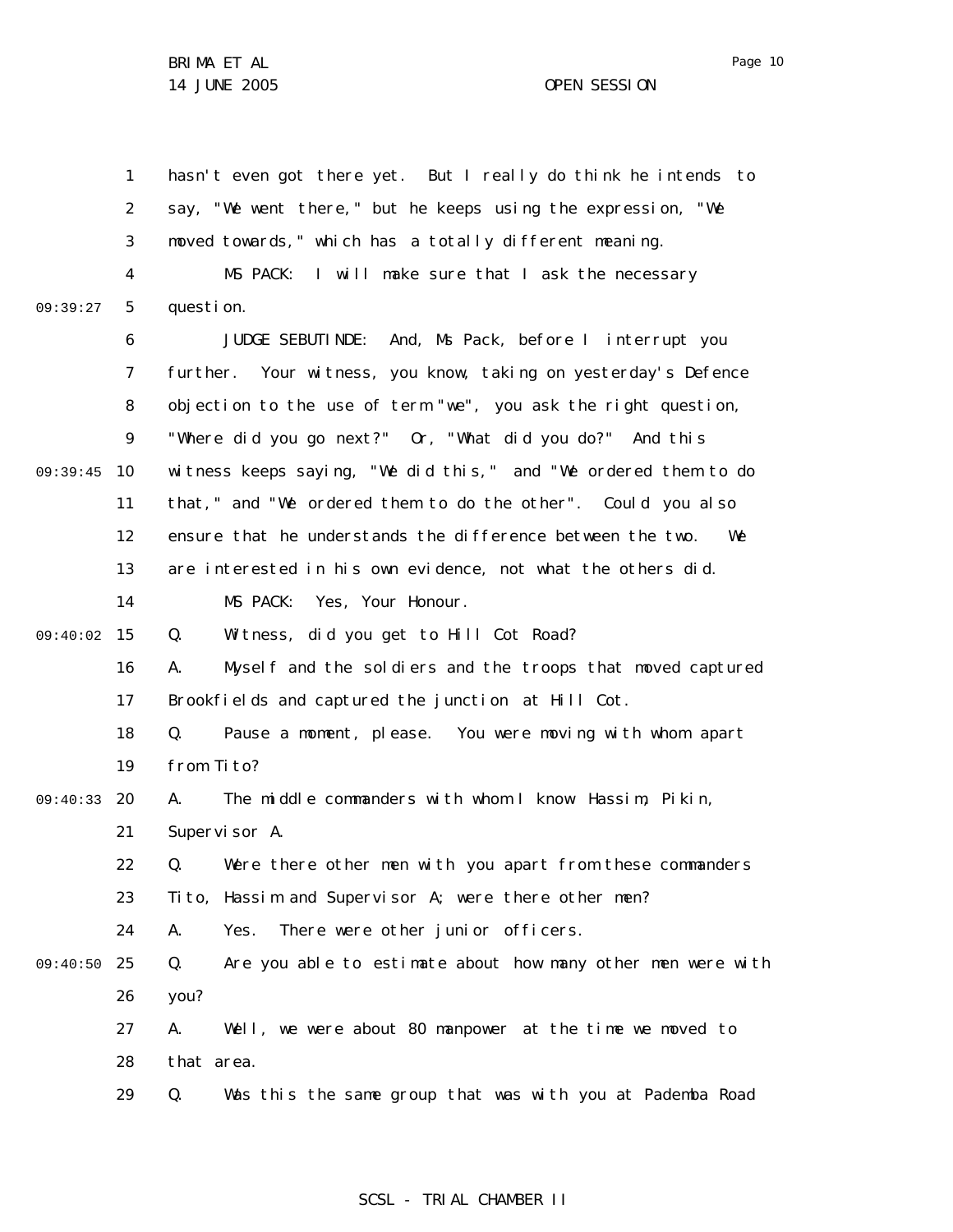1 2 3 4 5 6 7 8 9 09:41:55 10 11 12 13 14 15 09:42:18 16 17 18 19 09:42:37 20 21 22 23 24 09:42:47 25 26 27 28 29 09:41:29 prison, then the radio station, then Brookfields, and finally at Hill Cot? A. Yes. This was part of the group. Q. And just going back to Pademba Road, you gave evidence that orders were given to the men there who were held in detention to report to State House. Who gave the orders? A. Well, at this time Tito, he was -- who was the commander who was moving with us. And Supervisor A asked the men to report immediately at the State House for further instructions. Q. How do you know that they gave these orders? A. I came together with them and captured the ground and they said this in my presence. They told the people that everybody should move to the State House. They were to go. They told them go to State House, go to State House for further instructions. Q. Witness, going back to Hill Cot Road, after you got there did anything happen there? MS THOMPSON: Your Honour, the evidence so far has been Hill Cot. The witness has not said Hill Cot Road, this is the second time the counsel as said Hill Cot Road. The witness has not told us anything about a road. PRESIDING JUDGE: I have down the spelling, C-U-T, which is what the witness spelt, which is not the place I know --MS THOMPSON: The witness has given us --PRESIDING JUDGE: -- and he did not use the word "road", that is quite correct. He did not. MS PACK: Q. Witness, after you got to Hill Cot, what happened? Did anything happen there? A. Well, in this junction while myself and the other troops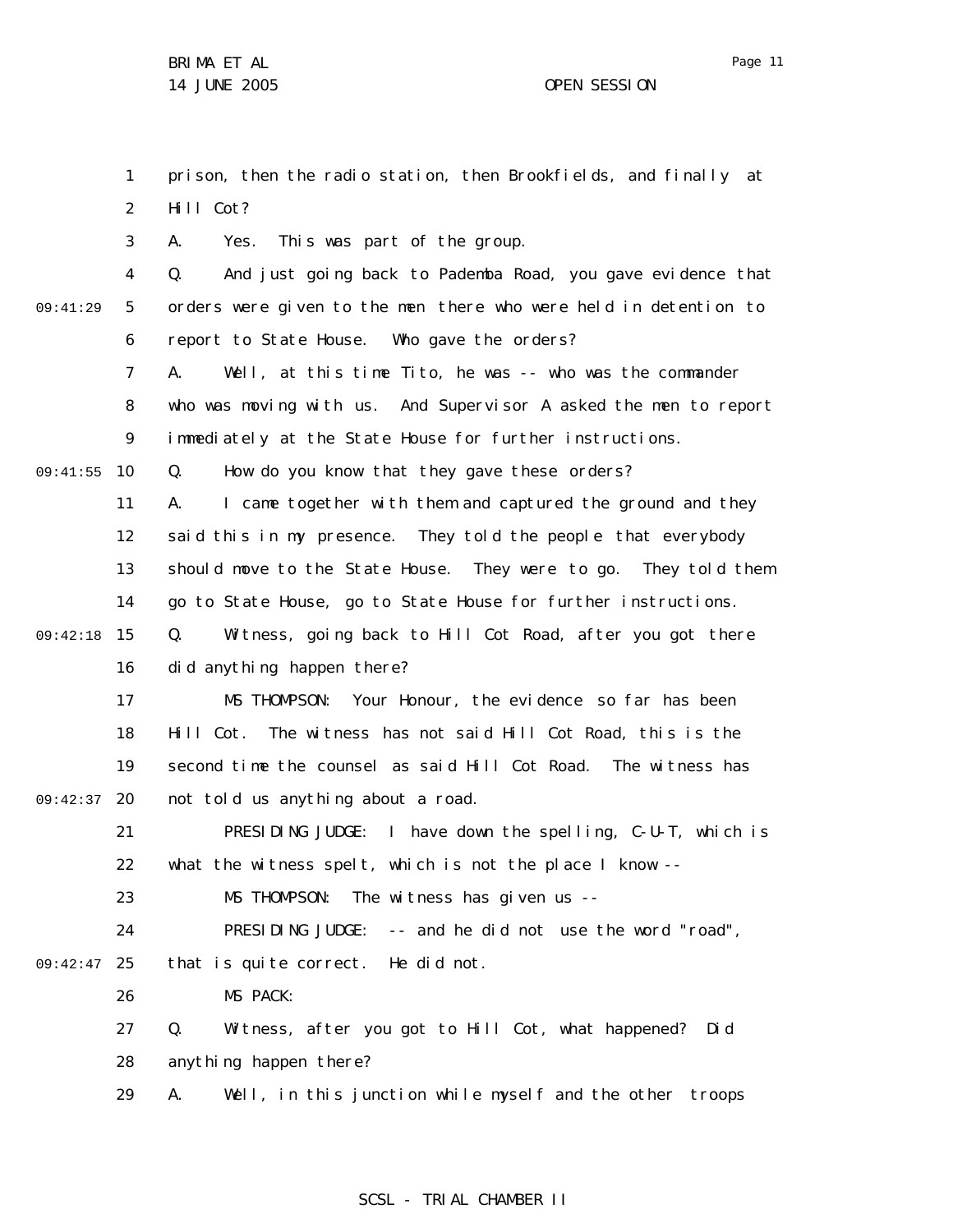1 2 3 4 5 6 7 8 9 10 11 12 13 14 15 16 17 18 19 20 09:44:52 21 22 23 24 09:45:17 25 26 27 28 29 09:43:24 09:44:00 09:44:29 and other men advanced to that junction, we moved -- myself and the other men moved towards Tengbeh Town, down Tengbeh Town. Q. Pause, please. Would you spell Tengbeh Town for their Honours? A. T-E-N-G-B-E-H. T-O-W-N. Q. Where is the junction, the Hill Cot Junction? It is a junction with which roads? A. The junction I referred to is this -- the New England. There is a junction just after Brookfields. There is a junction leading towards Tengbeh Town. That was the junction which me, myself and the other officers captured. And while Tito and others stayed at the junction, we moved ahead towards Tengbeh town. Q. Who did you move towards Tengbeh Town with? A. Myself, Supervisor A, Tito and Pikin moved down Tengbeh Town. Q. Did you get to Tengbeh Town? A. Yes, My Lord. Q. Where did you go after that? A. In Tengbeh Town myself and the troops -- myself, Supervisor A, together with Hassim, we moved whilst Tito said he was going to capture Brookfields we moved towards the stadium. Siaka Stevens stadium or the national stadium. Q. Pause. Tito said he was going to capture where? A. Tito said he was going to capture -- he was going to Brookfields and capture Brookfields, whilst myself, Supervisor A, Pikin and some other soldiers moved to the national stadium. Q. And you have also called it the Siaka Stevens stadium. A. It was formerly, but now it is national stadium.

#### SCSL - TRIAL CHAMBER II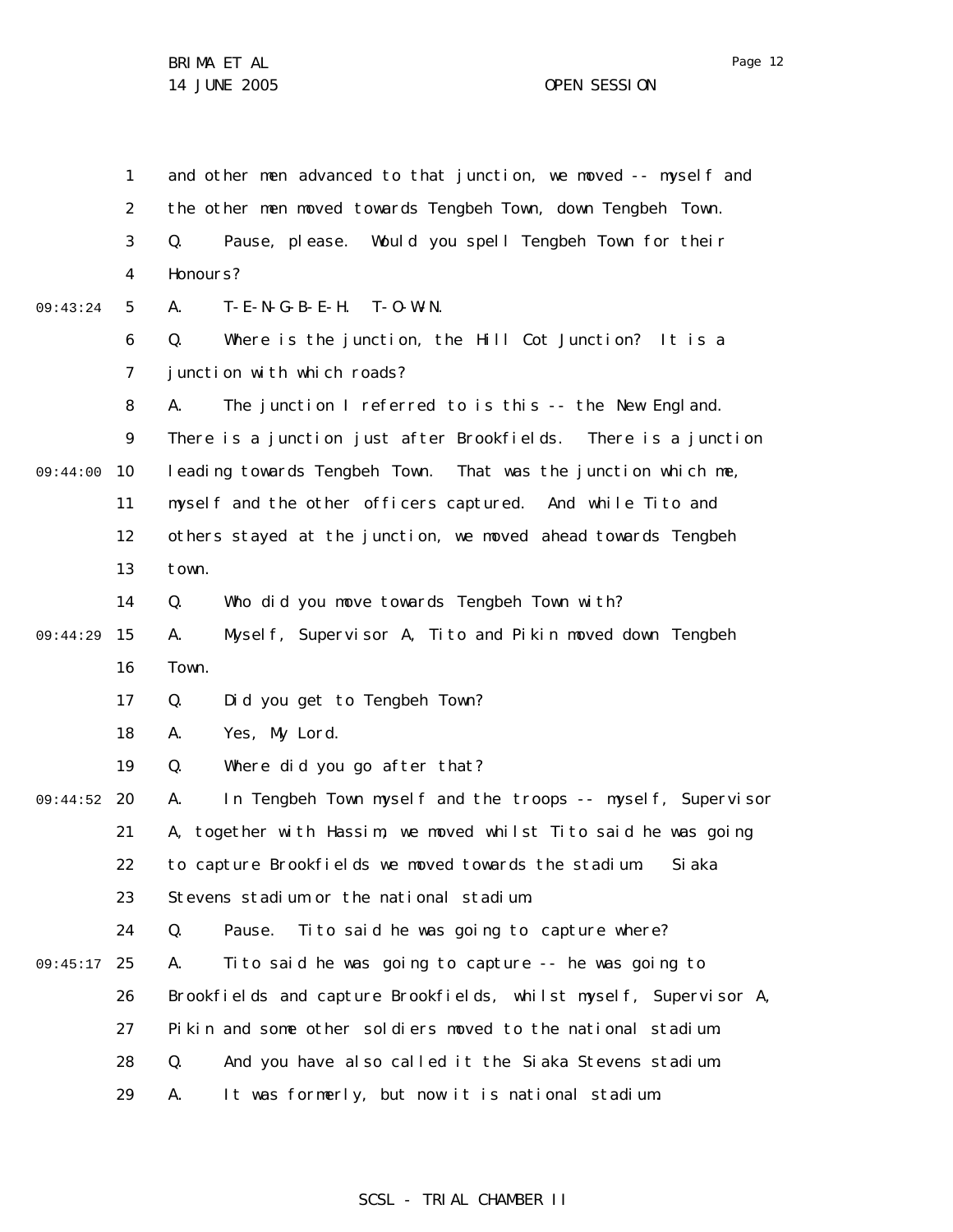BRIMA ET AL

1 Q. Did you get to the national stadium?

2 A. Yes, My Lord.

3 Q. Did anything happen there?

4 A. Yes, My Lord.

5 09:46:05 Q. What happened there?

> 6 7 8 A. In the national stadium we discovered, myself, Supervisor A, discovered that there were lots of other soldiers in the stadium.

9 Q. So what happened?

09:46:23 10 11 12 A. We, myself, Supervisor A and other soldiers, forced our way into the stadium and opened the gates and called on the soldiers to come out and join the force.

> 13 14 Q. Did you or anyone say anything, apart from that, to these sol di ers?

15 09:46:51 16 17 18 A. Yes, at first they were afraid when the soldiers saw myself and Supervisor A and other soldiers. They were afraid, but we called them that, "It was we, the SLA, that have come and we asked you to join us".

> 19 Q. Who said these things?

20 09:47:15 21 22 A. Supervisor A. Even myself, I spoke to them to join us. Q. Do you know where these men went after you had met them at the stadium?

23 24 A. Yes, the men came closer to us, to myself and Supervisor A and the other men.

25 09:47:27 Q. And where did they go?

> 26 27 A. Myself and Supervisor A told them that they should go and report to the State House. They moved to the State House.

28 29 Q. Are you able to say approximately how many men were in the stadium?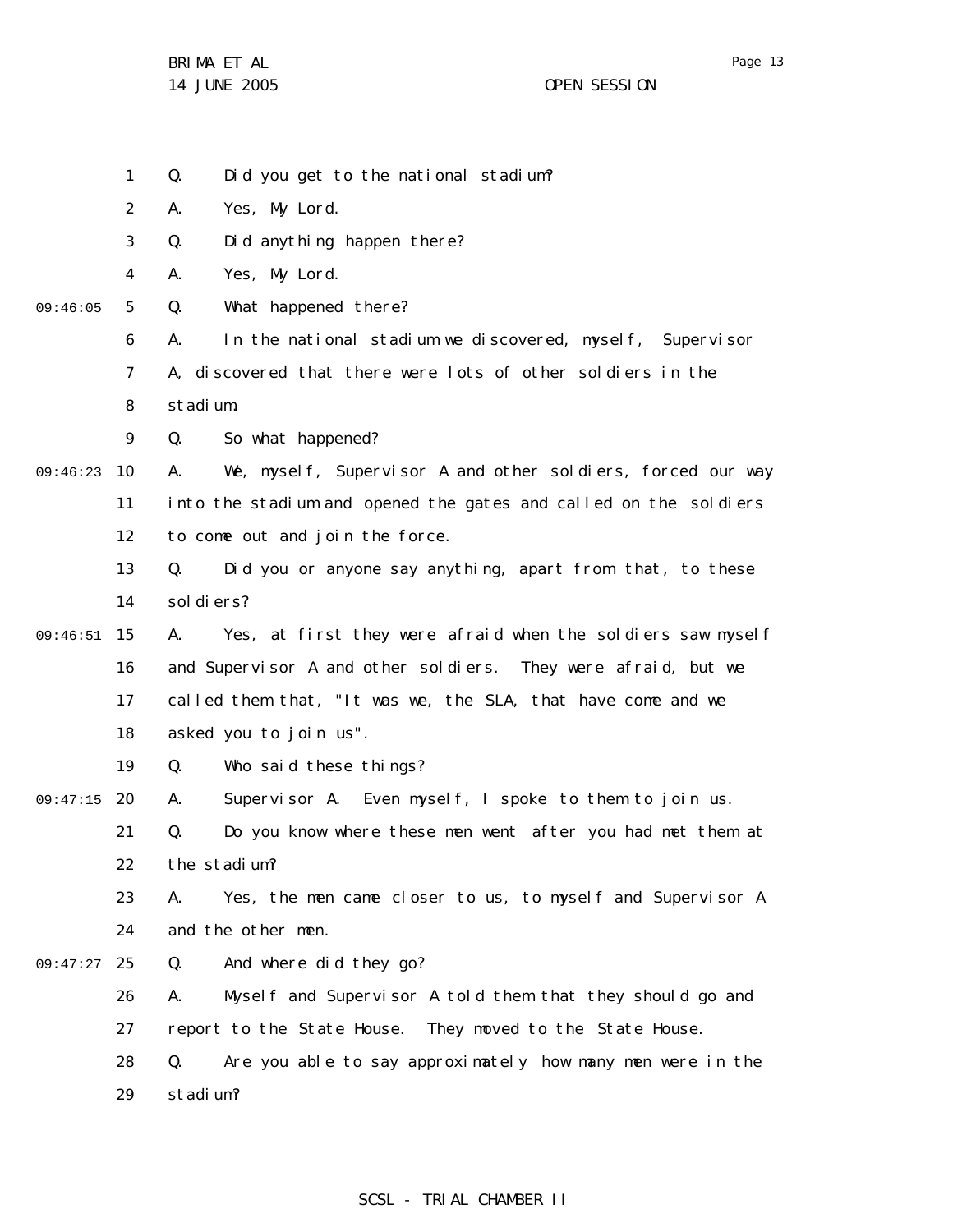Page 14

|          | 1  | Well, the number I saw, there were more than 100.<br>А.                 |
|----------|----|-------------------------------------------------------------------------|
|          | 2  | After the stadium where did you go?<br>Q.                               |
|          | 3  | After the stadium myself, Supervisor A, came back to the<br>А.          |
|          | 4  | Youyi<br>building. The junction at the Youyi building.                  |
| 09:48:22 | 5  | Q.<br>Pause. Spell Youyi building for their Honours.                    |
|          | 6  | $Y - 0 - U - Y - I$ .<br>А.                                             |
|          | 7  | Did anything happen at the Youyi building.<br>Q.                        |
|          | 8  | Well, while myself, Supervisor A and the other soldiers<br>А.           |
|          | 9  | stood at the Youyi building we noticed two convoys, two jeeps,          |
| 09:48:57 | 10 | coming towards our direction. So myself, Supervisor A and other         |
|          | 11 | soldiers, tried to stop this vehicle, but the vehicle -- they           |
|          | 12 | passed, they did not stop. They moved further.                          |
|          | 13 | Pause. Did anything happen after that?<br>Q.                            |
|          | 14 | Yes, My Lord.<br>Α.                                                     |
| 09:49:19 | 15 | What happened?<br>Q.                                                    |
|          | 16 | Whilst these two vehicles moved, myself, Supervisor A stood<br>А.       |
|          | 17 | at the Youyi building, we heard -- we heard a blast, a heavy            |
|          | 18 | bl ast.                                                                 |
|          | 19 | Q.<br>Were you able to estimate where that blast had come from?         |
| 09:49:51 | 20 | Well, immediately, myself, Supervisor A and the other<br>Α.             |
|          | 21 | soldiers heard the blast, myself, Supervisor A and the other            |
|          | 22 | soldiers moved towards the direction. That is towards the Congo         |
|          | 23 | Cross bridge.                                                           |
|          | 24 | Spell Congo Cross bridge for their Honours.<br>Q.                       |
| 09:50:08 | 25 | $C - 0 - N - G - 0$ $C - R - 0 - S - S$ .<br>А.                         |
|          | 26 | Did you get to Congo Cross bridge?<br>Q.                                |
|          | 27 | Mysel f, operation -- Supervisor A and the other soldiers<br>А.         |
|          | 28 | moved towards the bridge, but we met that the two vehicles they         |
|          | 29 | The two vehicles were on fire.<br>were on fire.<br>While we tried<br>to |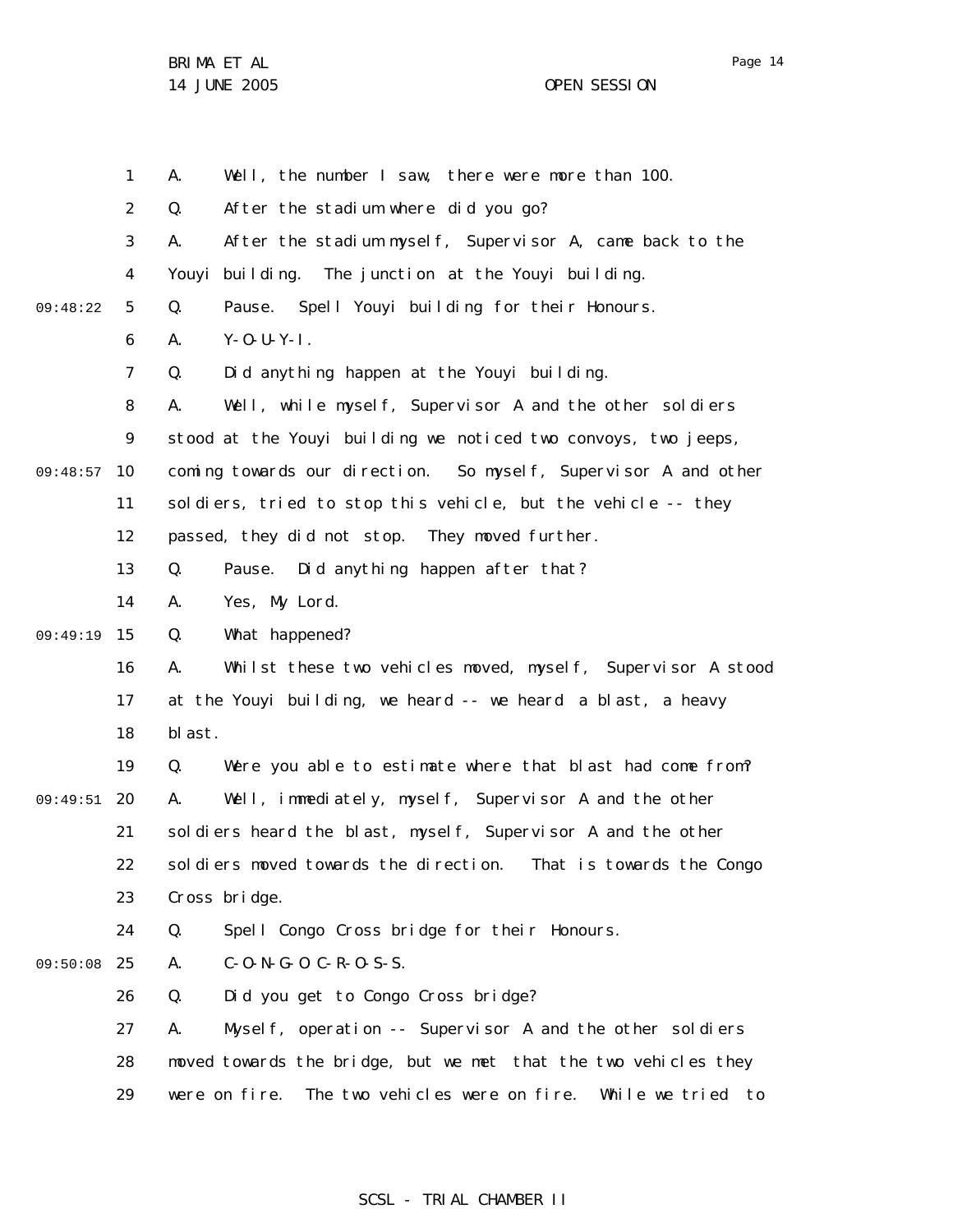1 2 3 4 5 6 7 8 9 09:51:16 10 11 12 13 14 09:51:44 15 16 17 18 19 20 09:52:01 21 22 23 24 09:53:12 25 26 27 28 29 09:50:57 exchange firing. We were not able to rescue the men within - who were in the vehicles. Q. What did you do after that? A. From there the fire power of the enemy was too heavy so myself, Supervisor A, we retreated to the Youyi building. Q. Where did you go after the Youyi building? A. After the Youyi building, we came back. Myself, Supervisor A returned to the State House. Q. Pause, please. Witness, you gave evidence yesterday about Gullit giving an instruction about Wilberforce barracks. Did anything happen at Wilberforce barracks? MR FOFANAH: Objection, Your Honours. The witness has not told this Court that they went to Wilberforce barracks. MS PACK: Your Honour, that is no grounds for objecting to my asking this question. There was evidence given yesterday about Gullit giving instructions, various instructions while they were at Alan town and one of the those instructions related to Wilberforce barracks. And so my question is consequent upon that instruction. Was anything done at Wilberforce barracks? JUDGE SEBUTINDE: Ms Pack, I think the objection was that you were leading the witness. You have not laid the foundation for him to even be at Wilberforce barracks yet. PRESIDING JUDGE: I am just looking for the record. MS PACK: Your Honour, I can just proceed with asking a question having my learned friend's objection in mind. PRESIDING JUDGE: Very well, Ms Pack. [Microphone not activated] THE INTERPRETER: Your mic is not on, My Lord. PRESIDING JUDGE: I am sorry. I said if that overcomes the

SCSL - TRIAL CHAMBER II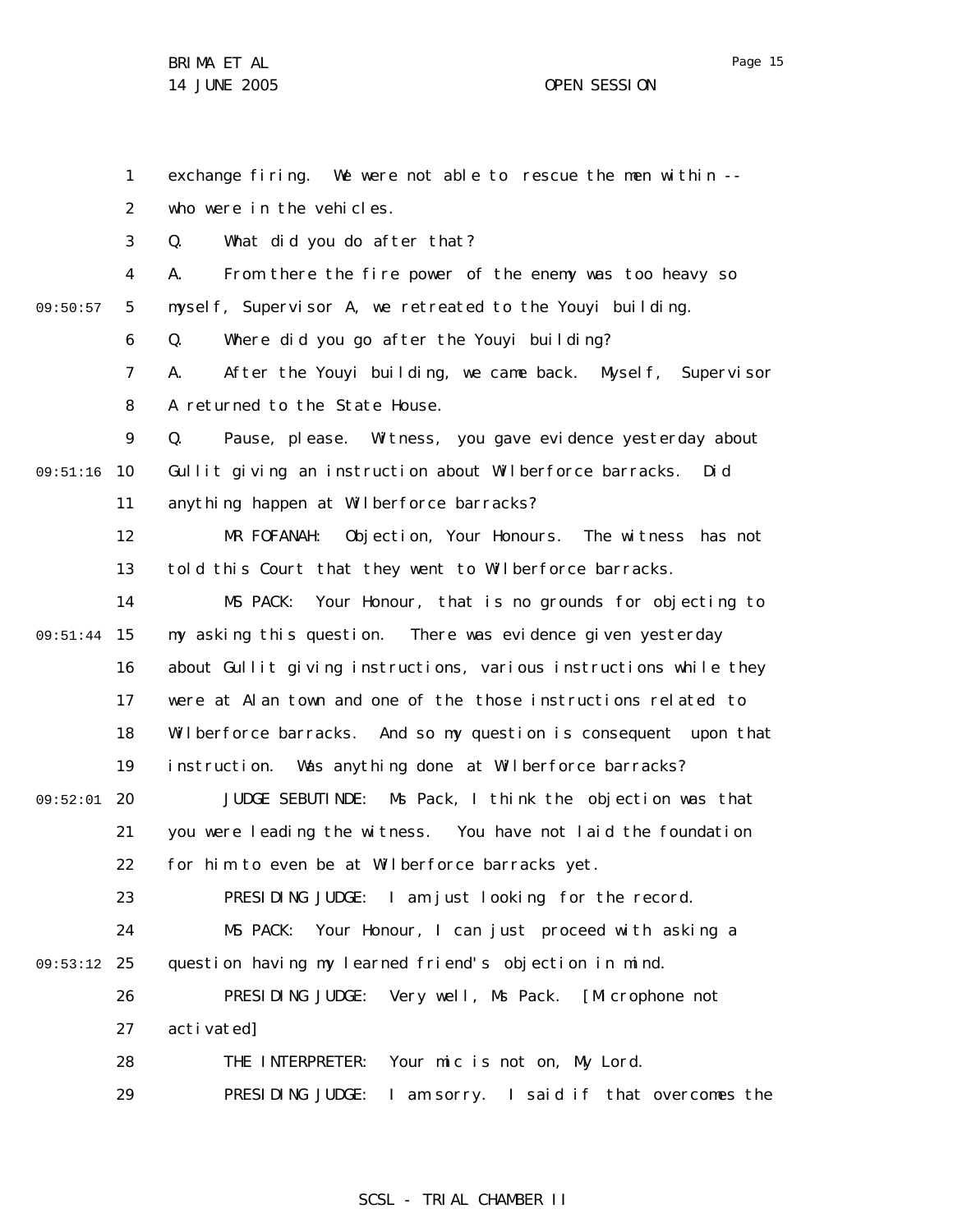|          | $\mathbf{1}$   | objection, please proceed and I have no doubt that counsel for   |
|----------|----------------|------------------------------------------------------------------|
|          | $\overline{2}$ | the Defence will renew their objection if it does not succeed in |
|          | 3              | overcoming their objection.                                      |
|          | 4              | MS PACK:                                                         |
| 09:53:32 | 5              | Witness, did you go to Wilberforce barracks?<br>Q.               |
|          | 6              | А.<br>No.                                                        |
|          | $\overline{7}$ | Did you hear anything about Wilberforce barracks?<br>Q.          |
|          | 8              | Whilst myself and Supervisor A returned to the State House<br>А. |
|          | 9              | one civilian, who was in Wilberforce, said that he escaped from  |
| 09:53:56 | 10             | there.                                                           |
|          | 11             | How do you know the civilian said this?<br>Q.                    |
|          | 12             | Well, he said this in front of me and Supervisor A and<br>А.     |
|          | 13             | Gullit was standing there together with Bazzy while this boy was |
|          | 14             | expl ai ni ng.                                                   |
| 09:54:09 | 15             | What did the civilian say?<br>Q.                                 |
|          | 16             | The civilian boy said the ECOMOG soldiers, the Nigerian<br>Α.    |
|          | 17             | soldiers have -- I'm sorry let the witness --                    |
|          | 18             | Q.<br>Pause a moment.                                            |
|          | 19             | PRESIDING JUDGE:<br>Mr Witness, a little bit slower to allow     |
| 09:54:32 | 20             | the interpreter, please. A little bit slower.                    |
|          | 21             | MS PACK:                                                         |
|          | 22             | Go on, Witness, back to the beginning of your answer,<br>Q.      |
|          | 23             | taking it slowly.                                                |
|          | 24             | The civilian said the ECOMOG soldiers have captured the<br>А.    |
| 09:55:01 | 25             | families of the soldiers in Wilberforce.                         |
|          | 26             | Did he say anything else?<br>Q.                                  |
|          | 27             | Yes, he said if the troops attempt to go there or to send<br>А.  |
|          | 28             | any bomb to Wilberforce, they will execute the families.         |
|          | 29             | Your Honours -- I'm sorry, I will withdraw<br>MR FOFANAH:        |

## SCSL - TRIAL CHAMBER II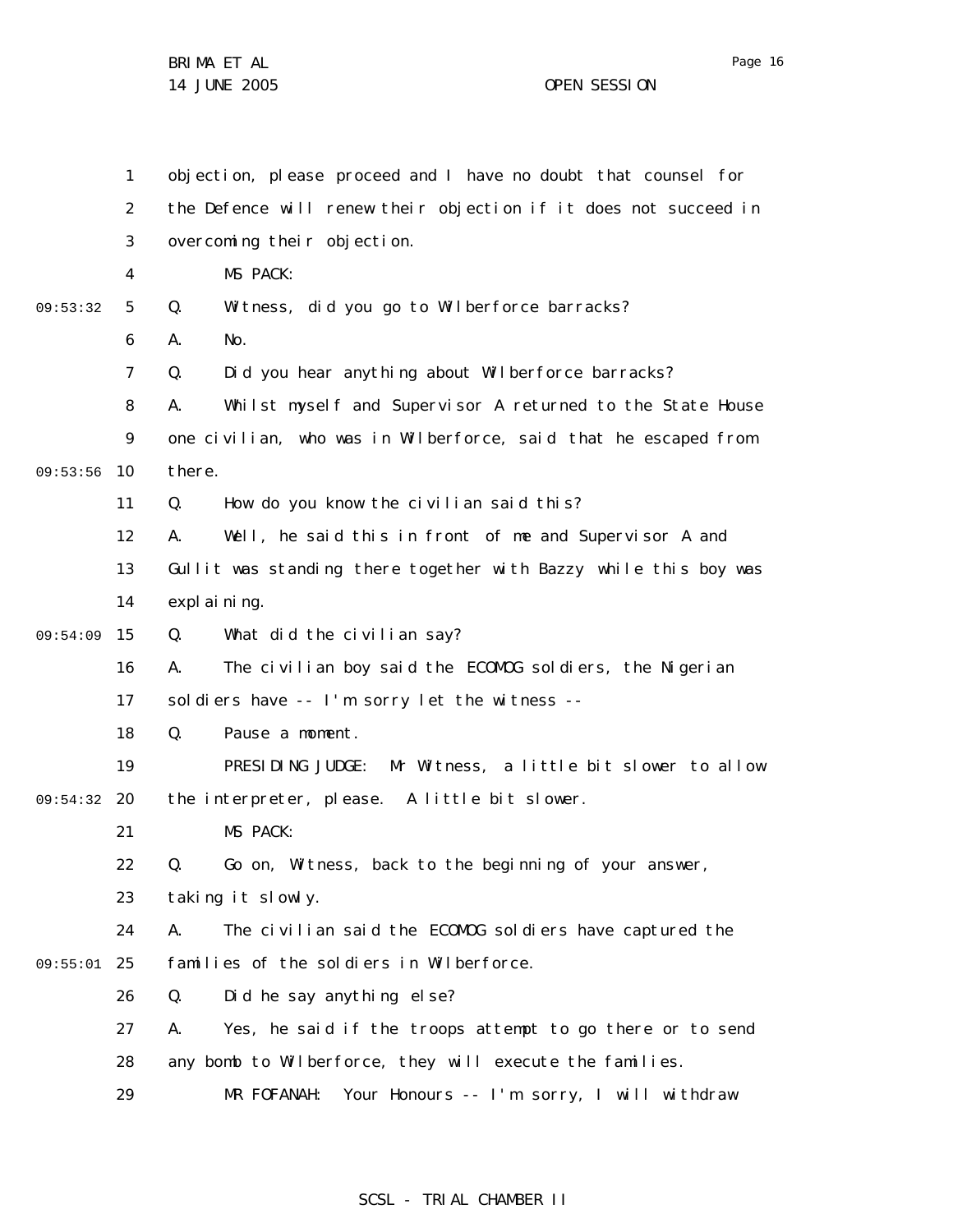Page 17

1 2 3 4 5 6 7 8 9 09:56:15 10 11 12 13 14 15 09:56:31 16 17 18 19 09:57:42 20 21 22 23 24 25 09:58:21 26 27 28 29 09:55:56 that. MS PACK: Q. Did anyone else say anything else at this point? A. Yes. In fact, Gullit ordered that the troops -- the troops should not go come by Wilberforce barracks. From that time no movement -- no troop movements went towards the Wilberforce barracks. Q. Now, Witness, you said you returned then to State House. I am going to ask to show you a map. MS PACK: Your Honours, with your permission I will show the witness a different map. It is the enlarged scale map that my learned friends had before them yesterday of Freetown. The same map, but a larger scale to yesterday's map. If I could pass that to the witness. PRESIDING JUDGE: Do Defence counsel know the map that is being referred to? Please do so. MS PACK: Perhaps on this occasion I can raise the map so that my learned friends know which one I am looking at. Q. Now, Witness, I am going to ask you to look at this map and firstly I would like you to identify, if you can see, Pademba Road prison on the map and if you can then encircle it with that black pen that I passed you and mark it number one. JUDGE SEBUTINDE: Sorry, counsel, did you say Pademba Road or Pademba Road prison? MS PACK: Pademba Road prison. Q. Witness, have you done that? A. Yes, My Lord. Q. I would like you, please, to identify the radio station that you spoke about and I would like you to encircle that and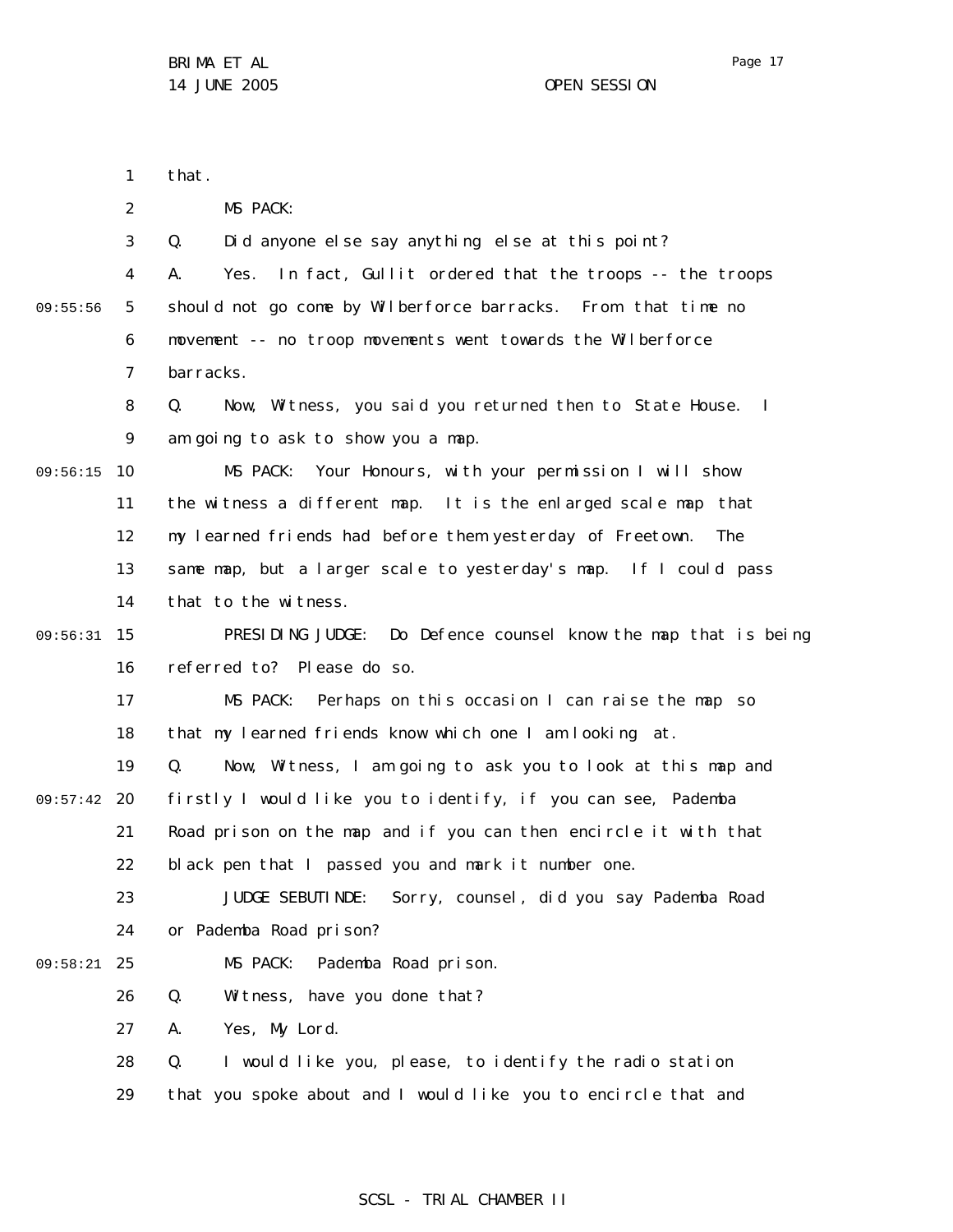1 2 3 4 5 6 7 8 9 10 10:00:13 11 12 13 14 15 10:00:51 16 17 18 19 20 10:01:17 21 22 23 24 25 10:02:14 26 27 28 29 09:59:47 mark it two. Have you done that, witness? A. Yes, My Lord. Q. I would like you now, please, to identify the location you have called Brookfields and to encircle that and mark it three. Have you done that, witness? A. Yes, My Lord. Q. Witness, if you are able I would like you to identify the junction, Hill Cot Junction that you spoke about, encircle that junction, please, and mark it with a four. Have you done that, Witness? A. Yes, My Lord. Q. I would like you, please, to find the location you have identified as Youyi and encircle that and mark that with a five, please. JUDGE SEBUTINDE: Ms Pack, was the evidence Youyi or Youyi building. I think it was Youyi building. MS PACK: I think Your Honour is right. JUDGE SEBUTINDE: Is that a place? Is there a place? MS PACK: I think it is Youyi building that the witness said in evidence, yes. Q. Witness, have you done that? A. Yes, My Lord. Q. Finally, I would like you to find the national stadium that you referred to and if you could encircle that and mark that with the number six. Have you done that, witness? A. Yes, My Lord. MS PACK: Your Honour, I would seek to tender at this time the map as marked by the witness in evidence. PRESIDING JUDGE: Before I hear that application, the map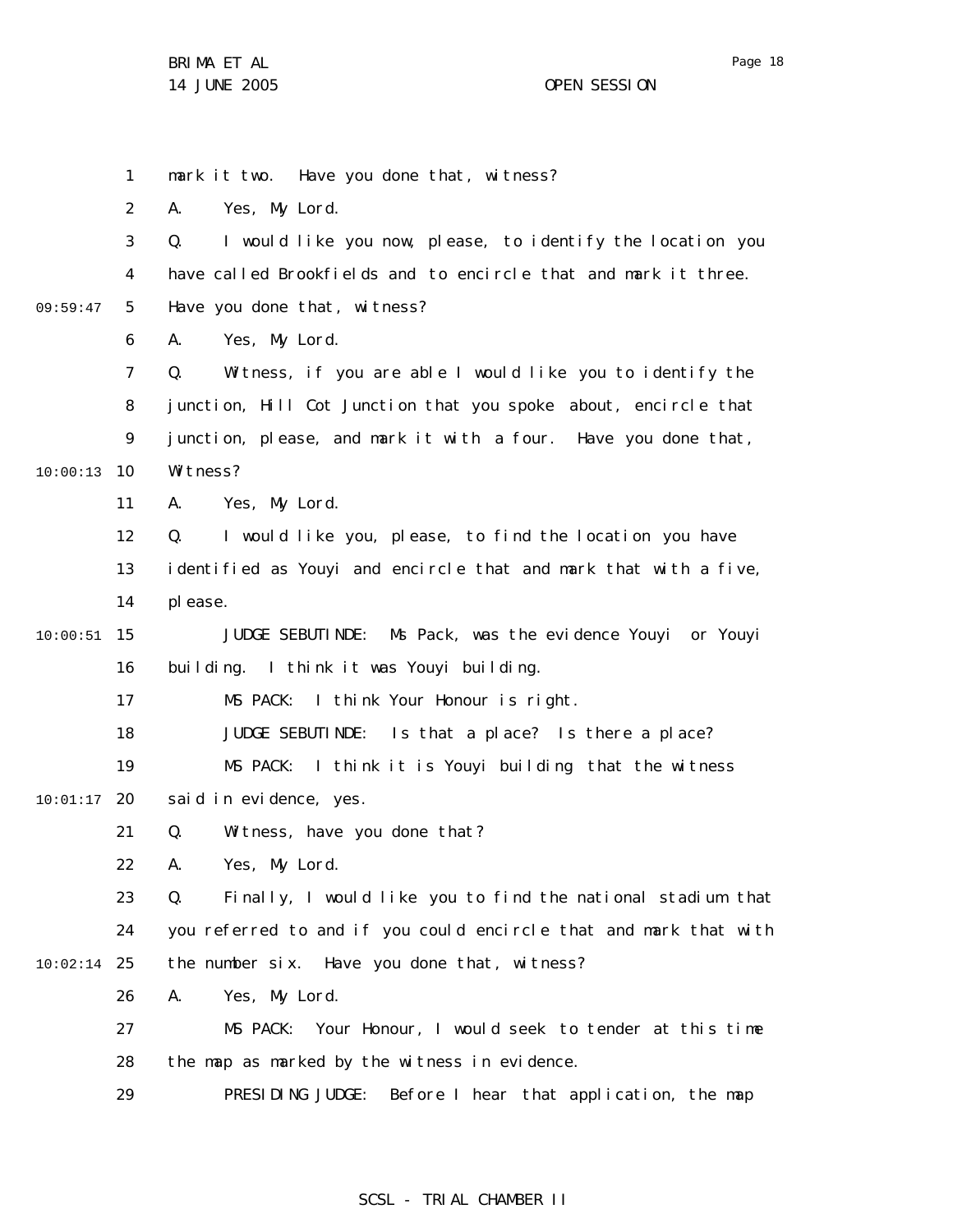|          | 1  | should first be shown to yourself and to counsel for the Defence    |
|----------|----|---------------------------------------------------------------------|
|          | 2  | and I will then consider that application.                          |
|          | 3  | Now, counsel for the Defence, you have heard the                    |
|          | 4  | application to tender.                                              |
| 10:05:09 | 5  | MR MANLY-SPAIN: No objection.                                       |
|          | 6  | PRESIDING JUDGE: Thank you. We note there is no                     |
|          | 7  | objection. That will be P19, I think.                               |
|          | 8  | MS EDMONDS: Yes, P19.                                               |
|          | 9  | PRESIDING JUDGE: Can we see the map, please? Madam Court            |
|          | 10 | Attendant, we marked the exhibit. Please mark it.                   |
|          | 11 | [Exhibit No. P19 was admitted]                                      |
|          | 12 | PRESIDING JUDGE: Ms Pack, please proceed.                           |
|          | 13 | MS PACK:<br>Thank you, Your Honour.                                 |
|          | 14 | Q.<br>Witness, you have testified that you returned to State        |
| 10:07:53 | 15 | Did you hear anything that you recall on the first day in<br>House. |
|          | 16 | Freetown whilst you were at State House?                            |
|          | 17 | Yes, My Lord.<br>А.                                                 |
|          | 18 | What did you hear?<br>Q.                                            |
|          | 19 | Well, whilst I was at the State House I heard an<br>А.              |
| 10:08:18 | 20 | announcement from one of the radio stations, the local radio        |
|          | 21 | stations, in which Five-Five -- the person speaking at that time    |
|          | 22 | was Five-Five and he said -- he said he was the chief of staff      |
|          | 23 | who had come and right now the army had taken over the reigns of    |
|          | 24 | government of President Ahmed Tejan Kabbah and said, as of now,     |
| 10:08:50 | 25 | the commander that came with him, that is the commander of the      |
|          | 26 | troops, that was Lieutenant General Tamba Alex Brima.               |
|          | 27 | How did you know it was Five-Five who came up on the radio?<br>Q.   |
|          | 28 | Well, this was an announcement which I heard myself whilst<br>А.    |
|          | 29 | I and the other soldiers at the State House listened.<br>Everybody  |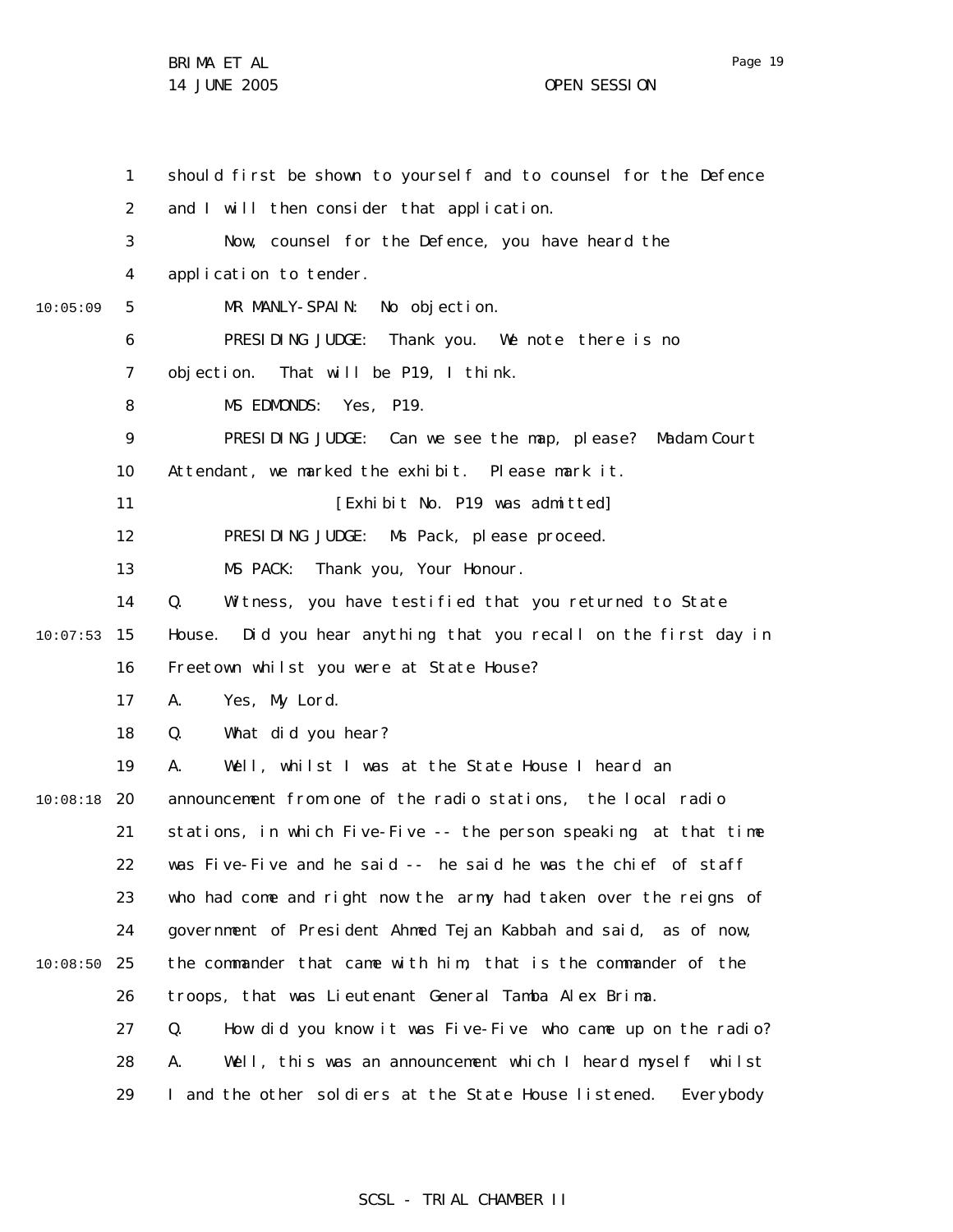1 was happy as Five-Five gave this announcement.

|  |  |  |  | Did you hear any other announcements on the radio on that |  |  |  |  |  |
|--|--|--|--|-----------------------------------------------------------|--|--|--|--|--|
|--|--|--|--|-----------------------------------------------------------|--|--|--|--|--|

3 first day in Freetown?

4 A. Yes.

5 10:09:38 Q. What did you hear?

> 6 A. Later in the day over the RFI.

7 Q. Pause. RFI, please state what that stands for, please?

8 A. Radio France International.

9 Q. Go on, please.

10 10:10:00 A. RFI, we also heard when Mosquito was speaking saying that

11 the troops, which was commanded by Alex Tamba Brima, had captured

12 Freetown and in fact had captured the State House. He said that

13 they will continue to defend Freetown.

14 Q. How did you know it was Mosquito who gave this

15 10:10:26 announcement?

> 16 A. Well, he identified himself through the person that

17 interviewed him.

18 19 Q. Witness, on that first day in Freetown did you hear any other announcements on the radio?

20 10:10:43 A. Yes, My Lord.

> 21 Q. What did you hear?

22 A. Later in the day Colonel FAT Sesay.

23 Q. Pause a moment. Just remind us what position FAT Sesay

24 held.

25 10:11:13 A. FAT Sesay was the brigade administrator.

26 MS PACK: Your Honours, that has been spelt before, as it

27 sounds F-A-T Sesay. S-E-S-A-Y.

- 28 Q. Go on, witness, what happened in relation to FAT Sesay?
- 29 A. FAT Sesay talked over the BBC about 3.00 p.m. and said the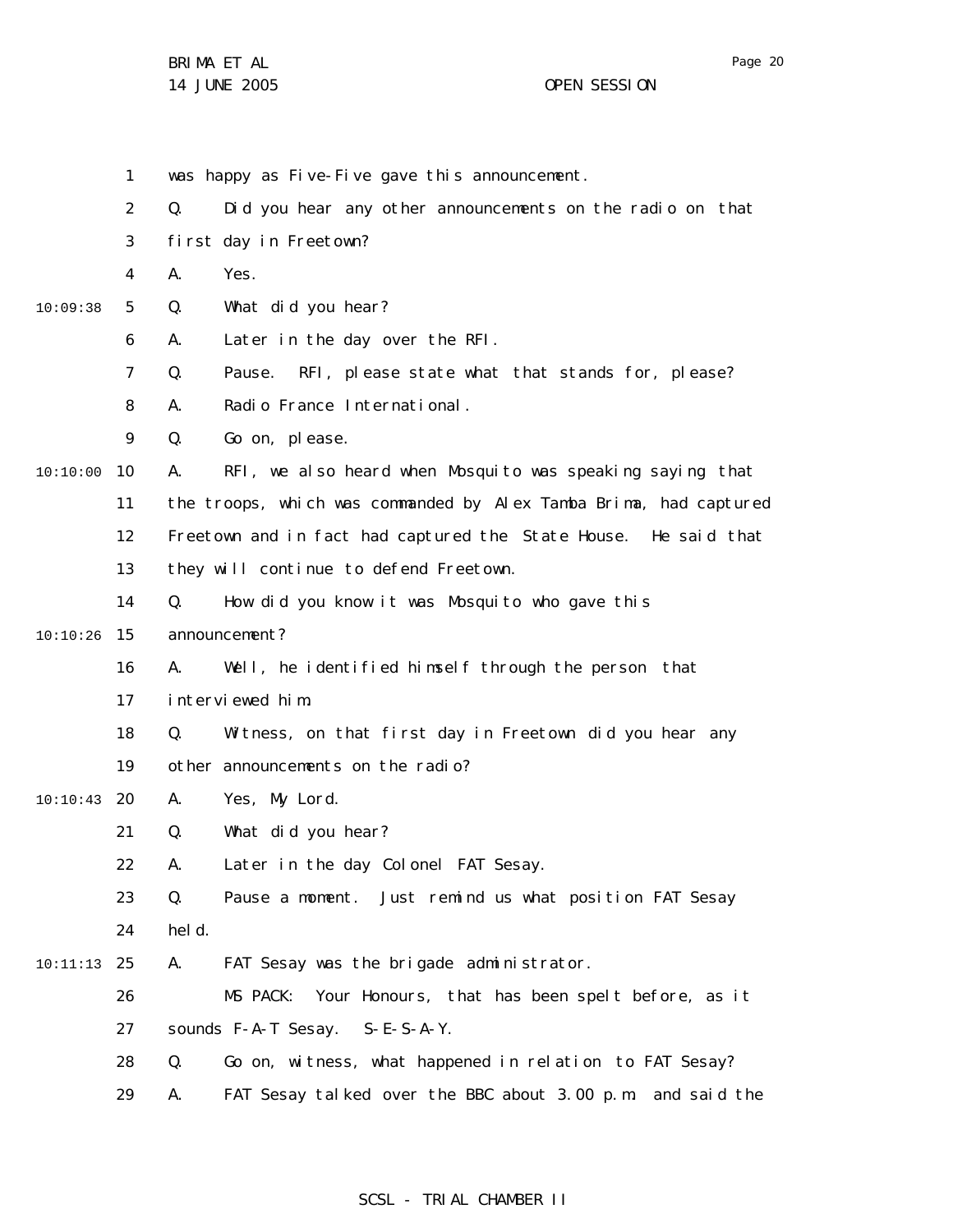|          | 1              | army had taken over the government of Ahmed Tejan Kabbah and as   |
|----------|----------------|-------------------------------------------------------------------|
|          | $\overline{2}$ | of now their leader -- the leader that he came with, Tamba Alex   |
|          | 3              | Brima, who is the present commander, and is assuring the Sierra   |
|          | 4              | Leoneans of their safety and that they will get further           |
| 10:12:08 | 5              | announcement as time went by.                                     |
|          | 6              | How did you know it was Colonel FAT Sesay that gave this<br>Q.    |
|          | 7              | announcement?                                                     |
|          | 8              | In fact, when he talked over the BBC, the first question<br>А.    |
|          | 9              | that they asked him -- the person that asked him asked him, "Who  |
| 10:12:28 | 10             | is speaking? Who are you? From which group?" So FAT clearly       |
|          | 11             | identified himself.                                               |
|          | 12             | Q.<br>Witness, at the State House was there anyone in command     |
|          | 13             | there?                                                            |
|          | 14             | Yes, My Lord.<br>Α.                                               |
| 10:12:50 | 15             | Who was in command at the State House?<br>Q.                      |
|          | 16             | Gullit, Tamba Alex Brima. He was the overall commander for<br>Α.  |
|          | 17             | of us that came.<br>al I                                          |
|          | 18             | Were there other commanders at State House?<br>Q.                 |
|          | 19             | Yes.<br>А.                                                        |
| 10:13:11 | 20             | Q.<br>Who?                                                        |
|          | 21             | Ibrahim Bazzy Kamara was the deputy chief in command.<br>Α.<br>We |
|          | 22             | had the chief of staff.                                           |
|          | 23             | Q.<br>Name him.                                                   |
|          | 24             | Santigie Borbor Kanu.<br>Α.                                       |
| 10:13:30 | 25             | Q.<br>Anyone el se?                                               |
|          | 26             | And the director of operations.<br>А.                             |
|          | 27             | Q.<br>Name?                                                       |
|          | 28             | Brigadier Woyoh.<br>Α.                                            |
|          | 29             | Q.<br>Your Honours have had that W-O-Y-O-H.<br>Go on.             |
|          |                |                                                                   |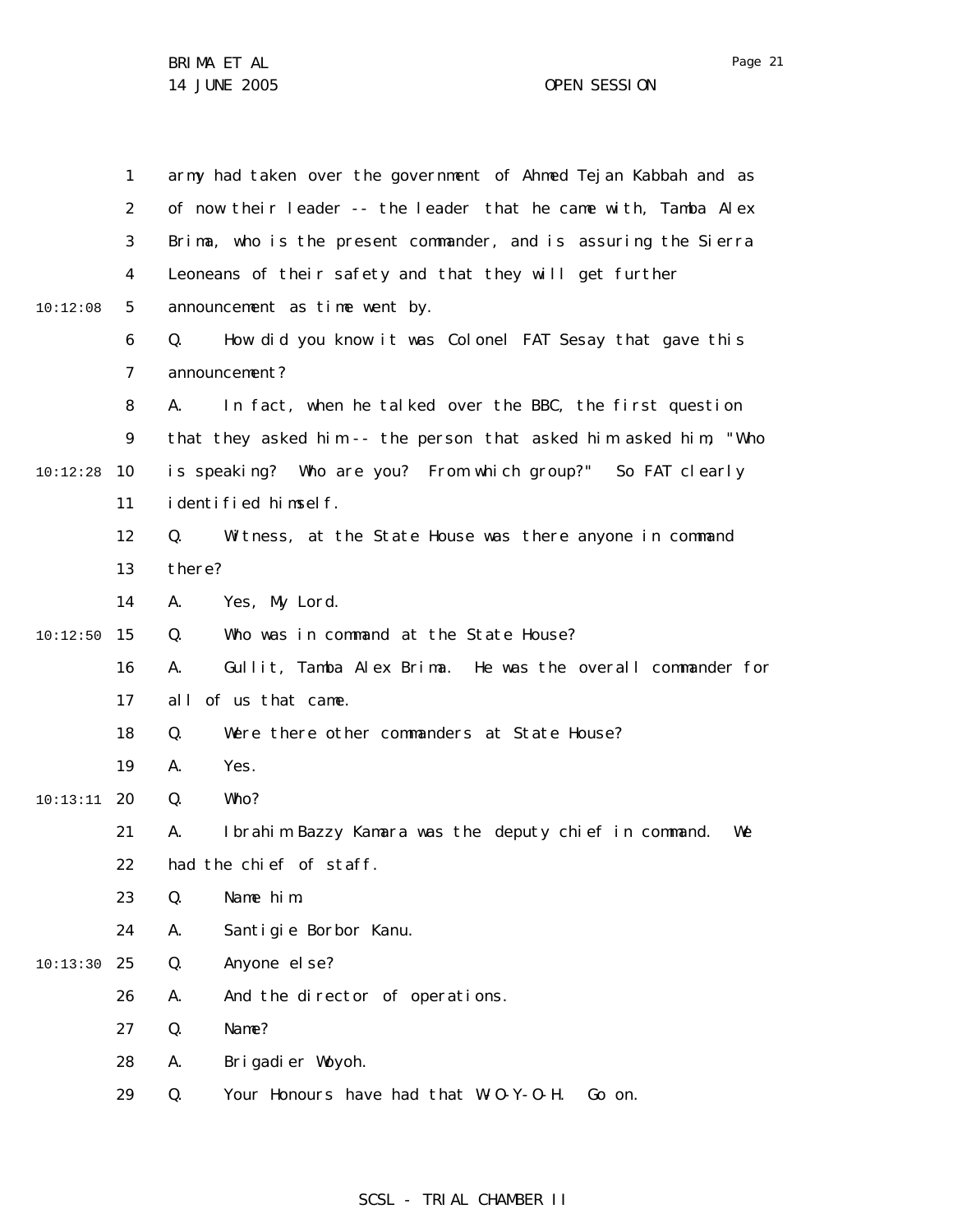|          | 1              | The military Supervisor and the operation commander,<br>А.            |
|----------|----------------|-----------------------------------------------------------------------|
|          | 2              | Supervisor A, all of them were present.                               |
|          | 3              | Q.<br>Just remind us who the operation commander was?                 |
|          | $\overline{4}$ | Colonel 0-Five.<br>А.                                                 |
| 10:14:05 | 5              | And were you talking about one military Supervisor or more<br>Q.      |
|          | 6              | than one?                                                             |
|          | 7              | The military supervisors.<br>А.                                       |
|          | 8              | Q.<br>Do you know what State House was being used as at this          |
|          | 9              | time?                                                                 |
| 10:14:22 | 10             | Yes.<br>А.                                                            |
|          | 11             | What was it being used as?<br>Q.                                      |
|          | 12             | The State House it was -- it was the Defence headquarters.<br>А.      |
|          | 13             | On your first day in Freetown, did you see anything happen<br>Q.      |
|          | 14             | at State House?                                                       |
| 10:14:50 | 15             | Yes, My Lord.<br>А.                                                   |
|          | 16             | What did you see happen at State House?<br>Q.                         |
|          | 17             | Well, the first thing I saw to my surprise was one soldier,<br>А.     |
|          | 18             | who was a fighter, who was among the members of the group that I      |
|          | 19             | came with in Freetown.<br>This soldier's wife, the wife he had in     |
| 10:15:22 | 20             | the jungle, she dressed neatly and lived in the State House           |
|          | 21             | To my surprise Gullit called the lady and fired her in<br>compound.   |
|          | 22             | That was the first thing I saw which Gullit did in<br>my presence.    |
|          | 23             | the State House.<br>That is, she shot and killed the girl.<br>Pardon, |
|          | 24             | he shot and killed the girl.                                          |
| 10:15:44 | 25             | Witness, did anything else happen after Gullit shot and<br>Q.         |
|          | 26             | killed this girl?                                                     |
|          | 27             | Yes, after this had happened nobody questioned, nobody<br>А.          |
|          | 28             | tal ked and another ECOMOG that was captured, a Nigerian soldier      |
|          | 29             | They came with them at the State House, about 14 of<br>was brought.   |

## SCSL - TRIAL CHAMBER II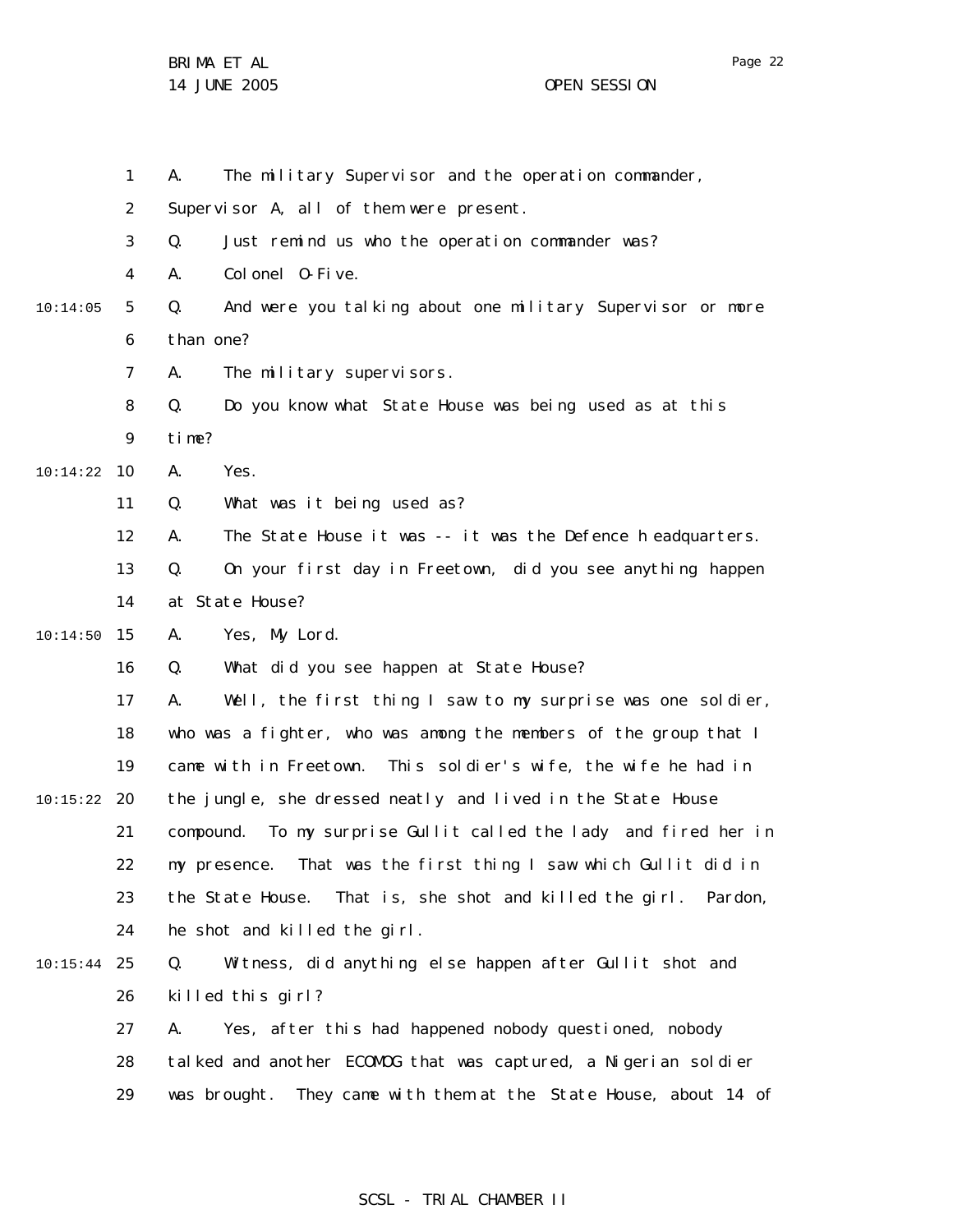|          | 1              | them.                                                                 |
|----------|----------------|-----------------------------------------------------------------------|
|          | $\overline{2}$ | Q.<br>How do you know that 14 ECOMOG sol diers were brought to        |
|          | 3              | State House?                                                          |
|          | 4              | In fact, it was in my presence in front of me they came<br>А.         |
| 10:16:26 | 5              | They were in their uniforms.<br>They had their ID cards<br>with them. |
|          | 6              | that identified them as ECOMOG soldiers. It was clear.<br>They        |
|          | 7              | spoke in Nigerian language.                                           |
|          | 8              | Who brought them to State House?<br>Q.                                |
|          | 9              | Well, it was Tito that came with them, Colonel Tito.<br>А.            |
| 10:16:47 | 10             | Q.<br>Did anything happen to the 14 ECOMOG soldiers who were          |
|          | 11             | brought to State House?                                               |
|          | 12             | Yes.<br>Α.                                                            |
|          | 13             | What happened?<br>Q.                                                  |
|          | 14             | In fact, Gullit questioned them and asked them about their<br>А.      |
| 10:17:06 | 15             | present commander and their strengths. And where they had their       |
|          | 16             | military hardware.                                                    |
|          | 17             | Q.<br>How do you know that Gullit questioned them?                    |
|          | 18             | It was in my presence. I stood while Gullit was<br>А.                 |
|          | 19             | questioning them.                                                     |
| 10:17:23 | 20             | Did anything happen after Gullit questioned them?<br>Q.               |
|          | 21             | Yes.<br>Α.                                                            |
|          | 22             | Q.<br>What happened?                                                  |
|          | 23             | These soldiers did not give any appropriate reply to<br>А.            |
|          | 24             | Gullit's questions. So that made Gullit annoyed.<br>He took a         |
| 10:17:43 | 25             | pistol and shot two of the two of the police -- two of these          |
|          | 26             | sol di ers.<br>And after that he ordered that the remaining should be |
|          | 27             | executed.                                                             |
|          | 28             | Do you know if the others were then executed?<br>Q.                   |
|          | 29             | Yes.<br>Α.                                                            |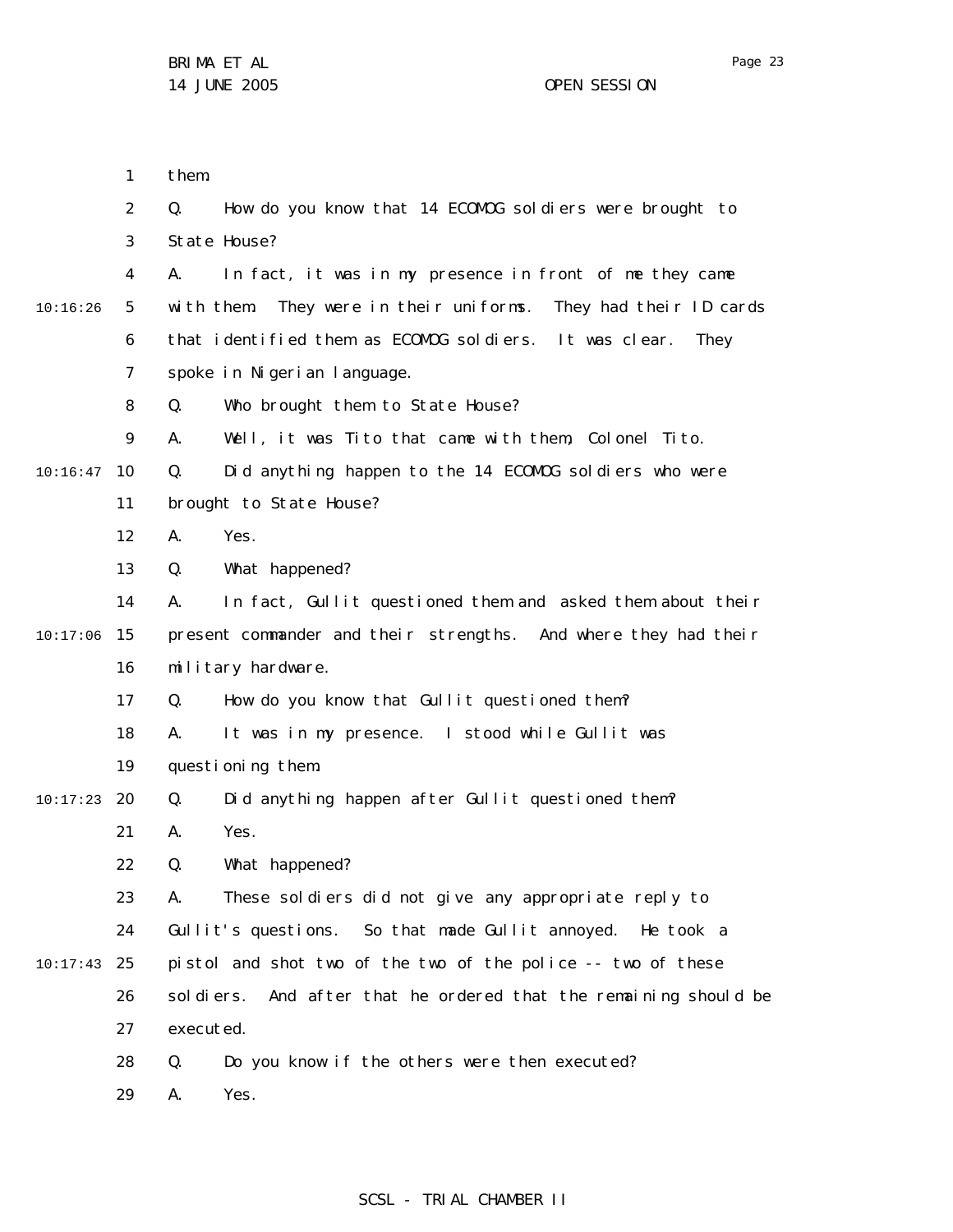1 2 3 4 5 6 7 8 9 10 10:18:41 11 12 13 14 15 10:19:38 16 17 18 19 20 10:20:00 21 22 23 24 25 10:20:21 26 27 28 29 10:18:17 Q. How do you know? A. Well, he told Tito. He said, " Tito, these men should be executed". Tito said they should be removed and they were taken out the back of the State House where he shot them. It was Tito and his soldiers that shoot -- shot the remaining 12. Q. How do you know that Tito and his soldiers shot the remaining 12? A. I, myself, escorted them at the area where these soldiers were shot. [TB140605B - EKD] Q. Witness, did anything else happen in Freetown that you're aware of on the 6th of January 1999? A. Yes. Q. What else happened? A. That particular day Gullit said he needed vehicles. So he ordered the operation commander to go to the UN house and collect vehicles, the jeeps that parked around there. So the operation commander went there and came with jeeps and other vehicles -- Q. Pause. A. -- at the State House. Q. How do you know that Gullit gave these orders? A. As I said, I was part of the group at that time and I was there when he called the operation commander at the State House, when he told him that he needed vehicles. He needed vehicles to move in the vehicle -- in the city. So the operation commander went and collected the vehicles, came with them back. Q. What sort of vehicles were brought back? A. Jeeps, Toyota Land Cruiser. Q. Did anything else happen on the 6th of January in Freetown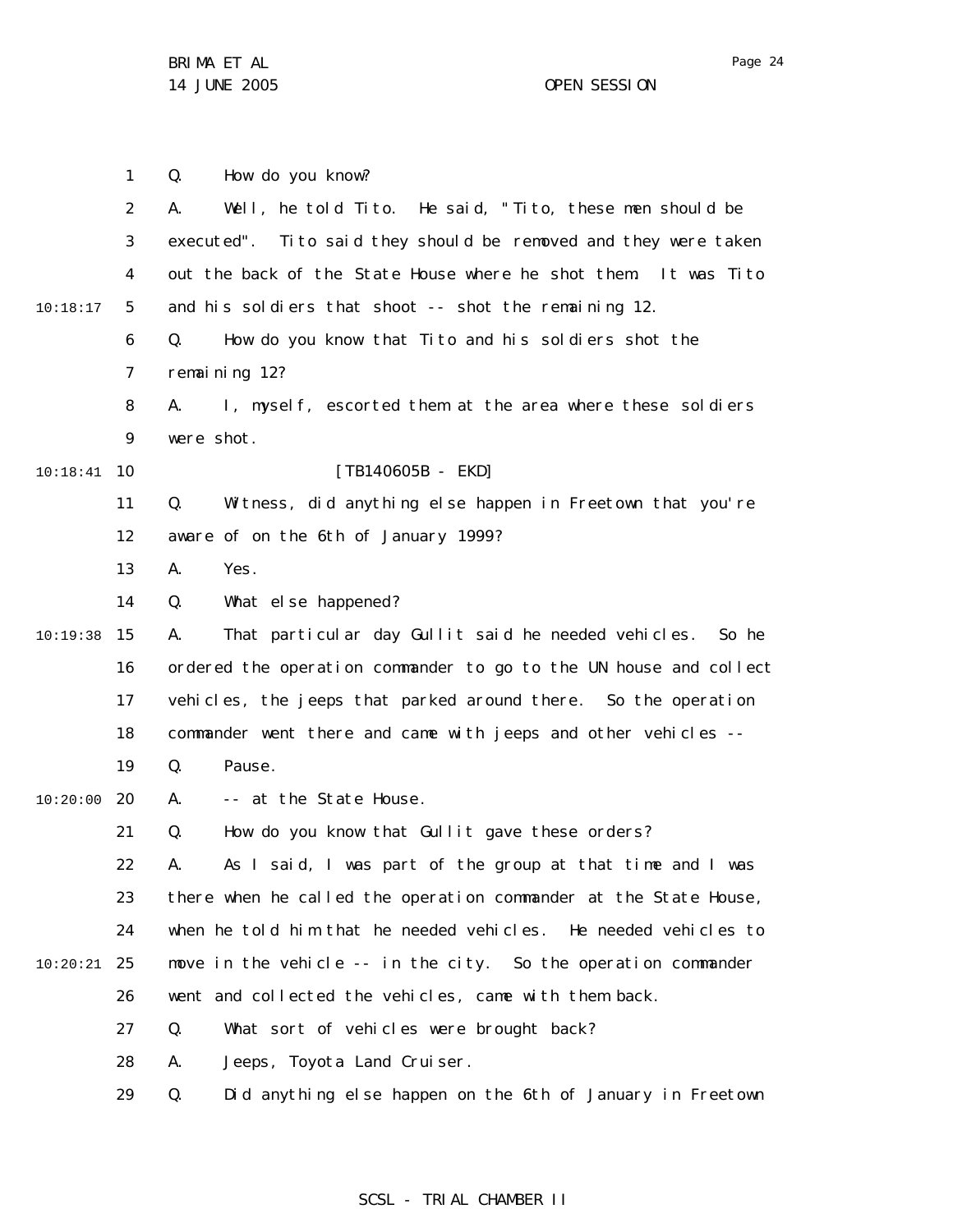Page 25

1 2 3 4 5 6 7 8 9 10 10:21:14 11 12 13 14 15 10:21:49 16 17 18 19 20 10:22:20 21 22 23 24 25 10:22:57 26 27 28 29 10:21:03 that you're able to recall? A. That particular -- JUDGE SEBUTINDE: Excuse, Ms Pack, I am sorry to interrupt. You keep referring to 6th of January without giving us the year. Are we to assume the year? MS PACK: I gave it last question but one. It was 1999, Your Honour. Q. Did anything else happen on 6th of January 1999 in Freetown? A. Yes. Q. What else happened? A. That day what I saw with my naked eyes a lot of things I saw, because abduction took place, raping, looting, killings. Q. Pause, witness. I would like to break that down. Whereabouts did you see abductions taking place? A. In part when I was at the State House. The soldiers that came, that went and came back, they came with women, new women this time. Q. Raping, witness; where did you see raping going on? A. Within State House itself. The soldiers that came with the women, I saw them using them in the rooms at the State House. Q. Looting, witness. JUDGE SEBUTINDE: Ms Pack, you have to do better than that. I don't understand "I saw the men using the women." MS PACK: Q. When you use the words "using women," what are you talking about? And please be precise. A. Sexual intercourse. JUDGE SEBUTINDE: You do of course realise, Ms Pack, that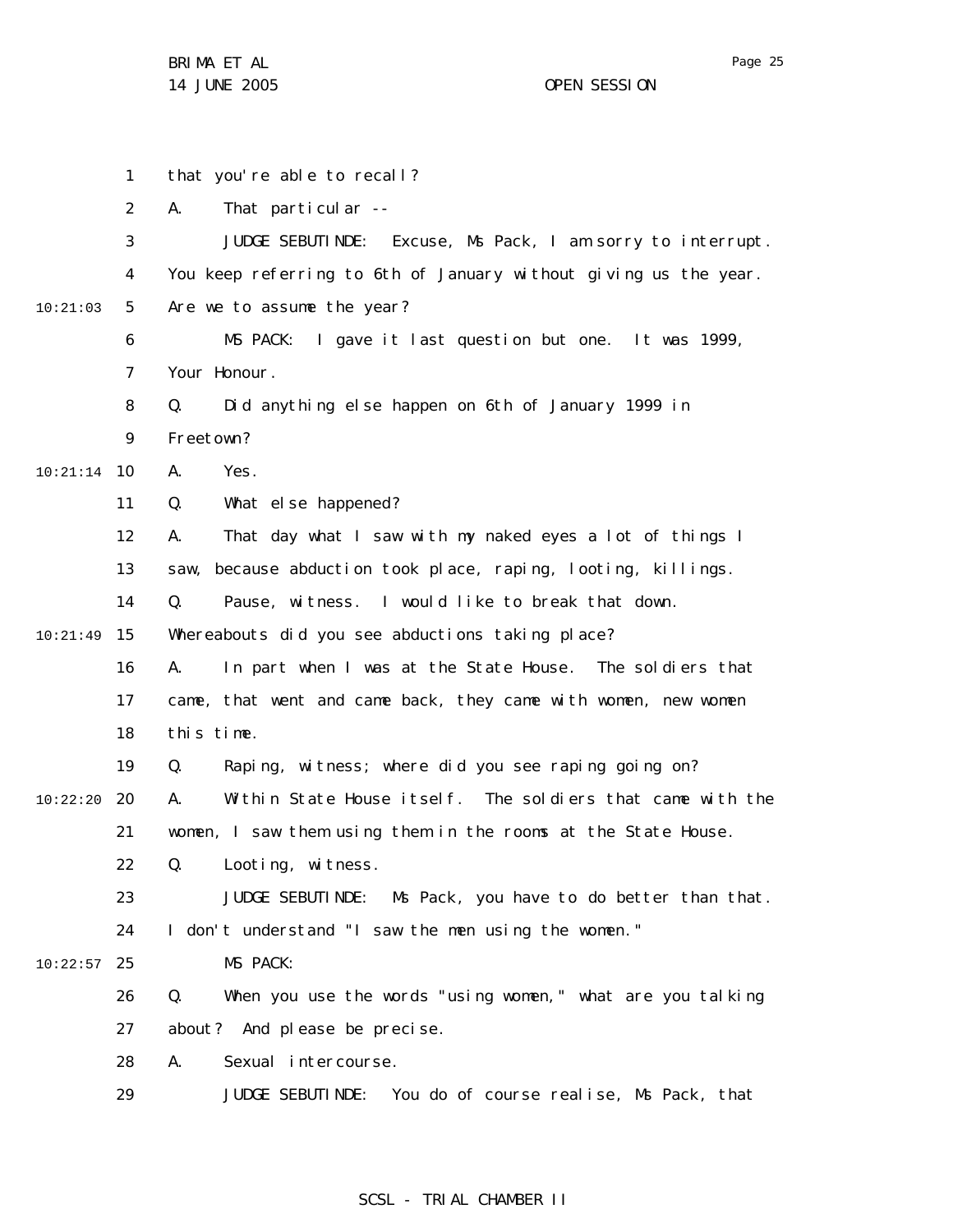Page 26

1 2 3 4 5 6 7 8 9 10 10:24:08 11 12 13 14 15 10:24:39 16 17 18 19 20 10:25:19 21 22 23 24 25 10:26:05 26 27 28 29 10:23:34 that is not rape per se. MS PACK: Q. When you use the word "rape," what do you mean? A. That is forceful sexual intercourse without the willingness of the women. Q. So why do you use the word "rape" in this context? A. Because the women did not do it at their free will. They were captured and were forced to get sexual intercourse with them. Q. How do you know these women were captured and forced to get sexual intercourse with these men? A. Well, mostly whilst I was at the State House, even the commanders themselves, women were brought for them. The most beautiful ones from Bazzy, Gullit, Five-Five. All of them had new women that day. Q. Looting, witness; where did you see looting take place on this day, 6th of January 1999? A. Even the State House itself there was looting in there, from the presidential office that very day. It was completely vandalised. Other offices in the State House, looting occurred there. Q. Killing, witness; where did you see killing take place on the 6th of January 1999 in Freetown? A. As I said earlier, even the soldiers that were killed in the State House, that's one of the areas that I saw killings. And also if you move out of State House you see corpses all around, littering all around. JUDGE SEBUTINDE: Ms Pack, I am sorry to keep interrupting. All this is very interesting but we as the judges remain in doubt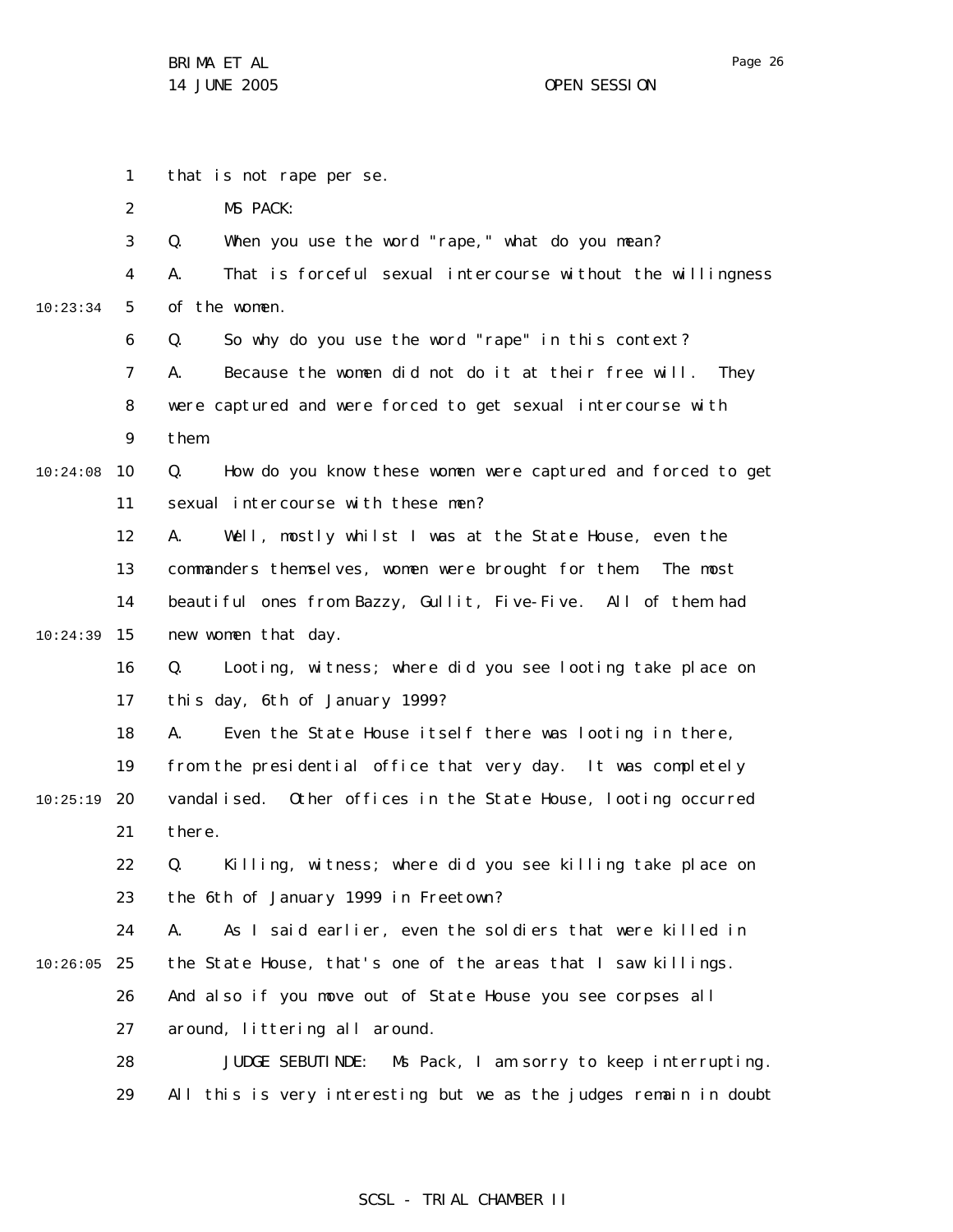|          | 1              | as to who did all these things. It is very well for the witness   |
|----------|----------------|-------------------------------------------------------------------|
|          | $\overline{2}$ | to tell us what he saw, but we don't know who was behind it so    |
|          | 3              | far.                                                              |
|          | 4              | MS PACK:                                                          |
| 10:26:47 | 5              | Witness, apart from seeing Gullit kill the woman, the young<br>Q. |
|          | 6              | girl at State House and Gullit kill the ECOMOG soldiers at State  |
|          | 7              | House and Tito and his men kill the ECOMOG soldiers at State      |
|          | 8              | House, did you yourself see any further killings on the 6th of    |
|          | 9              | January in Freetown?                                              |
| 10:27:09 | 10             | MR MANLY-SPAIN: May it please Your Honour. I think my             |
|          | 11             | records show that Gullit shot, not Gullit killed two ECOMOG       |
|          | 12             | sol di ers.                                                       |
|          | 13             | JUDGE SEBUTINDE: I think it was executed. Executed was            |
|          | 14             | the word.                                                         |
| 10:27:24 | 15             | MR MANLY-SPAIN: Gullit shot two and said the others should        |
|          | 16             | be executed.                                                      |
|          | 17             | My learned friend is quite right.<br>MS PACK:                     |
|          | 18             | PRESIDING JUDGE:<br>That is the record, yes. I have recorded      |
|          | 19             | "he took a pistol and shot two of them."                          |
| 10:27:37 | 20             | MS PACK:                                                          |
|          | 21             | Q.<br>Witness, just going back to the shooting of the two ECOMOG  |
|          | 22             | soldiers by Gullit, do you know after they were shot what         |
|          | 23             | happened to them?                                                 |
|          | 24             | They were shot to death. They died. Immediately Gullit<br>А.      |
| 10:27:53 | 25             | shot them, they fell and died.                                    |
|          | 26             | Now, witness, apart from these killings that you saw at<br>Q.     |
|          | 27             | State House, of the ECOMOG soldiers and the girl, did you         |
|          | 28             | yourself see any other killings at State House or anywhere else   |
|          | 29             | on the 6th of January?                                            |

## SCSL - TRIAL CHAMBER II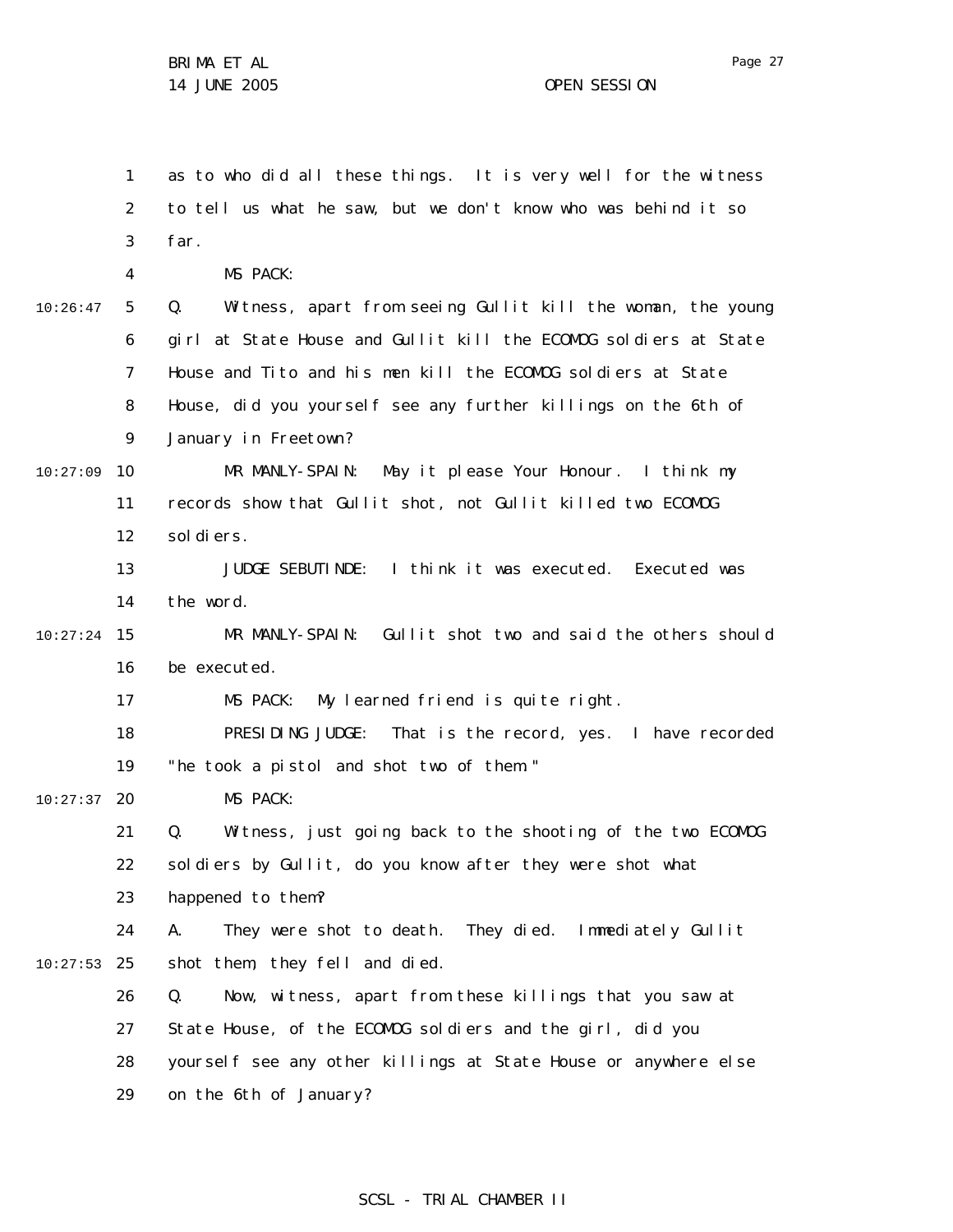Page 28

1 2 3 4 5 6 7 8 9 10 11 12 13 14 15 16 17 18 19 20 10:29:47 21 22 23 24 25 10:30:10 26 27 28 29 10:28:34 10:28:58 10:29:20 A. Yes. Q. Where did you see killings take place? A. Well, whilst I moved out of State House, within its surroundings, I saw a lot of corpses. And the other area I saw corpses was some civilians, one of the commanders, Commander Kido, he said the civilians had overlooked him. So this was the word that was used wherein civilians were killed. That's overlooking. Q. Pause, witness. I am going to ask you to break that down. You said you saw a lot of dead bodies within the surrounding area of State House. Did you see who had killed the people you saw as dead? A. The other corpses, I don't know the one that killed them. But this man that I'm talking about, that Kido, killed; I saw. He said the civilians were overlooking him. Q. Pause there. Just spell Kido please for Their Honours.  $A.$   $K-I-D-O.$ Q. Who was he? A. He was one of the commanders that came to Freetown. Q. Did he have a rank that you were aware of? A. Yes, he was a lieutenant colonel. Q. Do you know which group he had been part of? A. Yes, he was a member of the Sierra Leone Army . Q. Witness, you were telling the Chamber about what Lieutenant Colonel Kido did. Go on, please. A. Well, these civilians, about six of them, he said they overlooked him. Whilst I was standing by him, he fired. He shot them and killed them at the spot, he said for overlooking. Q. Pause. Do you know how many civilians he shot and killed?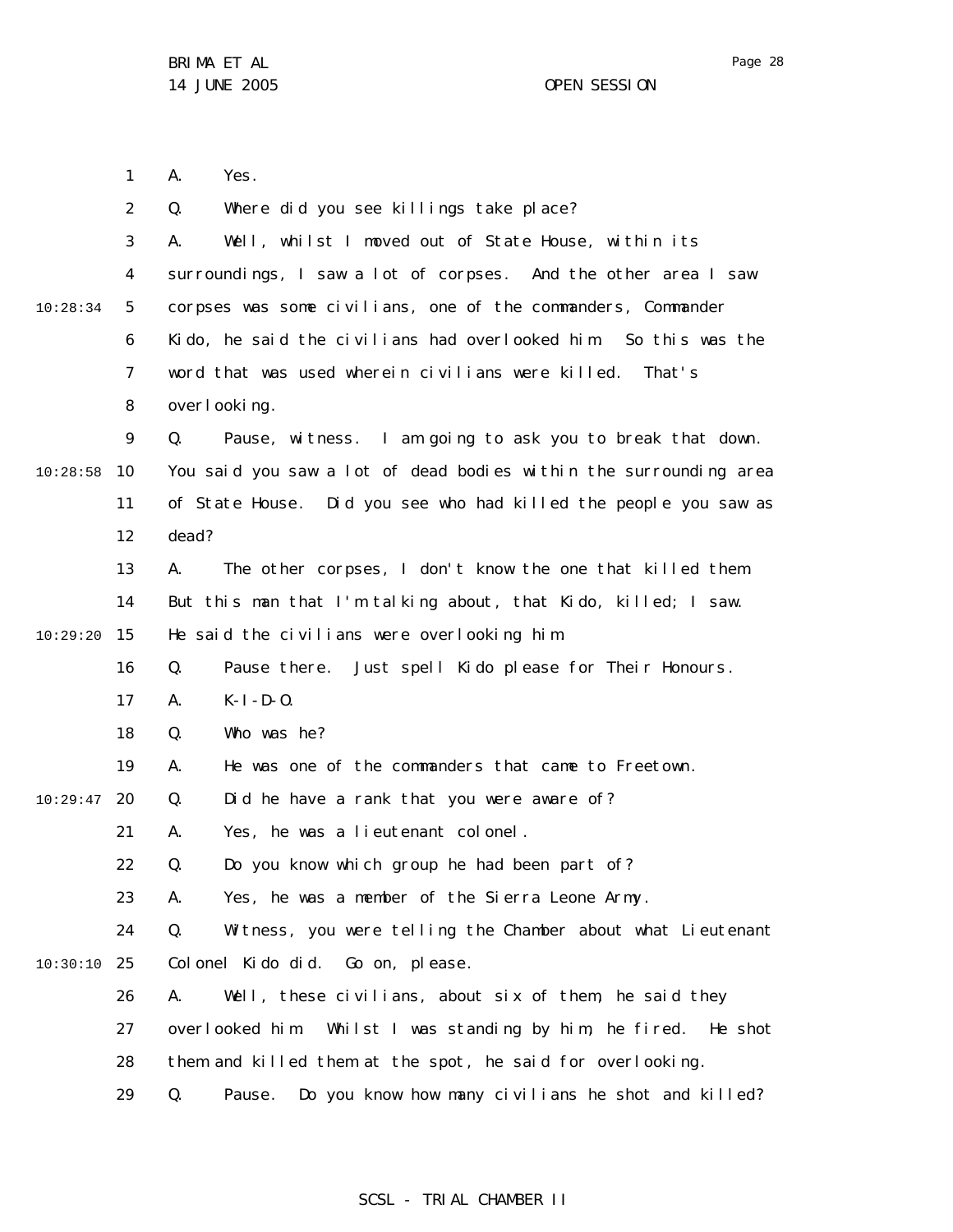1 A. There were six and it was around Garrison Street.

2 Q. Witness, spell Garrison Street, please, for Their Honours.

3 A. G-A-R-R-I-S-O-N.

4 5 10:31:13 Q. Witness, is there anything else that happened in Freetown on the 6th of January 1999 that you recall?

6 7 8 9 10 10:31:47 A. Yes, as far as I can recall that day, everybody, especially the commanders, they were with vehicles, patrolling the city. Patrolling was on while the civilians were singing, saying "These are our brothers, we want peace." This was the song that was sung by the people in the streets.

11 12 Q. Witness, you gave evidence yesterday about Gullit saying something about the police in Freetown?

13 A. Yes, My Lord.

14 15 10:32:27 16 17 Q. You have given evidence yesterday about the burning of Eastern Police Station and today about the burning of CID. Do you know if anything else happened in Freetown in relation to the instructions about police?

> 18 A. Yes, My Lord.

19 Q. What else happened?

20 10:32:54 A. The Central Police Station was burnt down.

> 21 22 Q. Pause, witness. How do you know that the Central Police Station was burned down?

> 23 24 A. It was Gullit who gave the order that it should be burnt down.

25 10:33:11 26 Q. How do you know that he gave the order that it should be burnt down?

27 28 A. It was at the State House where I was present. He called the Operation Commander O-Five and he had a soldier called

29 Putfire. Putfire was the one that was called to burn the Central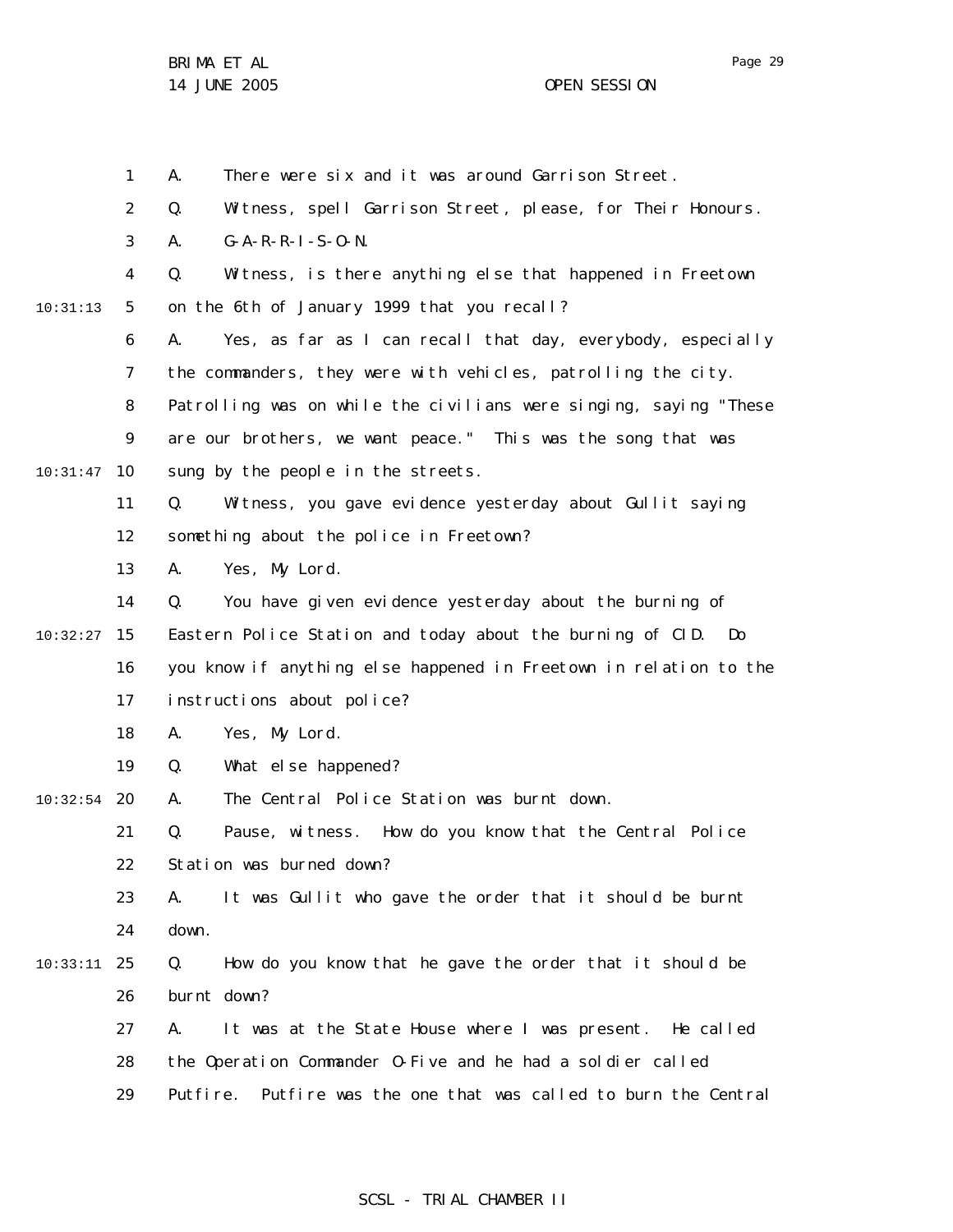1 2 3 4 5 6 7 8 9 10 10:34:13 11 12 13 14 15 10:34:41 16 17 18 19 20 10:35:06 21 22 23 24 25 10:35:37 26 27 28 29 10:33:47 Police. Q. Pause. I am going to ask you to spell the last name that you mentioned for the Chamber. A. Putfire? Q. Yes, please, witness. A. P-U-T-F-I-R-E. Q. Who was this man, Putfire? A. He was a member of the fighting force that came. Q. Do you know which group he had been in before? A. No, he was a civilian, but he was with the group. Q. What did Gullit say about Central Police Station? A. Gullit said the Central Police Station should be burnt down. Q. Do you know if that was then done? A. Yes. Q. How do you know that that was then done? A. Whilst Operation Commander O-Five and Putfire went to the station while we move round that area, we ourselves put fire on it. Q. When you're talking about "we," who are you talking about, witness? A. I said myself, Supervisor A moved towards Central Police and observed when Putfire and O-Five put the station on fire. Q. Now, witness, you have given evidence about Central Police Station, Eastern Police Station, CID and also yesterday Kissy Mess-Mess. Was there anything else that you recall happening in relation to police stations on this day, 6th of January 1999? A. Yes. Q. Go on.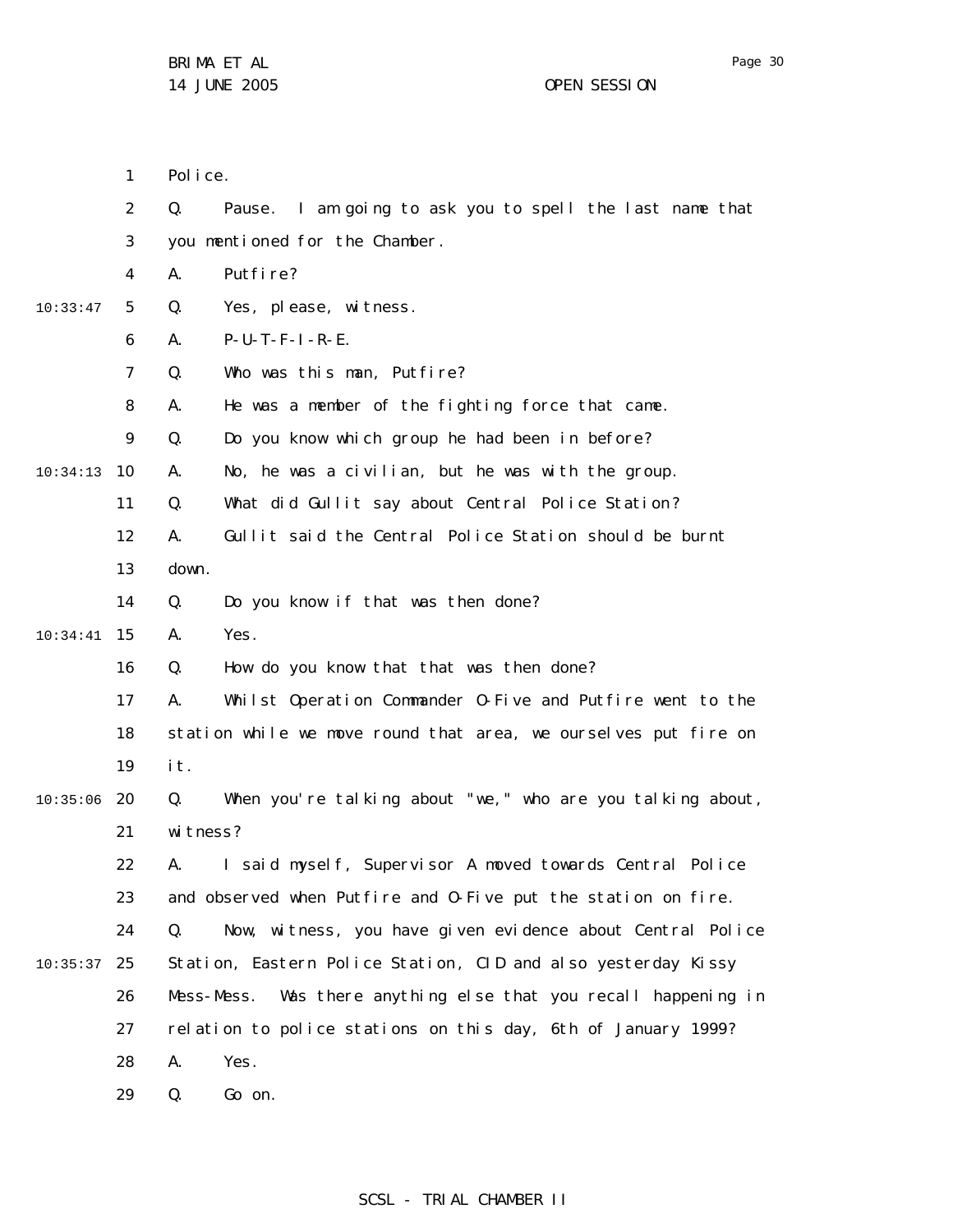|          | 1              | While I, Supervisor A, Gullit, Bazzy, Five-Five and other<br>А.   |
|----------|----------------|-------------------------------------------------------------------|
|          | $\overline{2}$ | senior commanders were at the State House, Gullit called the      |
|          | 3              | director of operations, Woyoh, and that he had got an information |
|          | 4              | that the Water Quay -- a lot of valuables were at the quay.       |
| 10:36:39 | 5              | Q.<br>Pause.                                                      |
|          | 6              | MS PACK: The names have all been spelt before,                    |
|          | 7              | Your Honours. One of them, the last one, Woyoh, I will spell      |
|          | 8              | again: $W-O-Y-O-H$ .                                              |
|          | 9              | How do you know that Gullit said these things to these<br>Q.      |
| 10:36:52 | 10             | people?                                                           |
|          | 11             | I said whilst myself, Supervisor A and Gullit, Bazzy,<br>А.       |
|          | 12             | Five-Five were at the State House, Gullit had to call them and    |
|          | 13             | told them that he had an information that Water Quay had a lot of |
|          | 14             | valuable property including vehicles and others.                  |
| 10:37:20 | 15             | What else did he say?<br>Q.                                       |
|          | 16             | He said this team should go there. He himself went with a<br>А.   |
|          | 17             | team down to the quay.                                            |
|          | 18             | How do you know he went with the team down to the quay?<br>Q.     |
|          | 19             | Myself was one of the people that escorted Supervisor A and<br>А. |
| 10:37:43 | 20             | Gullit down to the quay.                                          |
|          | 21             | JUDGE SEBUTINDE:<br>Ms Pack, is there a place called Water        |
|          | 22             | Quay that this witness named?                                     |
|          | 23             | Let me clarify with the witness, Your Honour.<br>MS PACK:         |
|          | 24             | Water Quay, the place you're naming, whereabouts is it<br>Q.      |
| 10:38:00 | 25             | situated in Freetown?                                             |
|          | 26             | It is at Cline Town.<br>А.                                        |
|          | 27             | Spell Cline Town, please.<br>Q.                                   |
|          | 28             | $C-L-I -N-E$ T-O-W-N.<br>А.                                       |
|          | 29             | Is Water Quay the name of the location or is there another<br>Q.  |
|          |                |                                                                   |

### SCSL - TRIAL CHAMBER II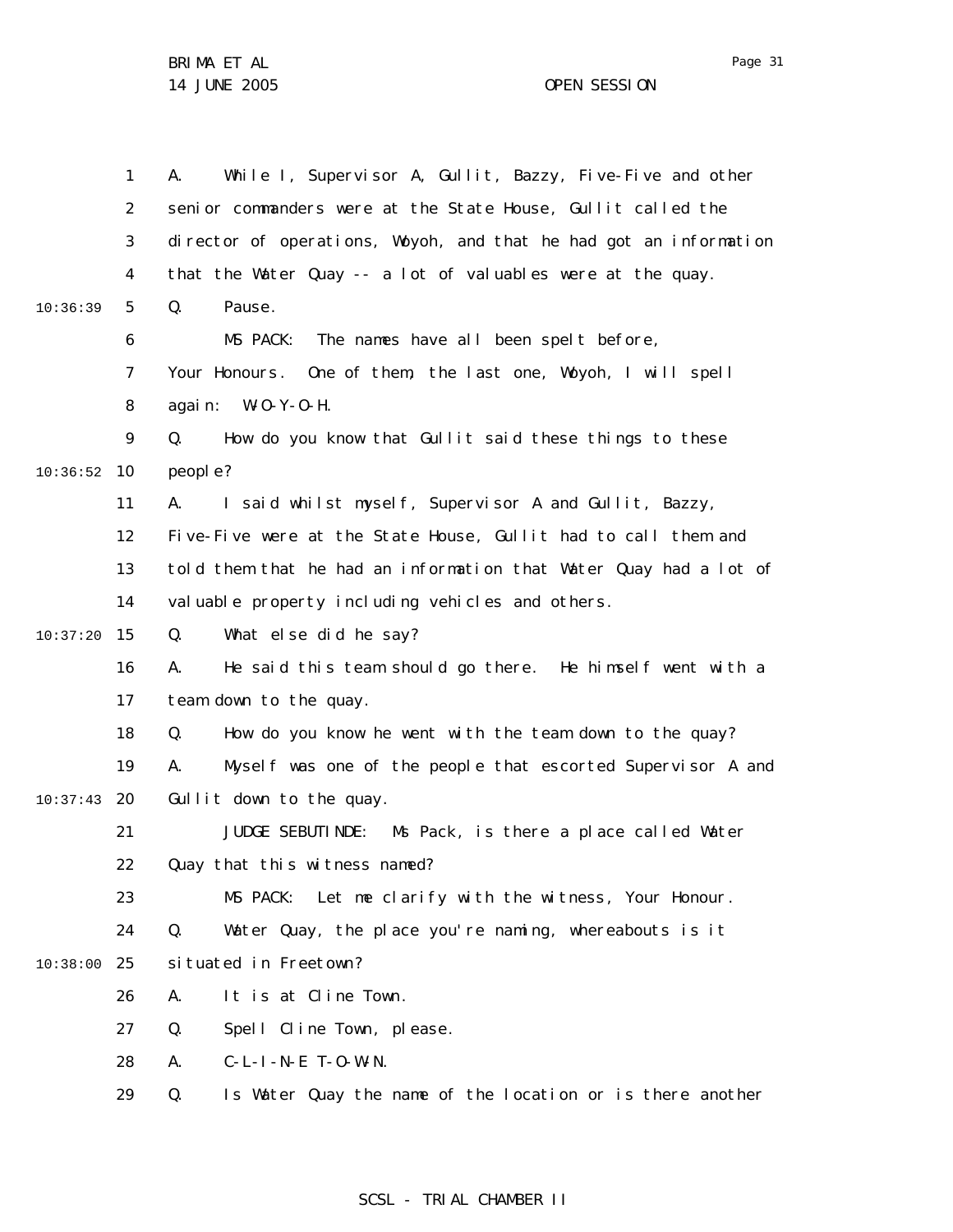1 2 3 4 5 6 7 8 9 10 10:39:14 11 12 13 14 15 10:39:50 16 17 18 19 20 10:40:14 21 22 23 24 25 10:40:38 26 27 28 29 10:38:44 name that it goes by? A. Well, this is the popular name it is known, but it is sometimes called Queen Elizabeth Quay, that is Water Quay. Q. Witness -- JUDGE SEBUTINDE: We haven't had a spelling of Water Quay. MS PACK: Q. Will you spell Water Quay please, witness? A. W-A-T-E-R Q-U-A-Y. Q. And sometimes known as Queen Elizabeth Quay. Witness, did you get to Queen Elizabeth Quay , Water Quay? A. Myself, Supervisor A, Gullit, Bazzy, Woyoh, Supervisor Abdul Sesay, Supervisor Bioh reach to the quay and reach there. Q. What happened when you got there? A. In fact, when I and Supervisor A, Gullit and others arrive at the quay, Gullit surprised to see that the Harbour Police Station was still standing erect. He called Operation Commander -- Q. Pause. Would you spell Harbour, please? A. H-A-R-B-O-U-R. Q. Witness, you said that Gullit said he was surprised to see Harbour Police Station. Go on, what else did he say? A. In fact, he called the Operation Commander O-Five and told him that, "Now as you are here, that station should be burnt down." And O-Five put fire on the station. Q. How do you know that Gullit called O-Five and that O-Five put the police station on fire? A. I and Gullit came with the convoy. I was with the convoy that came. So it was in my presence when he gave the order, when O-Five himself moved and put the police station on fire.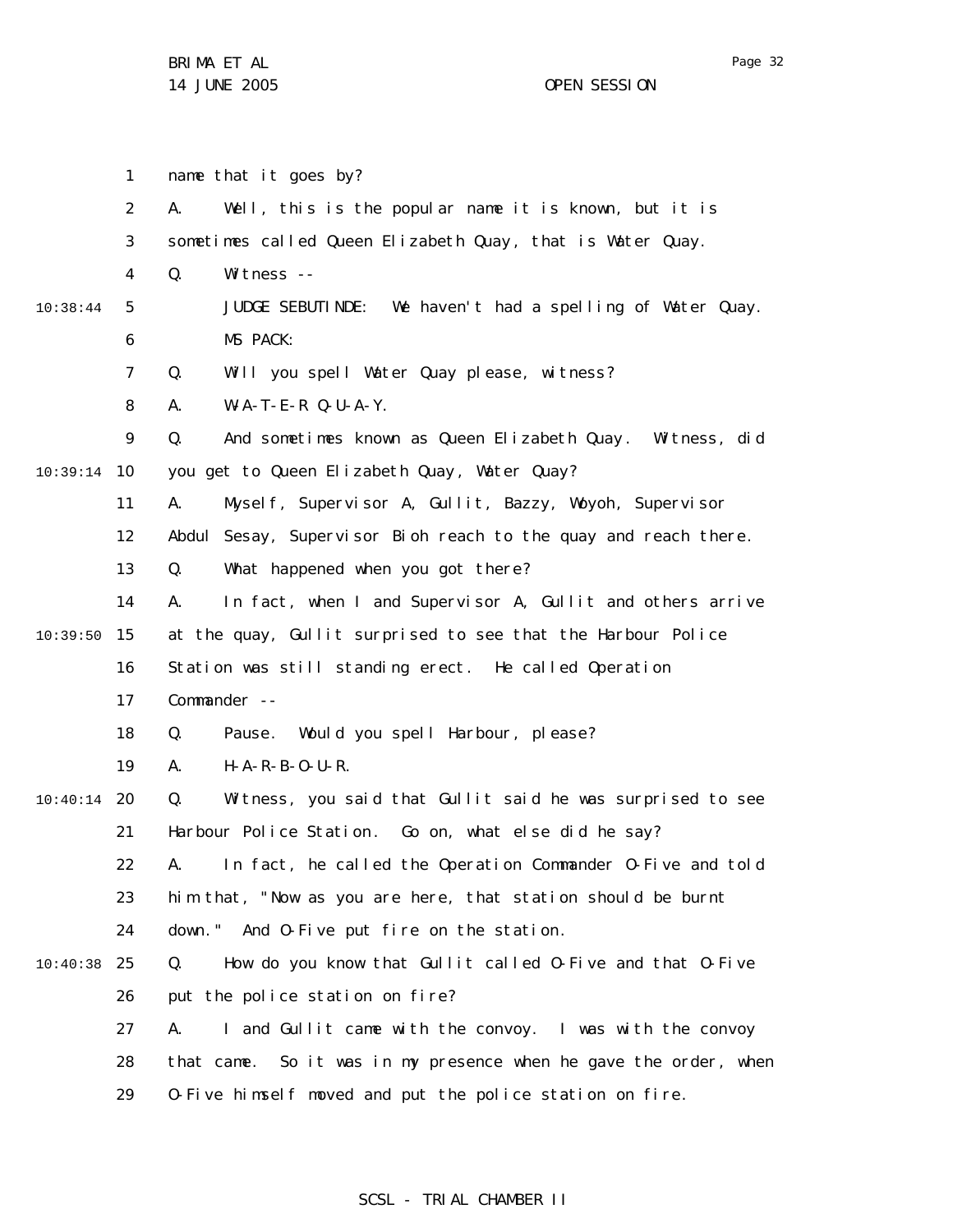1 2 3 4 5 6 7 8 9 10 10:42:13 11 12 13 14 15 10:42:43 16 17 18 19 20 10:42:54 21 22 23 24 25 10:43:26 26 27 28 29 10:41:26 Q. Witness, I am going to ask you to look at one of the maps again. MS PACK: It is Exhibit P18, Your Honours. If that could be passed back to the witness I would like to ask him to make some further markings on it. And just to remind my learned friends, P18 is the close, larger scale map of Freetown. Q. Witness, have you got a pen in front of you still? A. Yes, My Lord. Q. Witness, I would like you to mark on this map -- I would like you to find Central Police Station. I would like you to encircle it and number it 2. JUDGE SEBUTINDE: Ms Pack, did you ask the witness to number this place 2. MS PACK: Yes. JUDGE SEBUTINDE: Because there is already a 2, isn't there? MS PACK: No, there is a number 2 on the other map. On the Freetown environs map there is numbered 1 to 6, I think. This is the first map -- JUDGE SEBUTINDE: Exhibit 18? MS PACK: Yes, Your Honour. And there is a number 1 that is State House and we are on number 2 now. Thank you, Your Honour. Q. Witness, have you done that? A. Yes, My Lord. Q. I would like you to identify Eastern Police Station, please, and I would like you to encircle that and mark it 3. Have you done that, witness? A. Yes, My Lord.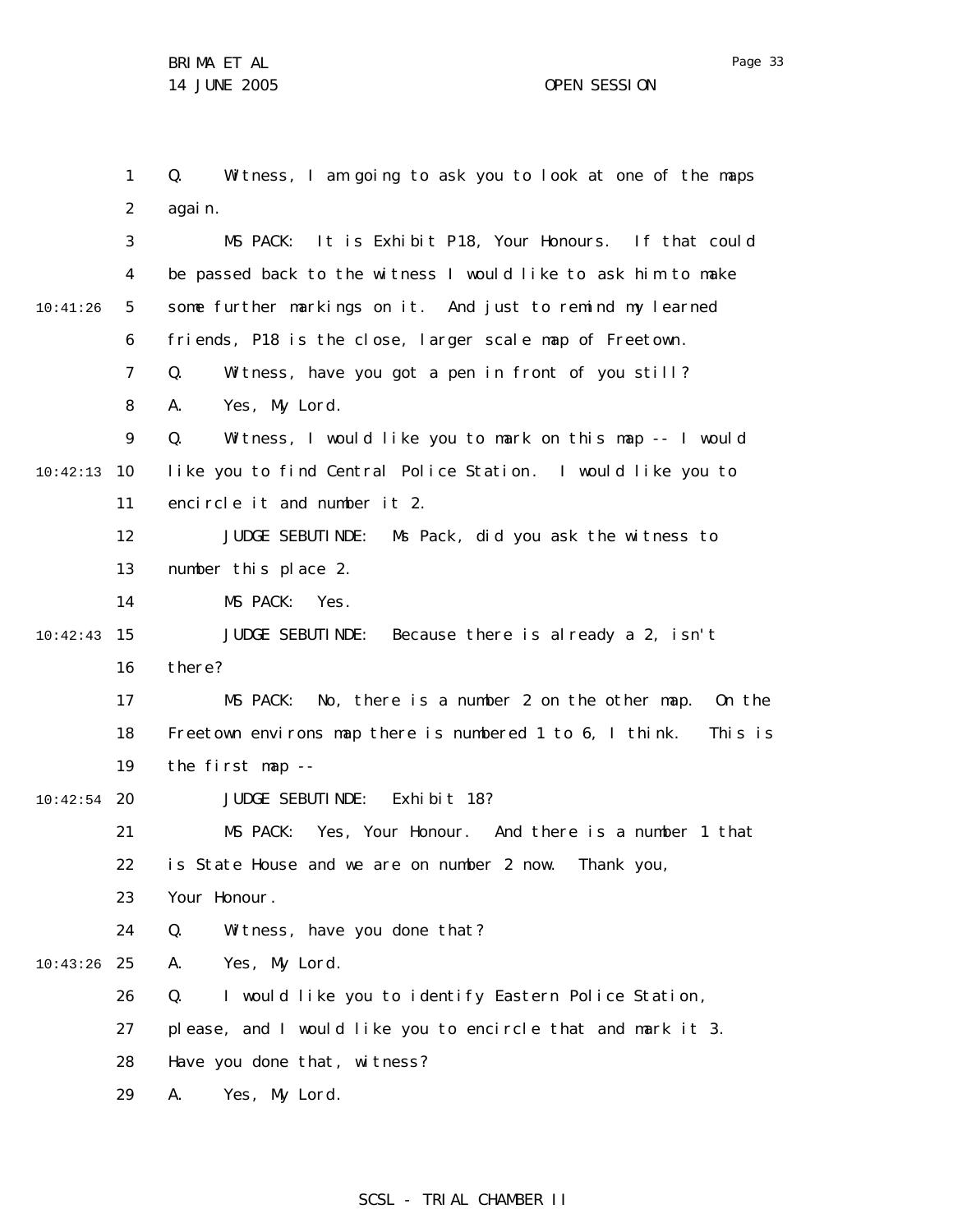1 2 3 4 5 6 7 8 9 10 10:45:44 11 12 13 14 15 10:46:14 16 17 18 19 20 10:46:34 21 22 23 24 25 10:47:02 26 27 28 29 10:44:39 Q. I would like you to identify, please, CID and I would like you to mark that 4. THE INTERPRETER: My Lord, you have left your mic on. MS PACK: Q. Have you done that, witness? A. No, no. Q. Just take your time. A. The CID is between the Ministry of Defence. It's closer to the Ministry of Defence. It is not on the map here. Where the Ministry of Defence is part of the CID. Q. What I would like you to do then is just encircle the approximate area in which the CID is located, please, and mark that with a number 4. And witness, you were saying it is located within the Ministry of Defence area? A. This is the Defence building. Just about some metres off, then there the CID is located. Q. Is it a separate building, the CID? A. Yes, it's a separate building. Q. Now, witness, have you marked that 4? A. Yes, My Lord. Q. What I would like you to do now is to find Harbour Police Station and I would like you to mark that 5, please. JUDGE SEBUTINDE: Sorry, Ms Pack, we didn't catch that. What police station? MS PACK: Harbour Police Station. Q. Have you done that, witness? A. Yes, My Lord. MS PACK: Your Honours, that was all I was going to ask -- JUDGE LUSSICK: You mean that is all you are going to ask

### SCSL - TRIAL CHAMBER II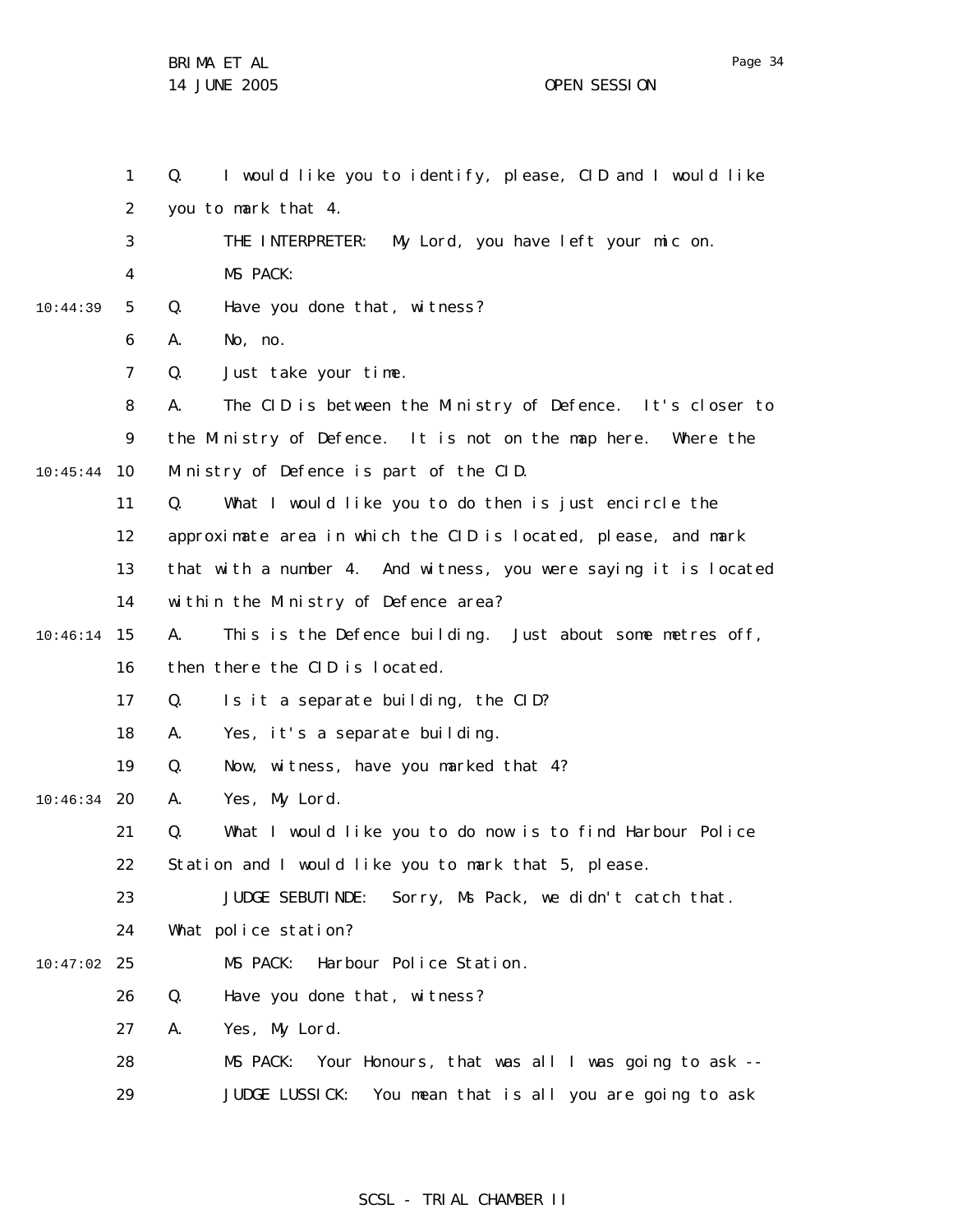Page 35

1 2 3 4 5 6 7 8 9 10 10:49:18 11 12 13 14 15 10:49:26 16 17 18 19 20 10:53:09 21 22 23 24 25 10:53:31 26 27 28 29 10:48:59 of this witness or on that particular point? MS PACK: No, Your Honour, I stopped my comment because I noticed the Bench was deliberating. JUDGE LUSSICK: I see. PRESIDING JUDGE: Ms Pack, has this freshly marked exhibit been shown to counsel for the Defence and have you seen it? MS PACK: Not yet, no. PRESIDING JUDGE: You have indicated to Justice Lussick, my learned brother here, that that is all you are asking this witness. MS PACK: No, that is all I am asking him about this map but not the end of my questions of this witness. There's a lot more. PRESIDING JUDGE: I am only referring to the map at this point, to Exhibit P18. If that is all he is being asked to mark it should be shown to yourself and shown to counsel for the Defence. MS PACK: I'm grateful, Your Honour. PRESIDING JUDGE: Ms Pack, this has been passed up to us. MS PACK: It is a tendered exhibit, Your Honour, and I would like it to remain as a tendered exhibit with the additional markings by the witness on it. I will be asking the witness in relation to both the maps to make further markings in due course as we go through the testimony in Freetown. But it is more logical if I break it up and allow him to look at the map as I go through various portions of the testimony. PRESIDING JUDGE: Very well. Any response to that submission by counsel for the Defence? MS THOMPSON: No, Your Honour, no.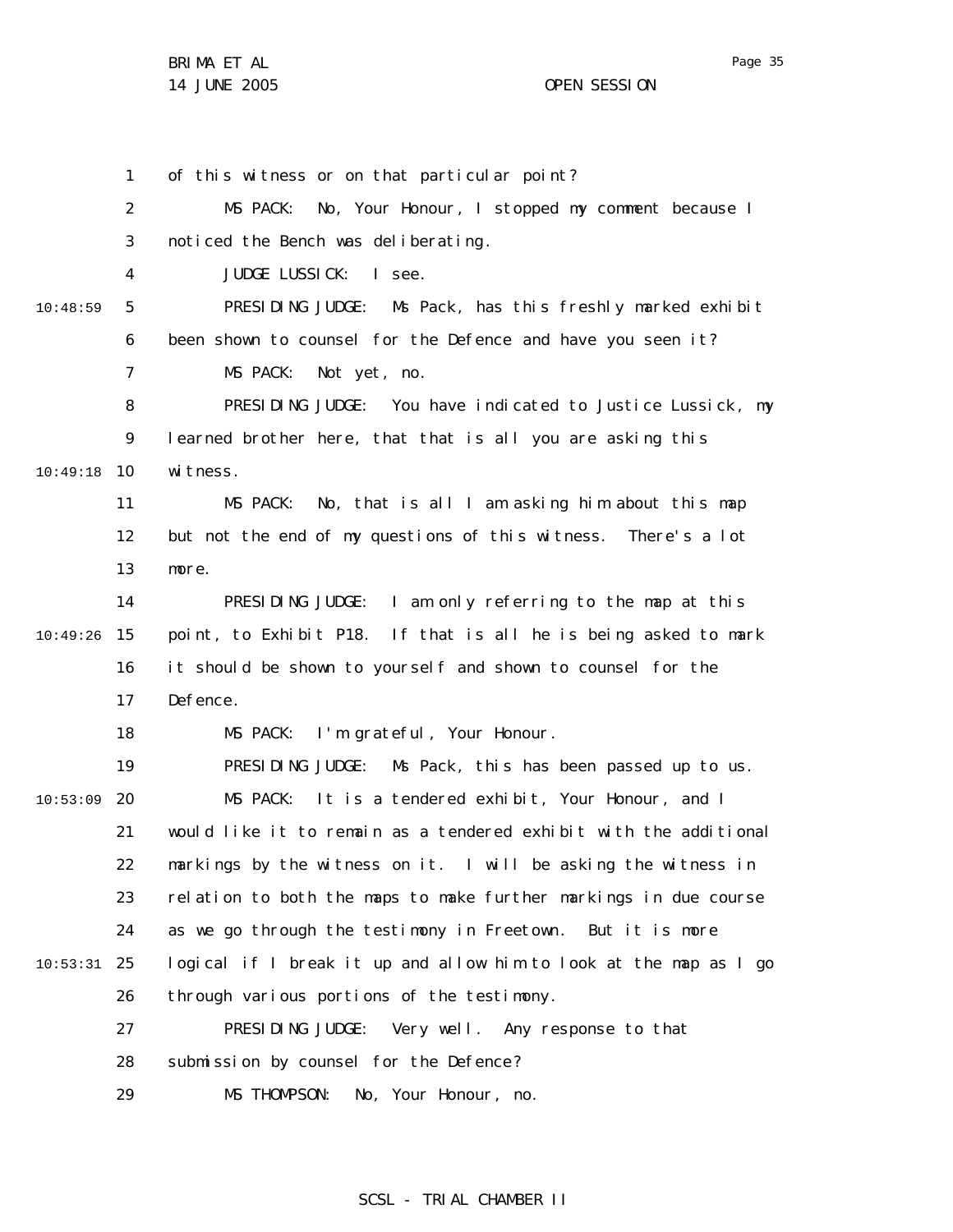|          | 1              | PRESIDING JUDGE: I note that Exhibit P18 had one mark on                       |
|----------|----------------|--------------------------------------------------------------------------------|
|          | 2              | it and now we have an Exhibit P18 presumably with new marks.<br>$\blacksquare$ |
|          | 3              | think in the circumstances I will take judicial notice that                    |
|          | 4              | Exhibit P18 has fresh markings on it and has now become an                     |
| 10:54:22 | 5              | amended document.                                                              |
|          | 6              | MS PACK:<br>I'm grateful, Your Honour.                                         |
|          | $\overline{7}$ | PRESIDING JUDGE: I also note it is ten to eleven, a little                     |
|          | 8              | bit later than we normally have a break. Would this be an                      |
|          | 9              | appropriate time in the course of the witness's evidence to have               |
| 10:54:36 | 10             | a brief 15 minute adjournment?                                                 |
|          | 11             | Yes, Your Honour.<br>MS PACK:                                                  |
|          | 12             | PRESIDING JUDGE: In those circumstances, Madam Court                           |
|          | 13             | Attendant, please adjourn court for 15 minutes.                                |
|          | 14             | [Break taken at 10.50 a.m.]                                                    |
| 11:08:53 | 15             | [Upon resuming at 11.10 a.m.]                                                  |
|          | 16             | PRESIDING JUDGE: Please proceed, Ms Pack.                                      |
|          | 17             | MS PACK:<br>Thank you, Your Honour.                                            |
|          | 18             | Q.<br>Witness, before the break you were talking about events on               |
|          | 19             | the 6th of January 1999 in Freetown. I am going to ask you about               |
| 11:15:07 | 20             | the 7th of January 1999.  Do you recall what happened in Freetown              |
|          | 21             | on the 7th of January 1999?                                                    |
|          | 22             | А.<br>Yes, My Lord.                                                            |
|          | 23             | What do you recall happening?<br>Q.                                            |
|          | 24             | Well, on that day the civilian population rallied in town<br>А.                |
| 11:15:32 | 25             | saying that they needed peace. And while I was at the State                    |
|          | 26             | House, people rallying in town, the jet raided.                                |
|          | 27             | And what happened after that?<br>Q.                                            |
|          | 28             | Well, whilst I was at the State House, the jet bombarded<br>А.                 |
|          | 29             | around the PZ.                                                                 |

### SCSL - TRIAL CHAMBER II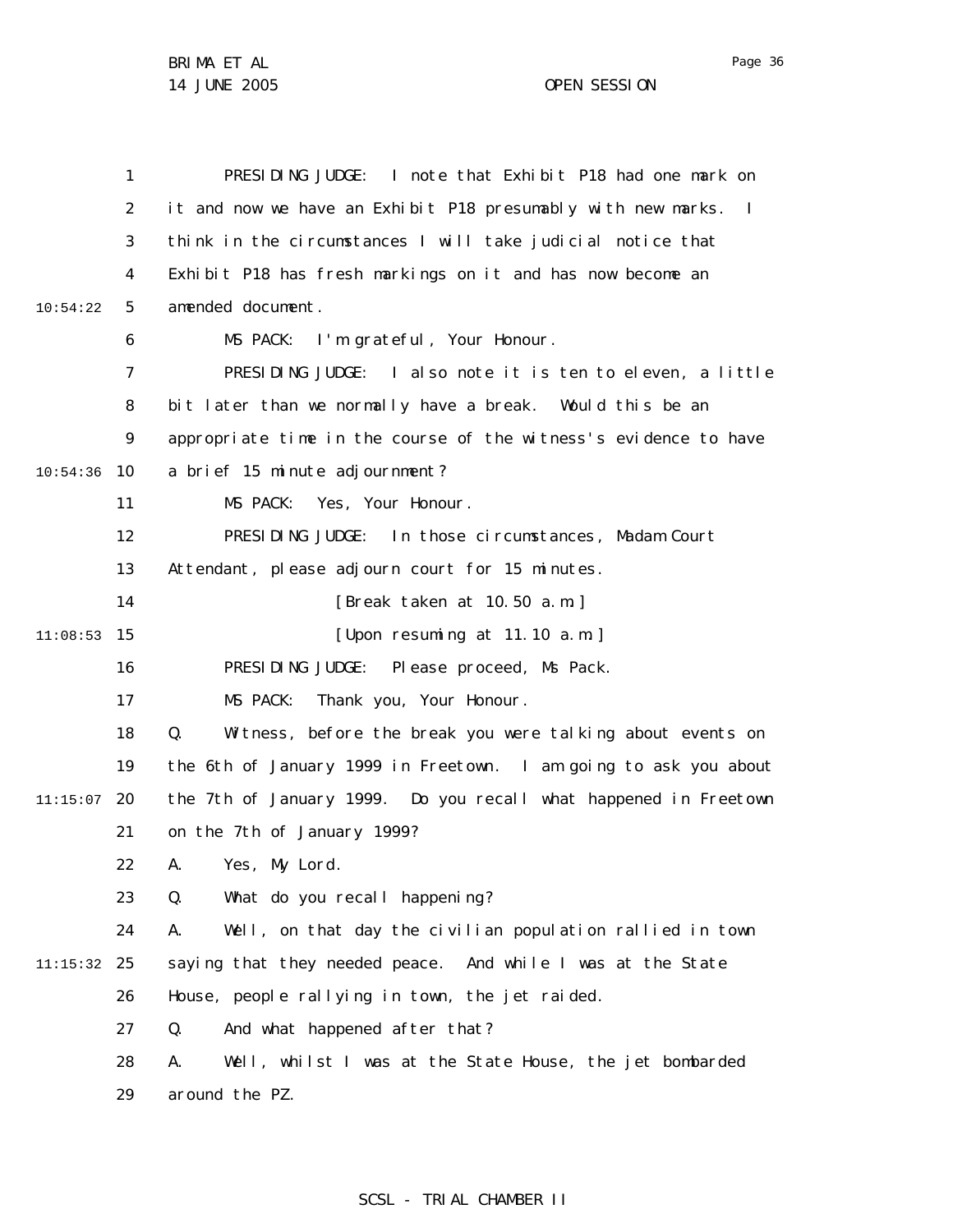Page 37

|          | 1  | PZ, is that a specific location?<br>Q.                              |
|----------|----|---------------------------------------------------------------------|
|          | 2  | It is the PZ Junction, it was at the junction.<br>А.                |
|          | 3  | Q.<br>Whereabouts, which area?                                      |
|          | 4  | Around Sani Abacha Street.<br>А.                                    |
| 11:16:19 | 5  | MS PACK:<br>Sani Abacha Street was referred to by the witness       |
|          | 6  | yesterday, Your Honour.                                             |
|          | 7  | JUDGE SEBUTINDE: Sorry, Ms Pack, was that BZ or PZ?                 |
|          | 8  | MS PACK:<br>$P_{\cdot}$                                             |
|          | 9  | Did anything happen after the jets raided?<br>Q.                    |
| 11:16:43 | 10 | Myself, Supervisor A moved towards that position, and a lot<br>А.   |
|          | 11 | of corpses were there.                                              |
|          | 12 | At which location?<br>Q.                                            |
|          | 13 | А.<br>PZ.                                                           |
|          | 14 | Did you hear anything said on this occasion in the PZ area?<br>Q.   |
| 11:17:10 | 15 | Well, the only thing is that the people were demonstrating<br>А.    |
|          | 16 | that they wanted peace because we were their brothers.              |
|          | 17 | Q.<br>Did anyone speak to the civilians either at PZ or             |
|          | 18 | el sewhere?                                                         |
|          | 19 | Well, at that moment Supervisor A talked to them.<br>А.             |
| 11:17:45 | 20 | Q.<br>Witness, I am going to ask you about other events on the      |
|          | 21 | 7th of January that you recall.  Do you recall hearing anything     |
|          | 22 | on the 7th of January?                                              |
|          | 23 | Well, I can't remember, but life was going on normally at<br>А.     |
|          | 24 | that time.                                                          |
| 11:18:07 | 25 | You have spoken earlier on in the morning about Mosquito<br>Q.      |
|          | 26 | making announcement on the radio on the 6th of January 1999.<br>Did |
|          | 27 | you hear Mosquito say anything else when you were in Freetown?      |
|          | 28 | That was later that Mosquito said something. It was later<br>А.     |
|          | 29 | whilst we were in Freetown.                                         |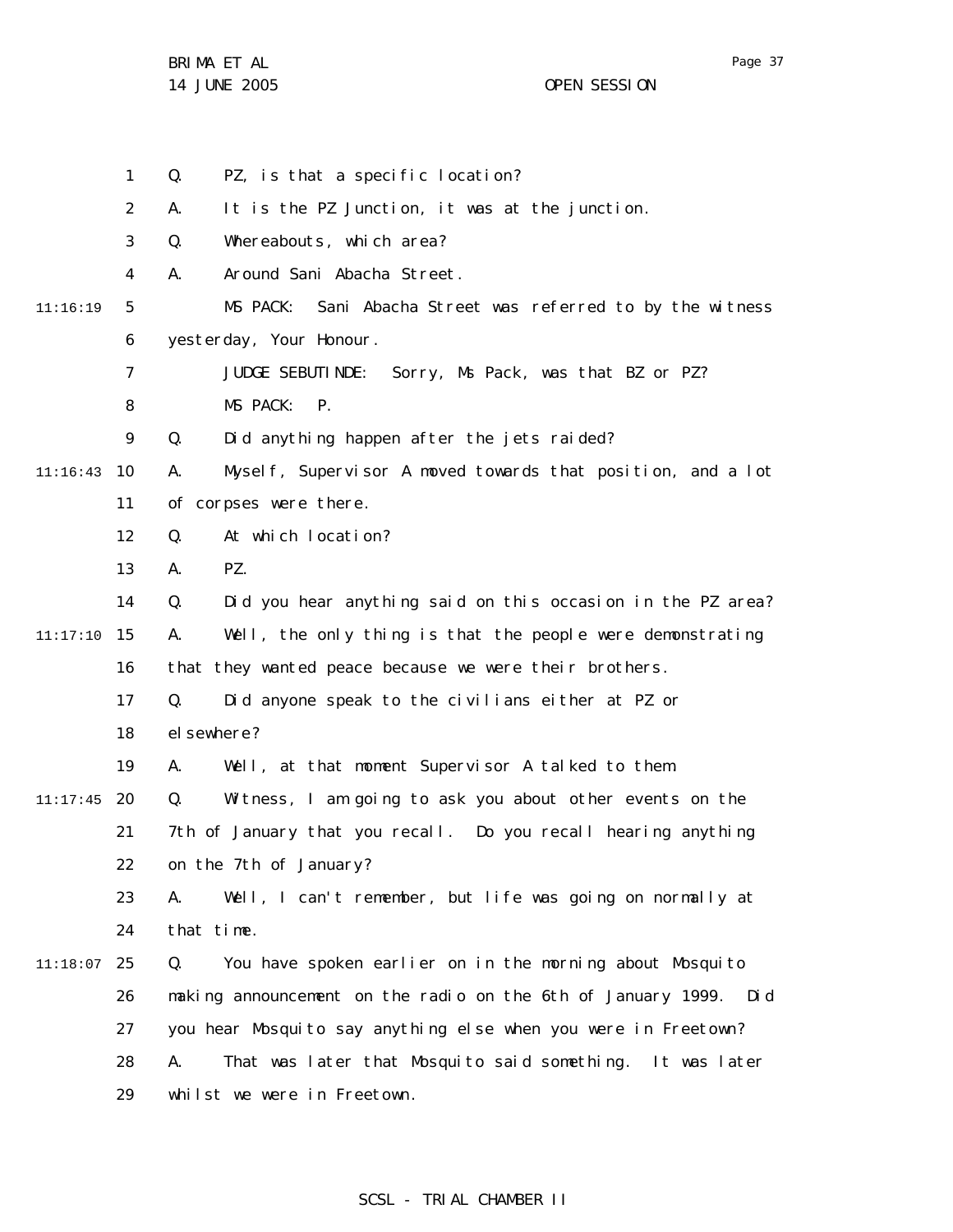1 2 3 4 5 6 7 8 9 10 11:19:37 11 12 13 14 15 11:19:59 16 17 18 19 20 11:20:19 21 22 23 24 25 11:20:46 26 27 28 29 11:19:04 Q. When? A. Well, that was around the second or third week. It was around that time that Mosquito came up on the air again. Q. We will deal with that later. Now, witness, within the first week that you were in Freetown, apart from the events you have described on the 6th and 7th of January, what was going on in Freetown? A. Well, whilst myself and the entire troops were in Freetown, Gullit said that the G4 should move back to Kissy Brook, around the Mamba Bridge. Q. Pause. You have testified yesterday about the spelling of Kissy Brook. Just repeat that, please, for Their Honours. A. K-I-S-S-Y B-R-O-O-K. Q. And Mamba Bridge? A. M-A-M-B-A B-R-I-D-G-E. Q. Was anyone in command of the G4? A. Yes. Q. Who? A. Colonel Foday Bah Marah. Q. Who went back to Kissy Brook? A. In fact, Woyoh, the director of operations, and Supervisor A and also with the G4 commander moved the G4 to Mamba Bridge, around Moyiba Town. Q. I would like you to spell Moyiba Town, please?  $A.$   $M-O-Y-I-BA.$ Q. How do you know they went to move the G4 to around Mamba Bridge in Moyiba Town? A. Myself, Supervisor A, G4 Commander Foday Bah Marah and the director of operations Woyoh, and escorted by other soldiers, we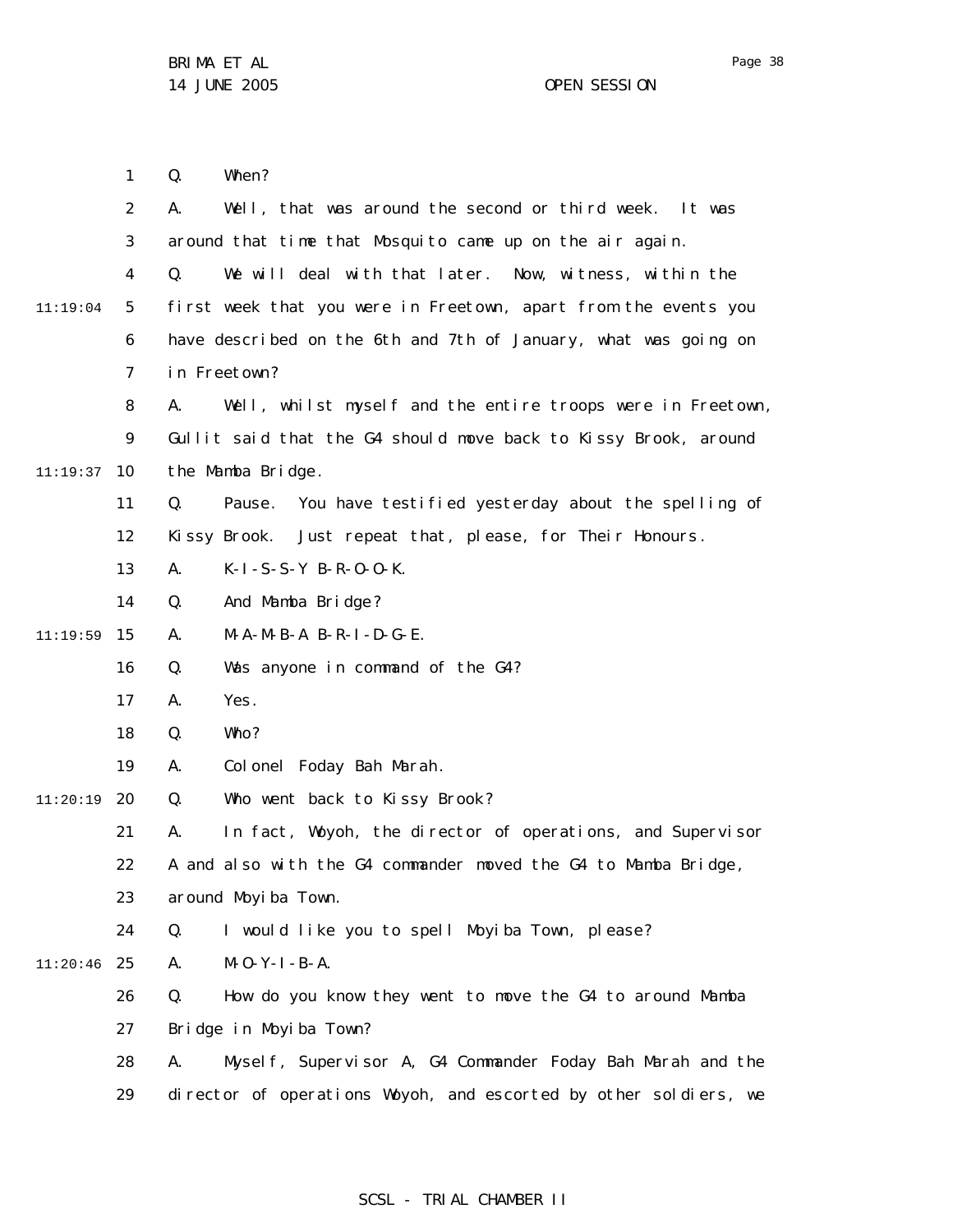1 2 3 4 5 6 7 8 9 10 11:22:15 11 12 13 14 15 11:22:36 16 17 18 19 20 11:23:00 21 22 23 24 25 11:23:20 26 27 28 29 11:21:48 moved the G4 to Moyiba. Q. Did you stay in Moyiba? A. We only took the ammunitions to Moyiba and later myself, operation -- Supervisor A moved back to the State House. Q. Witness, yesterday you spoke about an instruction given by Gullit in Allen Town about collaborators in Freetown. Do you know if anything happened in relation to that instruction in Freetown? A. Yes. Q. What happened? A. Well, later Gullit came out with his own interpretation which he gave to the troops about these people. Q. Where did he come out with his own interpretation? A. Well, that was the time when the ECOMOG forces started pushing the entire troops from the State House and moved back towards the Eastern Police. Q. How do you know that Gullit did this? A. Gullit came and said that the people have changed their language. They sing -- they sung that we were their brothers and they wanted peace. That people changed their language from that they were our brothers; they've come to steal. Q. How do you know Gullit said this? A. This, he did it before me in my presence, as I was there with Supervisor A when he said that the people, they are very bad and they have changed their song to the troop. Q. About how long after you got to Freetown on the 6th of January did Gullit say these things? A. It was after the troops had totally lost the State House. Q. In terms of time, the time period, how long, if you are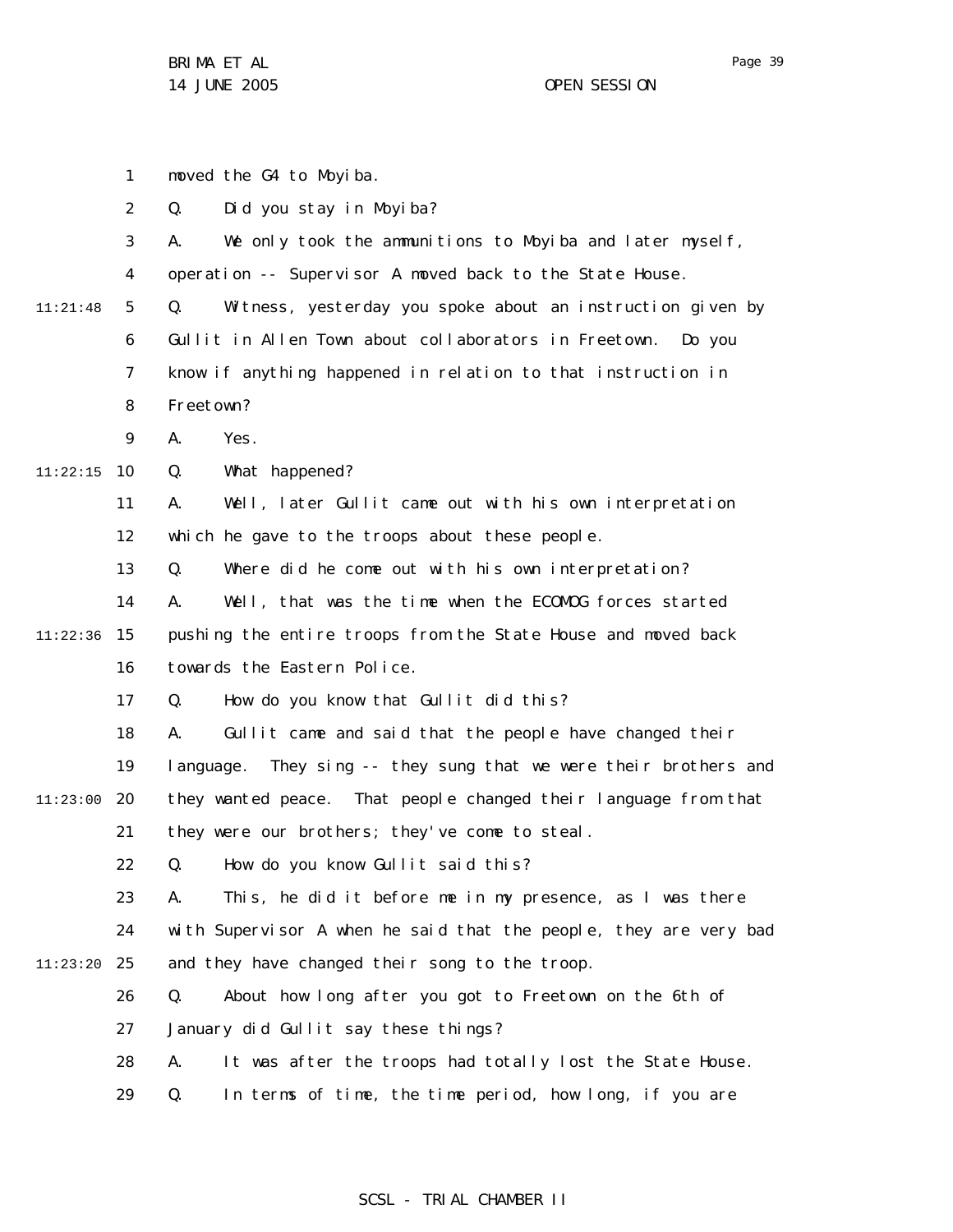1 2 3 4 5 6 7 8 9 10 11:24:35 11 12 13 14 15 11:25:10 16 17 18 19 20 11:25:34 21 22 23 24 25 11:25:53 26 27 28 29 11:24:12 able to say, after you arrived in Freetown on the 6th of January did Gullit say these things? A. Well, it was towards the third week. Q. We will come back to that later in that case. In this early period within the first week was anything said in relation to collaborators or done in relation to collaborators in Freetown? A. Well, in the first week the only thing was that the troops, there was normalcy in the troops. There was a cordial relationship between the civilian population and the troops that came at first. Q. Witness, in the second week that you were in Freetown did anything happen? A. Yes, My Lord. Q. What happened? A. The ECOMOG forces pushed -- they took over Kingtom. Q. Spell Kingtom, please. A. K-I-N-G-T-O-M. Q. What else did they do? A. The commander who was in the area, Commander Basky, he came and reported to the State House that he needed reinforcement to go back to Kingtom. Q. Basky, just remind us what position he held? A. He was a battalion commander, the 5th Battalion commander. Q. Remind us how Basky is spelt, please. A. B-A-S-K-Y. Q. And his full name? A. Saidu Kambolai. Q. Remind us of the spelling of that, please.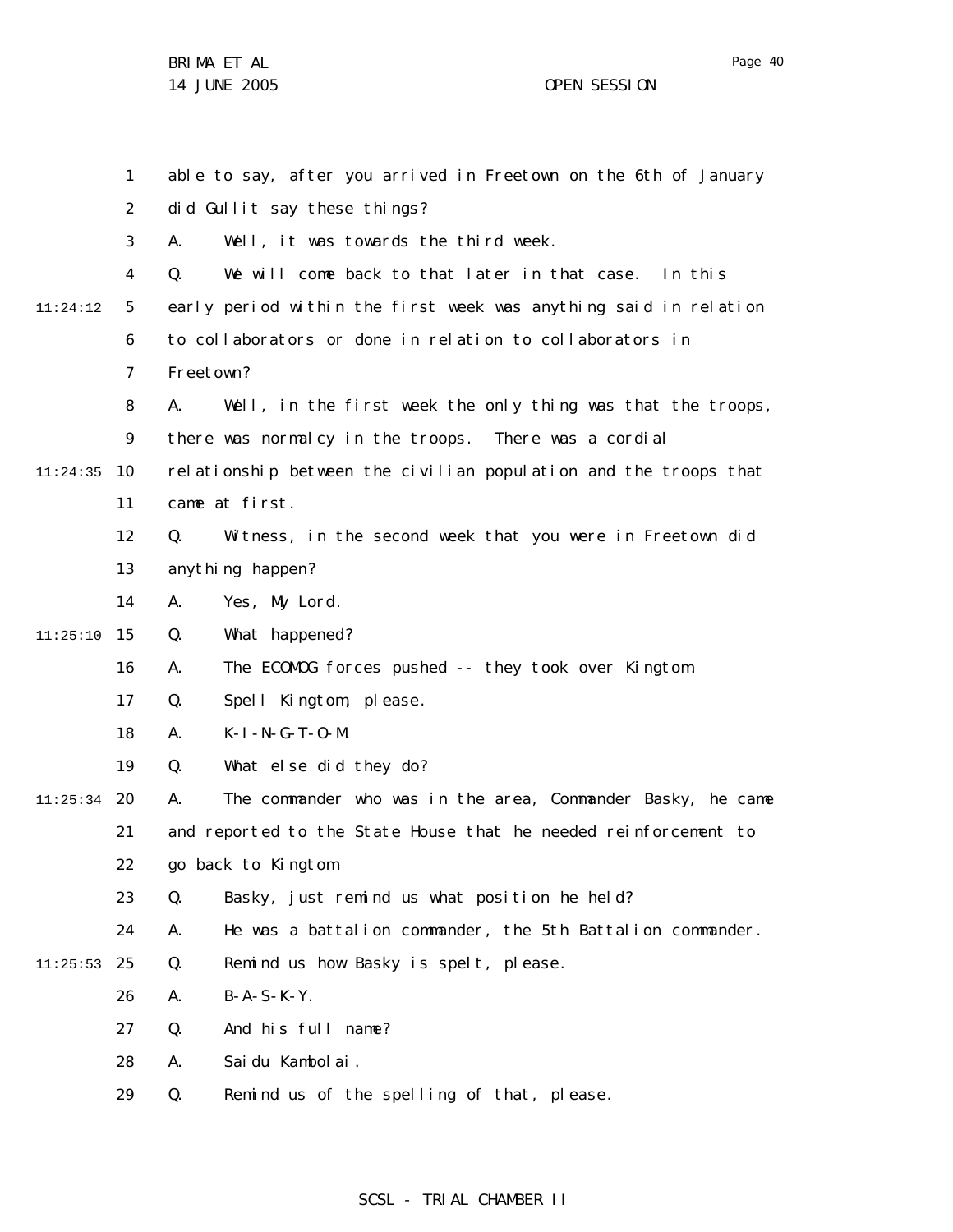1 2 3 4 5 6 7 8 9 10 11:27:10 11 12 13 14 15 11:27:32 16 17 18 19 20 11:27:58 21 22 23 24 25 11:28:19 26 27 28 29 11:26:40 A. S-A-I-D-U, Saidu; K-A-B-O -- K-A-M, sorry, B-O-L-A-I. Q. How do you know that Basky - Saidu Kambolai known as Basky - came to State House and asked for reinforcements? A. Well, I was at the State House with the Supervisor A while Gullit was there, Bazzy was there, Woyoh was there, Santigie Borbor Kanu himself was there and other military supervisors. Q. Did anything happen when Basky came and said these things at State House in your presence? A. Yes. Since at that time when the troops came to Freetown everybody was just moving about. Myself and the other soldiers who were with the brigade administration, they use most of us to move on reinforcement to Supervisor A and also to Basky with the Operation Commander O-Five , Mission Commander Foyoh, moved around and got some men and moved. Q. You say "they" used most of you. Who is they? Who are you talking about who used these men to go back as reinforcements? A. I said myself as I'm most -- since I was mostly with the brigade administration when we came to Freetown, the troops were all scattered, everybody was just about. But myself and the others who were with the brigade commanders at the brigade were always engaged at the State House, and at any time they need a reinforcement myself and the others were taken to go on the battle. Q. And on this occasion who took you? A. It was myself and Supervisor A that moved. Q. Where did you go? A. Together with Basky we went around, we moved around and got some soldiers. A sort of raising soldiers to go to the frontline to fight.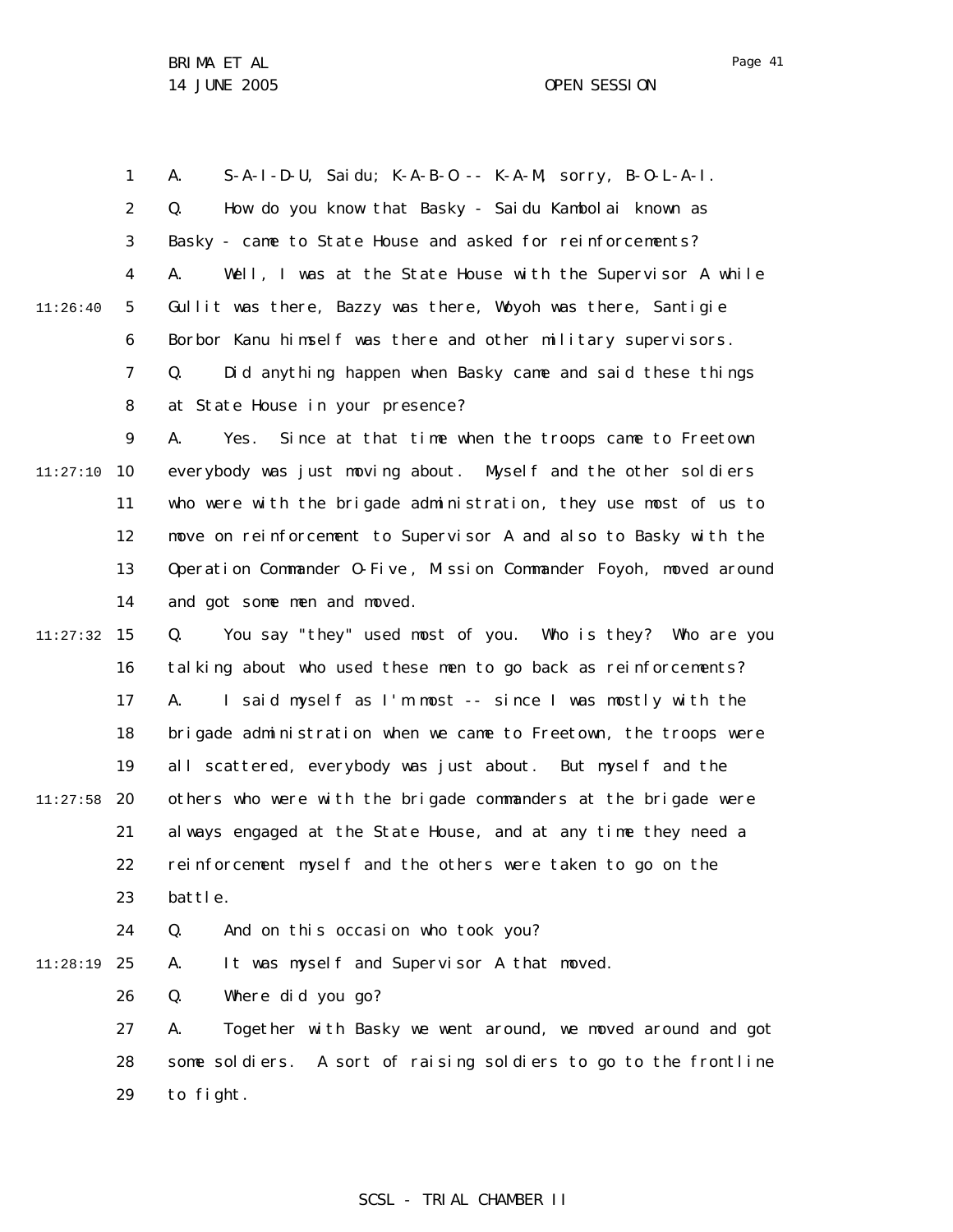1 2 3 4 5 6 7 8 9 10 11:29:17 11 12 13 14 15 16 17 18 19 20 11:29:53 21 22 23 24 25 11:30:16 26 27 28 29 11:28:51 11:29:38 Q. Did you say "sort of raising soldiers to go to the frontline to fight"? A. Yes. Q. And after you had done that what then happened? A. Well, myself and Operation Commander Basky -- Commander Basky, the Supervisor A moved; we were able to sum up manpower, including Foyoh, to move to Kingtom to repel the troops who had come there, the enemy troops who had come there. Q. Did you get to Kingtom? A. Yeah, after the manpower. After we've had the manpower we moved to State House and we introduced the men to Gullit and we made sure that the ground was captured. In front of -- in my presence Gullit told Supervisor A that he needed the ground, that the ground should be completely captured. Q. After Gullit had said these things, what then happened? A. Myself and the commanders whom I have named, we moved to Kingtom. Q. Did anything happen at Kingtom? A. Yes. Q. What happened at Kingtom? A. Well, in Kingtom we tried all possible ways to cap ture the grounds. And, indeed, myself and the commanders who went there, we pushed the ECOMOG forces and, in fact, that day some police - places were set on fire. Q. Pause. When you said you pushed the ECOMOG forces, what do you mean? A. They retreated from the ground, from Kingtom. Q. What do you say was set on fire? A. Some houses in Kingtom.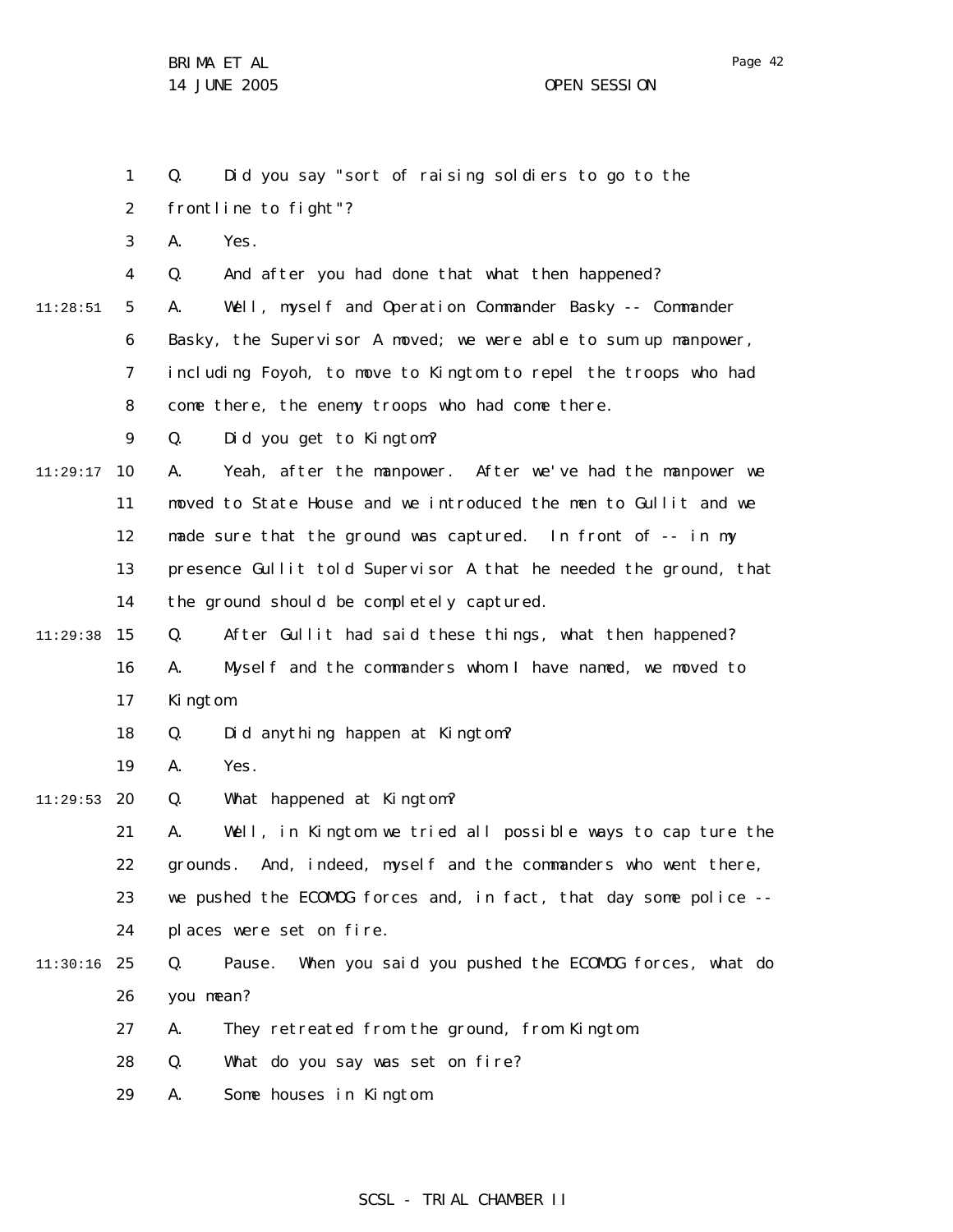BRIMA ET AL

14 JUNE 2005 OPEN SESSION

1 2 3 4 5 6 7 8 9 10 11:31:28 11 12 13 14 15 11:31:48 16 17 18 19 20 11:32:09 21 22 23 24 25 11:32:27 26 27 28 29 11:31:00 Q. What is Kingtom? What is that location? A. It is an area around Ascension Town. Q. Just spell Ascension Town for Their Honours, please. A. A-S-C-E-N-S-I-O-N. Q. Apart from the burning at Kingtom did anything else happen there? A. Well, at that moment it was just looting. We were able to get what we wanted because we suspected that the ECOMOG firepower, even though they retreated, it was higher. So we set the place on fire. Q. Were there any civilians at Kingtom? A. At that moment the civilians were indoors. Myself and the sol diers and the commanders that went, we were to capture the place, the civilians were indoors. Q. Did you see any of the civilians? A. At that moment they did not come out. Because it was while myself and the other men were certain break into their house to get what we wanted, it was then we saw -- THE INTERPRETER: Get the last bit, please. MS PACK: Q. Repeat the last bit of your evidence; the interpreter I don't think caught it. A. I said it was while myself and the other commanders went to capture the ground, we broke into the doors that had the houses and we were able to see the civilians in. Q. Did anything happen to the civilians whom you saw? A. Well, at that moment myself and the commanders that went, they termed them as betrayers, as traitors, because they called the ECOMOG to come to that place. So when we opened we fired.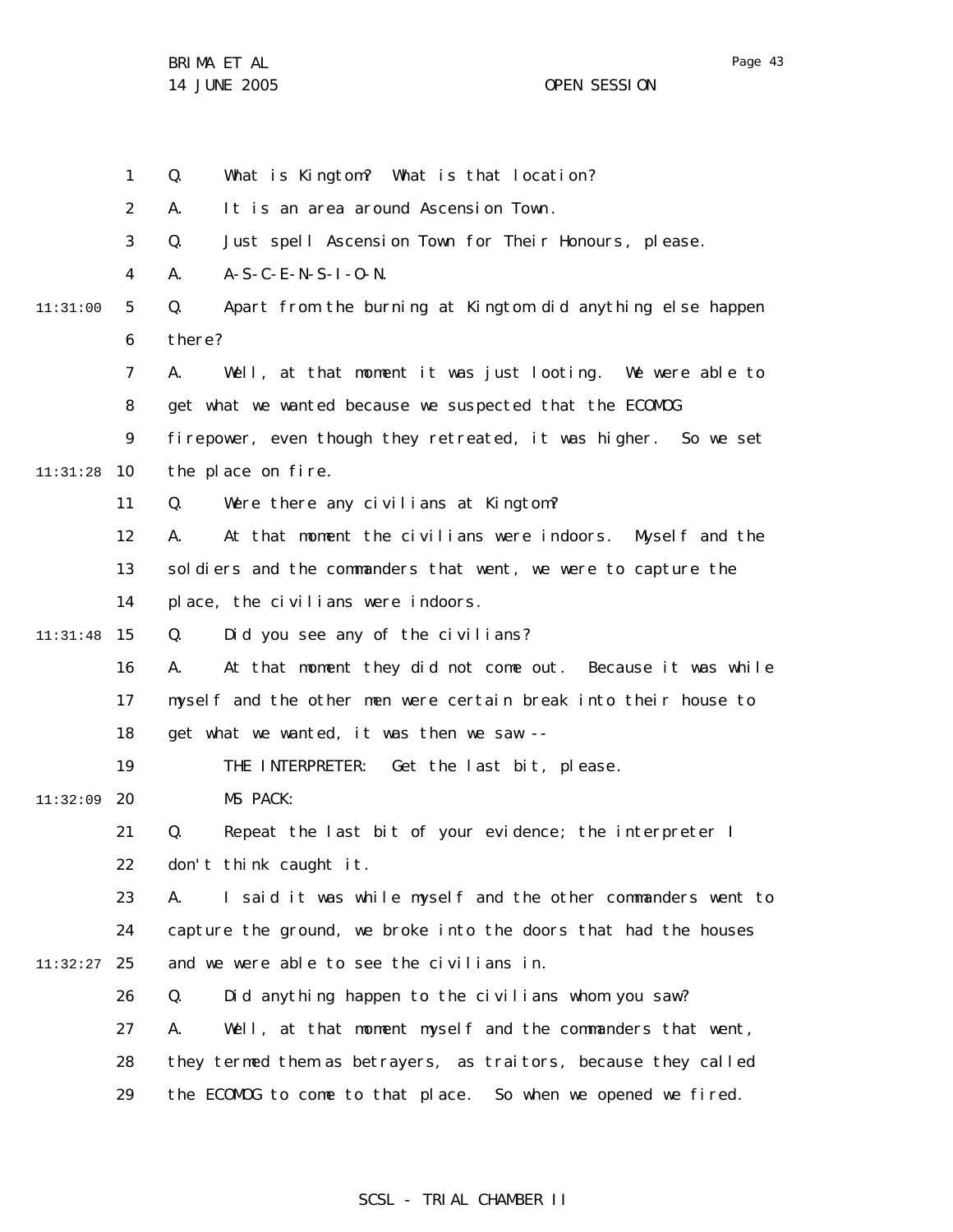1 2 3 4 5 6 7 8 9 10 11:33:23 11 12 13 14 15 11:33:53 16 17 18 19 20 11:34:16 21 22 23 24 25 11:34:37 26 27 28 29 11:33:05 JUDGE SEBUTINDE: I'm sorry, I didn't catch -- who acted as betrayers? I haven't quite understood that bit. MS PACK: Q. You have said that some persons were termed as betrayers. Who was termed as a betrayer? A. The civilian population that was in Kingtom, that they were the betrayers. They called the ECOMOG to come and take over the grounds. Q. And who was terming these civilians as betrayers? A. Myself and the commanders who went. That was the word we used. Q. You said you fired at them after you broke down. Just describe what happened, please. A. Well, some places that were open, especially if we knock and they did not open, so we force the door to open. Then we fire and some people died. Q. Are you able to estimate how many houses were broken into in this way? A. Well, since the manpower was really large, those that I saw, these are the ones that I am talking about. Q. How many homes -- houses did you see being broken into in this way? A. The reinforcement was large, so they were doing it indiscriminately. Q. How many of you were in the group that was the reinforcement; are you able to estimate that? A. Yes, we were over 200 that went to Kingtom to capture there. Q. Are you able to say how many houses the men you were with

### SCSL - TRIAL CHAMBER II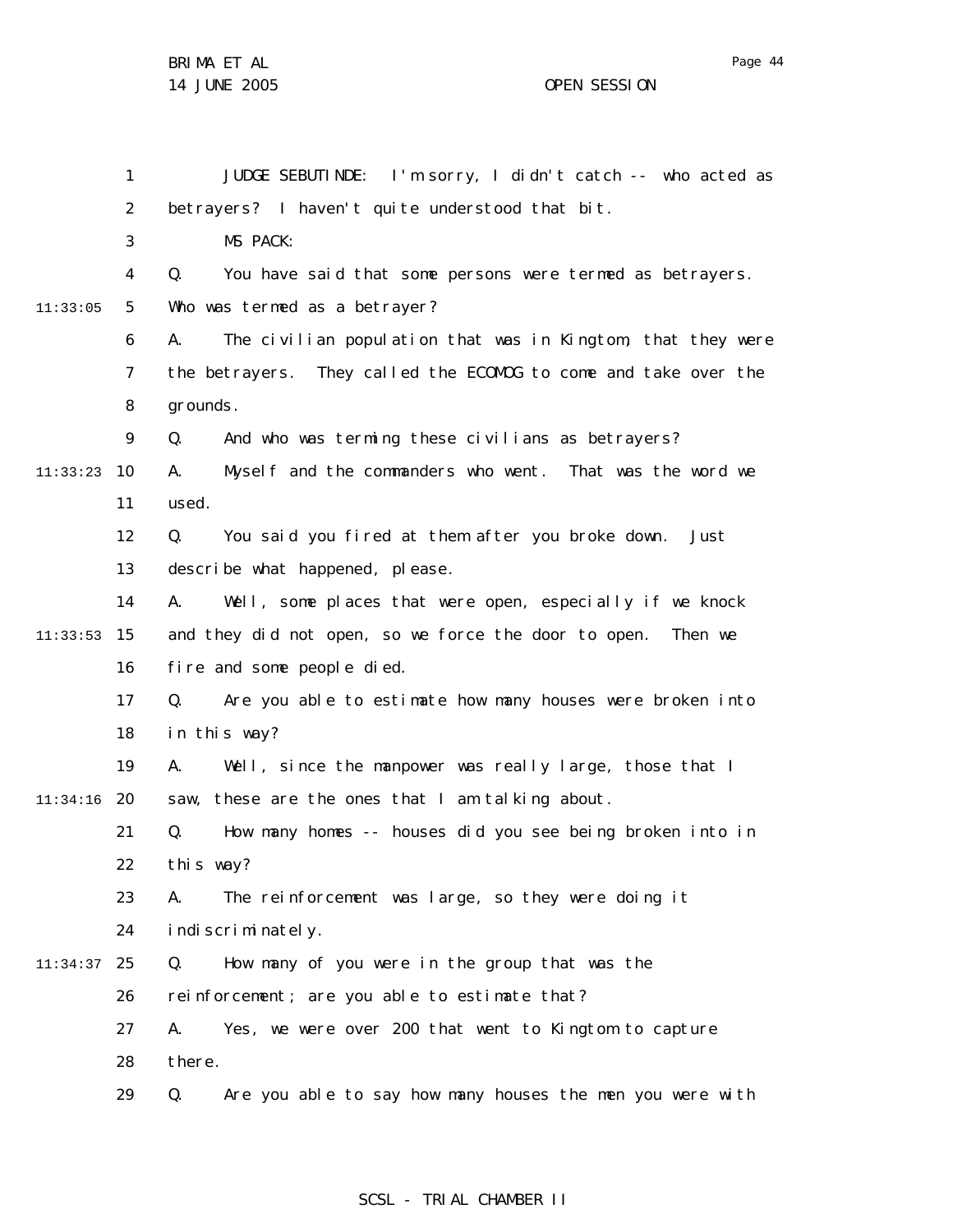1 2 3 4 5 6 7 8 9 10 11:35:39 11 12 13 14 15 11:36:09 16 17 18 19 20 11:36:27 21 22 23 24 25 11:37:07 26 27 28 29 11:35:19 broke into -- broke the doors down? A. Well, what I saw is that the area that I was supervised, so I was there and I saw the houses around. People were knocking at the doors and if they did not -- they refuse to open they will force them open. I could not tell the number of houses. But where I stood I saw soldiers breaking into the houses open. Q. And how do you know the firing took place when the houses were broken into? A. Especially in my area, the area I was standing, the houses that I saw, myself and the other people knocked. When they could not open, we forced them open. We fired. The first person that came out was a dead person. Q. Witness, I am going to ask you to look at a map. MS PACK: Exhibit P19, Your Honours, Freetown and its environs. I am holding up the map for my learned friends. If the witness could be shown that map I would just like him to mark one thing on it. PRESIDING JUDGE: Madam Court Attendant . MS PACK: I'm grateful. Q. Witness, would you look at that map and would you identify, please, the location of Kingtom. I would like you to encircle it and mark it 7, please, if you still have the pen. Thank you, witness. MS PACK: Perhaps, Your Honour, if I and my learned friends for the Defence might be permitted to look at the map and then I would like to keep it as tendered with the amendment that has been made. PRESIDING JUDGE: Counsel for the Defence, any comment? MS THOMPSON: None, Your Honour.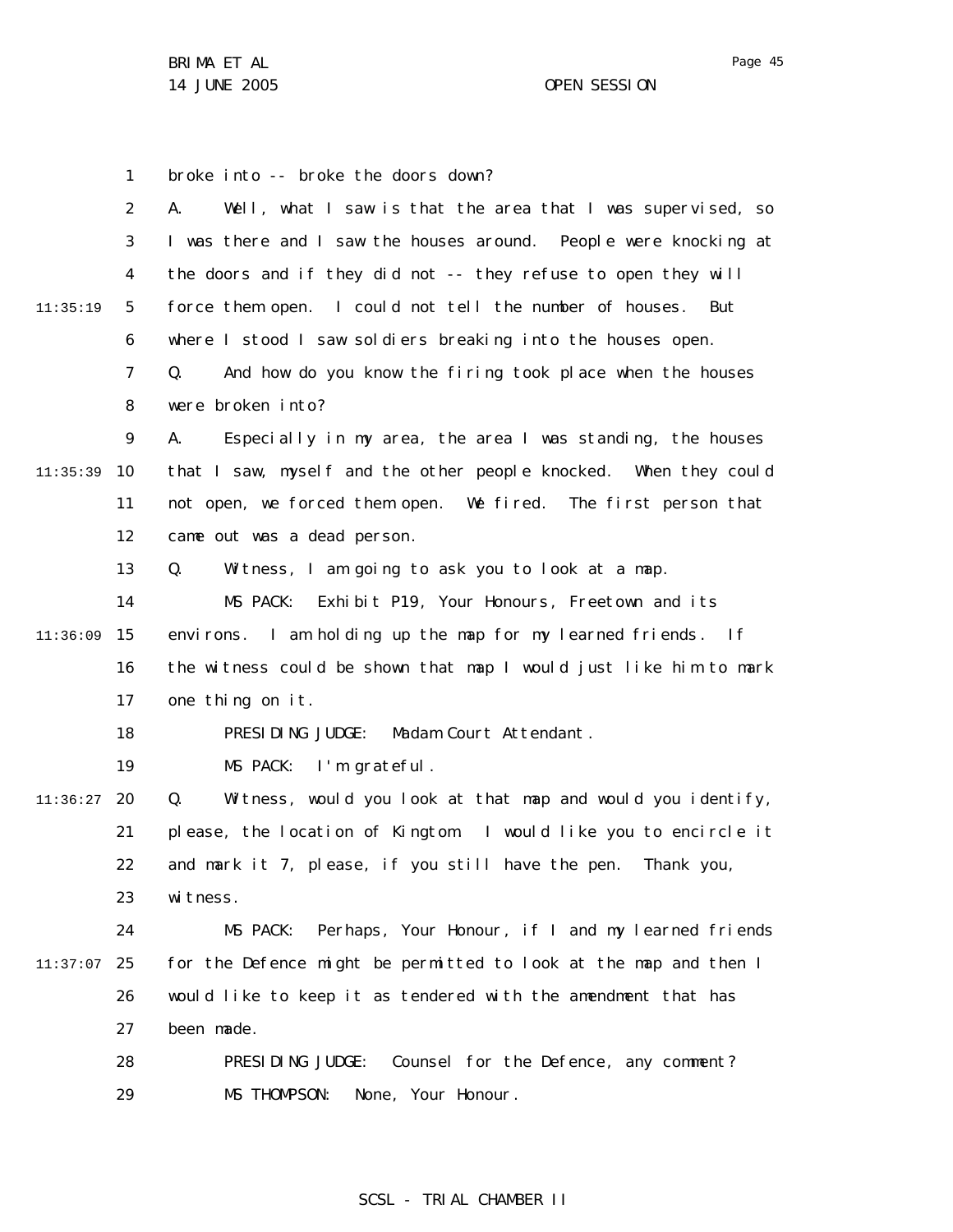|          | $\mathbf{1}$   | PRESIDING JUDGE: Thank you. Please take that as marked,           |
|----------|----------------|-------------------------------------------------------------------|
|          | $\overline{2}$ | Madam Court Attendant. Please proceed, Ms Pack.                   |
|          | 3              | MS PACK: Thank you, Your Honour.                                  |
|          | 4              | Witness, after the events that you have described in<br>Q.        |
| 11:39:15 | 5              | Kingtom did anything happen at State House?                       |
|          | 6              | Well, after Kingtom, myself and Supervisor A returned to<br>А.    |
|          | 7              | the State House and we were based at the State House. But whilst  |
|          | 8              | myself and Supervisor A, together with Gullit, Bazzy, Five-Five,  |
|          | 9              | Woyoh were in the State House, later the ECOMOG forces advanced   |
| 11:39:55 | 10             | towards the State House.                                          |
|          | 11             | What happened as a result of the ECOMOG advance?<br>Q.            |
|          | 12             | Myself, Supervisor A, Gullit and the others retreated from<br>А.  |
|          | 13             | the State House.                                                  |
|          | 14             | Where did you retreat to?<br>Q.                                   |
| 11:40:14 | 15             | Well, we retreated as far as the Eastern Police while<br>А.       |
|          | 16             | Gullit, Bazzy, Five-Five, Woyoh moved to the rear. Supervisor A   |
|          | 17             | stayed in the east -- at the Eastern Police.                      |
|          | 18             | When you say "moved to the rear," which location are you<br>Q.    |
|          | 19             | tal king about?                                                   |
| 11:40:40 | 20             | Well, at that moment, when Gullit -- what Gullit said they<br>А.  |
|          | 21             | were going as far as PWD, that they were going to make a block at |
|          | 22             | the PWD.                                                          |
|          | 23             | MS PACK:<br>That's P-W-D, Your Honour.                            |
|          | 24             | Q.<br>When you got to Eastern Police did anything happen from     |
| 11:41:10 | 25             | there?                                                            |
|          | 26             | Oh, yes.<br>Α.                                                    |
|          | 27             | Q.<br>What happened?                                              |
|          | 28             | While myself, Supervisor A and other commanders including<br>А.   |
|          | 29             | the operation commander, the mission commander and other          |

## SCSL - TRIAL CHAMBER II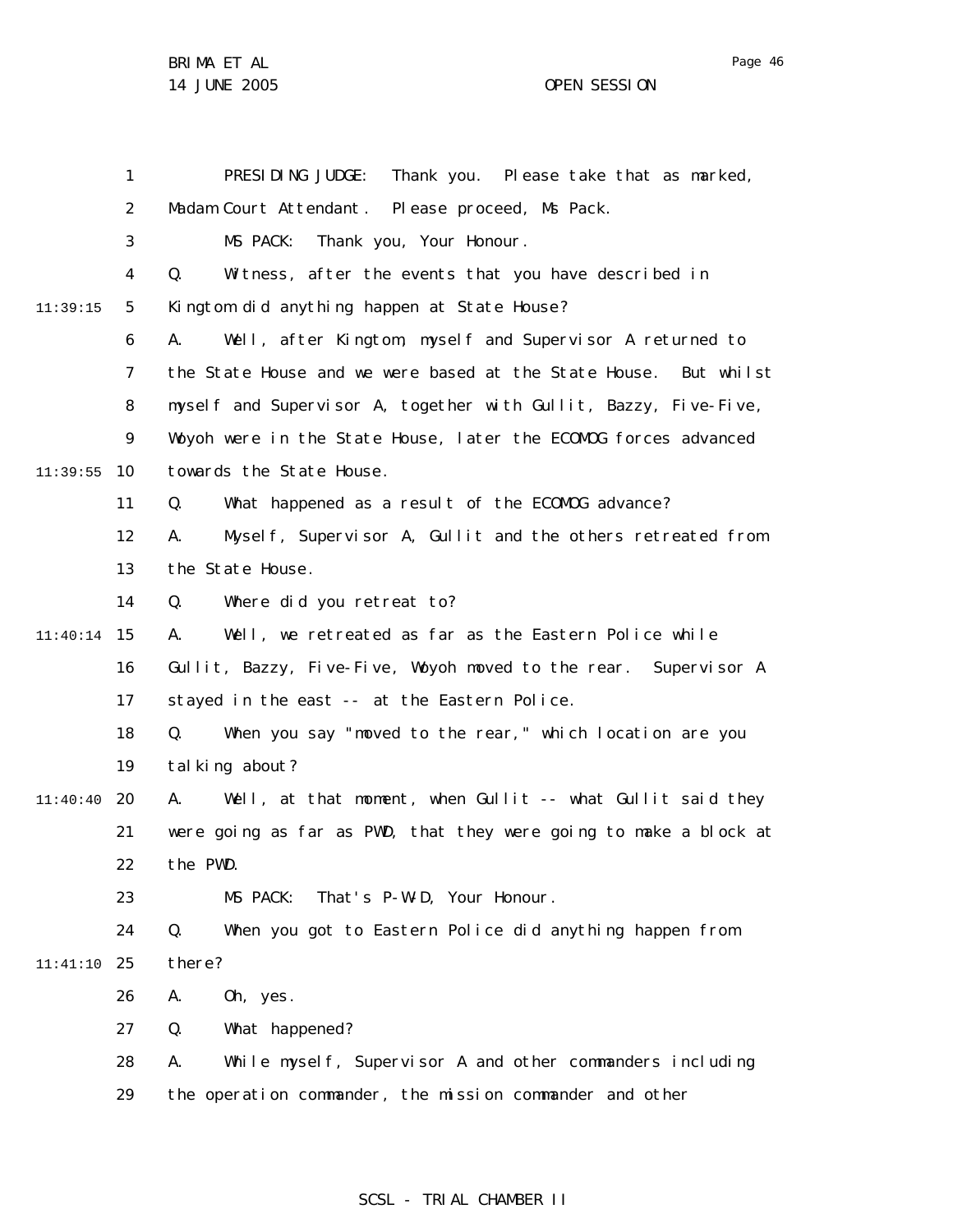1 2 3 4 5 6 7 8 9 10 11:42:20 11 12 13 14 15 11:42:47 16 17 18 19 20 11:43:09 21 22 23 24 25 11:43:35 26 27 28 29 11:41:51 commanders, were at the Eastern Police, then Gullit, Five-Five, Woyoh, Bazzy brought reinforcement for us to go and recapture the State House. Q. What happened after reinforcements were brought? A. Well, the troops moved towards the State House. Q. Did they get there? A. Yes, we captured the ground. Myself and the Operations Supervisor A and the reinforcement that came to capture the State House. But just for the night. Q. Did anything happen that night in State House after you recaptured it? A. Whilst we captured the State House, myself and the reinforcement commanders continued to defend the State House until later in the morning when the ECOMOG forces advanced again to the State House. Q. As a result of the ECOMOG advance did anything happen? A. Yes. Q. What happened? A. At that time Gullit came, he came with reinforcement and we captured State House. Gullit said that, "Well, now it looks as if the ground  $-$ - we are going to lose the ground totally." So Bazzy was there, Supervisor A too was there, the Director of Operations and the other military supervisors including commanders, battalion commanders. Gullit said, "Well, you have seen that from that time the burning should start." Q. Pause. How do you know that Gullit said this, that the burning should start? A. As I have said, myself, Supervisor A and the reinforcement that they brought to capture the State House, and it was in my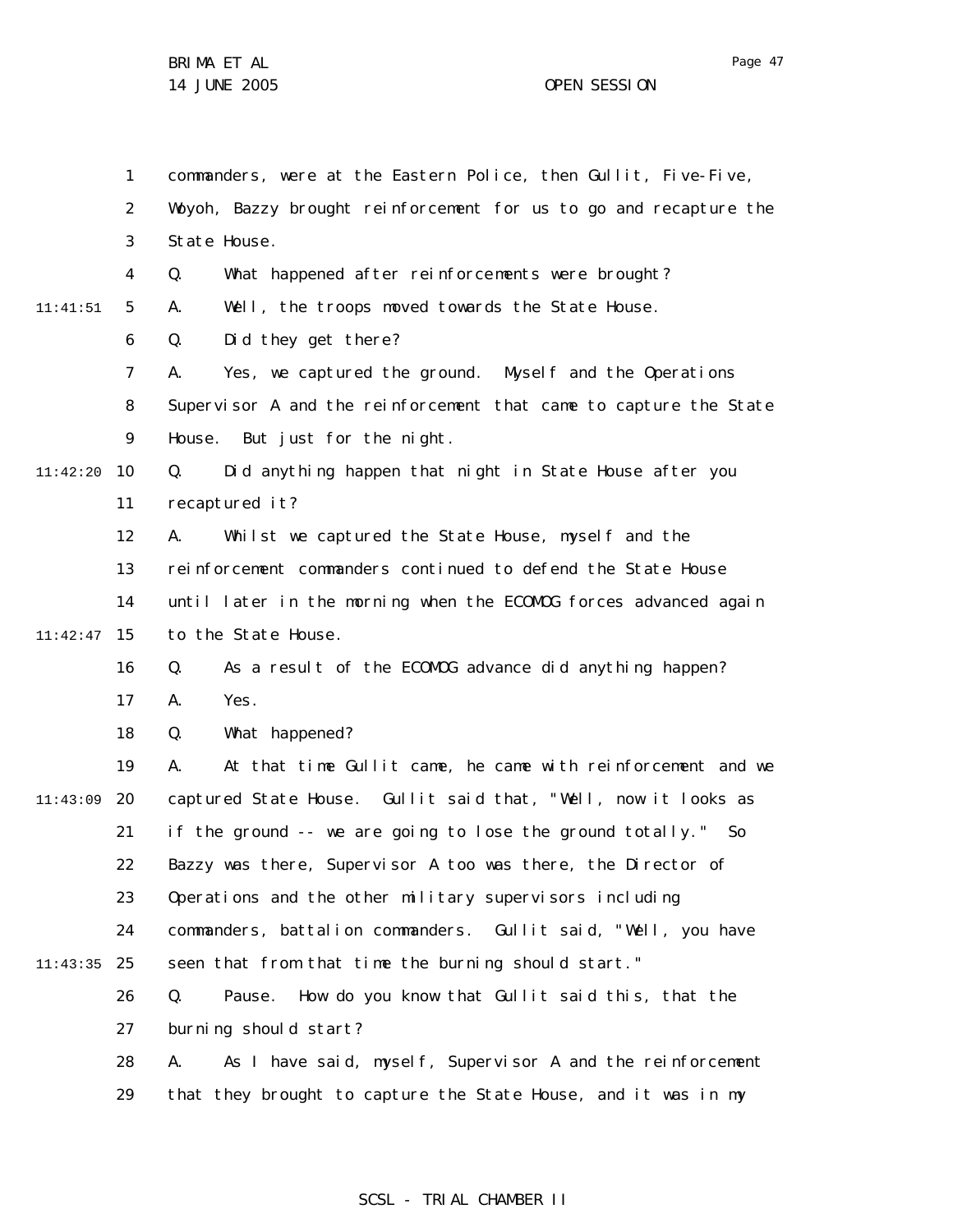|          | 1              | presence, as I was there with Supervisor A, when Gullit said      |
|----------|----------------|-------------------------------------------------------------------|
|          | $\overline{2}$ | these words.                                                      |
|          | 3              | Before Gullit said these words did you hear anything else<br>Q.   |
|          | 4              | when you were at State House this time when you recaptured it?    |
| 11:44:33 | 5              | Yes.<br>А.                                                        |
|          | 6              | What did you hear?<br>Q.                                          |
|          | $\overline{7}$ | This time we got an announcement over the international<br>А.     |
|          | 8              | media, the BBC.                                                   |
|          | 9              | What was that announcement?<br>Q.                                 |
| 11:44:49 | 10             | This time, according to the interviewer, he asked who was<br>А.   |
|          | 11             | calling, and Mosquito responded saying that he was making the     |
|          | 12             | cal I.                                                            |
|          | 13             | What did you hear Mosquito say on this announcement on the<br>Q.  |
|          | 14             | BBC?                                                              |
| 11:45:11 | 15             | He said now he is reinforcing the commander in Freetown and<br>А. |
|          | 16             | ordered that strategic positions, including government buildings, |
|          | 17             | commercial buildings, including banks, should be completely burnt |
|          | 18             | down.                                                             |
|          | 19             | Before this announcement by Mosquito on the international<br>Q.   |
| 11:45:36 | -20            | media, on the BBC, did you hear Mosquito say anything else about  |
|          | 21             | burning in Freetown?                                              |
|          | 22             | Yes, he said he had told the commander that they should<br>Α.     |
|          | 23             | start burning Freetown.                                           |
|          | 24             | Do you know if Mosquito had told the commander that he<br>Q.      |
| 11:46:02 | 25             | should start burning Freetown?                                    |
|          | 26             | Yes.<br>Α.                                                        |
|          | 27             | Q.<br>What do you know?                                           |
|          | 28             | Well, later in that call, as Gullit mounted the shot -- the<br>А. |
|          | 29             | set, he had a talk with Mosquito.                                 |

# SCSL - TRIAL CHAMBER II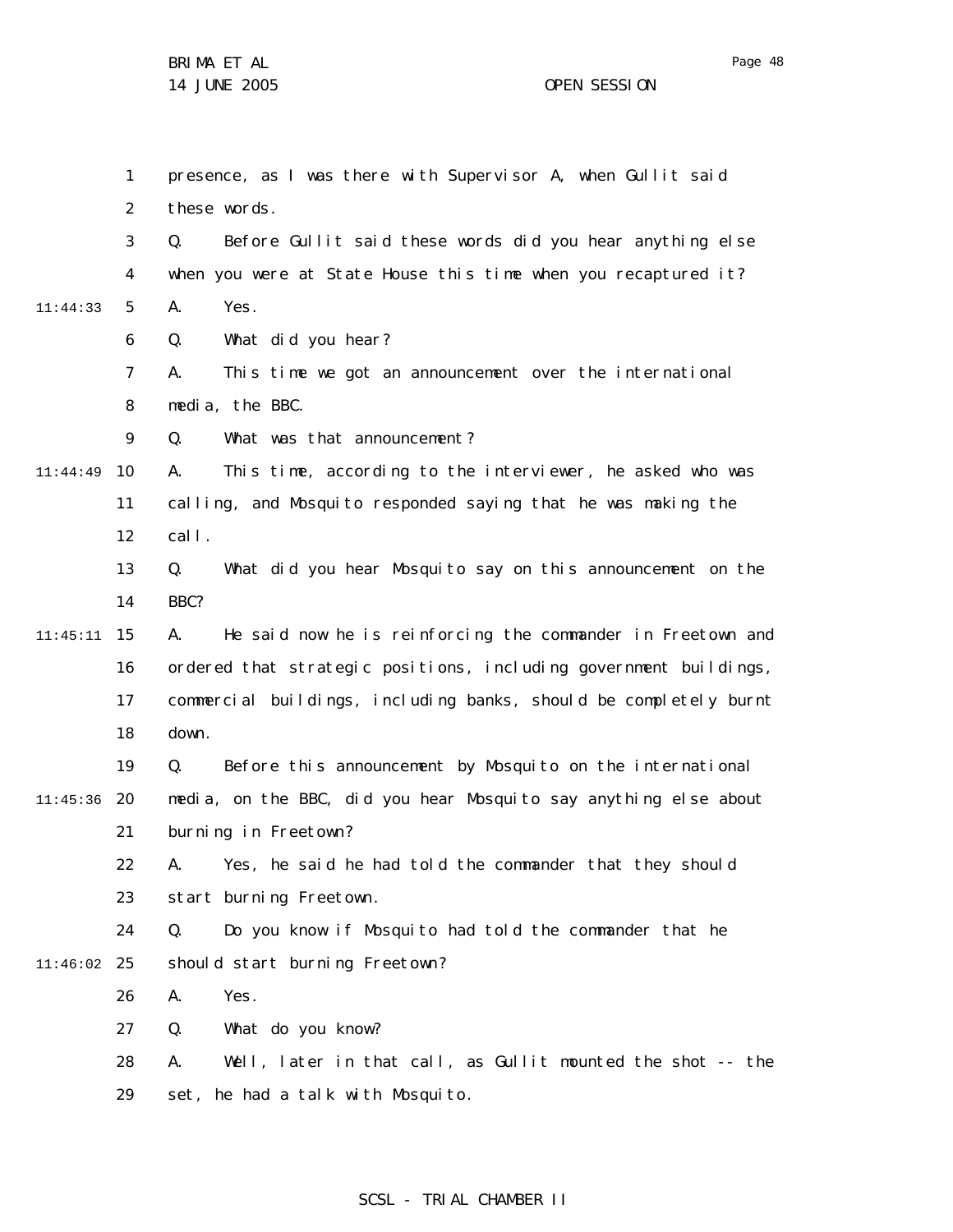|          | 1              | How do you know that Gullit mounted the set?<br>Q.<br>Pause.       |
|----------|----------------|--------------------------------------------------------------------|
|          | $\overline{2}$ | Well, when State House was captured, he mounted the set.<br>А.     |
|          | 3              | He called Mosquito and said now, as he was waiting for the         |
|          | 4              | reinforcement, up to now he had not seen the reinforcement and     |
| 11:46:43 | 5              | the ECOMOG forces started penetrating. And he heard that the       |
|          | 6              | government had made -- talking about the ceasefire, ceasefire,     |
|          | $\overline{7}$ | and Mosquito responded by saying that the government is saying a   |
|          | 8              | He said, "Let him begin to burn some areas, especially the<br>lie. |
|          | 9              | important areas."                                                  |
| 11:47:10 | 10             | Now, you say this communication was made after State House<br>Q.   |
|          | 11             | was captured. Is this after State House was captured for the       |
|          | 12             | first time or after State House was captured for the second time?  |
|          | 13             | This was the first time when we captured State House.<br>А.        |
|          | 14             | What was the date?<br>Q.                                           |
| 11:47:31 | 15             | It was around the second -- the third -- the second week.<br>А.    |
|          | 16             | $[TB140605C - SV]$                                                 |
|          | 17             | So just to get that in terms of time, it was after you had<br>Q.   |
|          | 18             | retreated to Eastern Police, been reinforced and returned to       |
|          | 19             | State House?                                                       |
| 11:48:04 | 20             | Objection. Objection. Your Honours, we think<br>MR FOFANAH:        |
|          | 21             | the answer is clear enough. Any attempt by my learned colleague    |
|          | 22             | to expand that would be adding on the evidence.                    |
|          | 23             | Ms Pack, I have noted the witness said<br>PRESIDING JUDGE:         |
|          | 24             | this was the first time we captured, it was around the second      |
| 11:48:24 | -25            | week.                                                              |
|          | 26             | Yes, Your Honour. But Your Honours may recall<br>MS PACK:          |
|          | 27             | the witness giving evidence that on the 6th of January State       |
|          | 28             | House was captured and then he has given evidence about a          |
|          | 29             | recapturing in this period in the second week after the retreat    |
|          |                |                                                                    |

## SCSL - TRIAL CHAMBER II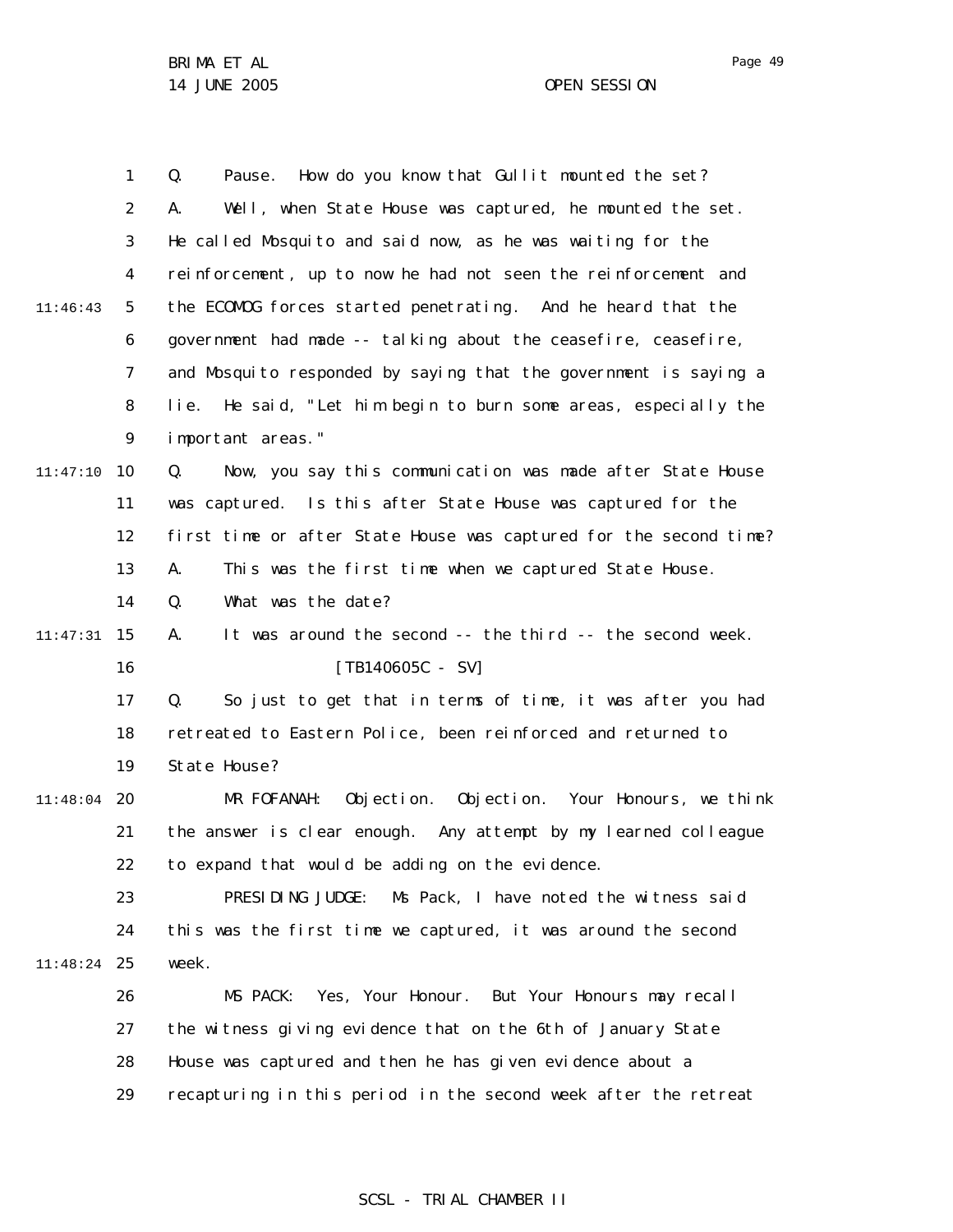1 2 3 to Eastern Police. I just want to clarify if he's talking about the time after the retreat to Eastern Police Station. PRESIDING JUDGE: Well, you may clarify but you must not

4

lead.

5 6 7 8 9 10 11:49:09 11 12 13 14 15 11:49:30 16 17 11:48:42 MR FOFANAH: Your Honours, with your leave if I may reply. Yes, Your Honours, the question was asked in a very clear and succinct way. Was it on the first capture of State House or was it on the second? The question to which the witness gave the answer that it was the first time that we attacked State House and it was the second week of the first capture of State House. The question which my learned colleague put to the witness was clear, was to clarify the two captures. I mean, the first capture and the recapture, and the witness was very clear in his answer. He said it was during the first capture, the second week of the first capture. So any attempt by my learned colleague, with respect, to put that question again will be reopening the issue. That is our objection.

18 19 20 11:49:56 PRESIDING JUDGE: Your reply to the objection, Ms Pack. MS PACK: I think my learned friend was replying to my response to his objection.

21 22 23 24 25 11:50:24 26 27 28 29 JUDGE SEBUTINDE: Ms Pack, I'm sorry, but I am going to have to ask this question for my own education. You have led the witness so far. He has given evidence regarding Mosquito speaking on the BBC and then you asked him and he gave evidence relating to Gullit mounting the radio set to speak to Mosquito in this witness's presence and he's led evidence as to the content of that speech or that conversation between the two. Then your next question was around when was this. Would I be right? MS PACK: Yes, Your Honour.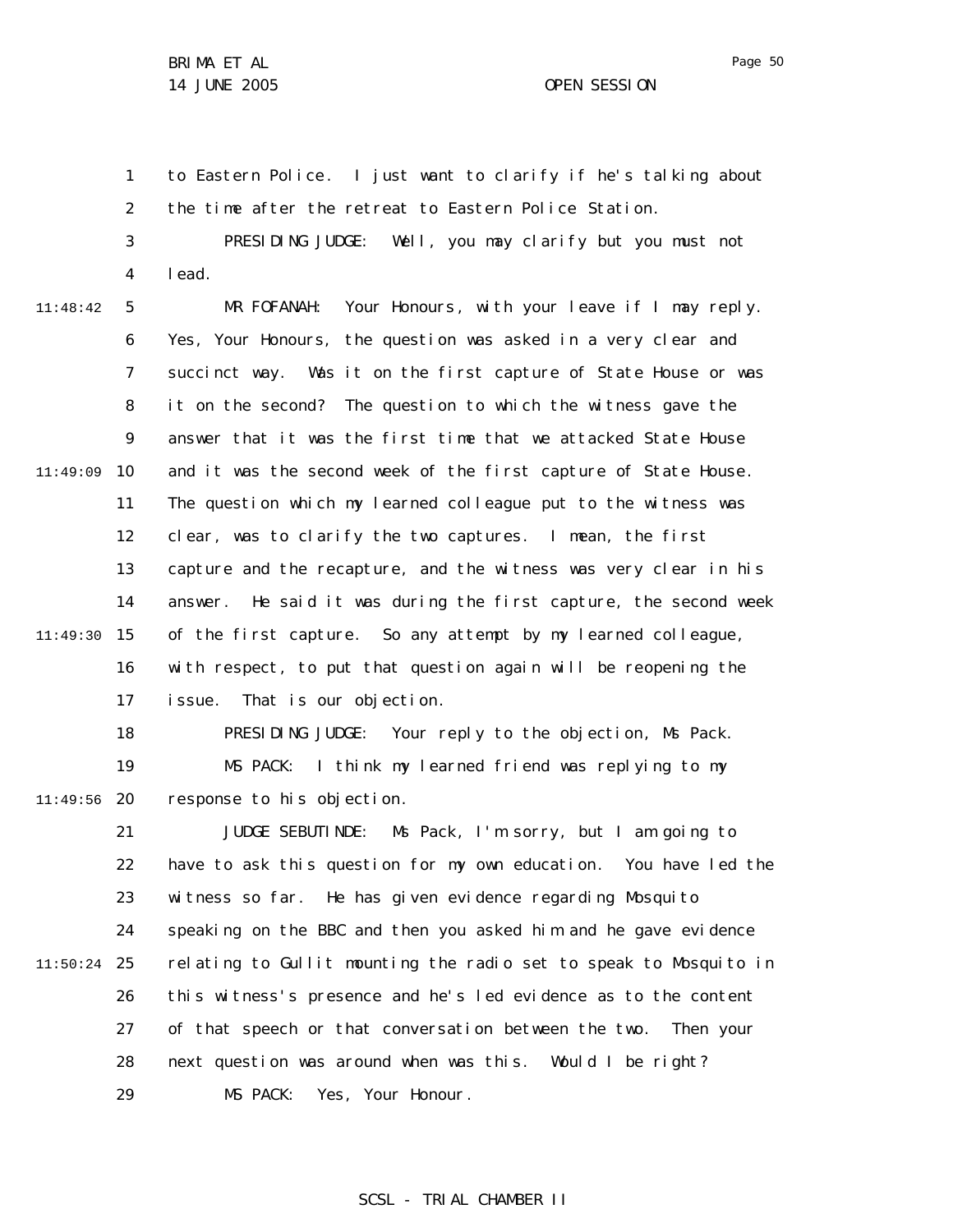|          | 1  | JUDGE SEBUTI NDE:<br>And the witness then answered this was       |
|----------|----|-------------------------------------------------------------------|
|          | 2  | around the second week after our initial capture; is that         |
|          | 3  | correct?                                                          |
|          | 4  | MS PACK: Yes, Your Honour.                                        |
| 11:52:48 | 5  | PRESIDING JUDGE: We've considered the objection and we            |
|          | 6  | restate that counsel for the Prosecution may clarify but may not  |
|          | 7  | lead the witness -- excuse me, may not put leading questions.     |
|          | 8  | MS PACK:                                                          |
|          | 9  | Witness, I want to clarify with you one thing and that is<br>Q.   |
| 11:53:13 | 10 | the timing of this communication with Mosquito and Gullit at      |
|          | 11 | State House. You said that it occurred in the second week that    |
|          | 12 | you were in Freetown. Would you identify, please, for the         |
|          | 13 | Chamber, what it was that had happened immediately preceding this |
|          | 14 | communication?                                                    |
| 11:53:28 | 15 | This was the time when the ECOMOG forces penetrated State<br>А.   |
|          | 16 | House and $I$ --                                                  |
|          | 17 | THE INTERPRETER:<br>The interpreter is sorry. Can the             |
|          | 18 | witness come back.                                                |
|          | 19 | MS PACK:                                                          |
| 11:53:49 | 20 | Pause, witness. The interpreter has lost you so I am going<br>Q.  |
|          | 21 | to have to ask you to repeat that answer and just take it slowly. |
|          | 22 | Do you remember the question?                                     |
|          | 23 | Ask the question again.<br>А.                                     |
|          | 24 | You've spoken about the radio communication with Mosquito<br>Q.   |
| 11:54:12 | 25 | and Gullit in the second week that you were in Freetown. I'd      |
|          | 26 | like you to identify for the Chamber what it was that had         |
|          | 27 | happened immediately before that communication?                   |
|          | 28 | That was after the troop had lost State House, the<br>А.          |
|          | 29 | recapturing of State House.                                       |

# SCSL - TRIAL CHAMBER II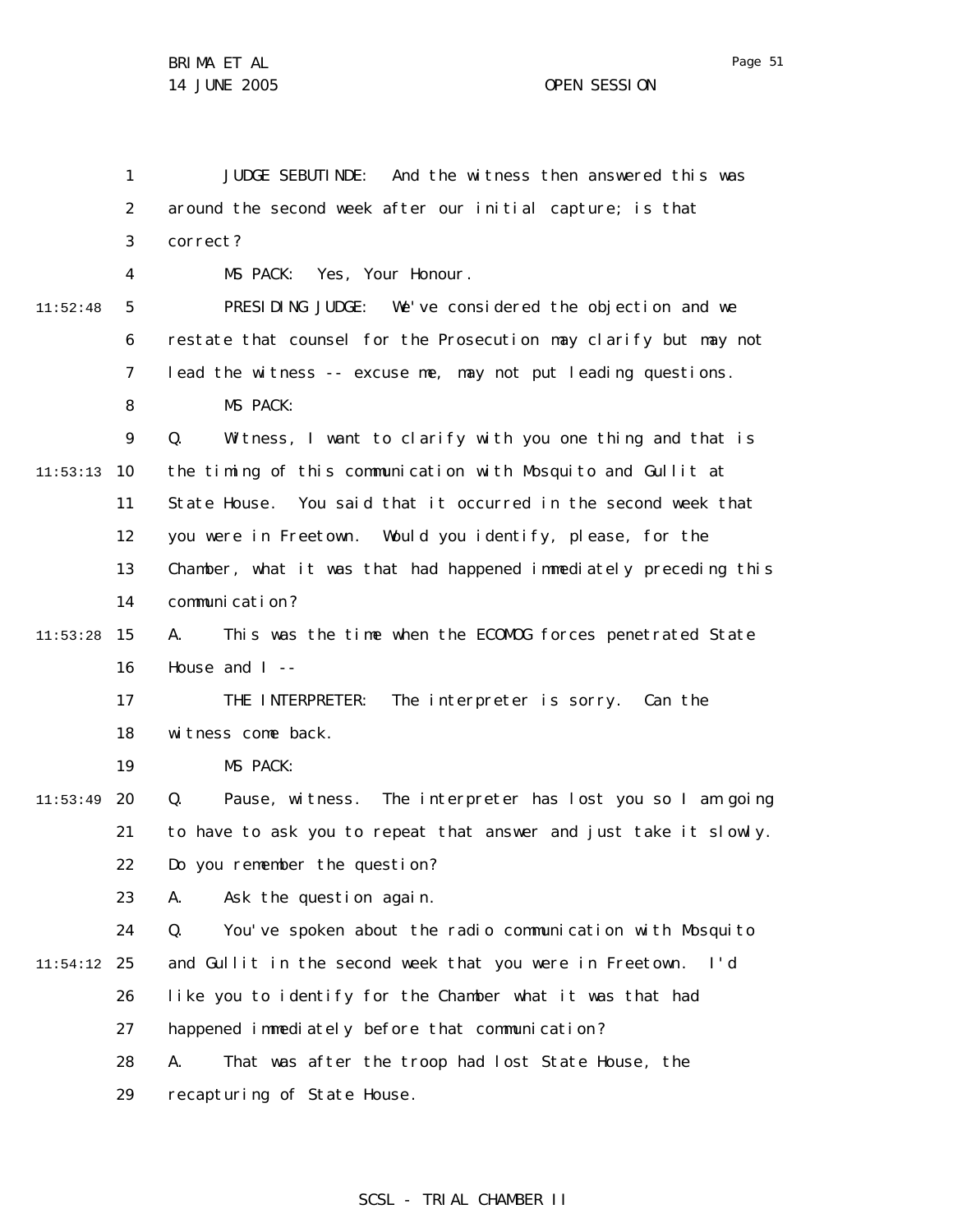Page 52

1 2 3 4 5 6 7 8 9 10 11:55:23 11 12 13 14 15 11:55:46 16 17 18 19 20 11:56:08 21 22 23 24 25 11:56:34 26 27 28 29 11:54:57 Q. Thank you, witness. That was all I wanted to clarify, Your Honour. Now, witness, dealing with this communication, how do you know that there was a communication between Mosquito and Gullit? A. After the recapturing of State House, when Gullit mounted up the set and called on Mosquito and told him exactly how the troop was moving, especially on the grounds that the ECOMOG forces had started penetrating, he said -- Q. Pause. How do you know that this was the communication that occurred? How do you know that this communication occurred? A. It was in my presence. It was in my presence that he set the set and channeled it. Q. How do you know that it was Mosquito whom Gullit spoke to and Mosquito who spoke and said these things? A. Well, it was through the channeling and the call sign of Mosquito. Q. Now you've explained what was said; that Gullit said he was waiting for reinforcements, that he'd heard the government were talking about peace talks and you'd heard that Mosquito had said the government was lying, let them begin to burn. Was anything else said during that communication that you recall? A. Yes. The only thing that I can recall is when Mosquito told him that he should not listen to that, that communication, that the government needed ceasefire or peace. Q. After this communication what happened? MS THOMPSON: Your Honours, sorry. Before my learned friend goes ahead my note was that the witness had said that Gullit's communication with Mosquito was about the government saying they wanted a ceasefire and my learned friend has just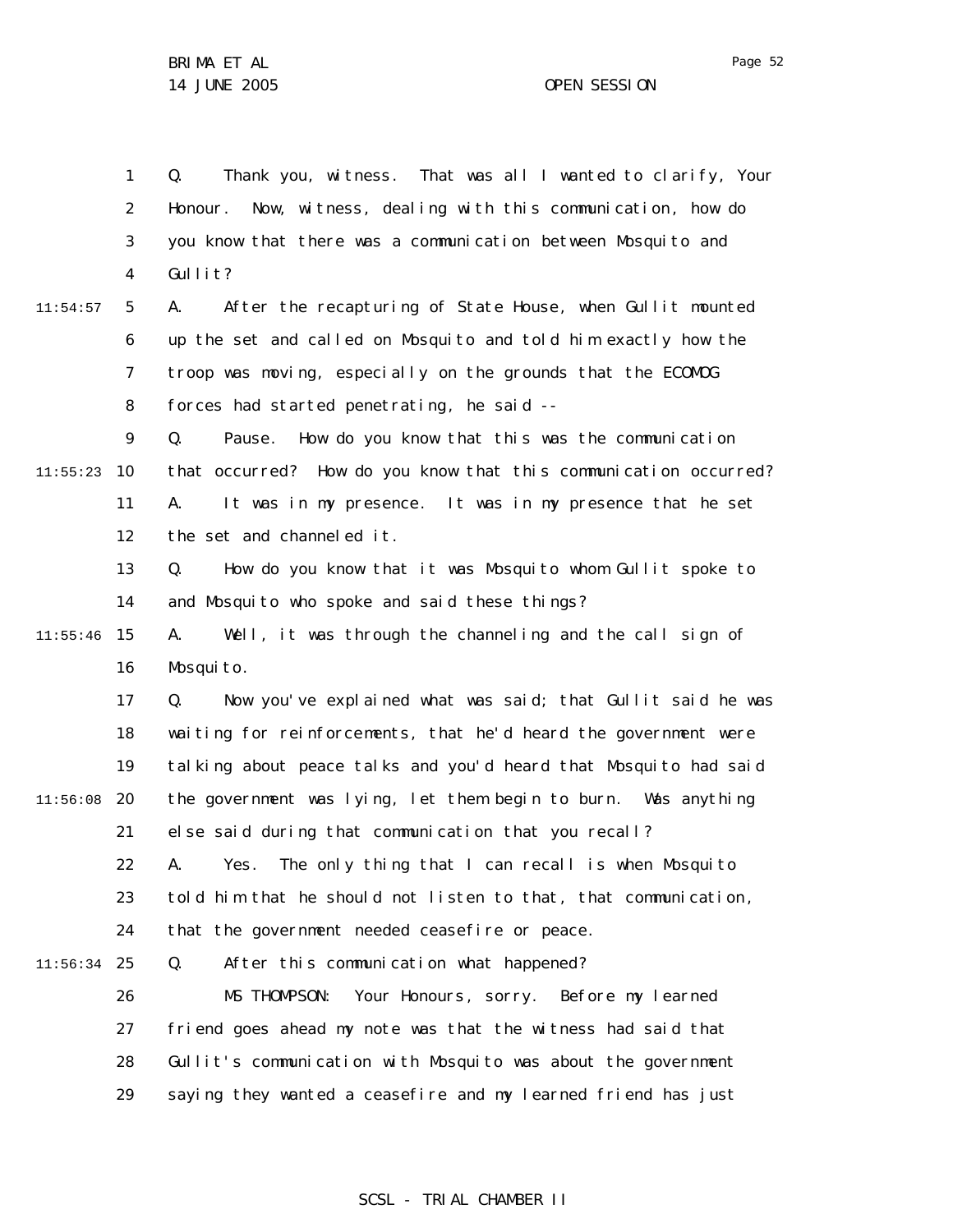1 2 3 4 5 6 7 8 9 10 11:57:21 11 12 13 14 15 11:57:49 16 17 18 19 20 11:58:23 21 22 23 24 25 11:58:49 26 27 28 29 11:57:08 said peace talks. I would like to clarify, I think the witness said ceasefire as opposed to peace talks. MS PACK: I'm grateful to my learned friend for her notes. It's probably better than mine. PRESIDING JUDGE: He did say ceasefire. MS PACK: Q. After this communication between Gullit and Mosquito did anything happen? A. The only thing that happened was after the communication Gullit in fact ordered the DOO, director of operations, to come with petrol, were in search of petrol. Q. Just remind us who the director of operations was? A. It was Woyoh. Woyoh. Q. Did the director of operations return with any petrol? A. Yes. He game with a gallon. He came with petrol that was in five gallon rubbers, that's jerry cans. Q. Now you've given evidence about Gullit making an announcement in your presence that the burning should start. Was that announcement by Gullit made before or after the communication with Mosquito? A. It was after Mosquito had spoken over the air. That was the time he said -- it was the time Mosquito ordered the DOO to go and bring some fuel. Q. I'm just going to ask for clarification. Mosquito ordered the DOO or someone else? You just said Mosquito ordered the DOO? A. I said after he had -- after he had talked over the air and Gullit talked to him over the radio set it was the time when Gullit ordered the DOO to go in search of fuel. That's petrol. Q. What happened after fuel was brought?

#### SCSL - TRIAL CHAMBER II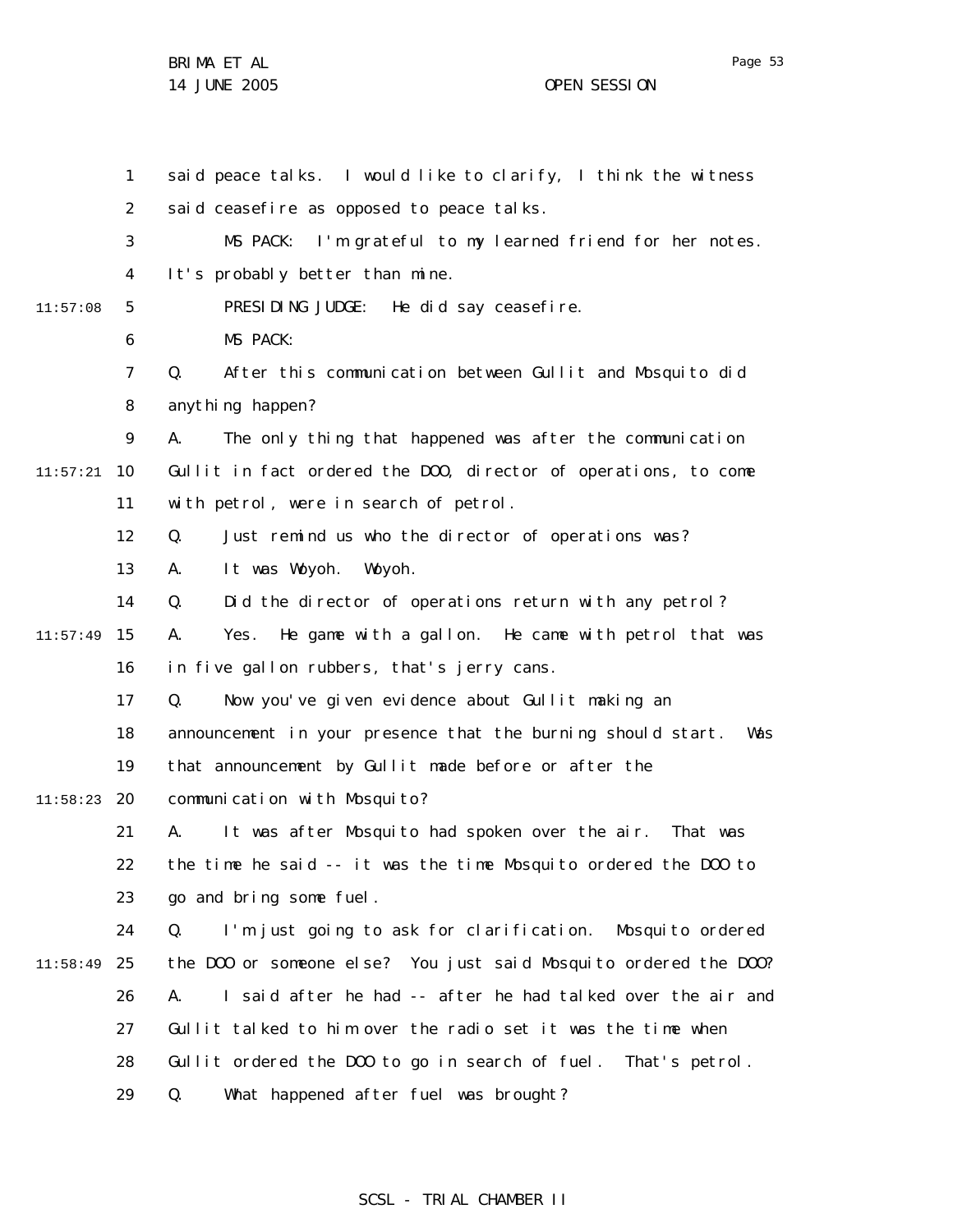1 2 3 4 5 6 7 8 9 10 11:59:55 11 12 13 14 15 12:00:26 16 17 18 19 20 12:00:52 21 22 23 24 25 12:01:22 26 27 28 29 11:59:38 A. In fact, Gullit said the fuel should be distributed to commanders per gallon, the commanders at the State House. Q. Do you know if that in fact happened? A. Yes. Q. Did anything happen after the fuel was distributed to the commanders? A. Yes. Q. What happened? A. That particular day the Deputy Operation Commander Colonel Sherrif, operation commander and the Supervisor A, as Gullit said big market. That they should burn down the big market that particular day. I and Supervisor A, deputy operation commander moved towards that position, the big market, and set the market on fire. Q. Do you know if anywhere else was set on fire after Gullit had said these things and after canisters of petrol were distributed, fuel was distributed? A. Well, later as I and the men, Supervisor A and the deputy operation commander returned at the State House, not long after the ECOMOG forces pushed us out of the State House for the second time. Q. Was there any other burning that occurred in Freetown after Gullit had said that it should start? A. Well, the only thing, we retreated and stopped at Eastern Police. Q. What happened there? A. Well, at Eastern Police Gullit left I, Supervisor A, operation commander, deputy operation commander. Bazzy, Five-Five, Woyoh, they went to the rear.

## SCSL - TRIAL CHAMBER II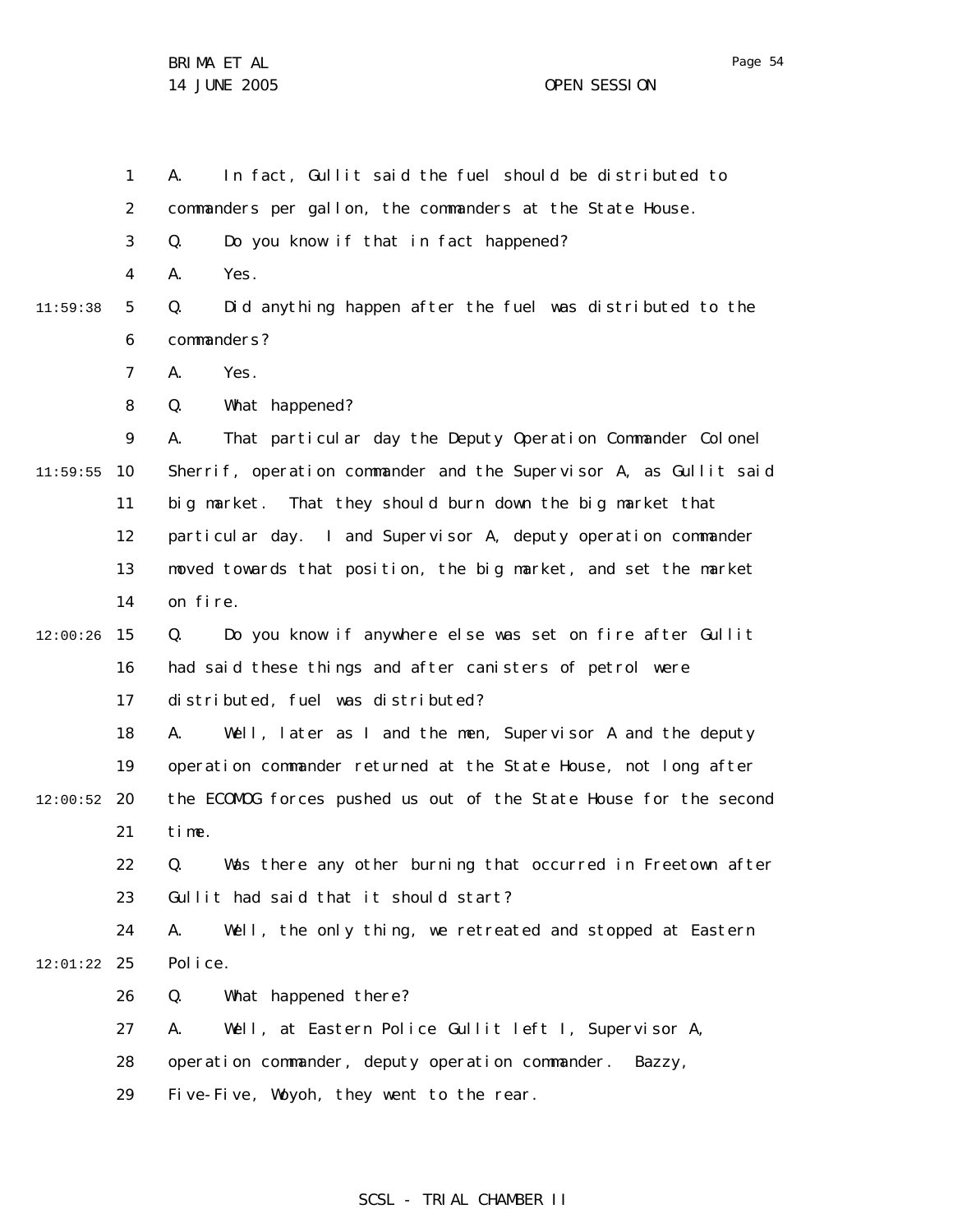Page 55

1 2 3 4 5 6 7 8 9 10 12:02:44 11 12 13 14 15 12:03:00 16 17 18 19 20 12:03:34 21 22 23 24 25 12:04:07 26 27 28 29 12:02:02 Q. I'm not sure if that was a response to my question which was were any other buildings burned, to your knowledge, in Freetown apart from the big market after Gullit had given the instruction for burning to begin? A. Well, it was later. Later. After. Later there were burnings. Q. You went to Eastern Police and where did others go? A. Well, I, Supervisor A, operation commander, deputy operation commander, Mission Commander Foyoh, made a defensive at Eastern Police. Q. Was everyone based at Eastern Police? A. No. Gullit, Bazzy, Five-Five said they were going for more reinforcement. Q. Do you know where they went? A. It was at the PWD Junction. Q. How do you know they went there? A. Well, later as we are at that defensive I and Supervisor A went to PWD. We met Gullit together with Bazzy and Five-Five and the DO, director of operations. In fact, they mounted a set and said reinforcement was coming. Q. Pause. About when was it that Gullit, Bazzy, Five-Five and others went to PWD? What week after you got to Freetown on the 6th of January? A. Well, this was almost -- it was progressing towards the third week. Q. Now you've said there was a communication that you heard, a set was mounted. What happened after the set was mounted? A. Well, in this set we got -- as I stood listening, Rambo for the RUF said he was at Waterloo and that he was sending a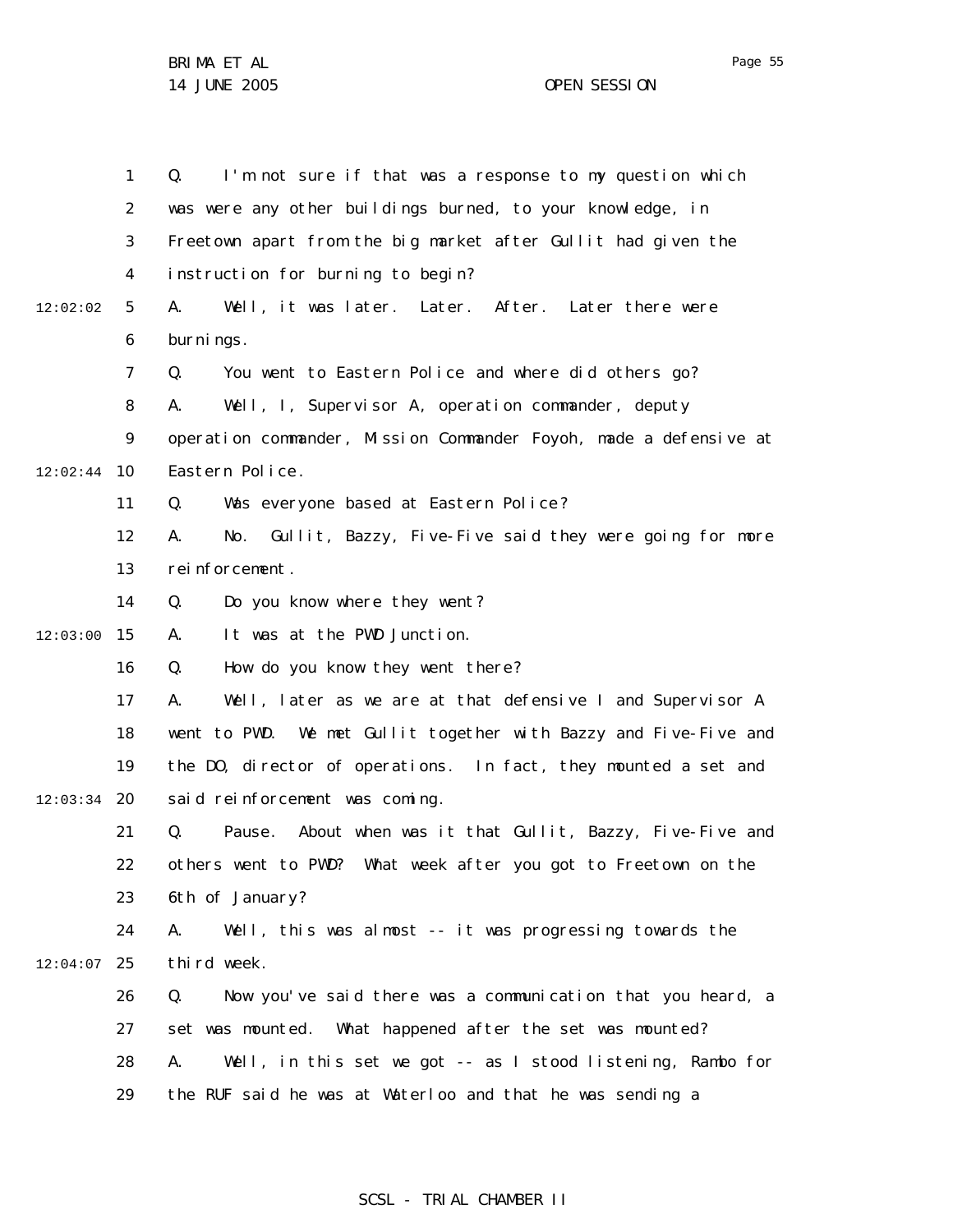1 reinforcement.

|          | $\overline{2}$ | How do you know it was Rambo for the RUF who was speaking?<br>Q.   |
|----------|----------------|--------------------------------------------------------------------|
|          | 3              | It was through his call sign and he was the operation<br>А.        |
|          | $\overline{4}$ | commander at that area and it was through his call sign.           |
| 12:04:57 | 5              | Was anything said in response to Rambo of RUF saying that<br>Q.    |
|          | 6              | he was sending reinforcements and that he was at Waterloo?         |
|          | 7              | Rambo said he had fear. That they would have already<br>А.<br>Yes. |
|          | 8              | reinforced the troop in Freetown but they had fear that SAJ Musa   |
|          | 9              | That was why they did not send reinforcement.<br>was alive.        |
| 12:05:29 | 10             | And who was Rambo speaking to at your end of the set?<br>Q.        |
|          | 11             | It was Gullit that he was speaking to directly.<br>А.              |
|          | 12             | Did Gullit say anything?<br>Q.                                     |
|          | 13             | Well, Gullit said -- he only responded that he was waiting<br>А.   |
|          | 14             | for the reinforcement. That he was in command, that he was in      |
| 12:05:55 | 15             | control and that he was waiting for reinforcement.                 |
|          | 16             | Who was located at PWD apart from Gullit, Bazzy, Five-Five<br>Q.   |
|          | 17             | at this time?                                                      |
|          | 18             | Supervisor A was there. The DOO was there and other<br>А.          |
|          | 19             | commanders including Bazzy, Five-Five.                             |
| 12:06:28 | 20             | You've earlier said that the G4 was located in a specific<br>Q.    |
|          | 21             | area of Freetown. Whereabouts was that in relation to the PWD?     |
|          | 22             | Well, from PWD it was not too far. It was just a stone's<br>А.     |
|          | 23             | throw. You go up the hill. It was -- Mamba Bridge is a junction    |
|          | 24             | that leads to a hill area called Moyiba. That was where the G4     |
| 12:06:59 | 25             | was.                                                               |
|          | 26             | Now after this radio communication did you remain at PWD?<br>Q.    |
|          | 27             | Well, later while I and Supervisor A were at PWD, Gullit<br>Α.     |
|          | 28             | had a call. Rambo, SLA Rambo, Red Goat.                            |
|          | 29             | Q.<br>How do you know he had a call from Rambo SLA Red Goat?       |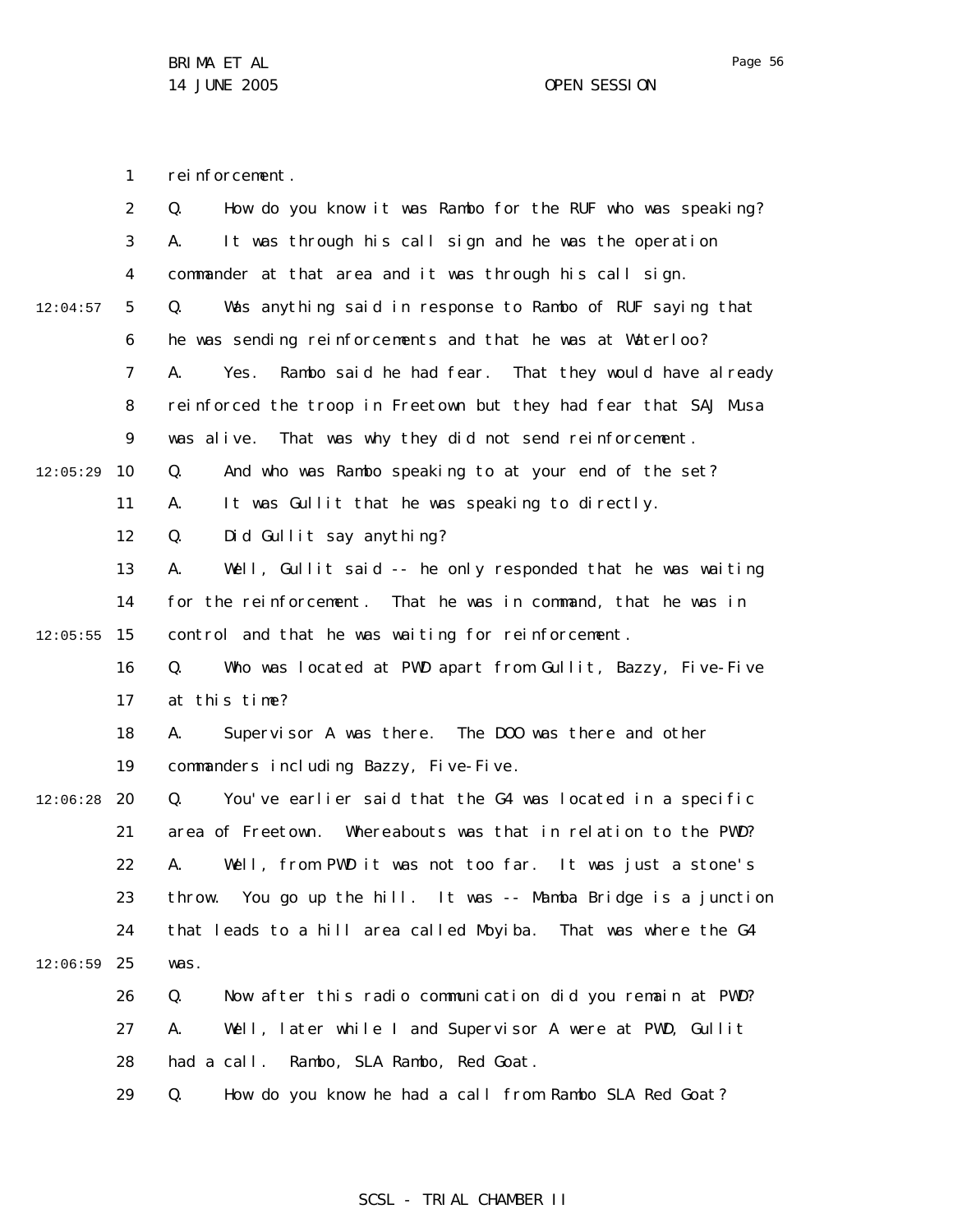|          | 1              | Well, Red Goat himself had a set that he mounted and called<br>Α. |
|----------|----------------|-------------------------------------------------------------------|
|          | 2              | that he was coming with the reinforcement to Freetown.            |
|          | 3              | How do you know this communication was made?<br>Q.                |
|          | 4              | It was at the time I was at the PWD with Supervisor A when<br>А.  |
| 12:07:58 | 5              | Rambo called.                                                     |
|          | 6              | Just explain to us, please, we've heard evidence about a<br>Q.    |
|          | $\overline{7}$ | few individuals called Rambo. This Rambo Red Goat, do you know    |
|          | 8              | what his full name is?                                            |
|          | 9              | Rambo. I don't know, but his call sign is Red Goat.<br>А.<br>No.  |
| 12:08:42 | 10             | That is his call sign. That is his popular name, Red Goat.        |
|          | 11             | And you've said he was an SLA?<br>Q.                              |
|          | 12             | He was a member of the Sierra Leone Army.<br>А.<br>Yes.           |
|          | 13             | It's not the same as Rambo RUF who you talked about<br>Q.         |
|          | 14             | earlier?                                                          |
| 12:08:42 | 15             | А.<br>No.                                                         |
|          | 16             | Q.<br>And is it the same as Honourable Rambo who you spoke about  |
|          | 17             | much earlier in your evidence?                                    |
|          | 18             | А.<br>No, no.                                                     |
|          | 19             | What was said during this communication with Rambo Red<br>Q.      |
| 12:09:22 | 20             | Goat?                                                             |
|          | 21             | May it please Your Honours - before the<br>MR FOFANAH:            |
|          | 22             | witness answers the question - the witness had said that the      |
|          | 23             | Rambo in question mounted a set and we don't know how he came by  |
|          | 24             | that. It seems that Rambo was merely calling.                     |
| 12:09:22 | 25             | MS PACK:<br>I'll clarify, Your Honours.                           |
|          | 26             | Witness, how do you know that a set was mounted by Rambo<br>Q.    |
|          | 27             | Red Goat?                                                         |
|          | 28             | Well, even later when we received him, he came with a set.<br>А.  |
|          | 29             | It was through the set that he spoke, calling that he was on the  |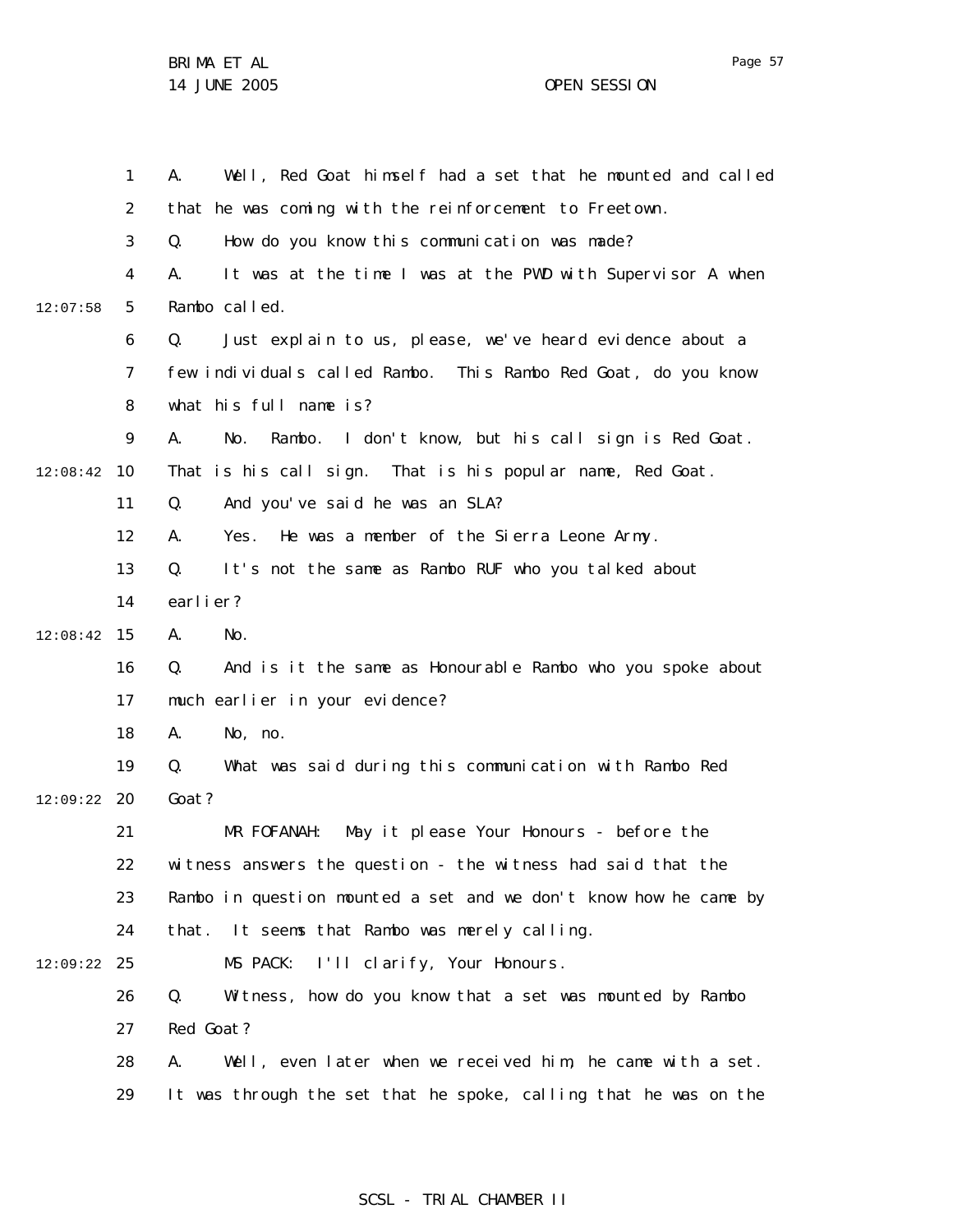1 2 3 4 5 6 7 8 9 10 12:10:42 11 12 13 14 15 12:10:42 16 17 18 19 20 12:11:42 21 22 23 24 25 12:11:42 26 27 28 29 12:10:02 way, he was closer to Jui so that we should send a team ahead to receive him. Q. How do you know that this communication took place at the time that it took place? A. In fact, when Gullit received a call, as he watched -- he was talking, he was so happy. He said, "Now I think reinforcement is coming. Now it is Rambo Red Goat that is coming with reinforcement to Freetown". Q. Were you present during the communication? A. Yes, I was. I was with Supervisor A at PWD. Q. And just remind us what was said? A. Rambo said he was on his way. To send a team -- that we should send a team that was going to receive him as he was very close to Jui. MS PACK: You've had Jui before, Your Honours. J-U-I. Q. Now, witness, do you know what happened after this communication with Rambo Red Goat? A. Yes. Q. What then happened? A. In fact, Gullit called Colonel Eddie, the camp commandant. Said he should go ahead and he selected me to go with Colonel Eddie to go and receive Rambo from Jui. Q. Just remind us what position Colonel Eddie held at the time? A. Well, he was still the camp commandant. Q. What happened after the instruction was issued? A. I, Colonel Eddie, with other soldiers that were assigned to him moved to that Jui area and -- Q. Did anything happen?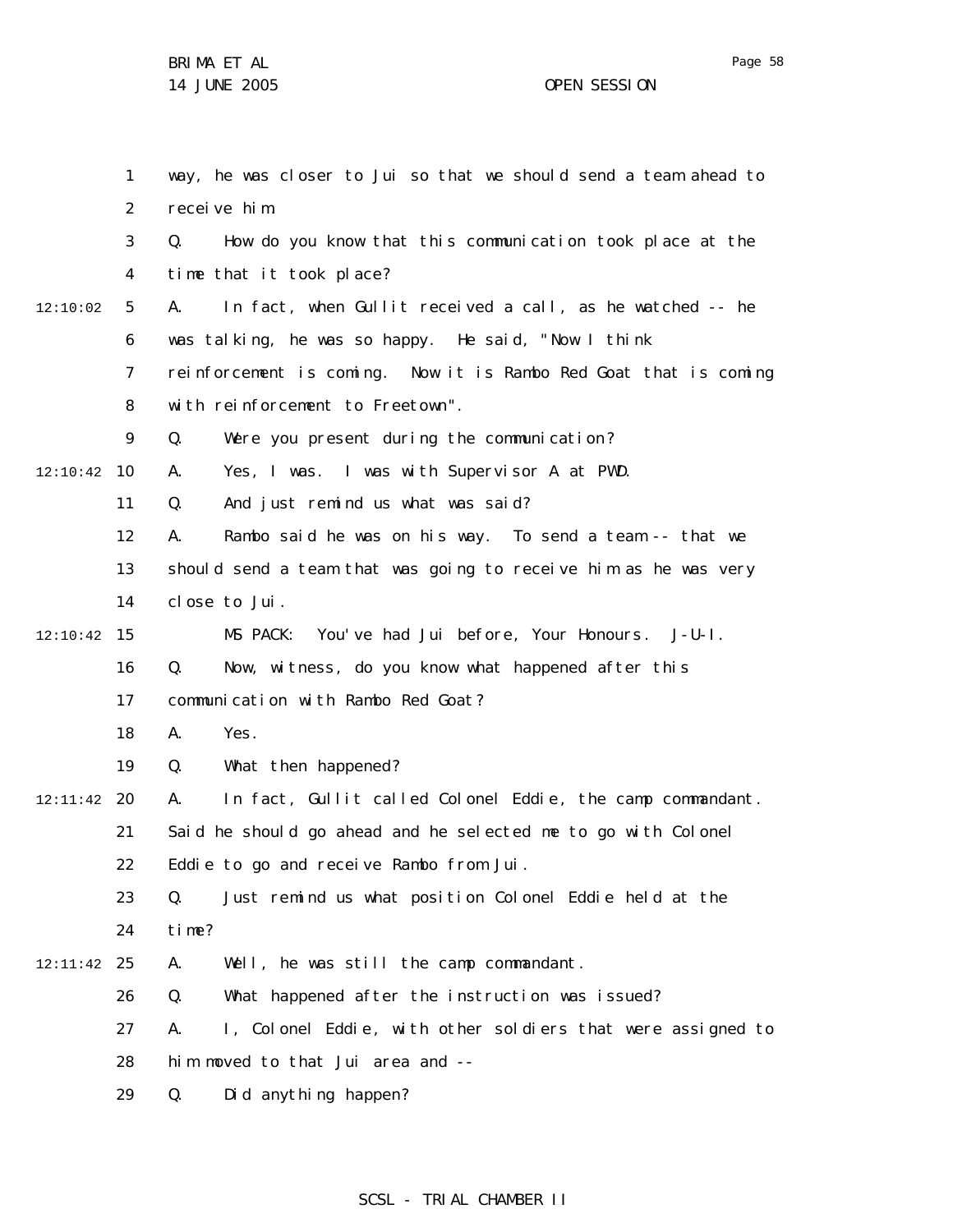Page 59

|          | $\mathbf{1}$      | А.      | Yes, and received Rambo.<br>Yes.                                 |
|----------|-------------------|---------|------------------------------------------------------------------|
|          | 2                 | Q.      | Was he with anyone?                                              |
|          | 3                 | А.      | Rambo came with about 50 men.<br>Yes.                            |
|          | $\overline{4}$    | Q.      | Do you know what these men were, what group they were from?      |
| 12:12:32 | 5                 | Α.      | Well, some that I knew, they were SLA.                           |
|          | 6                 | Q.      | After the arrival of Rambo and these men did anything            |
|          | 7                 | happen? |                                                                  |
|          | 8                 | А.      | I and Colonel Eddie moved them back to PWD to Gullit and         |
|          | 9                 |         | Gullit was so happy and he received them and said in fact, this  |
| 12:12:41 | 10                |         | reinforcement was going to boost the men at Eastern Police to go |
|          | 11                |         | and capture the State House.                                     |
|          | $12 \overline{ }$ | Q.      | After Gullit had said this did anything happen?                  |
|          | 13                | А.      | Yes.                                                             |
|          | 14                | Q.      | What happened?                                                   |
| 12:12:54 | 15                | А.      | Gullit, Bazzy, Woyoh, Colonel Eddie, Rambo and                   |
|          | 16                |         | reinforcement, with Supervisor A, moved to Eastern Police.       |
|          | 17                | Q.      | How do you know they moved there?                                |
|          | 18                | А.      | I myself moved with them to Eastern Police.                      |
|          | 19                | Q.      | Did anything happen at Eastern Police?                           |
| 12:13:20 | 20                | А.      | In fact, the arrival of these reinforcement boosted<br>Yes.      |
|          | 21                |         | the morale of the men at Eastern Police and said we should move  |
|          | 22                |         | immediately to the State House.                                  |
|          | 23                | Q.      | Did you get to State House?                                      |
|          | 24                | А.      | We moved as far as Garrison Street but State House at this       |
| 12:13:48 | 25                |         | time, it wasn't easy. There indeed we must Woyoh, Brigadier      |
|          | 26                |         | Woyoh, at that moment.                                           |
|          | 27                | Q.      | Did you recapture State House?                                   |
|          | 28                | А.      | No, no.                                                          |
|          | 29                |         | Garrison Street has been spelt before Your<br>MS PACK:           |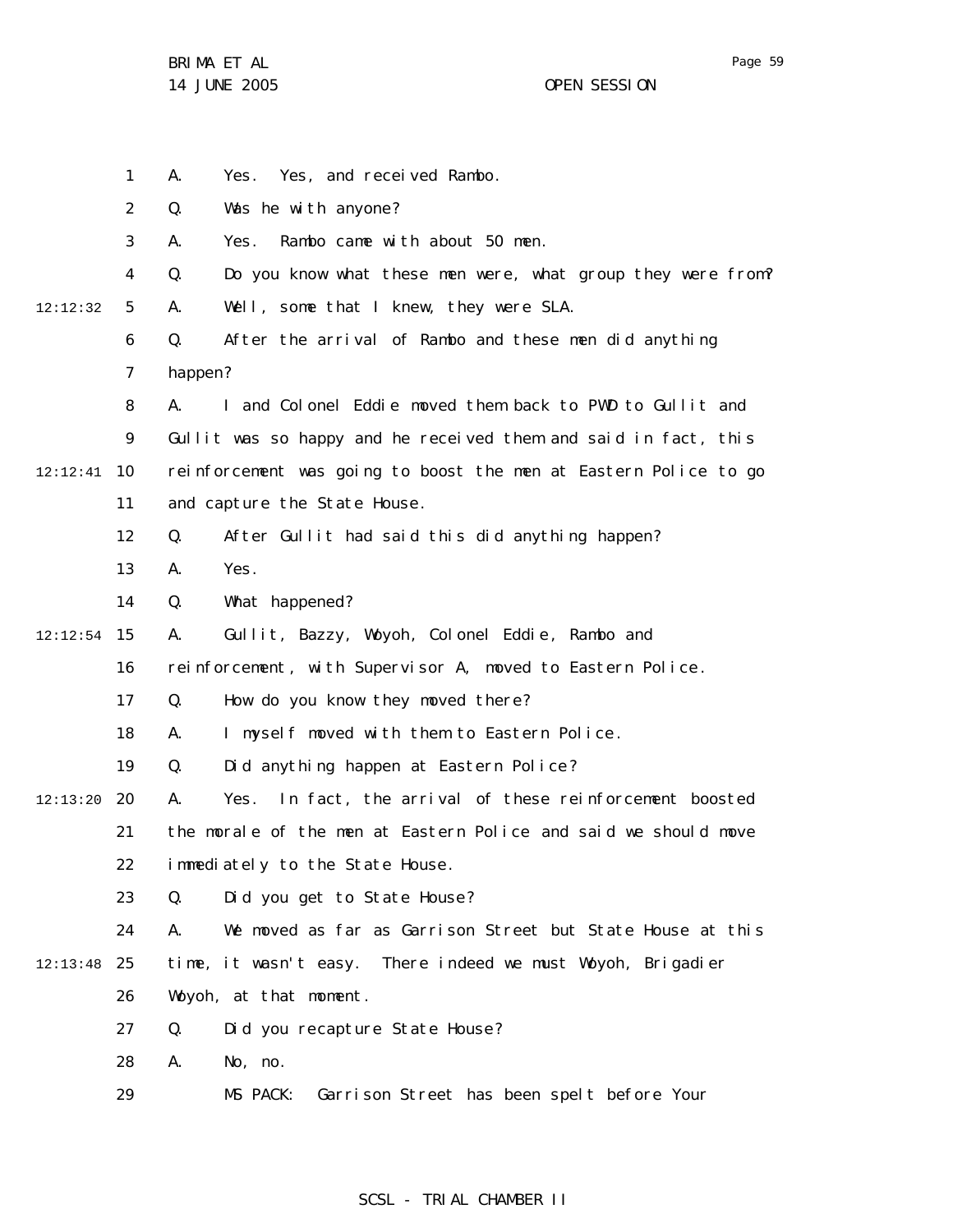Page 60

1 2 3 4 5 6 7 8 9 10 11 12 13 14 15 12:15:22 16 17 18 19 20 12:15:50 21 22 23 24 25 12:16:11 26 27 28 29 12:14:28 12:14:50 Honours, G-A-R-R-I-S-O-N. Woyoh, W-O-Y-O-H. Q. After you lost Woyoh and failed to recapture State House where did you go? A. Well, the troop retreated to Eastern Police. Q. Did the whole troop retreat to Eastern Police? A. Yes, the entire troop retreated to Eastern Police after which we never knew the whereabouts of Woyoh. Q. After the whole troop retreated to Eastern Police did the whole troop remain at Eastern Police? A. Five-Five, Bazzy, Gullit moved back while Operation A, Rambo -- I mean Supervisor A, Rambo, operation commander, mission commander, stayed back at Eastern Police together with me. Q. Pause. I'd just like you to take slowly who it was you stayed with at Eastern Police, please. A? A. I, Supervisor A, the Operation Commander Colonel 0-Five, the Mission Commander 0-Five -- I mean, the Mission Commander Foyoh, the deputy operation -- Q. Name? A. Junior Sheriff. Q. Were there other men with you apart from these commanders? A. Yes, there were men. Q. Where did Bazzy, Five-Five and Gullit move back to? A. Well, to their normal position. As far as I knew, they said they were going back to PWD. They said they were going back to PWD. Q. After they moved back to PWD or after they'd said they'd moved back there do you know if anything happened at PWD? A. Well, at that moment I was still at the Eastern Police with Supervisor A.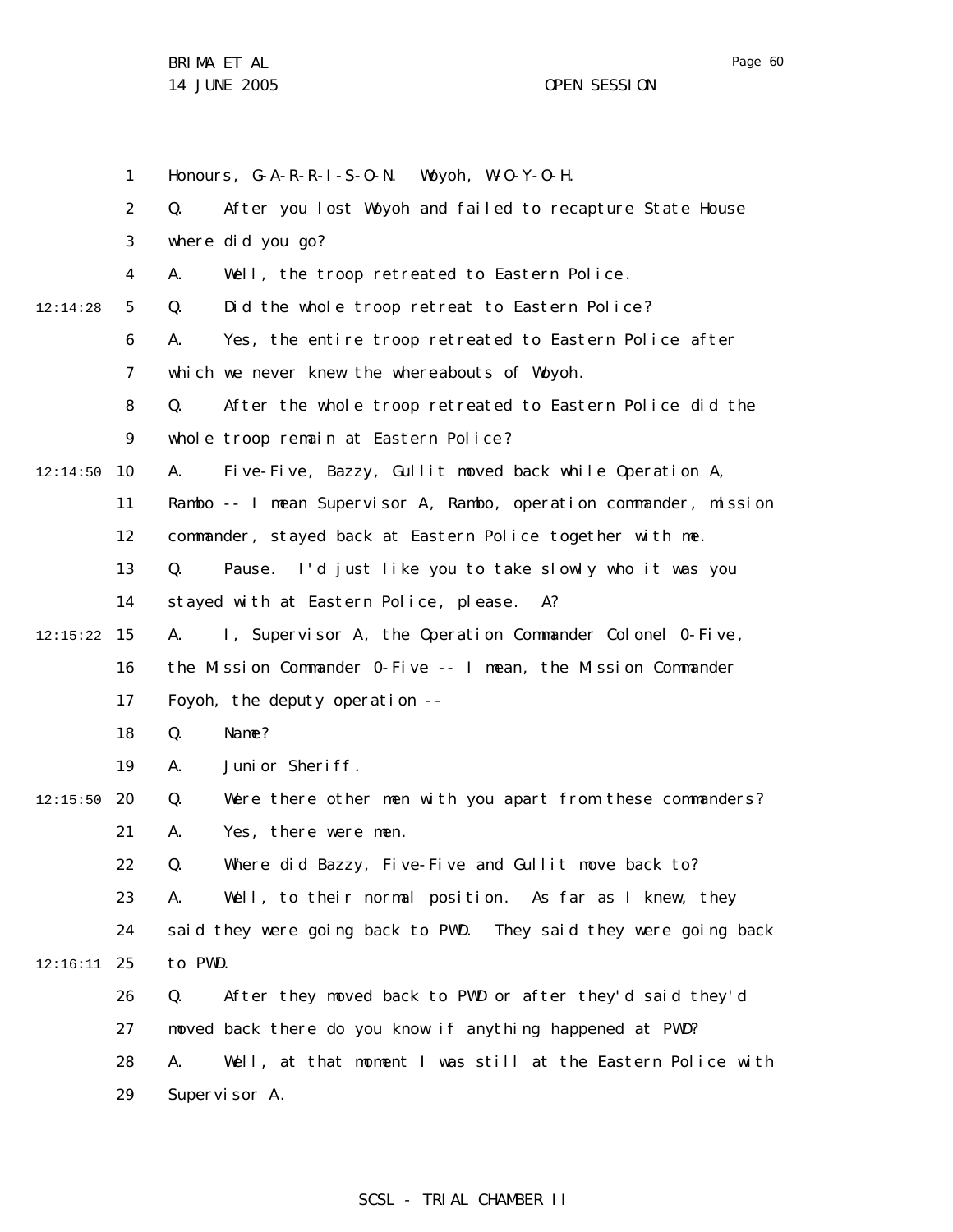1

2

3 4 5 6 7 8 9 10 12:17:30 11 12 13 14 12:16:59 information, come back to the front line. Q. The front line being where? A. Eastern Police. Q. Do you recall anything specific being said at PWD when you went back there on any occasion? A. The only thing that I can recollect, when I went to PWD it was when finally Gullit said the people had changed their word and when he was -- when they were lighting fire that our brother said that they wanted peace, they have changed that. They now want -- came to steal. Q. How do you know -- let's just clarify what Gullit said. I think you said he said that people had changed their words.

Q. Did you yourself ever go back to PWD during this period?

A. Yes. I and Supervisor A used to go at PWD and got some

15 12:17:59 Would you just take that slowly, what did he say?

> 16 17 A. Well, normally when the troop entered Freetown people were singing we wanted peace and they're our brothers.

18 19 20 12:18:28 21 22 JUDGE SEBUTINDE: Ms Pack, could I just interrupt. May I request that you put to the witness the question. We do not want his interpretation of what was said. We do not want to go through this trouble again. We want the witness to tell us what he heard Gullit say.

23 24 JUDGE LUSSICK: Ms Pack, haven't we covered this evidence al ready?

25 12:18:41 26 27 28 29 MS PACK: Yes, we did. It was earlier on and then the witness identified that it was later on in the third week. So just putting it in the chronology you're hearing it again. But I can just ask the witness to go over it very quickly. He did say earlier on that there was an announcement by Gullit at one point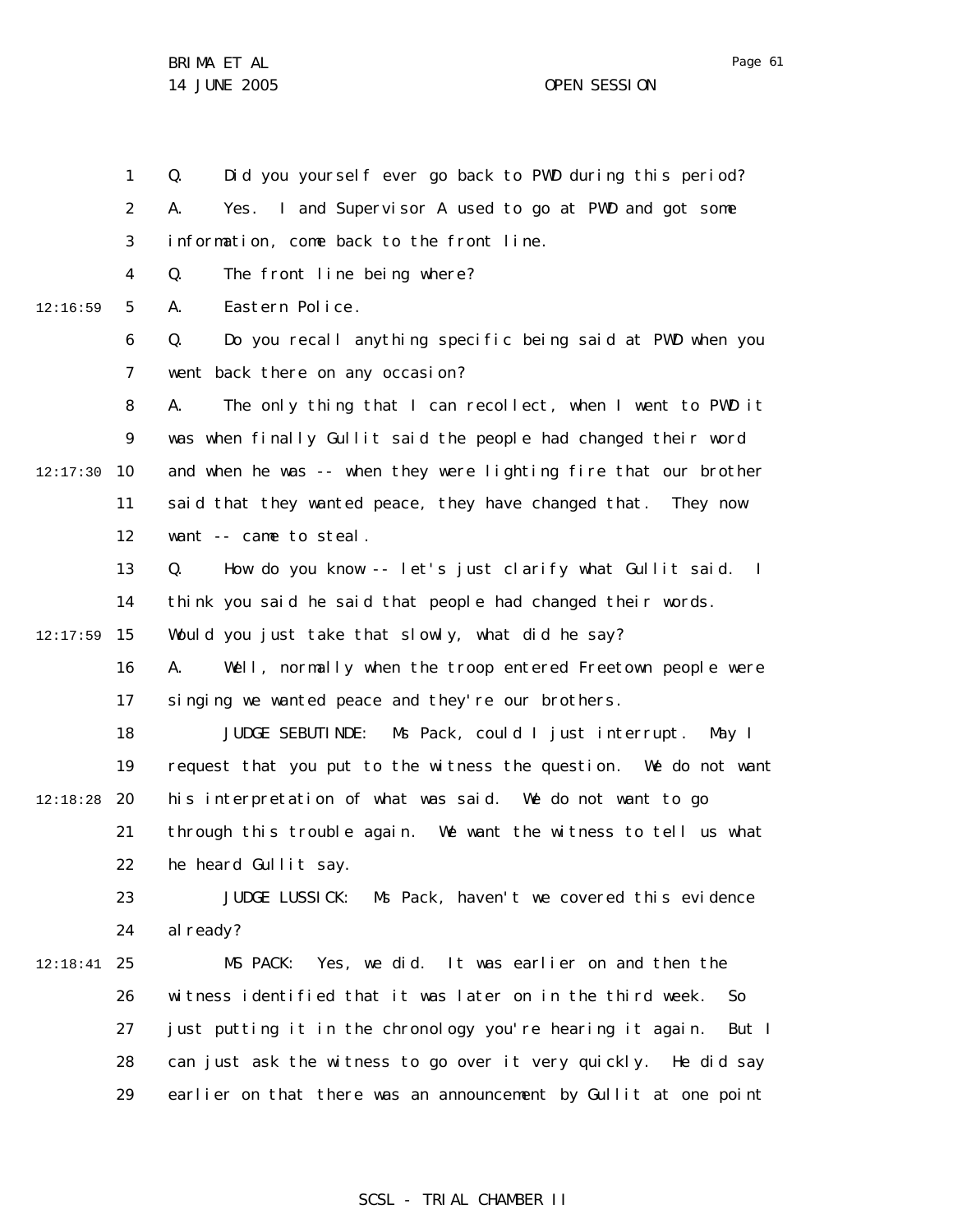1 2 3 4 5 6 7 8 9 10 12:19:25 11 12 13 14 15 12:19:50 16 17 18 19 20 12:20:11 21 22 23 24 25 12:20:40 26 27 28 29 12:19:11 that civilians had changed the words of a song. But if Her Honour Justice Sebutinde would prefer me to reframe the question in terms of what actually was said then I'll go ahead and do that. JUDGE LUSSICK: It's just that we've covered the evidence al ready. I can't imagine he's going to say anything different from what we heard before. Why go over it again? MS PACK: Absolutely, Your Honour. Q. Witness, I'm not going to ask you to go over again what Gullit said. What I'm going to ask you is if anything happened after Gullit said these things at this time at PWD? A. Well, yes. It was later that something happened. Q. What? A. Well, in fact, Gullit said that anywhere that we saw civilians gathering at night and burning tyres and singing that we were their brothers and they wanted peace, it was a lie. They meant that they are brothers, they've come to steal, that we should open fire, we should shoot at them. And these people, as he had understood them, they located the position where the troops were. Q. Who was present when Gullit said these things about shooting at civilians who were burning -- gathering with tyres? A. Bazzy was there, Five-Five was there, Supervisor A was standing there, the camp commandants, Eddie and some other battalion commanders as well as supervisors. Q. Did Gullit in this period say anything else about civilians? A. Well, he later -- it was later that he said something that the troops should start to abduct civilians from Freetown so that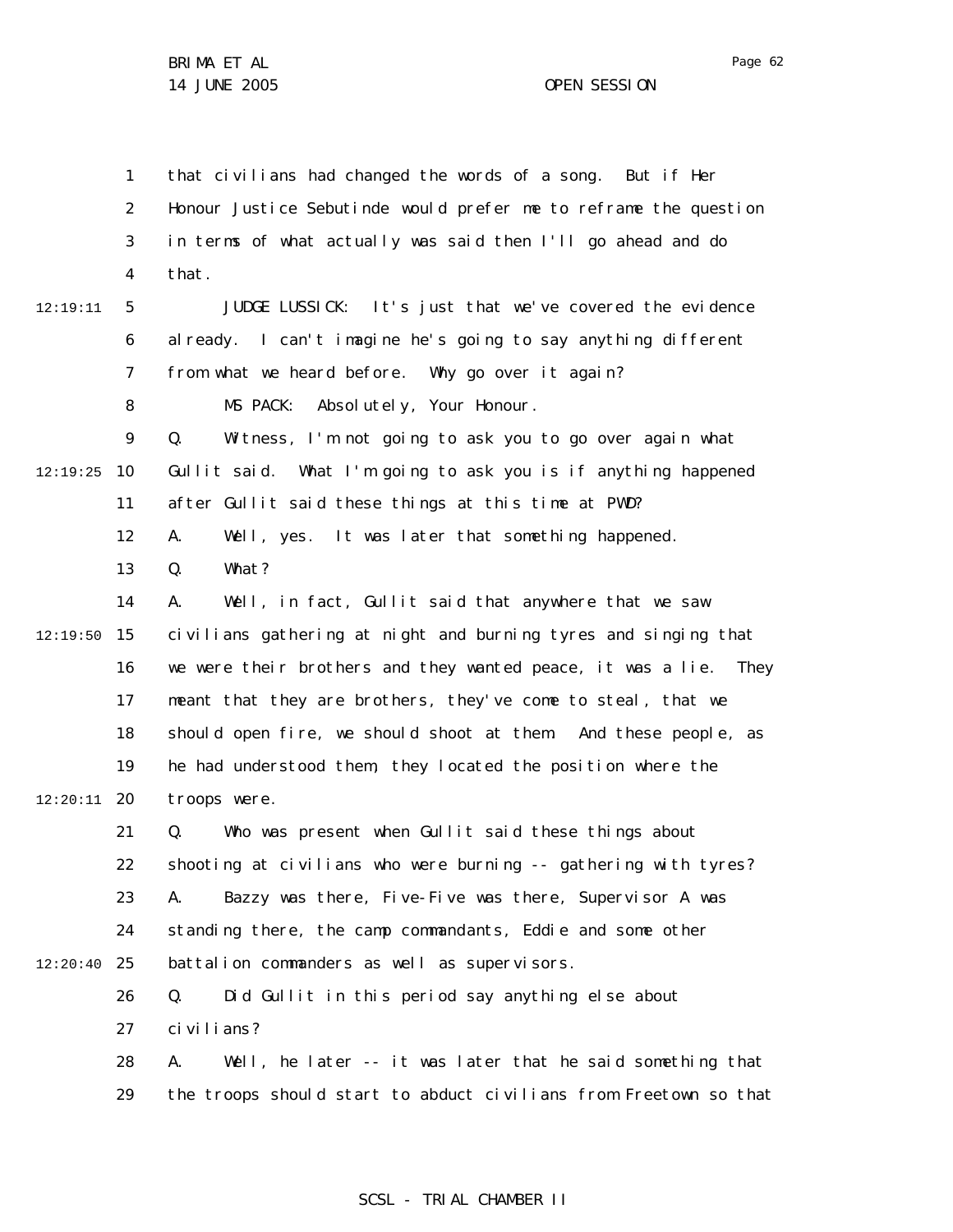BRIMA ET AL

1 2 3 4 5 6 7 8 9 10 12:21:54 11 12 13 14 15 12:22:18 16 17 18 19 20 12:23:01 21 22 23 24 25 12:23:21 26 27 28 29 12:21:25 to draw the attention of the international community. Q. About when after you got to Freetown did Gullit say this about abducting civilians? A. Well, it was finally when we lost the Eastern Police at the Cline Town. It was around that time. Q. How do you know that Gullit said this about abducting civilians? A. Well, this was after the troops totally lost the Eastern Police and they came up as far as Upgun. Q. Was that where Gullit said these things, at Upgun? A. Well, no. It was at the PWD that he said these words. Q. Were you present? A. Yes. It was just after we've lost the Eastern Police. Myself and the Supervisor A went back to the rear, we met Gullit at the PWD. Q. Who else apart from Gullit was present and A was present when Gullit said these things about abducting civilians? A. Camp commandant was there, Bazzy was there, Five-Five was there. We had other military supervisors who were present. Q. After Gullit had said these things about abducting civilians did anything happen in Freetown? A. Yes. It was at that time we -- abductions started taking place in Freetown. Q. How do you know that abductions started taking place in Freetown? A. Well, when finally when the troops lost Upgun then immediately the abductions started. Q. How do you know that abductions started at this time after you lost Upgun?

#### Page 63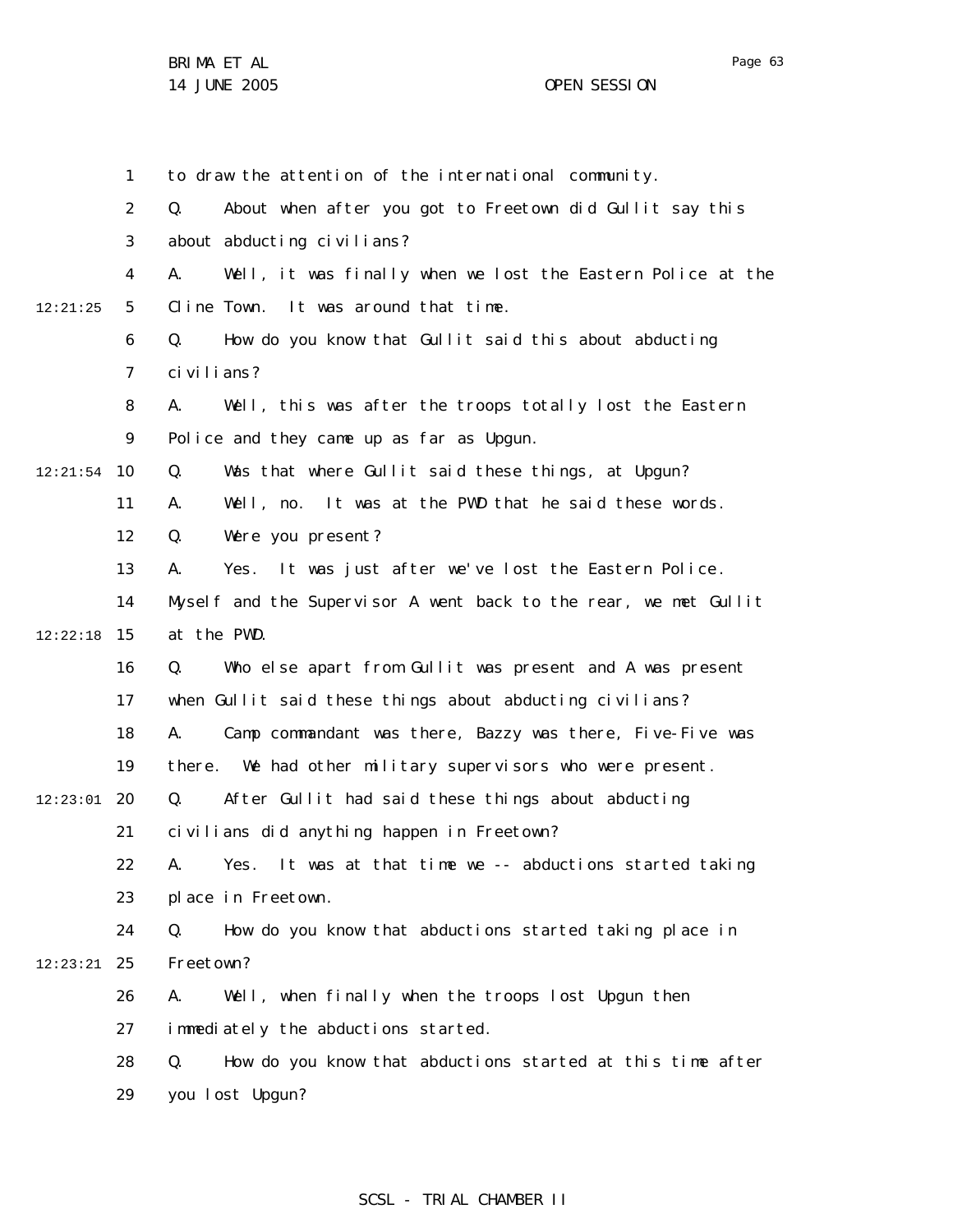Page 64

|          | 1              | Well, I saw this myself with my own eyes. They broke into<br>А.   |
|----------|----------------|-------------------------------------------------------------------|
|          | $\overline{a}$ | houses. Civilians, especially young girls, young children, were   |
|          | 3              | taken to the headquarters.                                        |
|          | 4              | And the headquarters were where at this point?<br>Q.              |
| 12:24:07 | 5              | The headquarter was at the PWD.<br>А.                             |
|          | 6              | Q.<br>Witness, you've spoken about what happened after you        |
|          | $\overline{7}$ | withdrew from Eastern Police, after you lost Eastern Police. I'd  |
|          | 8              | like you just to focus back to Eastern Police Station.<br>Before  |
|          | 9              | you withdrew from that location do you recall anything happening  |
| 12:24:38 | 10             | in Freetown?                                                      |
|          | 11             | Well, while we were at the Eastern Police we heard an<br>А.       |
|          | 12             | announcement over the international media that the government had |
|          | 13             | called for a ceasefire. So whilst we were at Eastern Police two   |
|          | 14             | jeeps --                                                          |
| 12:25:02 | 15             | Yes, go on. What happened whilst you were at Eastern<br>Q.        |
|          | 16             | Police?                                                           |
|          | 17             | Well, two jeeps loaded of government forces came towards --<br>А. |
|          | 18             | to our position at the Eastern Police as this announcement was    |
|          | 19             | heard over the air.                                               |
| 12:25:25 | 20             | How do you know they were government forces in<br>Q.<br>Pause.    |
|          | 21             | these jeeps, in these two jeeps?                                  |
|          | 22             | A. Well, in fact, they fell into an ambush and we captured        |
|          | 23             | Those were the ones that were in the vehicles.<br>them.           |
|          | 24             | Who captured them?<br>Q.                                          |
| 12:25:50 | 25             | Well, myself and the deputy commander Supervisor A and the<br>А.  |
|          | 26             | operation commander who held on to Eastern Police and we          |
|          | 27             | questioned two of the big people inside there.                    |
|          | 28             | What happened to the people inside the vehicles after the<br>Q.   |
|          | 29             | vehicles were captured and after you'd questioned two of them?    |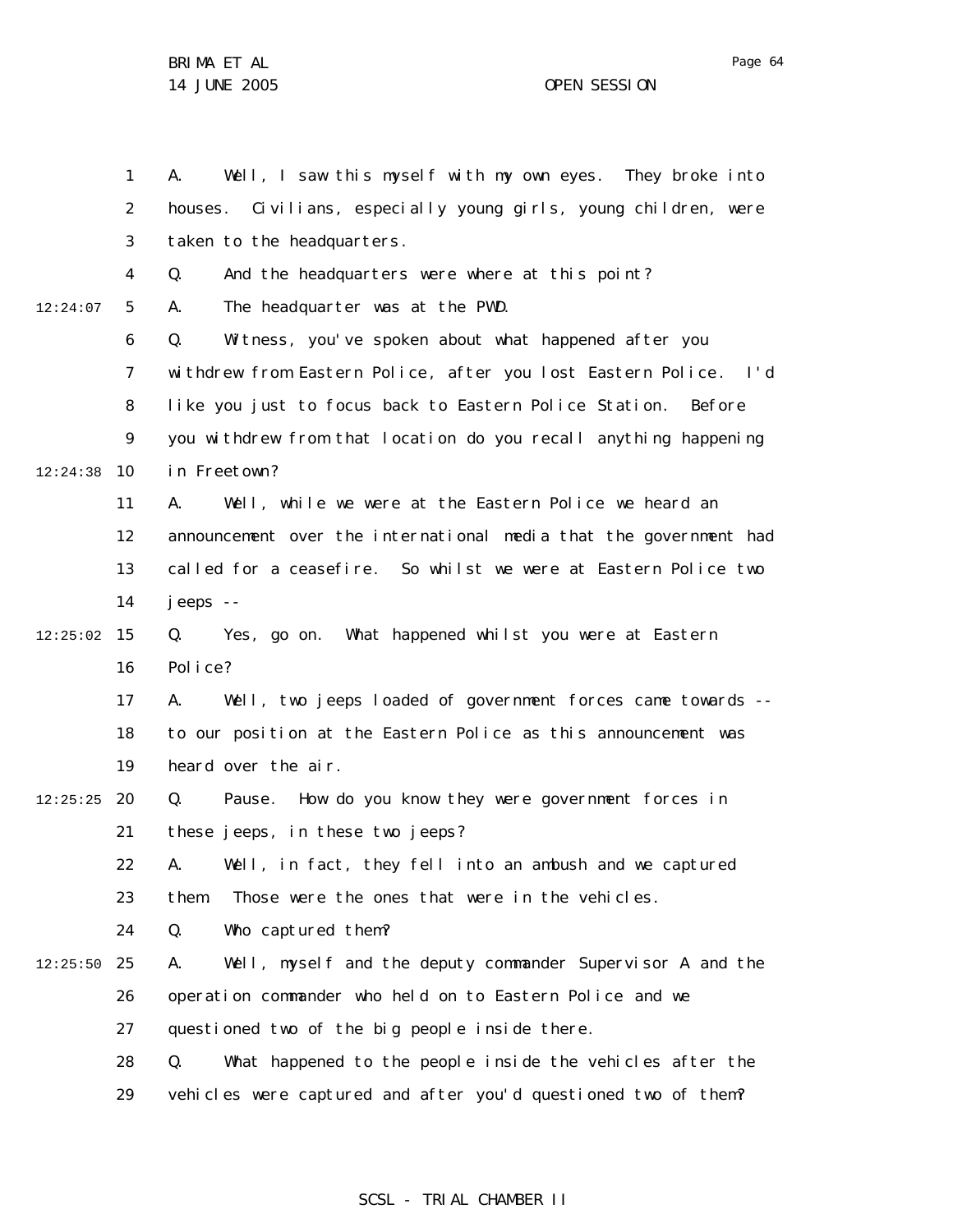|          |              | In fact, one person who I could remember was Dr Sesay, MB           |
|----------|--------------|---------------------------------------------------------------------|
|          | $\mathbf{1}$ | А.                                                                  |
|          | 2            | Sesay or so.<br>That was his name. He was a minister.               |
|          | 3            | Q.<br>Pause.<br>Just give us the initials again so that we can have |
|          | 4            | them clearly?                                                       |
| 12:26:36 | 5            | As far as I could remember he said he was Dr MB Sesay.<br>А.        |
|          | 6            | MB?<br>Q.                                                           |
|          | 7            | MB Sesay. Yes, MB Sesay.<br>А.                                      |
|          | 8            | Do you know what happened to him?<br>Q.                             |
|          | 9            | Well, the operation commander handed him over -- handed<br>А.       |
| 12:26:59 | 10           | these two people over who were big people, who were ministers.      |
|          | 11           | He said we were to take them to the PWD to Gullit and the Deputy    |
|          | 12           | Commander Sheriff moved with them to the PWD.                       |
|          | 13           | Do you know if he got there?<br>Q.                                  |
|          | 14           | Well, later when myself and Commander A went to the area,<br>А.     |
| 12:27:26 | 15           | we reached there, we heard that they were executed.                 |
|          | 16           | And the other man you've described as a big man or a<br>Q.          |
|          | 17           | minister, do you know who he was?                                   |
|          | 18           | I could not recall his name.<br>А.                                  |
|          | 19           | Now, just still whilst you were -- the front line was at<br>Q.      |
| 12:27:55 | 20           | Eastern Police, I want to ask you about anything else that          |
|          | 21           | happened in Freetown. Not necessarily at Eastern Police but in      |
|          | 22           | Freetown?                                                           |
|          | 23           | Well, while -- when these people fell into the ambush later<br>А.   |
|          | 24           | the ECOMOG forces pushed the troops. We moved back as far as the    |
| 12:28:19 | 25           | Savage Square. I'm sorry, Mountain Cut and later to Savage          |
|          | 26           | Square.                                                             |
|          | 27           | I want to ask you about before the time you got to Mountain<br>Q.   |
|          | 28           | Cut and before the time you withdrew to Savage Square, when you     |
|          | 29           | were still based at Eastern Police. Was there any other area in     |

# SCSL - TRIAL CHAMBER II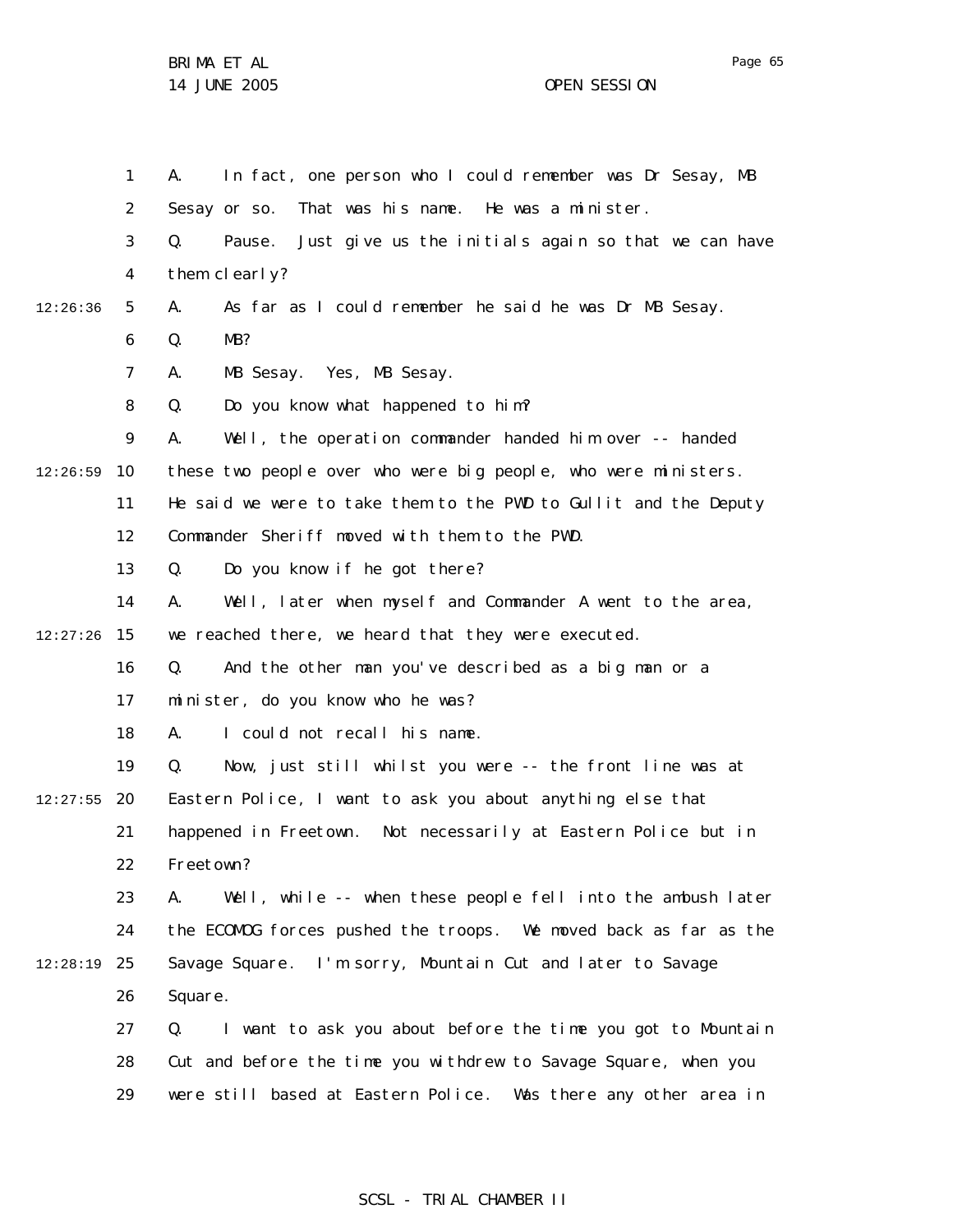Page 66

1 2 3 4 5 6 7 8 9 10 11 12 13 14 15 12:29:21 16 17 18 19 20 12:29:50 21 22 23 24 25 12:30:16 26 27 28 29 12:28:57 12:29:08 Freetown that was attacked in this period? A. Well, whilst we were as far as Savage Square the only thing I remember, Gullit, Five-Five, Bazzy, they came and met the troops there and they said that they've heard information that they have killed one soldier. THE INTERPRETER: Excuse me. MS PACK: Q. Pause, witness. I think there's again a problem with the interpreter. THE INTERPRETER: You're going too fast. MS PACK: Q. I just want you to take this again slowly. You said whilst you were at Savage Square, Gullit said something about someone being attacked; is that correct? A. Yes. Whilst Gullit came to the front line troops at the Savage Square he said he had received an information that the people of Fourah Bay had killed one soldier. Q. Pause. Just spell Fourah Bay again for Their Honours?  $A.$   $F-O-U-R-A-H$   $B-A-Y.$ Q. Did he say anything else after telling you that the people at Fourah Bay had killed one soldier? A. He said, in fact, he himself will lead the troops to go to Fourah Bay and to burn down Fourah Bay and to kill people in Fourah Bay. Q. Do you know if this did in fact happen? A. Yes. Gullit, Bazzy, Five-Five, operation commander, deputy operation commander, Supervisor A and myself and other soldiers moved to Fourah Bay. Q. Did you arrive at Fourah Bay?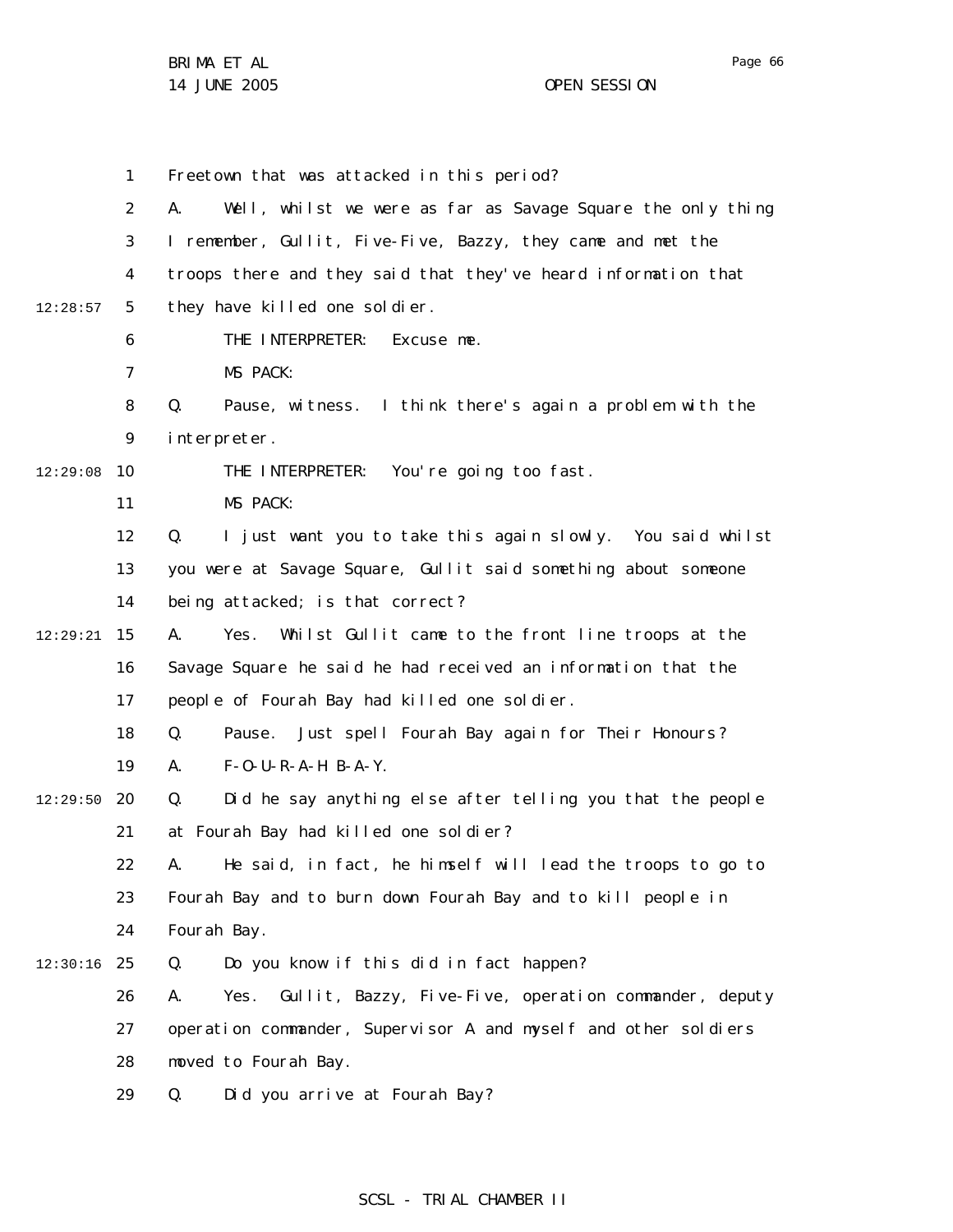|          | $\mathbf{1}$   | Yes. It was just a stone's throw. Savage Square to Fourah<br>А.   |
|----------|----------------|-------------------------------------------------------------------|
|          | $\overline{2}$ | Bay is just a stone's throw. So from there Gullit himself         |
|          | 3              | partook. Five-Five partook. Everybody who went there partook in   |
|          | 4              | the burning.                                                      |
| 12:31:04 | 5              | Apart from burning did anything else happen at Fourah Bay?<br>Q.  |
|          | 6              | Well, in fact the civilians -- the civilians were killed.<br>А.   |
|          | $\overline{7}$ | How do you know that civilians were killed at Fourah Bay?<br>Q.   |
|          | 8              | I myself saw some of the civilians who came out. We fired<br>А.   |
|          | 9              | They fell down and died.<br>them.                                 |
| 12:31:47 | 10             | Just to clarify with Fourah Bay, where are you talking<br>Q.      |
|          | 11             | about? Is it a road, is it an area or what?                       |
|          | 12             | Fourah Bay is an area between -- in the east. Savage<br>А.        |
|          | 13             | Square is an area and they speak the Fourah Bay language.         |
|          | 14             | JUDGE SEBUTI NDE:<br>Excuse me, Ms Pack. You keep calling it      |
| 12:32:19 | 15             | Savage Bay.                                                       |
|          | 16             | No, Fourah Bay and Savage Square.<br>MS PACK:                     |
|          | 17             | JUDGE SEBUTI NDE:<br>Savage Square, but the interpreter keeps     |
|          | 18             | saying Service Square.<br>Is it Savage or service?                |
|          | 19             | THE INTERPRETER:<br>Savage Square. Savage.                        |
| 12:32:30 | 20             | JUDGE SEBUTI NDE:<br>Could we have a spelling?                    |
|          | 21             | MS PACK:                                                          |
|          | 22             | Witness, would you spell Savage Square, please?<br>Q.             |
|          | 23             | $S-A-V-A-G-E$ $S-Q-U-A-R-E$ .<br>А.                               |
|          | 24             | Q.<br>Now Fourah Bay, where is that in relation to Savage Square? |
| 12:32:56 | 25             | Α.<br>Savage Square is in the Fourah Bay Road. Savage Square is   |
|          | 26             | just a stone's throw to Fourah Bay.                               |
|          | 27             | Apart from what happened at Fourah Bay at this time did<br>Q.     |
|          | 28             | anything else happen in any other area of Freetown at this time   |
|          | 29             | when you were based at Savage Square?                             |

# SCSL - TRIAL CHAMBER II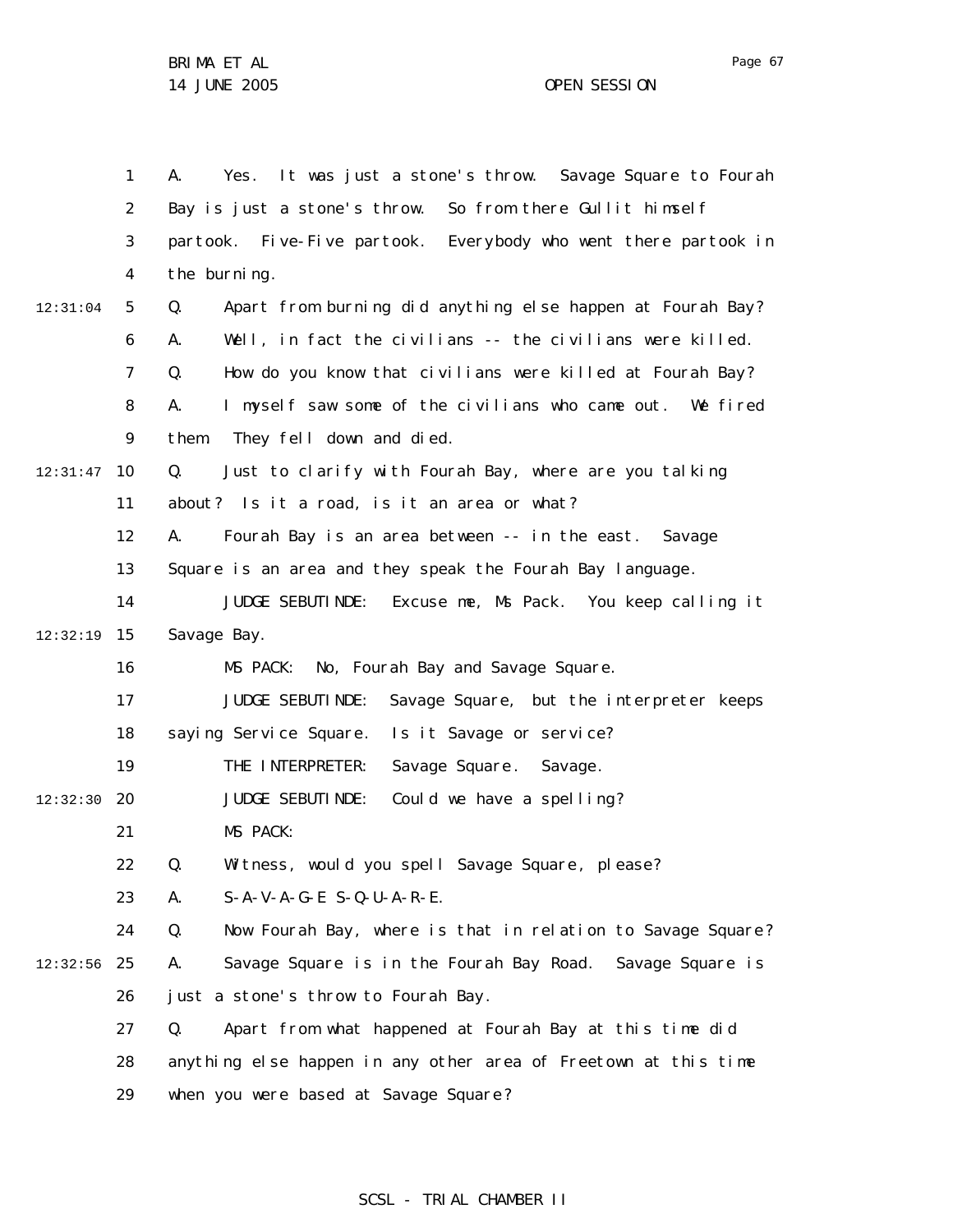1 2 3 4 5 6 7 8 9 10 12:34:07 11 12 13 14 15 12:34:26 16 17 18 19 20 12:34:50 21 22 23 24 25 12:35:17 26 27 28 29 12:33:37 A. The only thing I could remember, the things that happened, it was when the ECOMOG push us out of Savage Square and we moved up to Upgun. Q. What happened there? A. Well, in Upgun whilst I, the operation commander, the deputy operation commander, Supervisor A were at Upgun Five-Five came with Major Mines, Captain Kabila. Q. Pause. Just spell Major Mines, please. We've had it before but spell it?  $A.$   $M-I-N-E-S.$ Q. And Kabila, Captain Kabila, could you spell that?  $A.$   $K-A-B-I-L-A.$ Q. Can you just tell us who is Captain Kabila. Who was Captain Kabila? A. Kabila was a bodyguard to the Operation Commander 0-Five. Q. And remind us who Mines was? A. Mines also was working with the operations commander. Q. Now what happened when Five-Five came to Upgun with these two individuals? A. In fact, when Five-Five came he met myself and the commanders which I have named. He said now amputations should start and he was going to make the first demonstration. That day two civilians were passing whom Five-Five called, brought, and he himself amputated the two civilians at Upgun. Q. How do you know he amputated two civilians at Upgun? A. The man said it and he demonstrated it for me to see. I saw it with my eyes and he made sure that -- since he was going to carry out, he made sure that everybody -- he set an example for others to see and to carry on with that.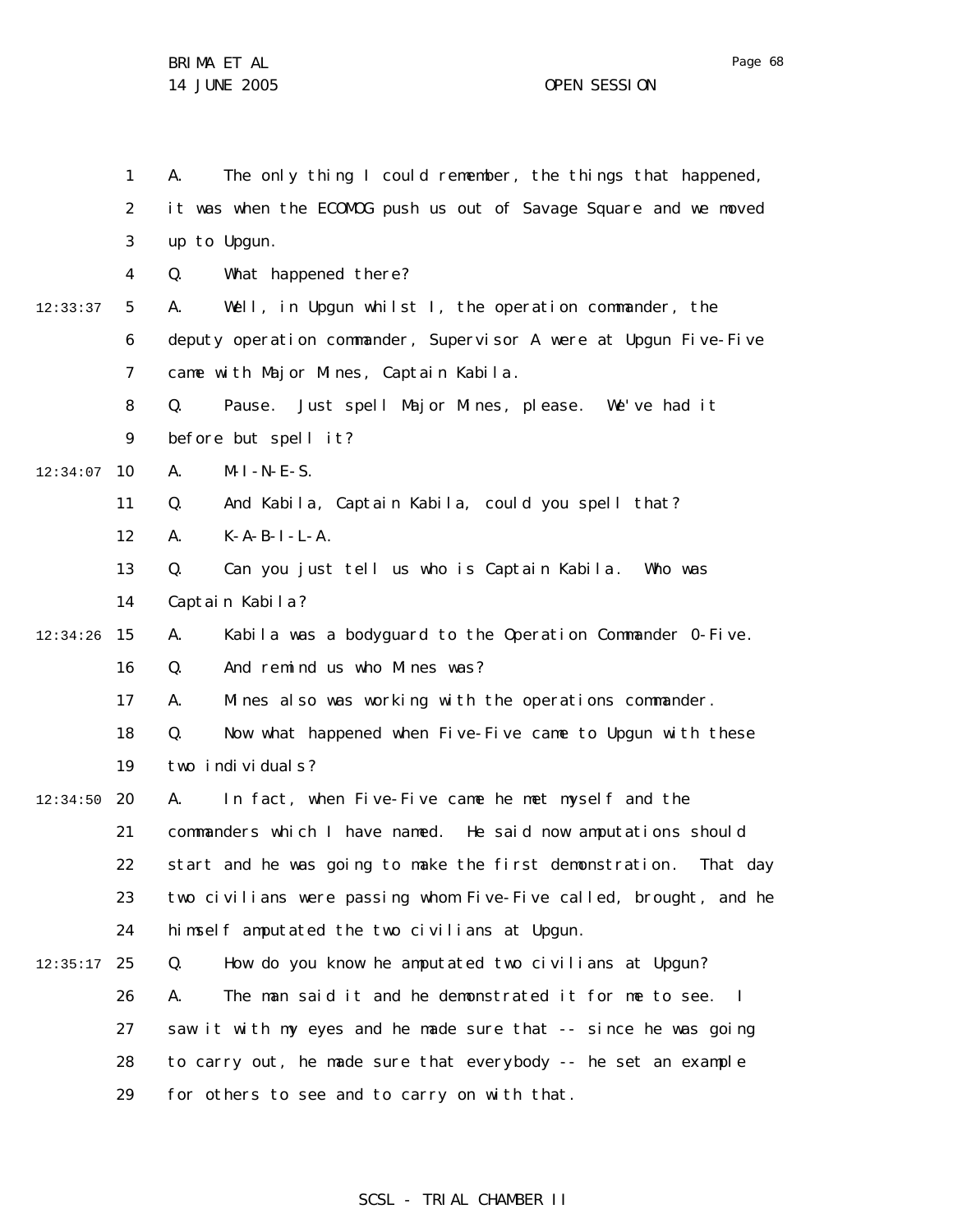Page 69

1 2 3 4 5 6 7 8 9 10 12:36:17 11 12 13 14 15 12:36:40 16 17 18 19 20 12:36:54 21 22 23 24 25 12:37:14 26 27 28 29 12:35:56 Q. After Five-Five set this example by amputating two civilians did anything else happen? JUDGE LUSSICK: Just don't leave it there. Amputation could mean just cutting a lock of their hair off. MS PACK: Q. Witness, I'm going to ask you about the amputation of these two people. What was amputated? A. In fact, Five-Five, he had what they called a short sleeve and a long sleeve. When the wrist is cut from the arm and from the arm -- the two of them, the wrists on this side. And the long sleeve was from this point. The short sleeve was from this point [indicates]. Q. Okay, you're demonstrating with reference to your arm and I'm just going to ask you to just explain that in words. You've demonstrated a short sleeve amputation as being an amputation at the wrist? JUDGE LUSSICK: Look, I'm asking what happened to these two civilians, not a general expose on amputations. MS PACK: Q. What happened to these two civilians specifically? A. Five-Five, he gave them the short sleeve. He cut this part of the hand [indicates]. Q. You're pointing to the wrists? A. Yes, the wrists. This is short sleeve. Q. Did he cut one or two hands of the civilians? A. The two civilians whom Five-Five came with. Q. Did he cut one of their hands or both of their hands? A. Both hands. He cut the two wrists. Q. Did you see what he cut their wrists with?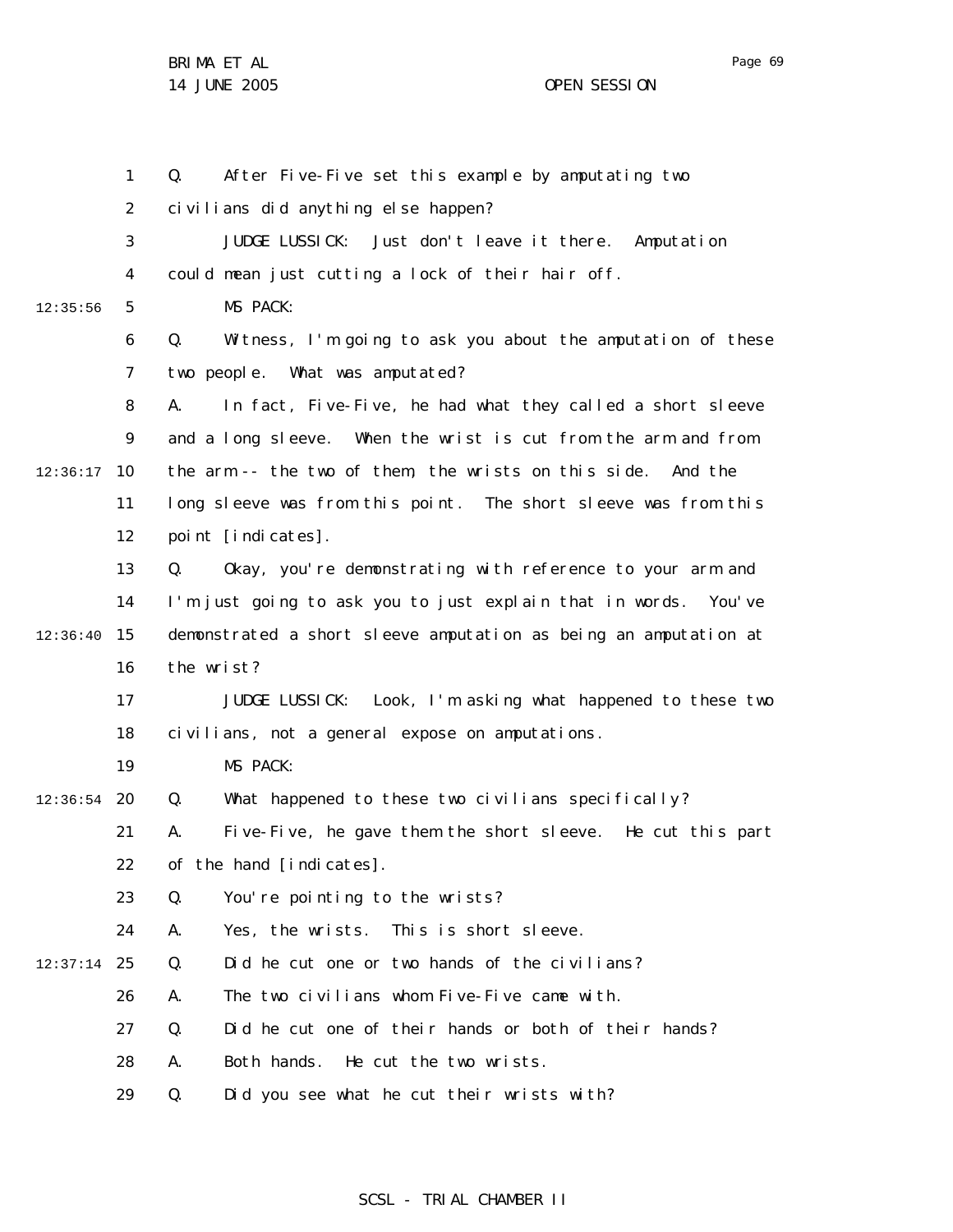|          | 1              | He had a machete which he carried.<br>А.<br>Yes.                  |
|----------|----------------|-------------------------------------------------------------------|
|          | $\overline{2}$ | Q.<br>Were these civilians men, women, children?                  |
|          | 3              | They were two men.<br>А.                                          |
|          | 4              | Did anything happen to these two men after their hands were<br>Q. |
| 12:38:09 | 5              | amputated?                                                        |
|          | 6              | He only told them that since they voted for Pa Kabbah let<br>А.   |
|          | $\overline{7}$ | them go to Pa Kabbah, he had hands to give to them.               |
|          | 8              | After Five-Five had done this and said this did anything<br>Q.    |
|          | 9              | el se happen?                                                     |
| 12:38:42 | 10             | Yes.<br>А.                                                        |
|          | 11             | Q.<br>What happened?                                              |
|          | 12             | In fact, at that moment they rounded up ten civilians whom<br>А.  |
|          | 13             | Kabila and Mines, in my presence, amputated these civilians.      |
|          | 14             | What did they amputate?<br>Q.                                     |
| 12:39:07 | 15             | They amputated their hands. They gave them short sleeves.<br>А.   |
|          | 16             | Cut it from this end, from the elbow part [indicates].            |
|          | 17             | Sorry, you're pointing to where? You say they were<br>Q.          |
|          | 18             | gi ven $-$                                                        |
|          | 19             | From the elbow. From the elbow.<br>А.                             |
| 12:39:27 | 20             | And that was called what?<br>Q.                                   |
|          | 21             | Short sleeve.<br>А.                                               |
|          | 22             | Did this happen to all of the ten civilians?<br>Q.                |
|          | 23             | Yes.<br>Α.                                                        |
|          | 24             | Q.<br>Did anything happen to these ten civilians after they were  |
| 12:39:47 | 25             | amputated?                                                        |
|          | 26             | He told them to go to Pa Kabbah. Let them go to the ECOMOG<br>А.  |
|          | 27             | and tell them.                                                    |
|          | 28             | Q.<br>Who told them to go to Pa Kabbah, ECOMOG?                   |
|          | 29             | Five-Five was standing there. Mines said the same words<br>А.     |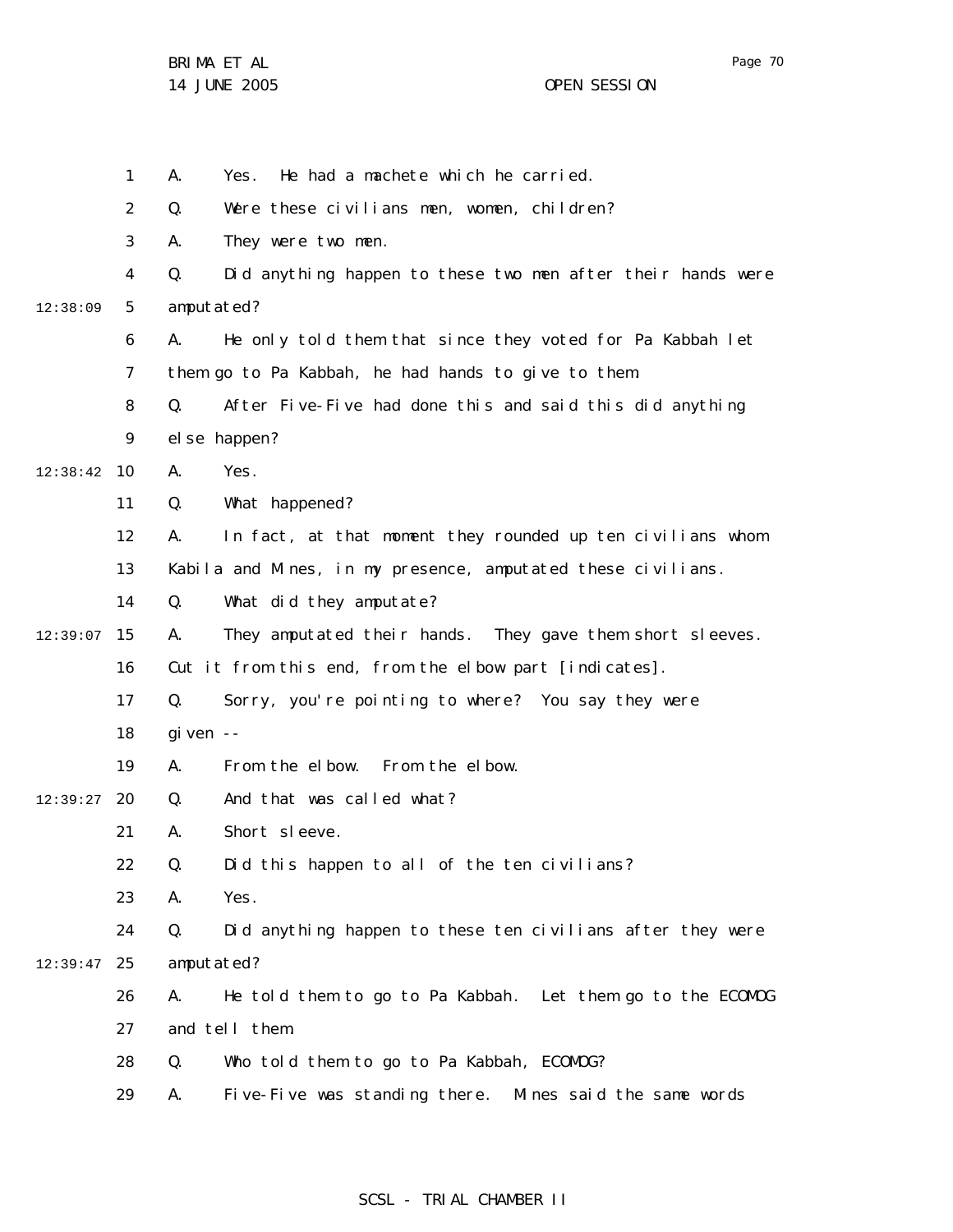1 2 3 4 5 6 7 8 9 10 12:41:02 11 12 13 14 15 12:41:19 16 17 18 19 12:42:03 20 21 22 23 24 25 14:20:35 26 27 28 29 12:40:36 which Five-Five -- repeated the same words of Five-Five. Q. After these ten civilians were amputated did anything else happen in Freetown? A. Well, later after the ECOMOG had penetrated towards Upgun we retreated from Upgun and went to Ferry Junction. At Ferry Junction -- Q. Pause there. Pause a moment, we'll get there. Now witness, just roughly when did this occur, these amputations at Upgun? Roughly when in relation to when you arrived in Freetown if you're able to say? A. My Lord, presently I'm pressed. PRESIDING JUDGE: I noticed the witness doesn't look too well. [Microphone not activated] THE WITNESS: I'm pressed. MS PACK: I think he would just like a comfort break. PRESIDING JUDGE: I see. I think maybe it's appropriate in the circumstances that we take an early lunch break. It's only a few minutes to our usual closing time. Madam Court Attendant, please adjourn court until 2.15 p.m. [Luncheon recess taken at 12.38 p.m.] [TB140605D-SGH] [On resuming at 2.15 p.m. ] PRESIDING JUDGE: Yes, Ms Pack, please proceed. MS PACK: Thank you, Your Honour. Q. Witness, before the break I was asking you about events that occurred on the retreat from Freetown. Witness, did anything happen at a location called Guard Street? A. Yes. Q. What happened at Guard Street?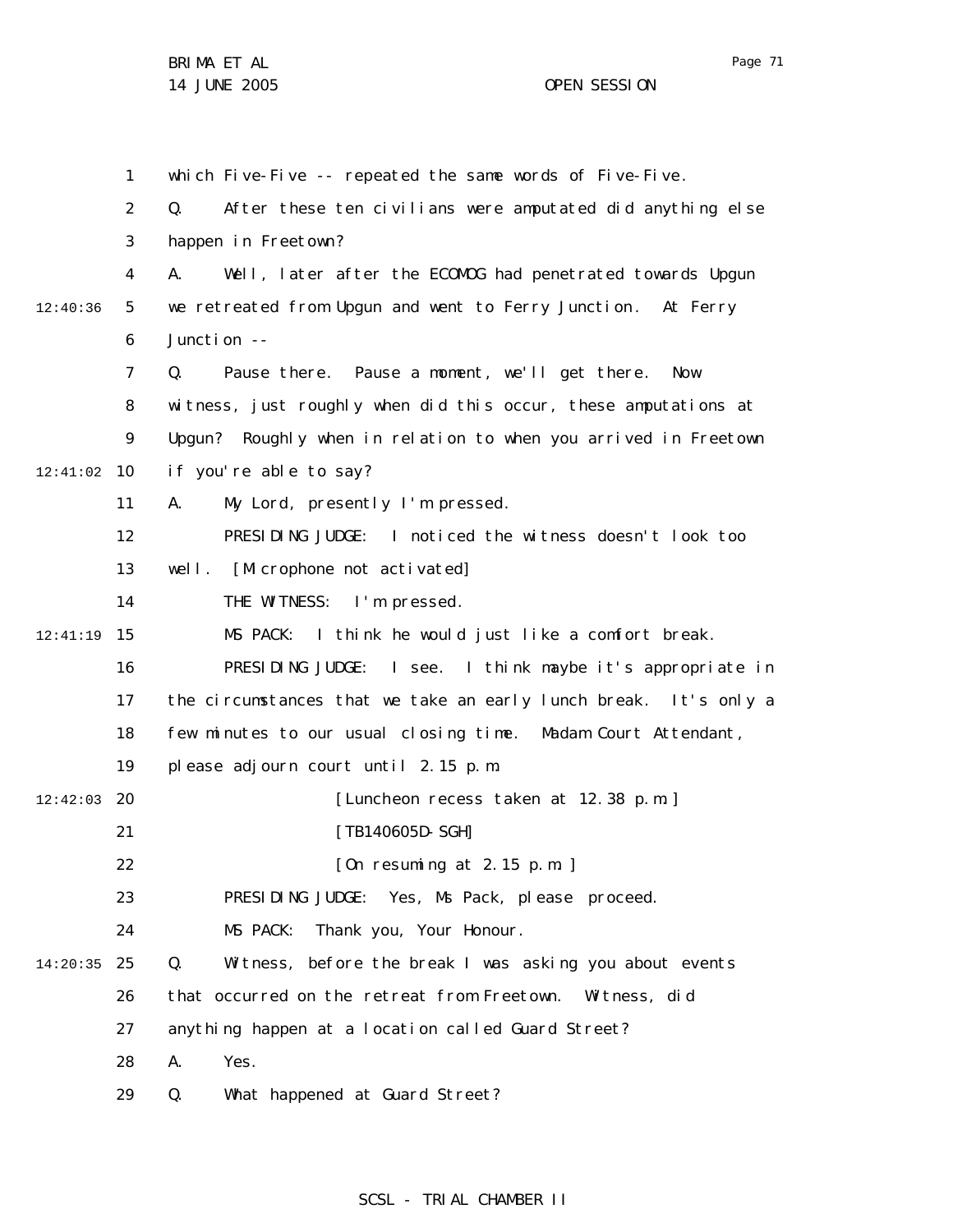BRIMA ET AL

14 JUNE 2005 OPEN SESSION

1 2 3 4 5 6 7 8 9 10 14:22:02 11 12 13 14 15 16 17 18 19 20 14:23:06 21 22 23 24 25 14:23:37 26 27 28 29 14:21:36 14:22:39 A. Well, at the time I went to Guard Street to visit, but I will not say the person. While this happened. Q. Yes, go on, what happened? A. To my surprise I met one of the Bazzy's bodyguards called Captain Blood. Q. Pause a moment. Let's just spell please Guard Street. Would you spell that? A. G-U-A-R-D. Q. And would you also spell Captain Blood? A. C-A-P-T-A-I-N B-L-O-O-D, blood. Q. What happened when you went there? A. In fact, on my arrival at Guard Street their family house was burnt down. Immediately I questioned my family about the person who did the burning and they told me it was one Captain Blood. So, myself and the friend who escorted me to the area had to make a trace. As I moved towards the Guard Street then I met Captain Blood had captured seven men. Q. Pause a moment. Just remind -- A. Seven new young men. Q. Just remind us of Captain Blood and who he was? A. Captain Blood was a -- he is a personal bodyguard, personal security to Ibrahim Bazzy. He was a deputy chief in command. Q. Of what? I am sorry, I withdraw that. Do you know formerly what group Captain Blood had been part of? A. Captain blood was a civilian. Q. Go on, witness, what happened when you saw Captain Blood with seven civilians? A. To my surprise Captain Blood executed these civilians. Q. How do you know he had executed these civilians?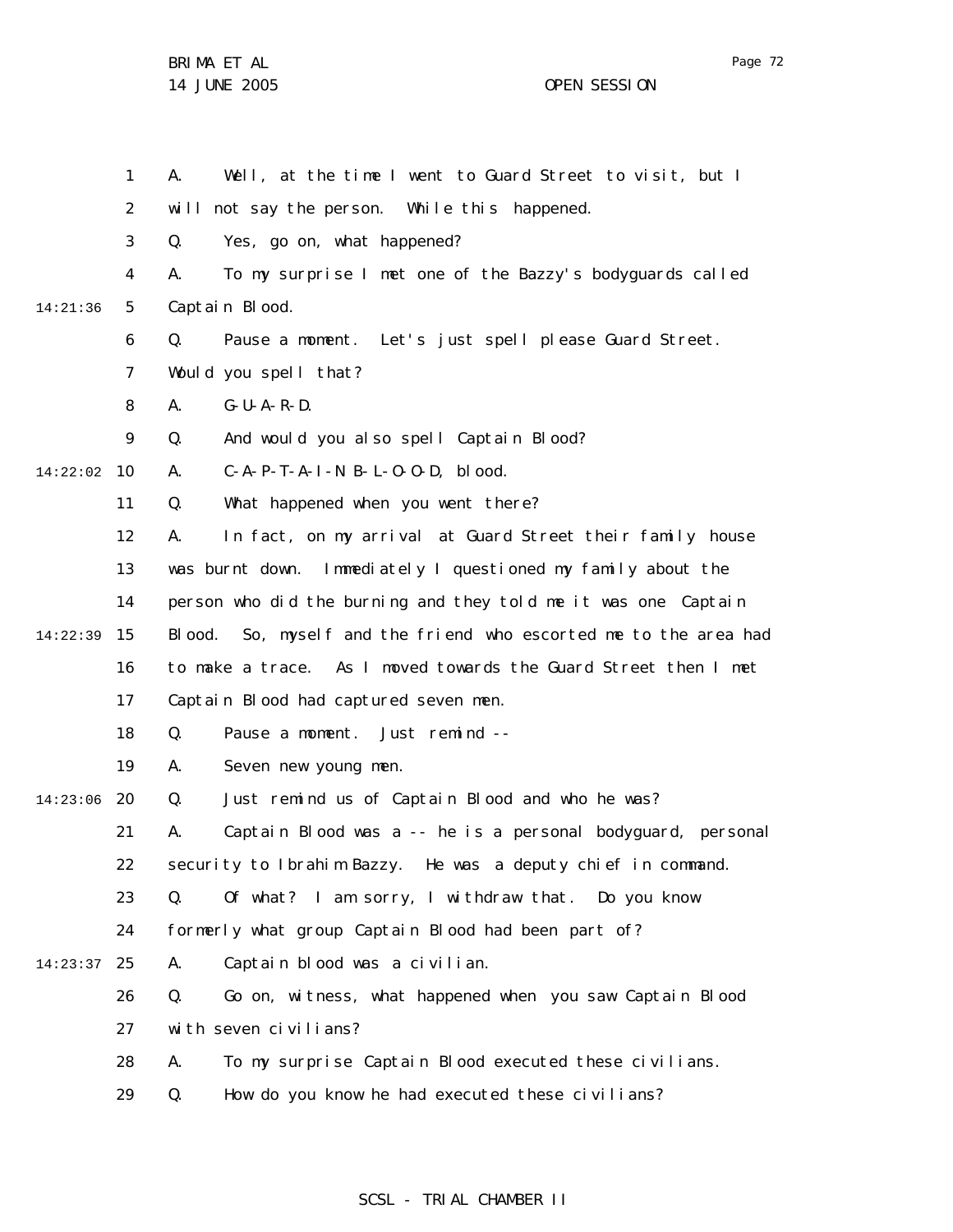|          | $\mathbf{1}$   | Well, I myself was standing by when he shot the three<br>А.       |
|----------|----------------|-------------------------------------------------------------------|
|          | $\overline{2}$ | before he could use the machete to cut their throats.             |
|          | 3              | You will have to explain that. He shot how many?<br>Q.            |
|          | 4              | He shot three to death and he used a machete to kill the<br>А.    |
| 14:24:26 | 5              | other four.                                                       |
|          | 6              | Q.<br>Did you see this?                                           |
|          | $\overline{7}$ | Yes, I saw this with my own eyes.<br>А.                           |
|          | 8              | Q.<br>Were the civilians men, women or children?                  |
|          | 9              | Seven young men.<br>А.                                            |
| 14:24:51 | 10             | Did anything happen after you saw this?<br>Q.                     |
|          | 11             | In fact, Captain Blood, I asked him -- I asked him,<br>А.         |
|          | 12             | "Captain Blood, I was made to understand that you burnt that      |
|          | 13             | place," and he told me I should not ask him because it was an     |
|          | 14             | order. It was an order that was there. So I should not talk       |
| 14:25:12 | 15             | about any family business. He had done what he was supposed to    |
|          | 16             | do. So I was not able to do anything to him. I did not say        |
|          | 17             | anythi ng.                                                        |
|          | 18             | When you said to him, "Captain Blood, I heard you had burnt<br>Q. |
|          | 19             | that place." What place were you referring to?                    |
| 14:25:37 | 20             | I was referring to my family house at Guard Street.<br>А.         |
|          | 21             | Where abouts did the executions take place; the killings?<br>Q.   |
|          | 22             | It was the same Guard Street, but it was about 100 metres<br>Α.   |
|          | 23             | out from my family residence.                                     |
|          | 24             | Now, witness, you have given evidence before we broke for<br>Q.   |
| 14:26:20 | 25             | lunch that you ended up at Ferry Junction after moving off from   |
|          | 26             | Upgun.<br>Do you recall that?                                     |
|          | 27             | Yes, My Lord.<br>А.                                               |
|          | 28             | MS PACK: Your Honours, what I am now going to ask the             |
|          | 29             | witness to do is to mark again on a map the locations to which he |

# SCSL - TRIAL CHAMBER II

Page 73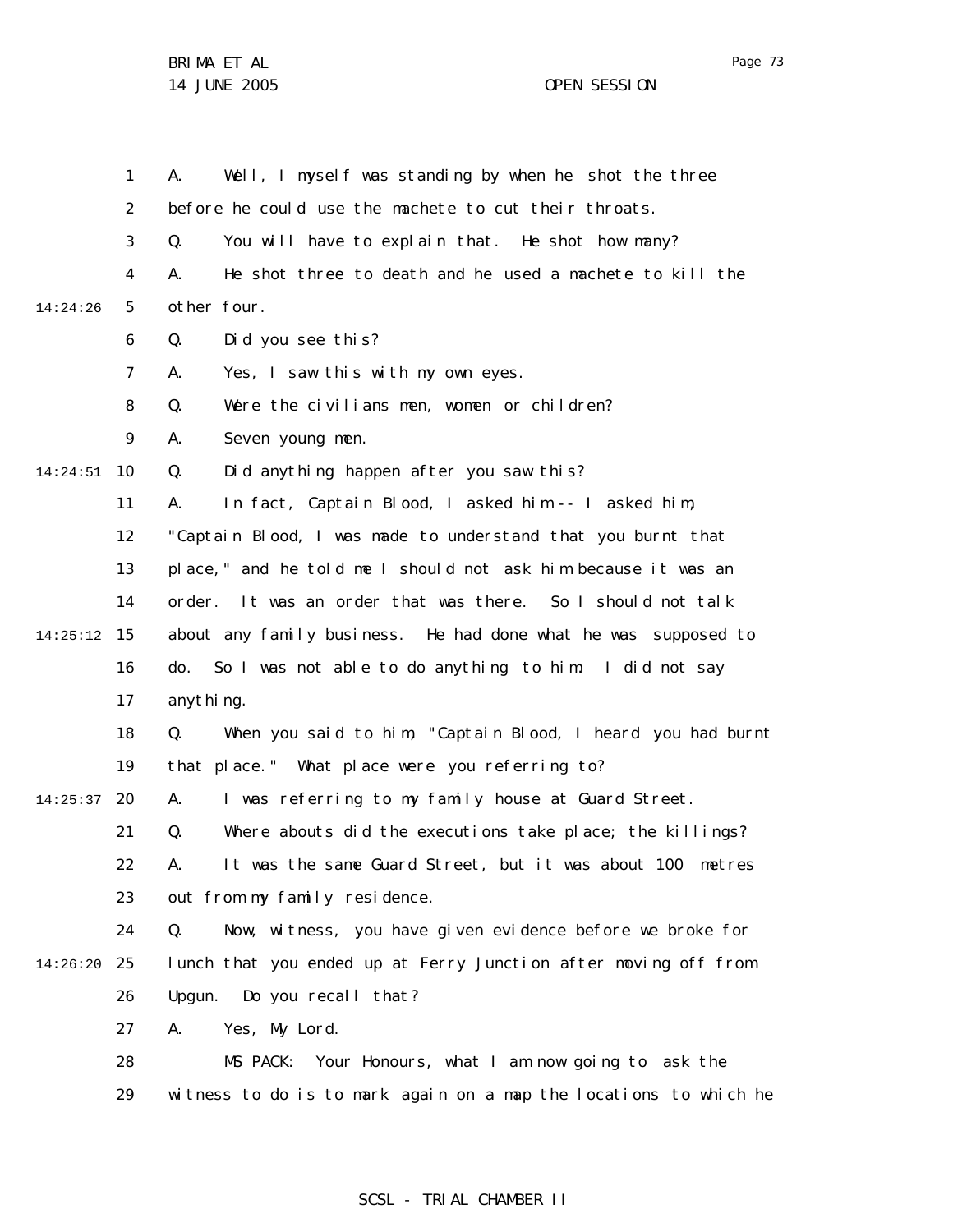Page 74

1 2 3 4 5 6 7 8 9 10 14:28:46 11 12 13 14 15 14:29:39 16 17 18 19 20 14:30:03 21 22 23 24 25 14:30:36 26 27 28 29 14:27:29 referred in the last portion of his testimony. If he may be handed P18, which was the Freetown map. [Exhibit No. P18 shown to witness] MS PACK: It's the scaled version of the Freetown map. Q. Witness, I would like, you, please, to mark firstly on that map a location that you have identified as PWD. If you would circle the area you have identified as PWD and mark it with a six. Have you still got a pen? A. Yes, My Lord. Q. Have you done that, Witness? A. Yes, My Lord. Q. Witness, you have also testified about an area where the G4 was located. Are you able to identify that area on this map? A. Well, here is an access road from PWD Junction to the route towards the Brook. Q. So, is it the case then that the actual location of the G4 is not on the map, it is off the map? Is that what you are sayi ng? A. Yes, it is not on the map. My [indiscernible] is not on this one, but it should be along this access road just -- just around PWD Junction, right down to the access road. Q. If you just mark the access road with an arrow pointing to the direction of the G4 and just put next to that seven. MS PACK: And that, Your Honours, would represent the arrow pointing to the direction of the G4. Q. Have you done that, witness? A. Yes, My Lord. Q. What I would ask you to do now is to identify the area that you have called Fourah Bay and to mark or encircle the area and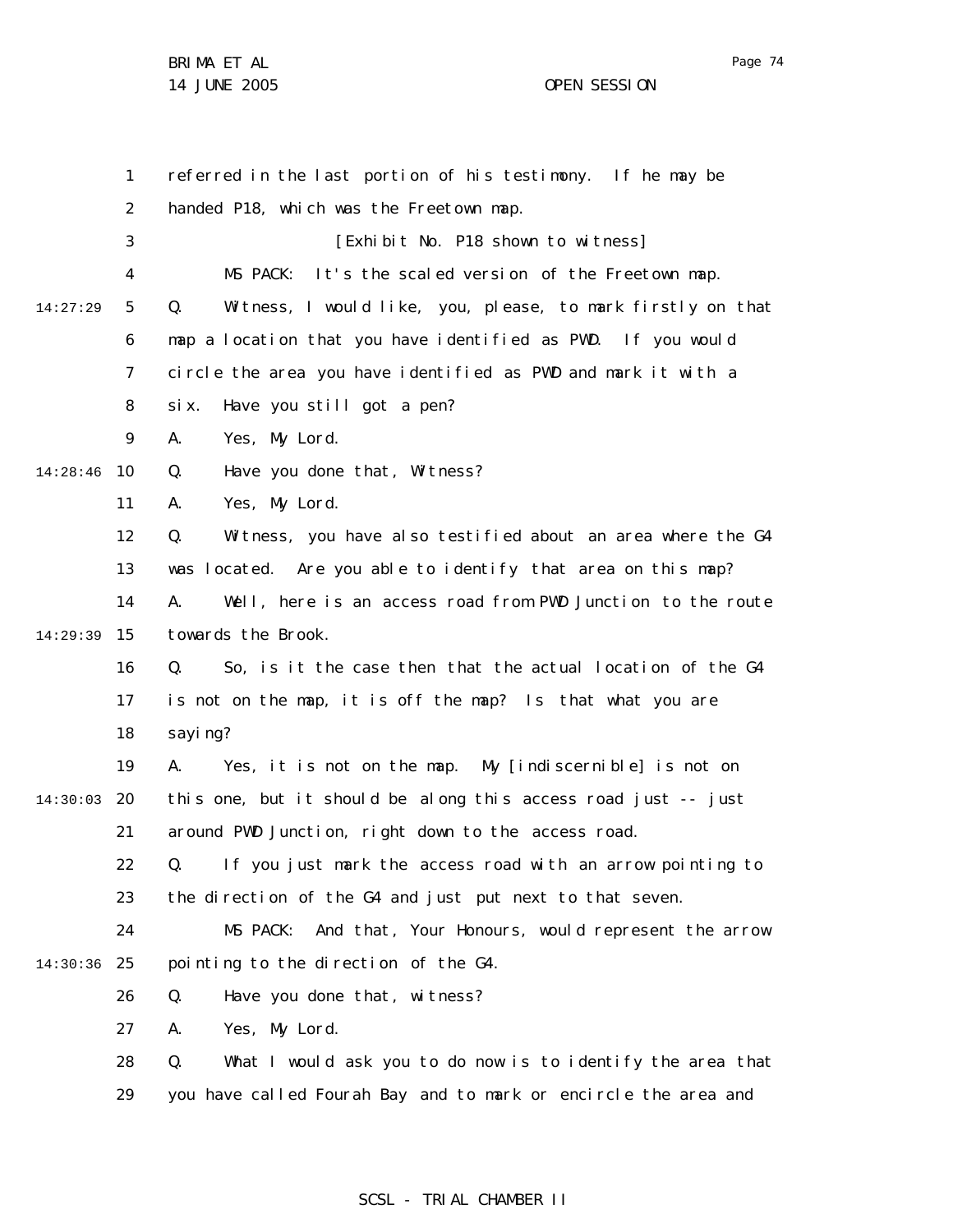1 mark that with an 8. Have you done that, Witness?

2 A. Yes, My Lord.

3 4 5 6 7 8 9 10 14:33:22 11 12 13 14 15 14:34:18 16 14:32:17 Q. Now, what I would like you to do is to identify the street, Guard Street, where you saw -- and encircle, if you would, so far as you are able, the area where you saw the killings take place on Guard Street. And when you have encircled the area if you could mark that with a 9. Have you done that, Witness? A. Yes. Q. Now, witness, you gave evidence that you withdrew from Eastern Police to Mountain Cut Junction. Would you encircle that junction, please, on the map and mark it with a 10? Have you done that, Witness? A. Yes, My Lord. Q. You also gave evidence that you went from Mountain Cut to Savage Square. Would you mark -- encircle Savage Square where you withdrew to on Savage Square, encircle that and mark it with

> 17 a number 11? Have you done that, Witness?

18 A. Yes, My Lord.

19 20 14:35:53 21 Q. Witness, you also gave evidence that you went from Savage Square to Upgun. Would you encircle the area that you went to Upgun and mark that 12? Have you done that, Witness?

> 22 A. Yes, My Lord.

23 24 Q. And finally Ferry Junction, encircle that area and mark it 13.

25 14:36:42 A. Ferry Junction is not stated on the map.

> 26 27 Q. Okay, witness, we will leave that then and if necessary I will come back to it on the larger scale map?

28 A. No, well -- okay. I just want to mark that thing on the

29 junction because the junction leads to [inaudible] centre, it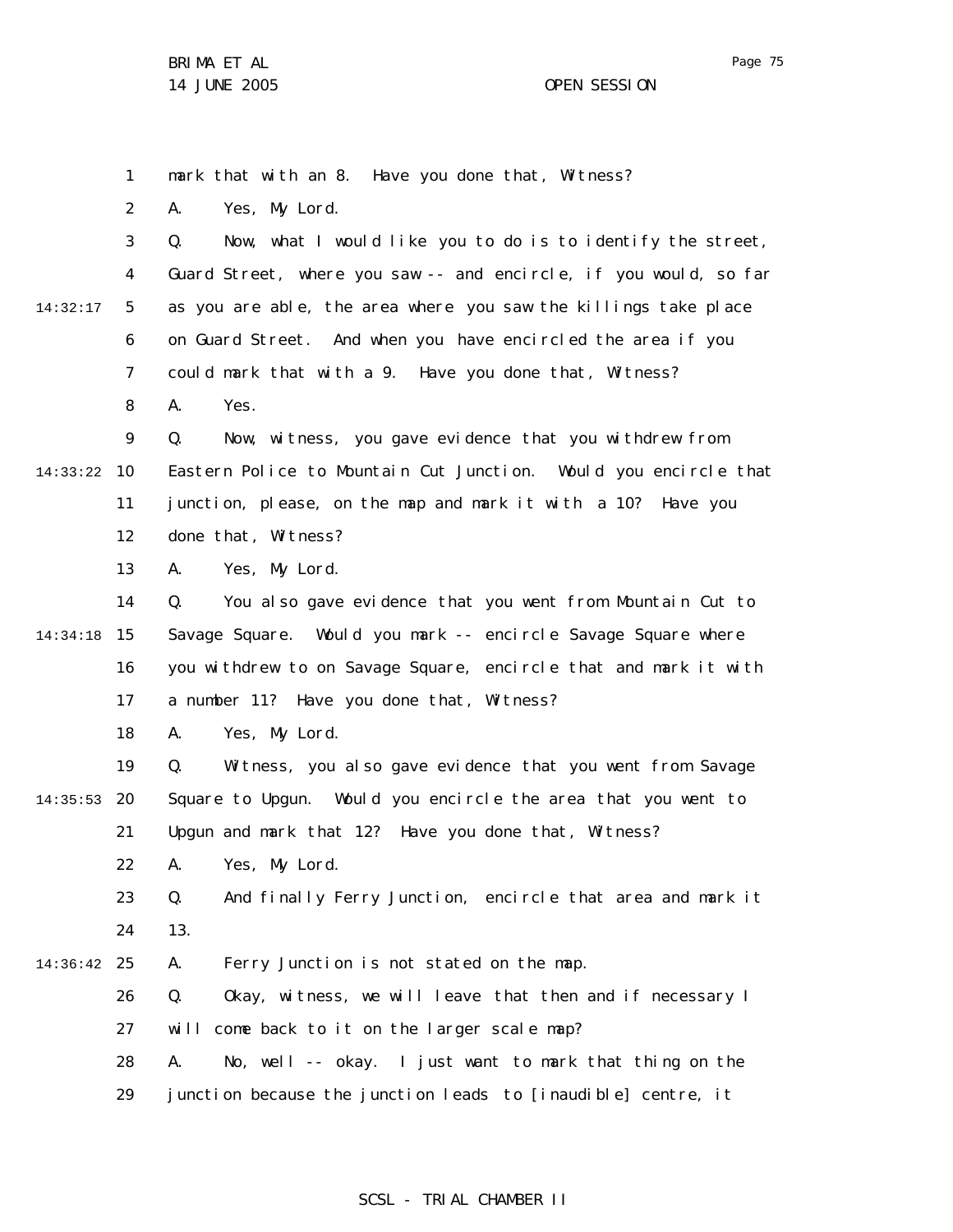1 leads to Ferry Road and it leads up to PWD Junction.

2 3 4 5 6 7 8 9 10 14:38:12 11 12 13 14 15 14:38:33 16 17 18 19 20 14:42:25 21 22 23 24 25 14:42:48 26 27 28 29 14:38:00 Q. So, are you able to mark it on this map or is it something that requires looking at the larger map? A. Well, I have already marked here as a junction. This is the main junction. Q. Have you marked Ferry Junction, the location you called Ferry Junction? A. Yes. Q. And that location you have marked as Ferry Junction, have you numbered it 13? A. Yes, My Lord. MS PACK: Well, that is the last of the locations I was going to ask the witness to mark on this map, P18, so Your Honour, I would ask again that my learned friends and I be given the map to look at and then that be tendered as it is amended. PRESIDING JUDGE: Madam Court Attendant, please show the map firstly to counsel for the Prosecution and then to counsel for the Defence. JUDGE SEBUTINDE: Ms Pack, we were just wondering, we heard you talk to the witness and the witness indicated something about location 13, and he gave a certain qualification when he was marking 13, and we are still not sure about that qualification in light of your question w hat location 13 is now. What is location 13? MS PACK: I will ask. Q. Witness, you have encircled on the map and you have numbered 13 a location. Tell, please, Their Honours, which location you have marked as 13. A. Ferry Junction.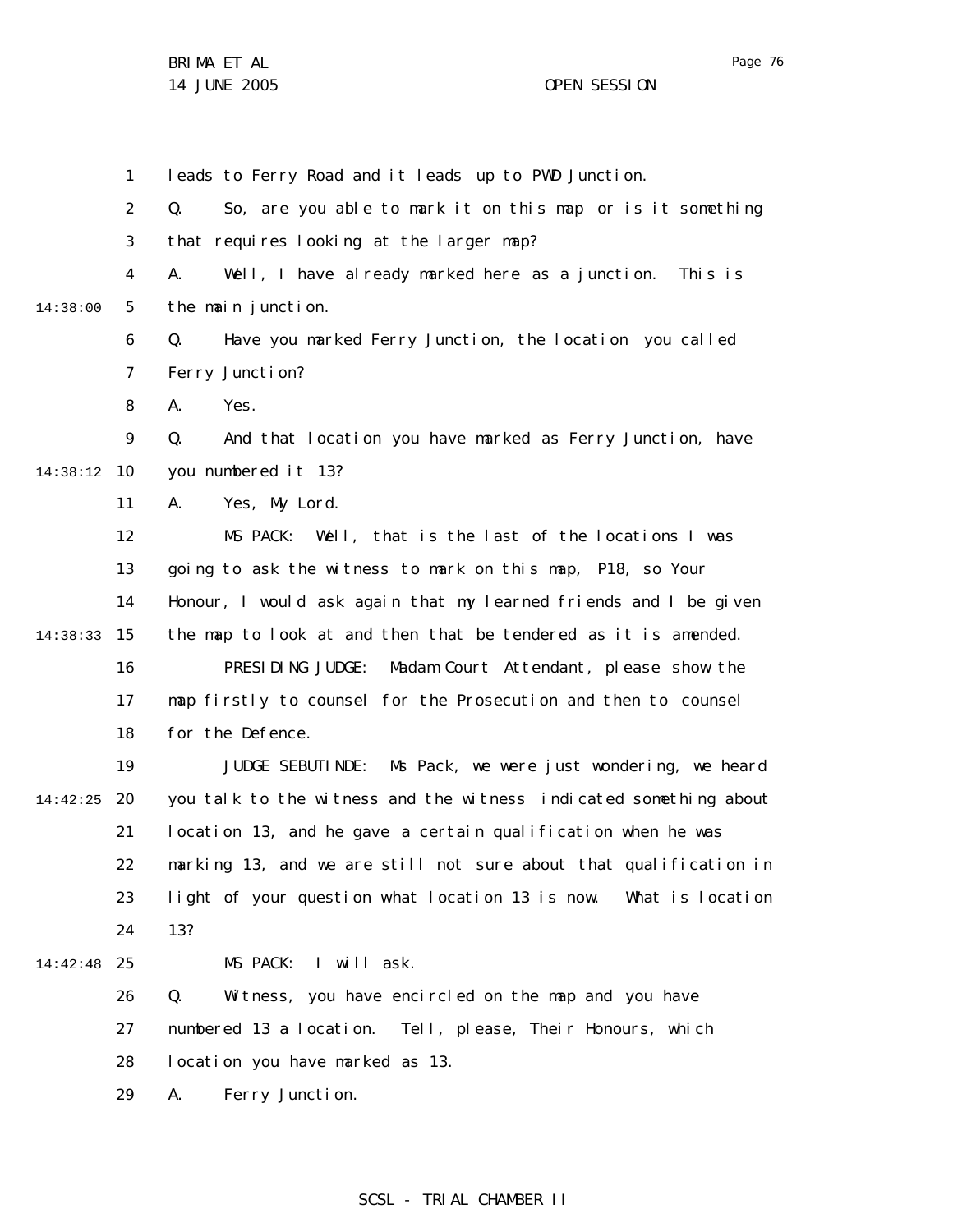|          | 1  | PRESIDING JUDGE: Counsel, is there anything to be said              |
|----------|----|---------------------------------------------------------------------|
|          | 2  | about this before I note that the exhibit has been amended in the   |
|          | 3  | light of this evidence?                                             |
|          | 4  | MR MANLY-SPAIN: Nothing, Your Honour.                               |
| 14:45:31 | 5  | PRESIDING JUDGE: Thank you, I will note that.<br>Madam Court        |
|          | 6  | Attendant, I return the exhibit to you. For the record we will      |
|          | 7  | take judicial notice that the exhibit has been amended in           |
|          | 8  | accordance with the evidence adduced orally by the witness.         |
|          | 9  | MS PACK:<br>Thank you, Your Honour.                                 |
| 14:46:14 | 10 | Q.<br>Now, you have testified, witness, that you got to Ferry       |
|          | 11 | Did anything happen when you were at Ferry Junction?<br>Junction?   |
|          | 12 | А.<br>Yes.                                                          |
|          | 13 | Q.<br>What happened there?                                          |
|          | 14 | Well, at Ferry Junction while the troop were based there,<br>А.     |
| 14:46:30 | 15 | mysel f, Supervisor A, we went back to PWD and while Supervisor A   |
|          | 16 | had a talk with Gullit, Bazzy and Five-Five.                        |
|          | 17 | What was said?<br>Q.                                                |
|          | 18 | Supervisor A said now the ECOMOG forces have started using<br>А.    |
|          | 19 | the APC to attack our positions.                                    |
| 14:46:58 | 20 | Pause a moment. What do you mean by APC?<br>Q.                      |
|          | 21 | Army personnel carrier.<br>А.                                       |
|          | 22 | Q.<br>Supervisor A said that ECOMOG had started using the<br>Go on. |
|          | 23 | armoured personnel carrier.                                         |
|          | 24 | And he said -- he advised that Gullit move with the rest<br>А.      |
| 14:47:22 | 25 | with the family towards Kissy.                                      |
|          | 26 | Did that then happen?<br>Q.                                         |
|          | 27 | Well, while Supervisor A was giving this advice to Gullit<br>А.     |
|          | 28 | and information came to Gullit that the Guinean troops contingent   |
|          | 29 | are coming from the rear, have captured up to Jui and they are      |

Page 77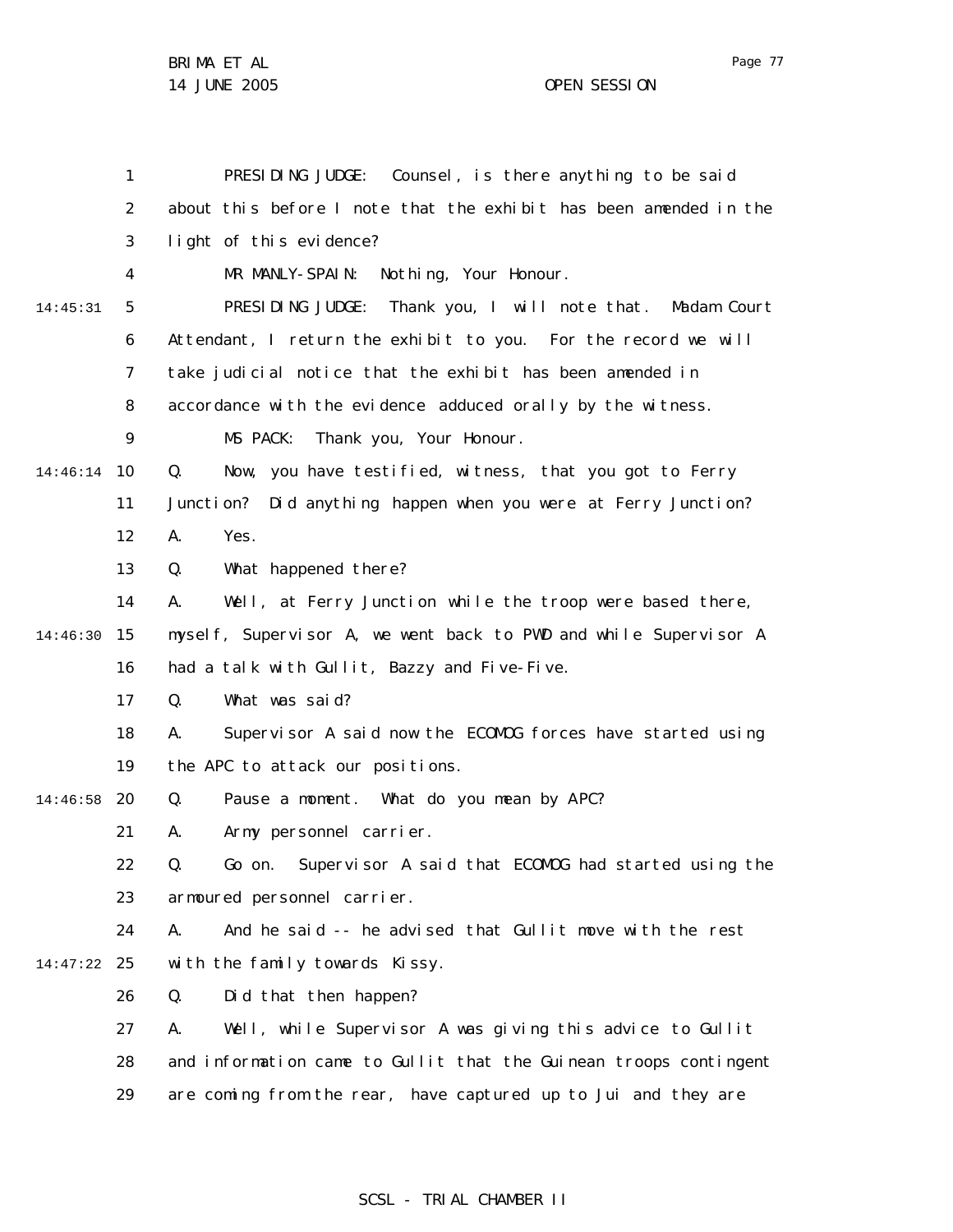1 moving forward to Calaba Town and Wellington.

|          | 2              | Now, you have spelt Jui, Calaba Town and Wellington before,<br>Q.   |
|----------|----------------|---------------------------------------------------------------------|
|          | 3              | witness. I will not repeat those. Do you know who came and gave     |
|          | 4              | that information to Gullit about the Guinean troops?                |
| 14:48:11 | 5              | It was one of the commanders in the area.<br>One commander<br>А.    |
|          | 6              | came from that area and told Gullit this.                           |
|          | $\overline{7}$ | After Gullit received that information, did anything<br>Q.          |
|          | 8              | happen?                                                             |
|          | 9              | Yes.<br>А.                                                          |
| 14:48:34 | 10             | What happened?<br>Q.                                                |
|          | 11             | Well, after which Gullit had told Supervisor A and said now<br>А.   |
|          | 12             | that this had happened it looked as if the Nigerians were using     |
|          | 13             | the front while the Guineans were using the back. And so as from    |
|          | 14             | now, I mean, the burnings should start again and abductions shall   |
| 14:49:03 | 15             | happen as this-- excuse me, what --                                 |
|          | 16             | Pause a moment.<br>Q.                                               |
|          | 17             | This was a hasty withdrawal.<br>А.                                  |
|          | 18             | Q.<br>It sounded like the interpreter was not clear about your      |
|          | 19             | last couple of sentences. So I am going to ask you just to go       |
| 14:49:20 | 20             | You said that Gullit told Supervisor A that it looked like<br>back. |
|          | 21             | the Nigerians were from the front and Guineans from the back.       |
|          | 22             | Just let me ask you, do you know who was meant by the Nigerians?    |
|          | 23             | The Nigerian ECOMOG force with which we were fighting.<br>A.        |
|          | 24             | Go on to say - and just take it slowly - what Gullit said<br>Q.     |
| 14:49:47 | 25             | after he had said that?                                             |
|          | 26             | He said this time, this is a hasty withdrawal so abductions<br>А.   |
|          | 27             | and burnings should start.                                          |
|          | 28             | Who was with you when Gullit said this about burnings and<br>Q.     |
|          | 29             | abductions?                                                         |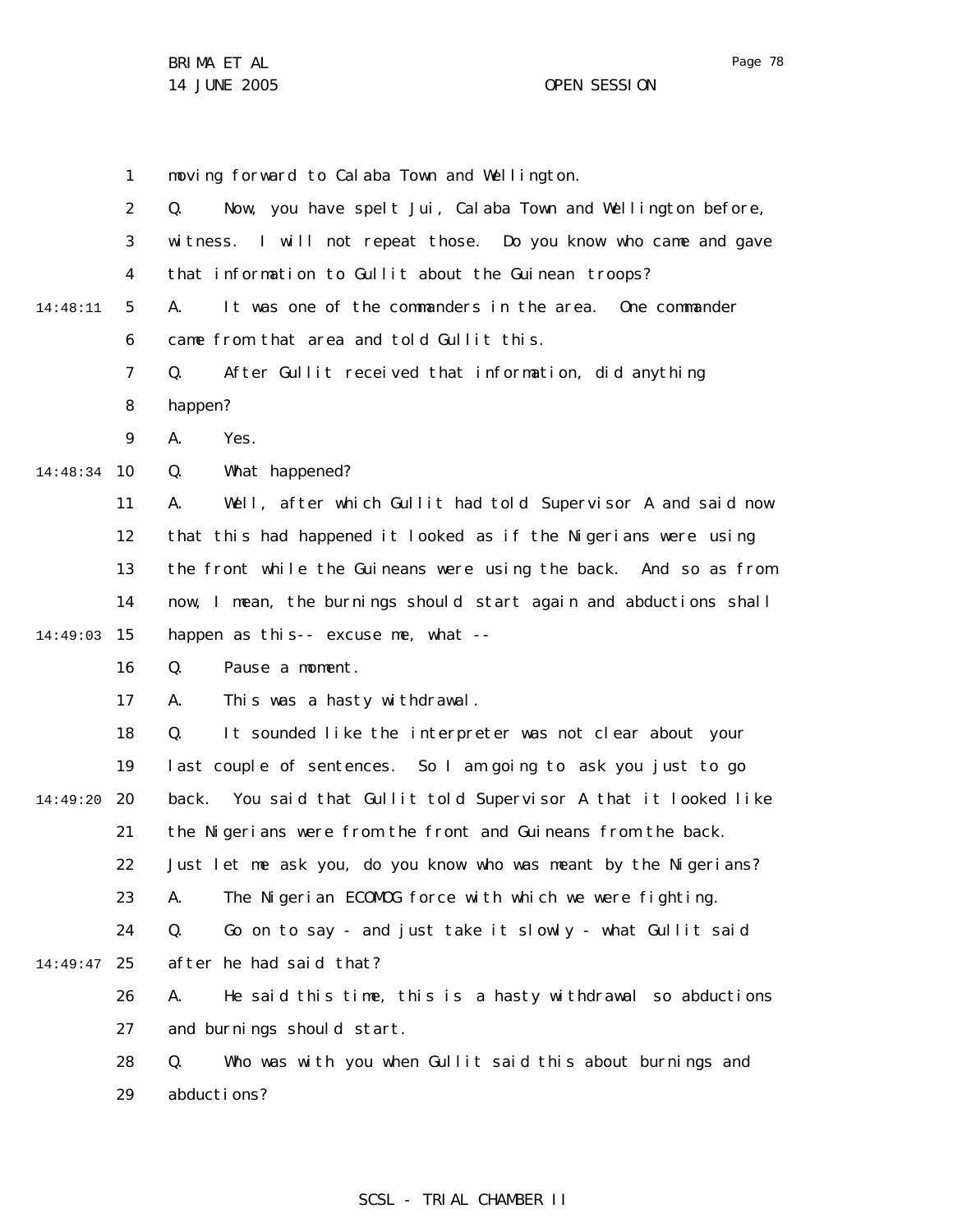1 2 3 4 5 6 7 8 9 10 14:51:07 11 12 13 14 15 14:51:44 16 17 18 19 20 14:52:12 21 22 23 24 25 14:52:43 26 27 28 29 14:50:38 A. Supervisor A, I was with Supervisor A on the ground. Q. Who else was there? A. Bazzy was there, the camp commandant was there, General Lions himself was there and Five-Five was there. Q. As a result of this instruction, did anything happen? A. Yes, Gullit withdrew the G4 from that area immediately whilst myself and Supervisor A went back to Ferry Junction. Then the ECOMOG started penetrating. They started moving towards the Ferry Junction. While myself, Supervisor A, the operation commander, the deputy operation commander, then and the mission commander, started retreating from Ferry Junction. Q. Pause. Now, you said you and Supervisor A and others started withdrawing from Ferry Junction. Did anything happen as you were withdrawing? A. While they came ECOMOG -- the A PCs continued to shoot our positions. Myself, Supervisor A, the operation commander, the deputy operation commander and the mission commander, we retreated to PWD from -- and as soon as Gullit noticed myself and the troops, the troops I have talked about, noticed our presence. Immediately the whole troop started moving towards Kissy. Q. Pause. A. Whilst -- Q. Pause. Now, you said you got to PWD. After you got to PWD, where did you move to? A. Well, immediately, myself, Supervisor A, the operation commander, the deputy operation commander, the mission commander and other soldiers, made an defensive position at the PWD whilst Gullit and others moved with vehicles. Q. Where to?

Page 79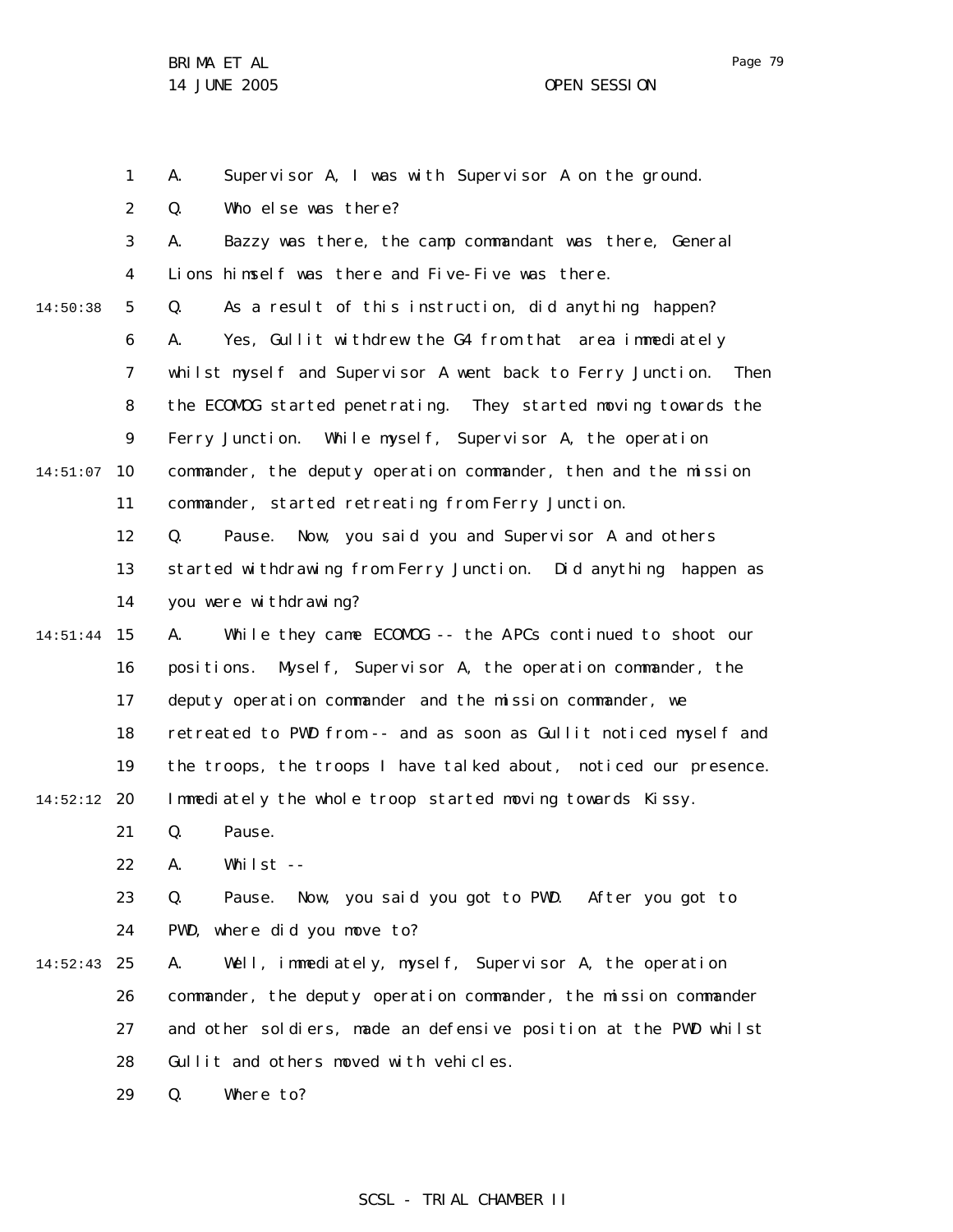Page 80

BRIMA ET AL 14 JUNE 2005 OPEN SESSION

1

2 3 4 5 6 7 8 9 10 14:54:06 11 12 13 14 15 14:54:35 16 17 18 19 20 14:54:56 21 22 23 24 25 14:55:55 26 27 14:53:31 Q. Pause a moment. That was Kissy mental home. Just spell Kissy, please, for their Honours. A. K-I-S-S-Y. Q. From PWD, where did you and the men you were with move to? A. Well, why this happened, we started withdrawing, burning and captured civilians towards Shell Old Road. Q. Pause a moment. How do you know, firstly as far as the civilians are concerned, that civilians were being captured at this point? A. Well, since Gullit had ordered the troops at that time, myself and the operations commander, deputy operations commander, Supervisor A and the other military men who were there who were withdrawing, we made sure that while we were withdrawing we captured civilians -- excuse me, he is going too fast. Q. Pause, Witness. I am going to ask you just to take it up from where you said the individuals you have identified made sure that you started capturing civilians. Just go on and take it up from there, please. A. As Gullit, Bazzy and Five-Five had moved with some soldiers in their vehicles towards the mental home, I, Supervisor A, operation commander, deputy operation commander, the mission commander and other military men, we started withdrawing. As we did so we captured civilians and set the houses on fire. Q. Do you know if the houses that were set on fire were occupi ed? A. Well, as far as I knew when we were withdrawing we forced

A. Gullit said we should meet him at Kissy mental home.

28 29 the civilians out and as we forced them out we set the houses on fire.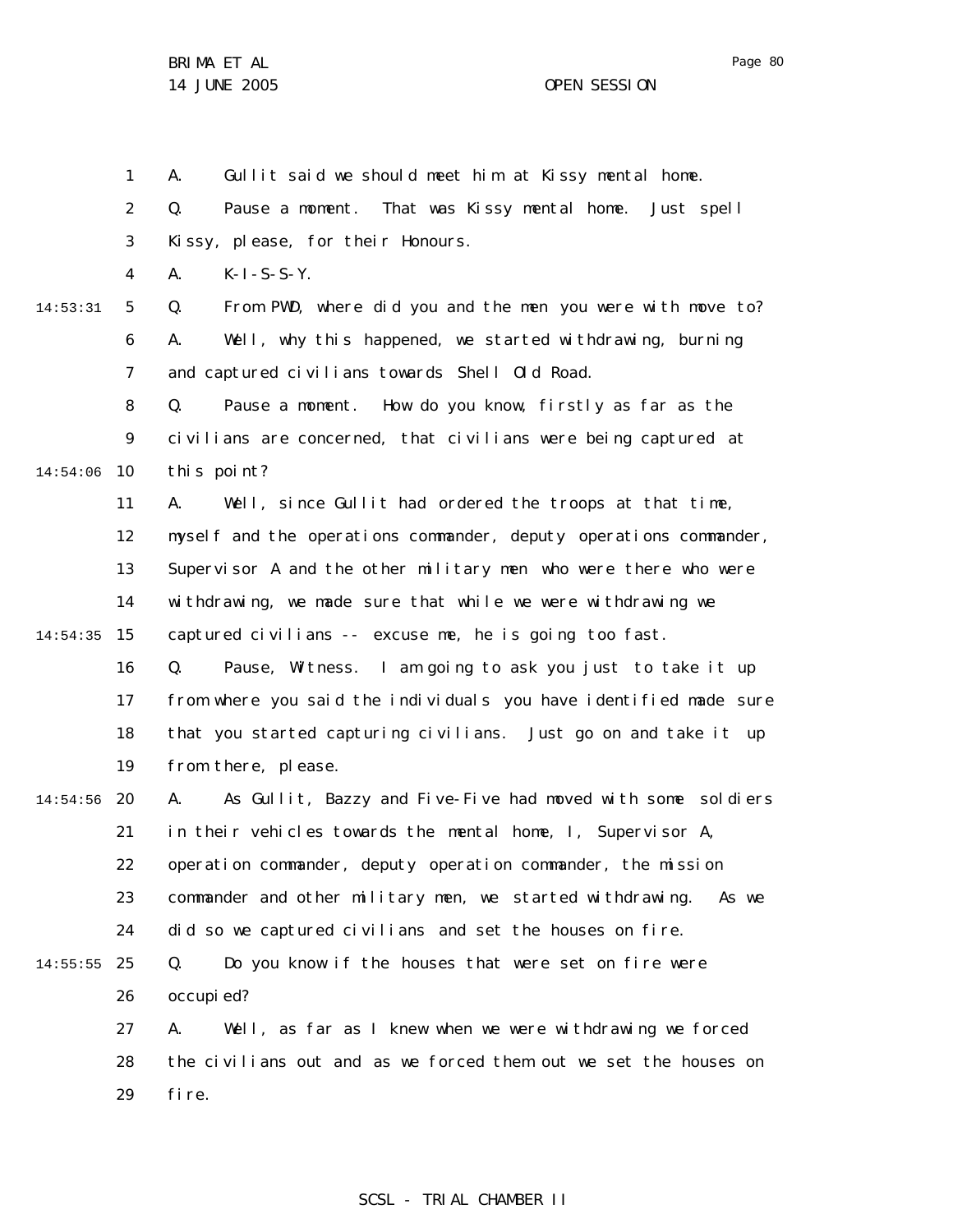Page 81

1 2 3 4 5 6 7 8 9 10 14:57:24 11 12 13 14 15 14:58:08 16 17 18 19 20 14:58:36 21 22 23 24 25 14:58:53 26 27 28 29 14:56:53 Q. Witness, from PWD where did you go? A. I, and the people whom I have named withdrew to Shell Old Road where we met the troops, together with Junior Lion at the junction waiting for the remaining troops. Q. Pause a moment. Apart from Junior Lion, which commanders did you meet at Shell Old Road? A. Junior Lion was there together with other commanders. Q. Name a few of them, please. A. He was there with Colonel Osman Sesay, AKA Changamulanga. Med Bajehjeh. Q. Can you just remind us. Osman Sesay, AKA Changamulanga, was the commander of which battalion? A. He was commander with of the 3rd Battalion . Q. Bajehjeh, what position did he hold? A. He was the commander for the Red Lion Battalion. Q. Witness, did anything happen at Shell Old Road? A. Whilst I, and the men whom I have named, reached Shell Old Road, Junior Lion told us that Gullit, Bazzy and Five-Five were waiting for us further up to join them there. That was around the mental home. Q. While you were at Shell Old Road, did you meet any civilians? A. Yes. Q. Did anything happen to the civilians that you met there? A. Yes. Q. What happened to the civilians that you met at Shell Old Road? A. In fact, about six of them had been amputated. Q. Had they been amputated before your arrival there?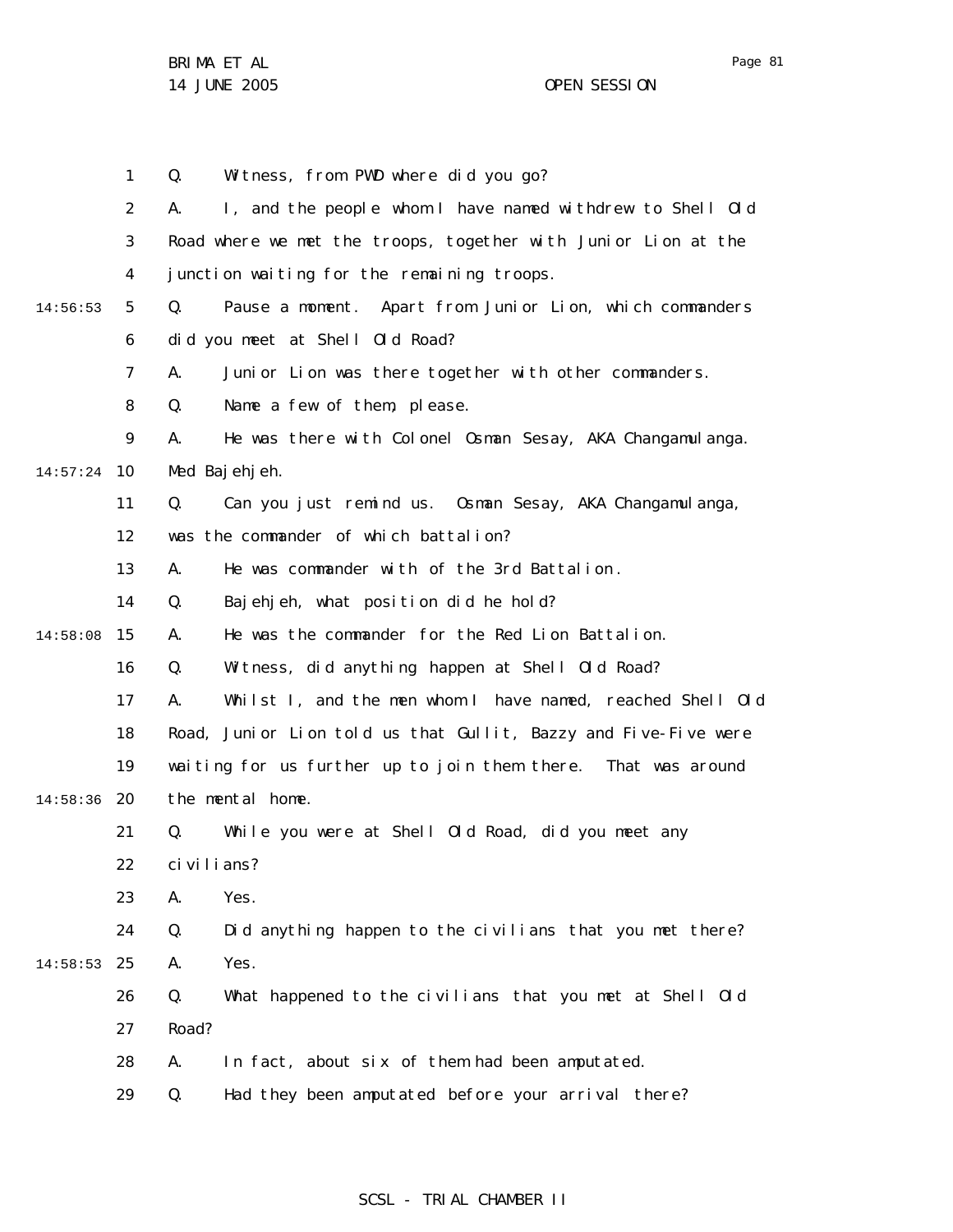Page 82

1 2 3 4 5 6 7 8 9 10 15:00:16 11 12 13 14 15 15:00:58 16 17 18 19 20 15:01:31 21 22 23 24 25 15:01:57 26 27 28 29 14:59:49 A. No, they were amputated in my presence, these people. Q. Who amputated them? A. They were amputated by Changamulanga. Q. What did he amputate? A. He chopped off their hands completely, both arms. He gave them short sleeves. Q. Remind us what you mean by short sleeves in the context of amputating? A. This was towards the elbow. That's where they cut their hands off. Q. Were these civilians men, women or children? A. They were young men. Q. After they were amputated, these young men, did anything else happen to them? A. Changamulanga only told them that they should go to Pa Kabbah because they had voted for him and he will give them hands. Q. After Shell Old Road, where did you go? A. I, and Supervisor A, Junior Lion, operation commander, the mission commander, the deputy operation commander, and the other soldiers, moved towards where Junior Lion had directed us. That is towards the mental home. Q. Did you get to the mental home? A. In fact, as we got closer to the mental home with over 60 vehicles, which were parked in that area, we saw Gullit, Five-Five and Bazzy. Q. What did you see Gullit, Five-Five and Bazzy do, if anything? A. They were standing there waiting for the entire troops and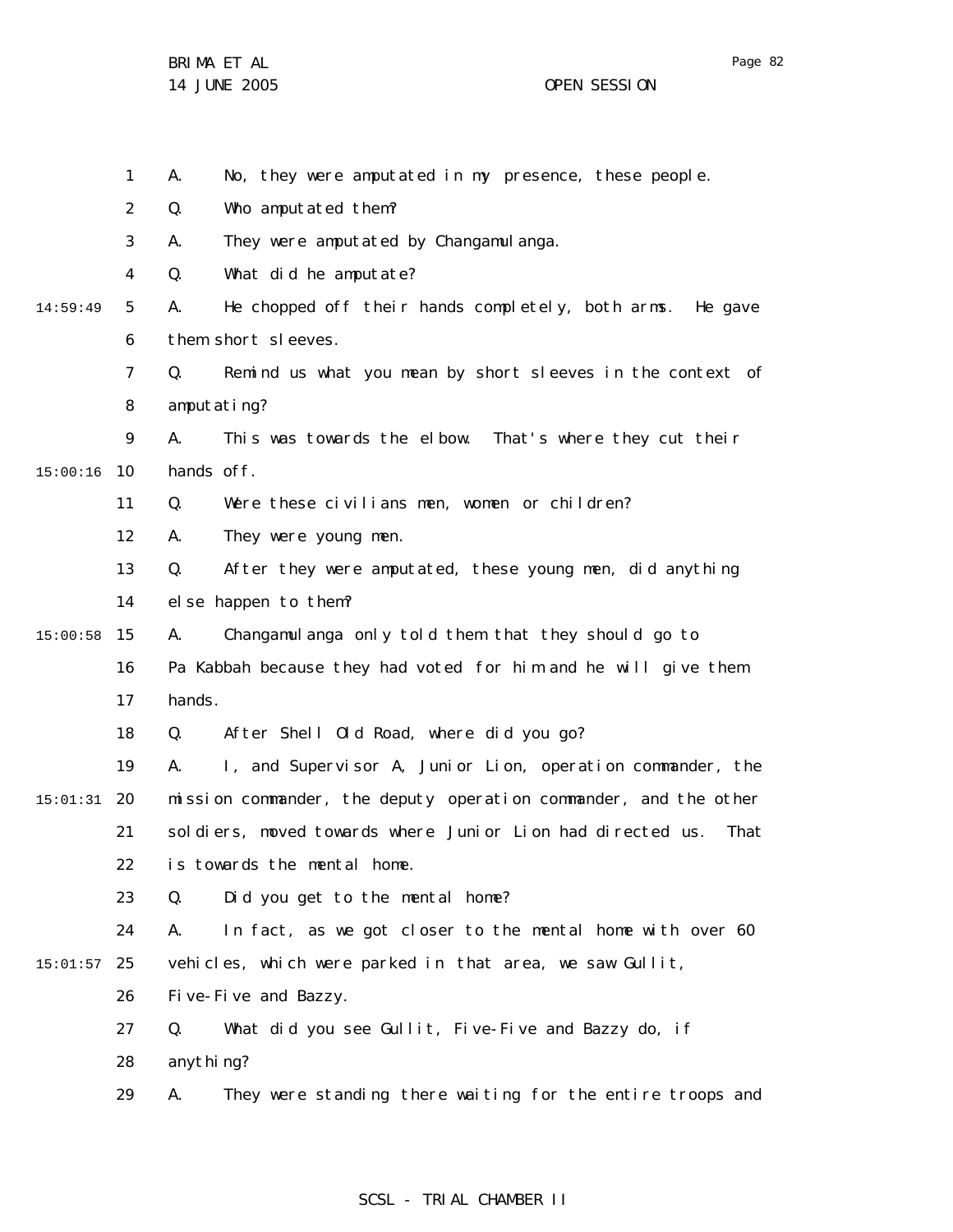Page 83

1 2 3 4 5 6 7 8 9 10 15:03:13 11 12 13 14 15 15:03:50 16 17 18 19 20 15:04:15 21 22 23 24 25 15:04:36 26 27 28 29 15:02:45 the soldiers and some family members. Q. Did anything happen then? A. In fact, in everybody's presence Gullit said, "Gentleman, now the jungle has started." He said, " As from now I, Gullit, as I am talking, these vehicles which are parked here, we should start setting them ablaze now." Immediately I, and the other sol diers who had arrived, started setting the vehicles on fire. This included Gullit, Bazzy and Five-Five. Five-Five demonstrated by setting the other vehicles on fire. Q. After the vehicles were set on fire, where did you go? A. We moved further up the mental home. Q. At the mental home did anything happen? A. Yes. Q. What happened at the mental home? A. Whilst we were at the mental home, because that was the hill site, we occupied the houses which were within that area. You will see the old road from that hill top. You will see the new road. We saw the Guineans who had taken over the town and they were moving about in their tanks and armoured tanks - armoured cars, sorry. While the civilian population was jubilating for them welcoming the Guineans and the Nigerian forces in the town. Q. After you saw this, witness, did anything happen in the area you were occupying around the mental home? A. Yes. Q. What happened? A. Later in the night, between 7.00 to 8.00 p.m. -- Q. Go on. A. Gullit, in my presence, Supervisor A, Bazzy, Five-Five, the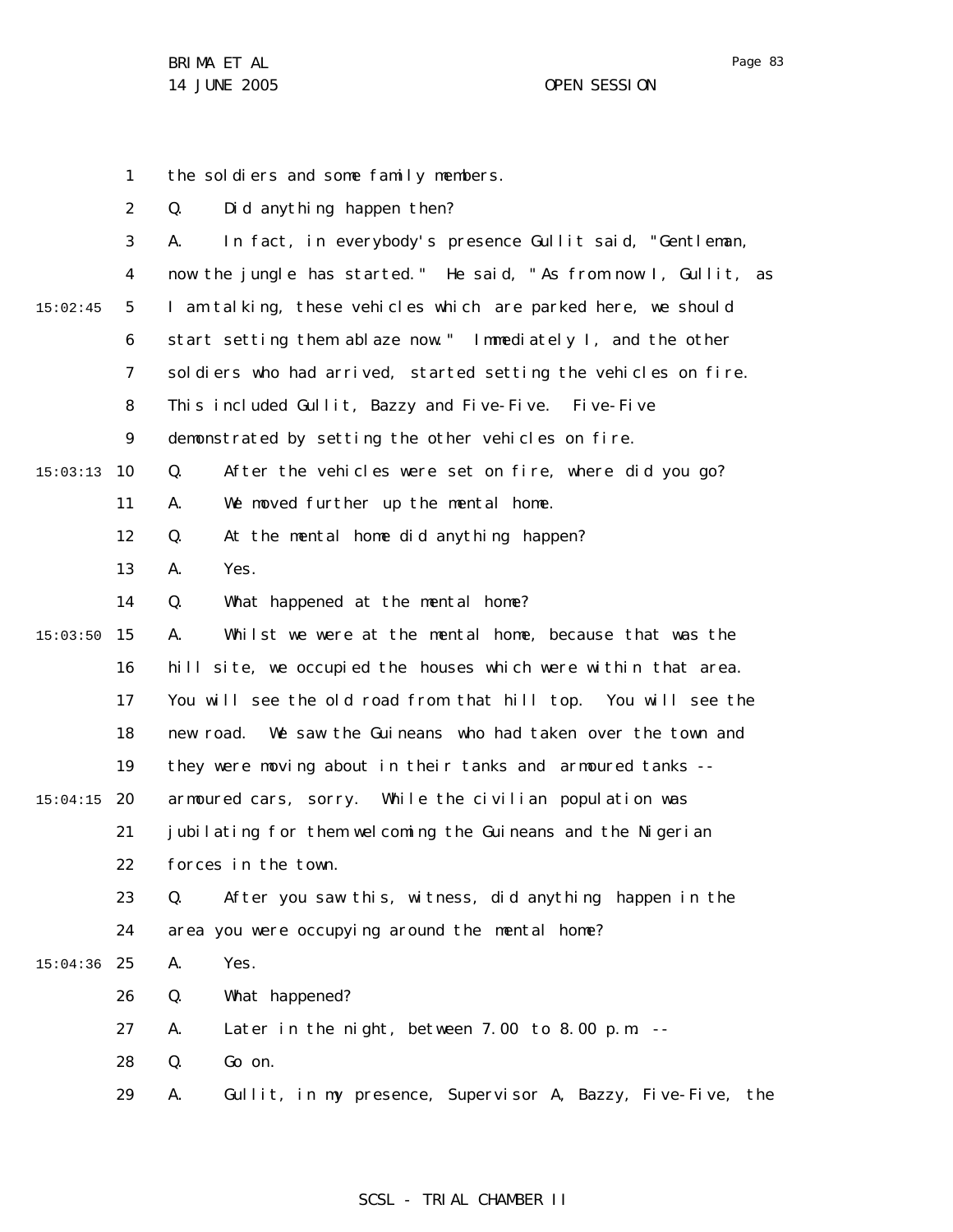1 2 3 4 operation commander, the deputy operation commander, the military supervisors and the battalion commanders --Q. Go on, what happened? A. Gullit said that, "Have you seen those people, they are

ungrateful? Have you seen them jubilating, dancing with the

15:05:35

5

6 ECOMOG forces, the Guinean troops?"

7 Q. What did he say after that?

8 9 10 15:06:14 11 12 13 14 15 15:06:46 16 17 A. He said, "Now, I am ordering you from this mental area you can go as far as you can burning, killing people." Then he called Changamulanga to him, Mines, Colonel Kido, and said that they should go towards the low cost area to amputate people. To amputate people around that area. Whilst I, Pikin, Shrimp, Hassim and other senior commanders, I mean, other commanders and military men, he said we should use the route from the mental home up to PWD as far as we can. As far as PWD. And we should ensure that that area is cleared up. We should burn houses and kill civilians.

18 19 Q. Pause. Now you have mentioned a few names. In relation to the men that were ordered to go to the low cost housing area,

20 15:07:09 just say that slowly, the area -- low cost housing area, I don't

21 think I need to spell that, Your Honours, it is as it sounds.

22 Where abouts is the low cost housing area?

23 A. It is towards the Kissy police.

24 Q. Is it on a particular road?

25 15:07:37 26 A. Yes. It is at the Blackhall Road. It is part of the Blackhall Road. The old road.

> 27 28 JUDGE SEBUTINDE: Ms Pack, was that black hollow road or black hall?

29 MS PACK: It sounds like black hall, Your Honour, but I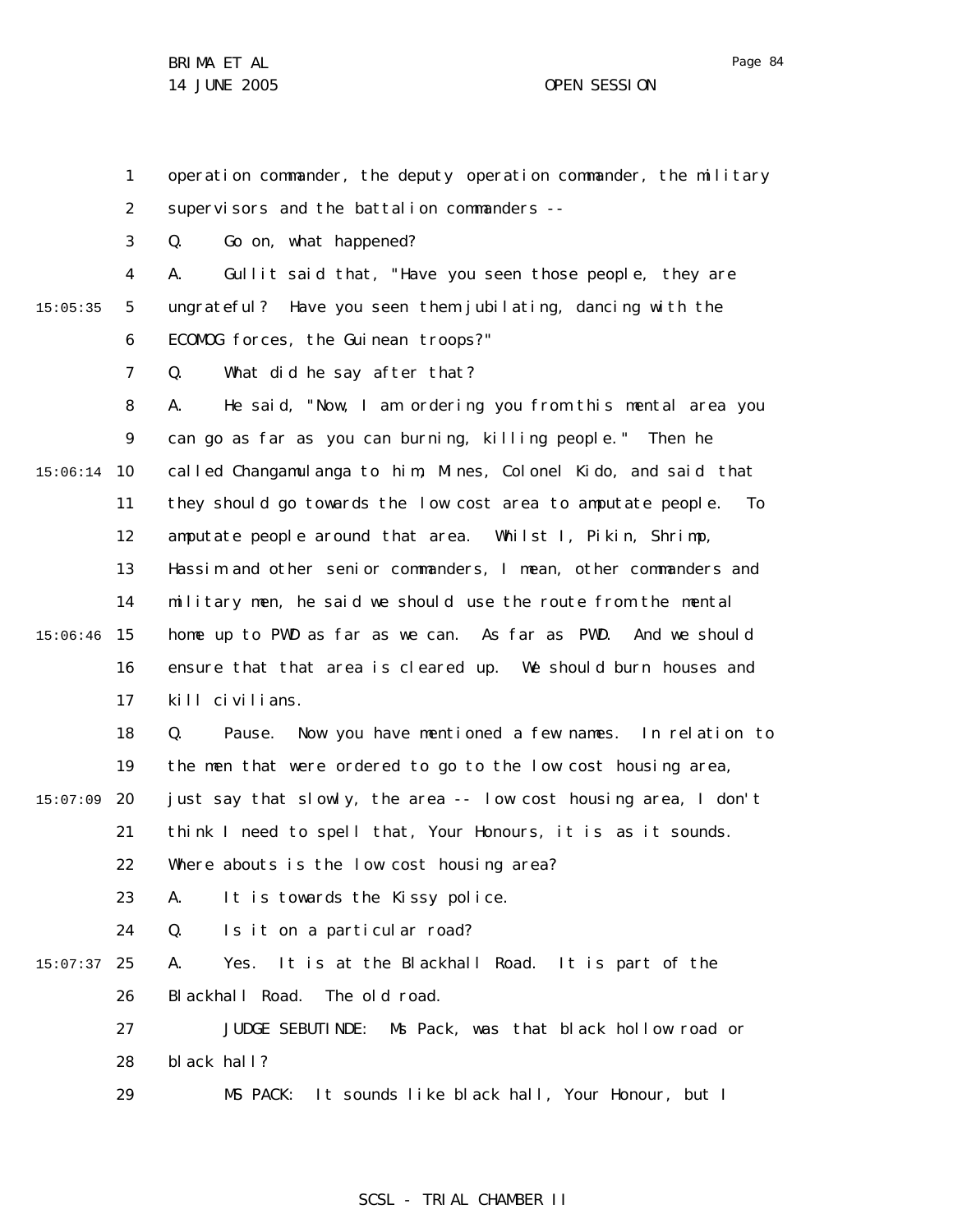Page 85

|          | $\mathbf{1}$   | will ask the witness to spell.                                    |
|----------|----------------|-------------------------------------------------------------------|
|          | $\overline{2}$ | Q.<br>Would you spell Blackhall Road, please?                     |
|          | 3              | B-L-A-C-K, black. H-A-L-L, hall. R-O-A-D, road.<br>А.             |
|          | 4              | Now, you said there were three individuals identified as<br>Q.    |
| 15:08:20 | 5              | going -- being ordered to go there. The first name was Kido,      |
|          | 6              | would you spell that, please, for their Honours?                  |
|          | $\overline{7}$ | $K-I - D - O.$<br>А.                                              |
|          | 8              | Q.<br>Remind us who that was, please.                             |
|          | 9              | Kido was also a commander at Colonel Eddie Town.<br>А.            |
| 15:08:46 | 10             | At this point did he have a rank?<br>Q.                           |
|          | 11             | He was a lieutenant colonel.<br>Α.                                |
|          | 12             | The other name you identified was Osman Sesay. We have<br>Q.      |
|          | 13             | heard that name before, Your Honours, I will not respell it and   |
|          | 14             | the final one was Mines. Is that Major Mines?                     |
| 15:09:05 | 15             | Yes, Major Mines, yes.<br>А.                                      |
|          | 16             | That was that group of individuals and the others to go to<br>Q.  |
|          | 17             | the other area in the mental hospital to PWD were Pikin, that was |
|          | 18             | spelt for Your Honours, Hassim also spelt previously.             |
|          | 19             | Yes, I was included as well. We went to the road as far as<br>А.  |
| 15:09:34 | 20             | the PWD.<br>Kabila was also chosen to go with Changamulanga.      |
|          | 21             | Pause a moment. Just remind us who Kabila was.<br>Q.              |
|          | 22             | Yes. He was the operation commander's bodyguard; 0-Five.<br>А.    |
|          | 23             | And the spelling for that, remind us please?<br>Q.                |
|          | 24             | $K - A - B - I - L - A$ .<br>А.                                   |
| 15:10:03 | 25             | Q.<br>Now, you were identified in the group that was to use the   |
|          | 26             | route from the mental home to PWD. After Gullit said these        |
|          | 27             | things, what did you do?                                          |
|          | 28             | I, Pikin, Hassim, including the operation commander,<br>А.        |
|          | 29             | 0-Five, we moved towards the PWD Junction.                        |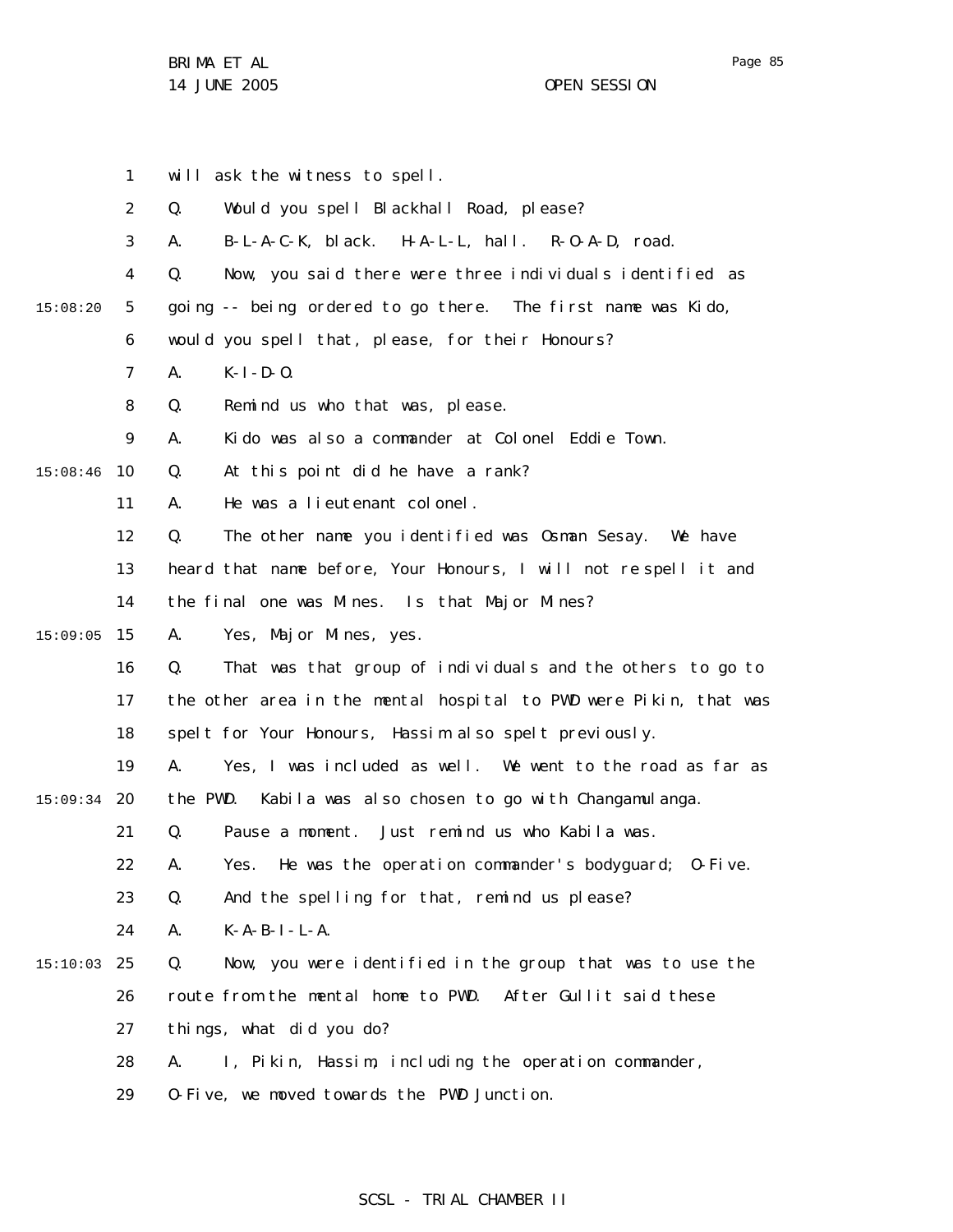1 2 3 4 5 6 7 8 9 10 15:11:42 11 12 13 14 15 15:12:07 16 17 18 19 20 15:12:30 21 22 23 24 25 15:13:11 26 27 28 29 15:11:16 Q. Do you recall which road you used to get there? A. This was the Old Road, the Old Road. Q. Did anything happen as you moved along the Old Road towards PWD Junction? A. In fact, as I and the other soldiers whom I have named, moved up from the mental home as we moving down towards the Kissy markets, towards Kissy markets we heard people jubilating. In fact, that's where we started we, started shooting. We were just shooting. Q. Were you shooting at anyone? A. Yes. But especially the civilians whom we saw outside and we shot at them. Q. Did you see what happened to them after they were shot at? A. Yes. When the machine gun shoots you drop and die. Q. Apart from the shooting, did anything happen as you moved towards PWD Junction? A. Well, I and the troops that moved went as far as to Fisher Lane, going towards the Ferry Junction. From there we started setting the houses ablaze and shooting at the same time. Q. Fisher Lane, would you please spell that for their Honours? A. F-I-S-H-E-R L-A-N-E. Q. By "we" who do you mean? "We started setting houses ablaze," and "we started shooting"? A. I said I and the soldiers who went, including the operation commander, Pikin, Hassim. Q. After you started setting houses ablaze and shooting, where did you go? A. We went as far as Fisher Lane, Fisher Lane and started retreating. We retreated to Kissy mental home. And we reported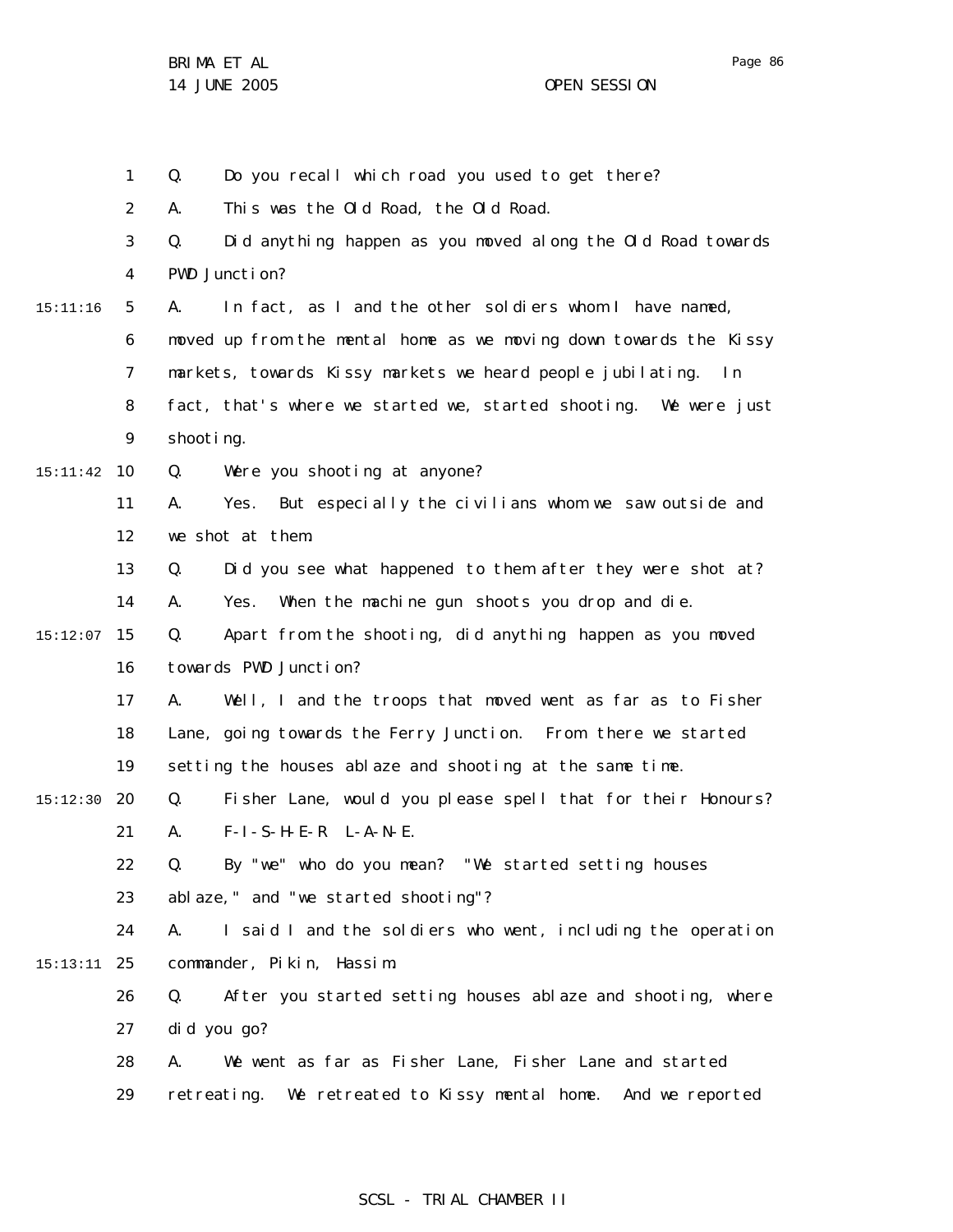|          | 1              | it to Gullit.                                                     |
|----------|----------------|-------------------------------------------------------------------|
|          | $\overline{2}$ | Q.<br>Who reported to Gullit?                                     |
|          | 3              | I, the operation commander, Hassim, Pikin, we reported to<br>А.   |
|          | 4              | Gullit and the other soldiers telling them that the mission had   |
| 15:14:19 | 5              | been accomplished.                                                |
|          | 6              | $[TB140605E - EKD]$                                               |
|          | 7              | Did you remain at that location at the Kissy mental home on<br>Q. |
|          | 8              | that night?                                                       |
|          | 9              | We slept there. That's where the troops slept.<br>А.              |
| 15:15:21 | 10             | The following day did anything happen?<br>Q.                      |
|          | 11             | Yes.<br>А.                                                        |
|          | 12             | Q.<br>What happened on the following day?                         |
|          | 13             | The following morning Gullit called the operation commander<br>А. |
|          | 14             | and Gunboot and other commanders.                                 |
| 15:15:49 | 15             | How do you know he called these individuals?<br>Q.                |
|          | 16             | Well, I was present. Because wherever they based I will be<br>А.  |
|          | 17             | closer to them, to Supervisor A at the headquarters.              |
|          | 18             | Gunboot, we have had this before, but if you would just<br>Q.     |
|          | 19             | remind us who that was.                                           |
| 15:16:12 | -20            | He too was a commander.<br>А.                                     |
|          | 21             | Q.<br>Did he have a rank?                                         |
|          | 22             | Yes, he was a lieutenant colonel.<br>А.                           |
|          | 23             | Q.<br>Now, after these individuals you have identified were       |
|          | 24             | called, was anything said by Gullit?                              |
| 15:16:37 | 25             | Yes.<br>Α.                                                        |
|          | 26             | Q.<br>What was said?                                              |
|          | 27             | Gullit said we should go and set the oil refinery ablaze.<br>А.   |
|          | 28             | Q.<br>Did he say anything else about any other location at this   |
|          | 29             | poi nt?                                                           |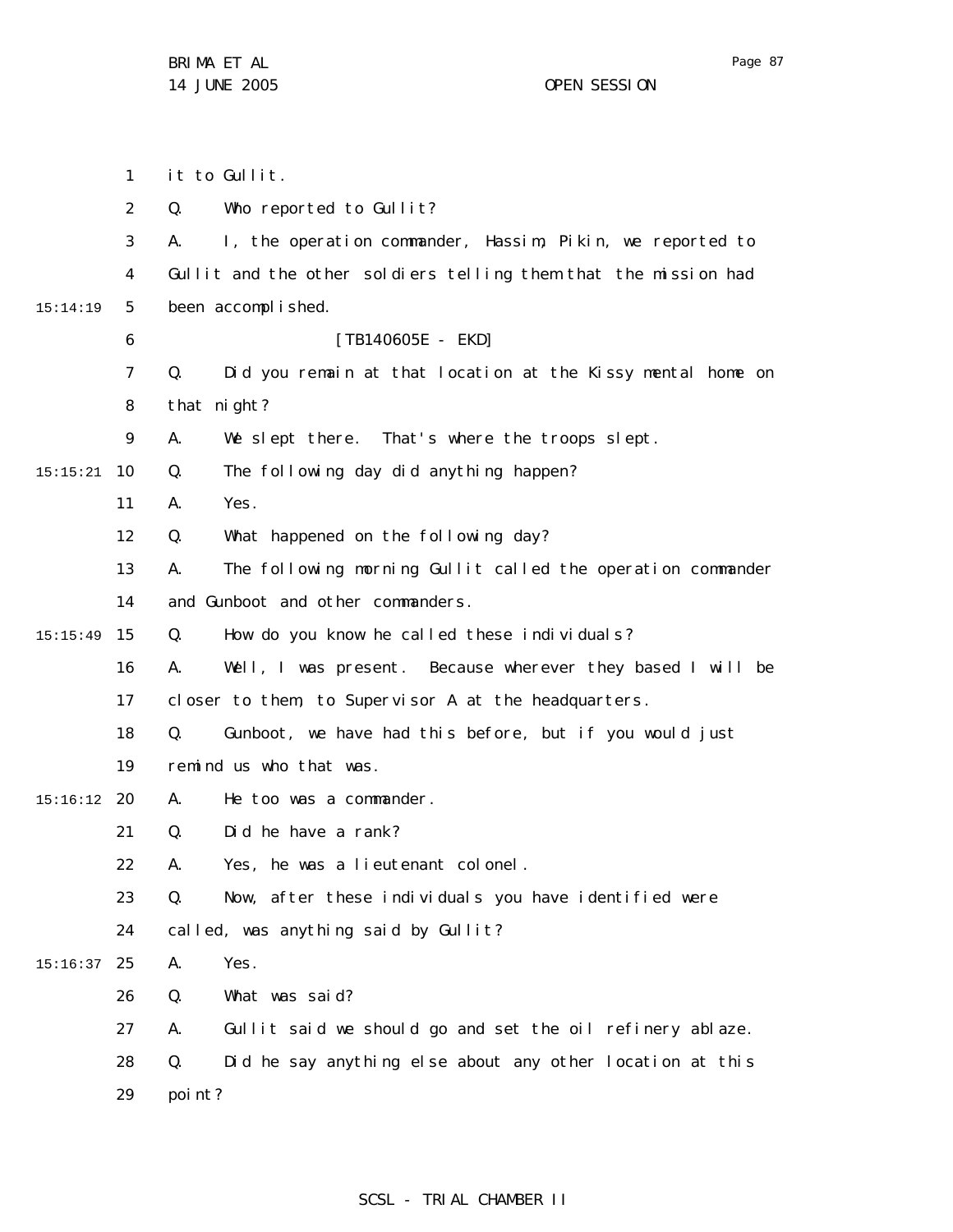1 2 3 4 5 6 7 8 9 10 15:17:48 11 12 13 14 15 15:18:18 16 17 18 19 20 15:18:48 21 22 23 24 25 15:19:16 26 27 28 29 15:17:20 A. Yes. Q. What did he say? A. He said, in fact, he had received information that the civilians were harbouring ECOMOG forces in the mosques. That was information he had got on that area and that the troops, as they go down, should not see a mosque and think that they were housing civilians. Q. Did he say anything else about the mosques? A. Yes, he said, in fact, these people were enemies. Q. After he said they were enemies did he say anything else? A. He said if a troop reaches the mosque which houses people, they should be shot and killed. Q. Was he referring to any particular mosque at this time? A. Well, at that time, that particular area had mosques, but the area which we occupied had only one mosque which was occupied by troops. There was one mosque right down towards Shell Old Road, towards the junction. Q. Was Gullit referring particularly to that mosque or was he referring to mosques generally? A. Well, at that time that particular mosque that was down towards Shell, towards the junction, he said it was housing collaborators. He has found that they were harbouring Nigerian soldiers in the mosque. Q. After Gullit had said these things what happened? A. He chose Five-Five to move with the troop, to go down from that area up to the oil refinery. Q. How do you know -- I withdraw that. Did Five-Five then move with the troop to the oil refinery? A. Yes.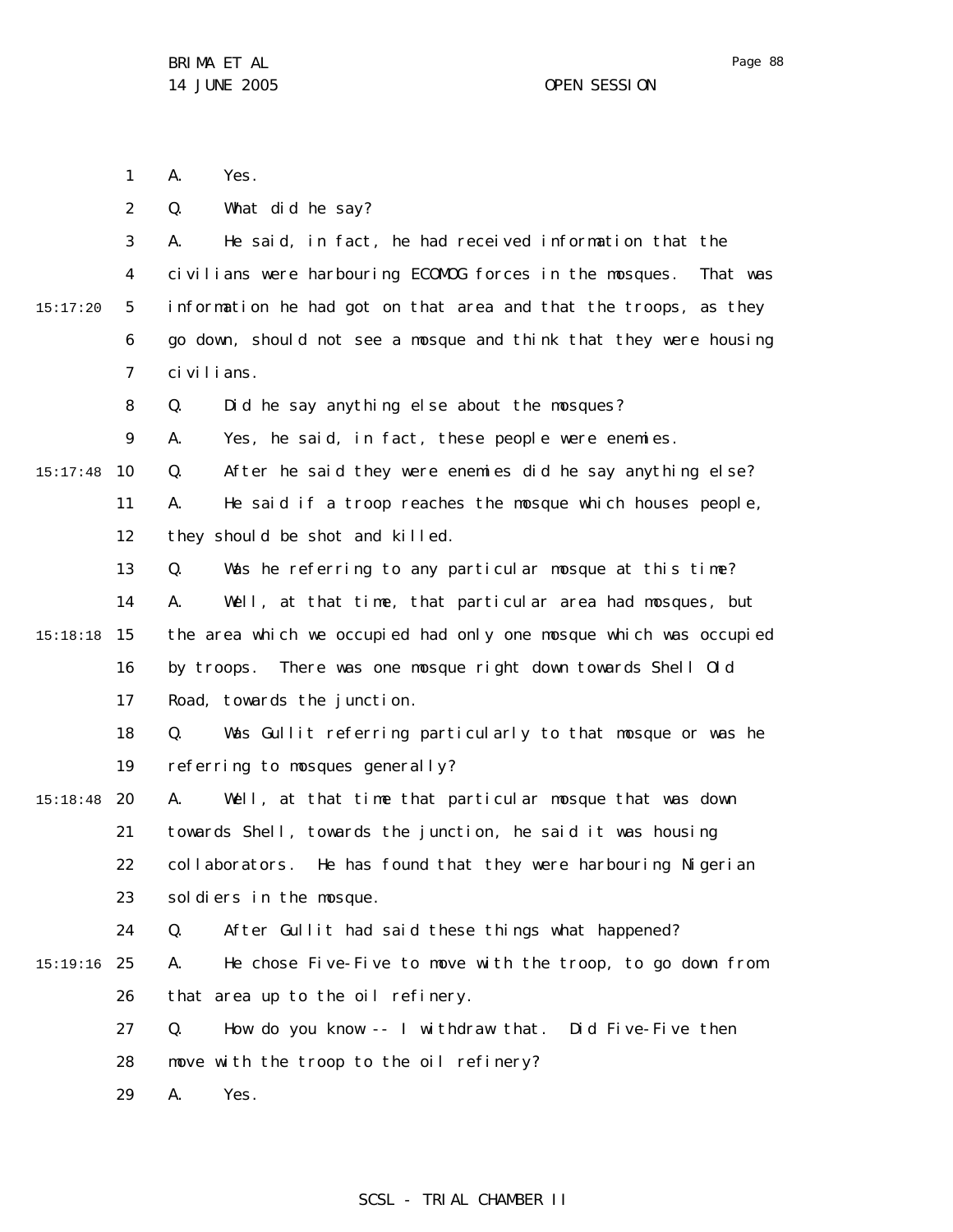1 2 3 4 5 6 7 8 9 10 15:20:38 11 12 13 14 15 15:21:00 16 17 18 19 20 15:21:21 21 22 23 24 25 15:22:03 26 27 28 29 15:20:05 Q. How do you know he moved there? A. Supervisor A, myself, Five-Five, the mission commander, operation commander and in fact the manpower was very high to go towards that point. Q. Did you get to the refinery? A. Yes. When we left the mental home, moving downwards towards where the mosque was, Five-Five said we should stop and he said we should move towards the mosque and start shooting at the mosque. That mosque is at Kissy which is known by every people -- by people. We shot at the mosque and people died and I saw it myself. Q. Where were the people? A. Inside the mosque. People were many in the mosque. Q. Do you know specifically how many? A. It's a big mosque. There were so many people in the mosque. The sooner we opened the door we started shooting, and I took part in the shooting. Q. Did you see what happened to the people as a result of being shot? A. Those whom I saw died. Q. After the mosque did you move on to the oil refinery? A. Yes, we went to the oil refinery. Q. And when you got to the oil refinery what happened? A. When we reached, Five-Five said we should set it alight. And I said, "Pa, this is petrol. If I'll set fire to it the entire troops would die." And I said the only thing we should do that we should set fire to that diesel area, but set the petrol area alight nobody would escape. We told him that and Gunboot got scared and he supported me that that was true.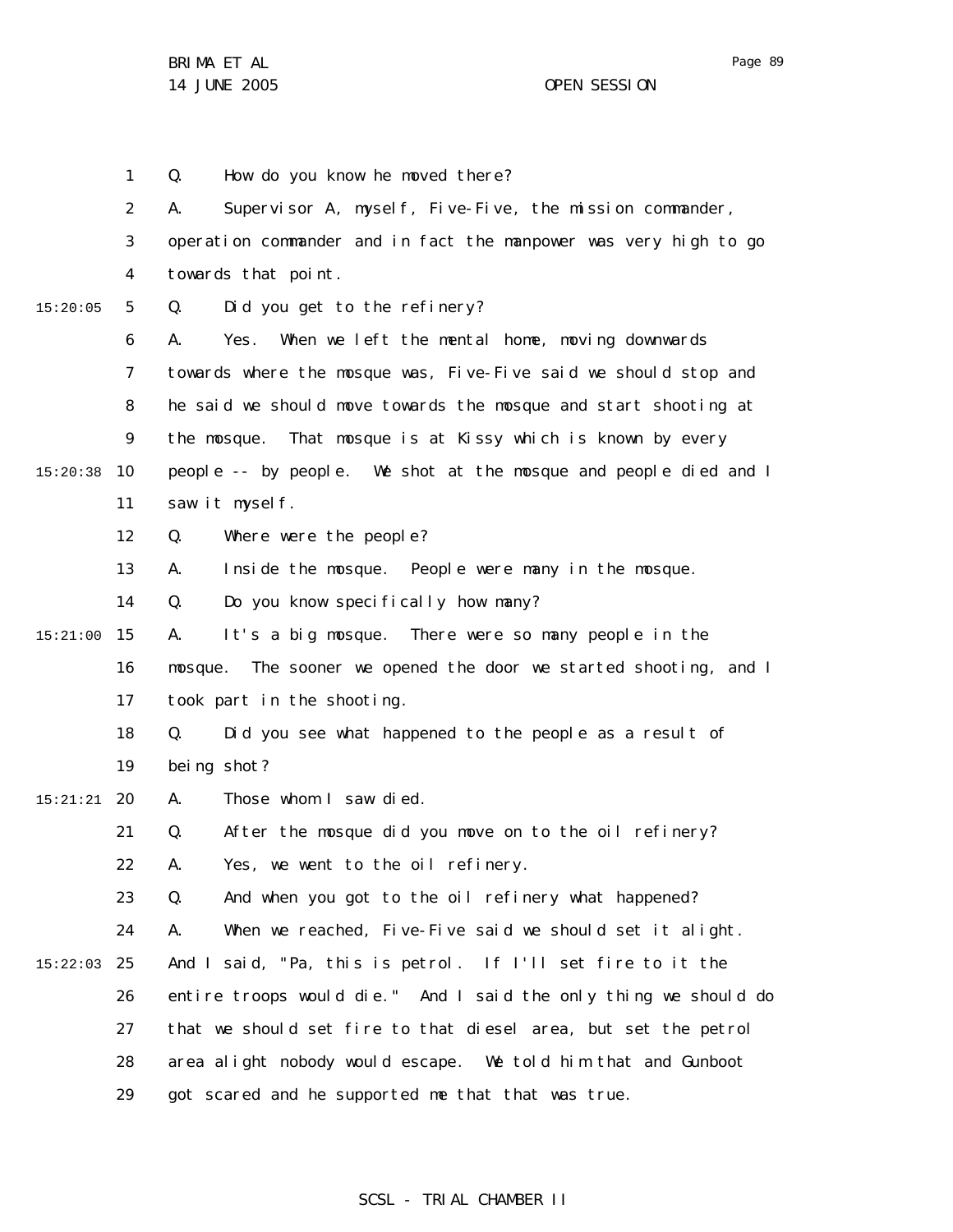1 Q. So Gunboot was with you too, was he?

2 A. Yes.

3 4 5 6 7 8 9 10 15:23:28 11 12 13 14 15 15:24:05 16 17 18 19 20 15:26:02 21 22 23 24 25 15:26:19 26 27 28 29 15:23:02 Q. On this occasion that you'd received orders from Gullit to do certain things, why didn't you disobey the orders? A. I told you the last time that when Gullit addressed us at Mansofinia the law that he had was minus you, plus you. When an order is given and you refuse to obey that order you're declared an enemy. And at that time if you say you were going to retreat to go to the ECOMOG forces, you will be considered an enemy and you'll be killed. So there was no way you could disobey. That is why he was sent commanders with us to monitor us as we went al ong. Q. Witness, I'm going to ask you now to look at a map. MS PACK: It is the second Freetown map, which is Exhibit P19. If that could be passed to the witness, Your Honour. Q. First of all, witness, I would like you to mark, please, with a circle the location you have identified as Shell Old Road. When you have found that if you would number it 8. Have you done that, witness? A. Yes, even though it is not stated here Shell Old Road, but the junction, the Old Road Junction. This is Parsonage Street and this other street and this is a junction. Q. Thank you, witness. If you could just circle the junction where the Shell station is on Old Road. If you would just do that and then mark it with the number 8. Next, witness, I would like you, please, to identify the Kissy mental home that you have been referring to and circle that and mark it 9, please. Have you done that, witness?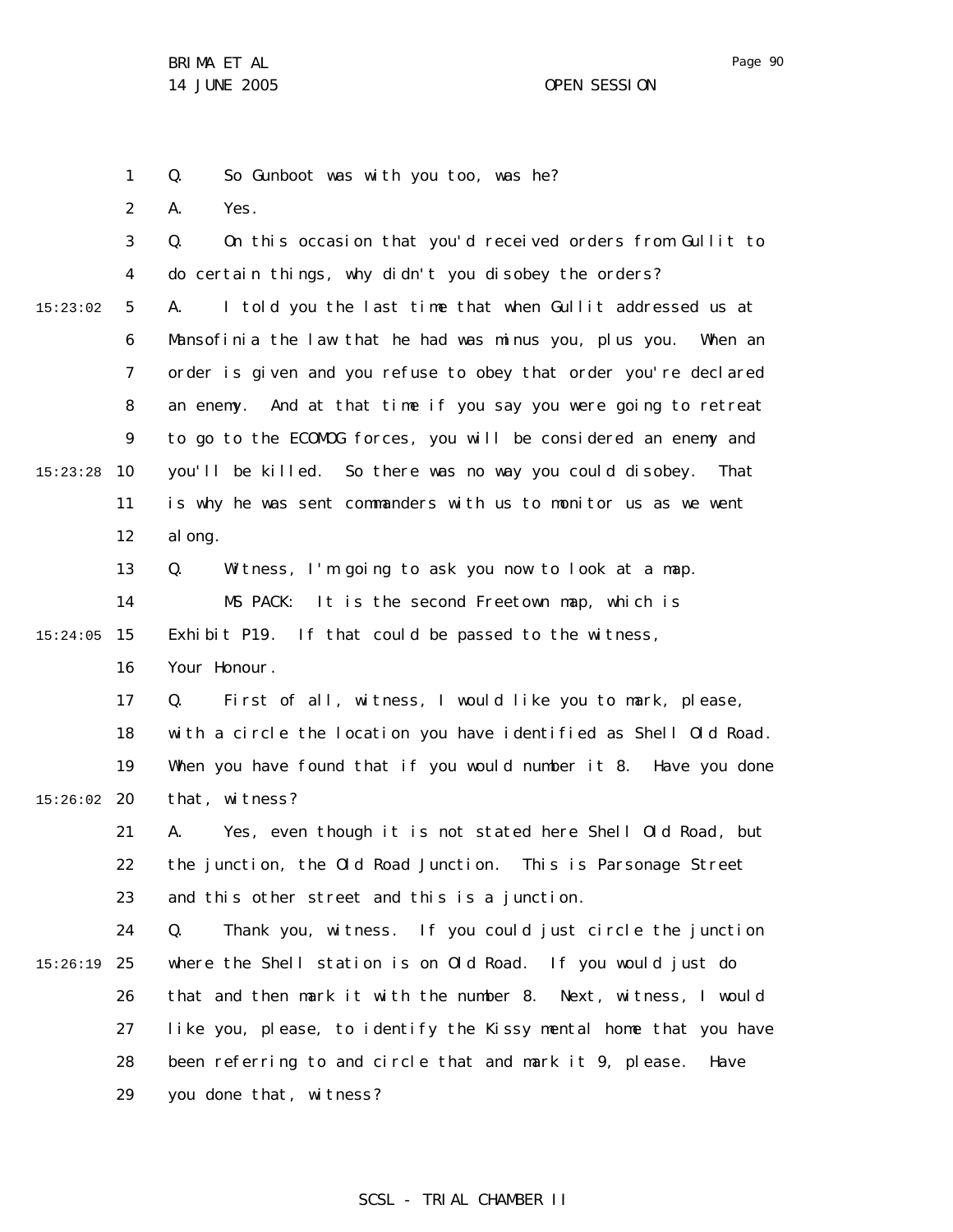1 A. Yes, My Lord.

2 3 4 5 6 7 8 9 10 15:27:59 11 12 13 14 15 15:28:42 16 17 18 19 20 15:29:38 21 22 23 24 25 15:30:09 26 27 28 29 15:27:17 Q. Thank you. And witness, if you would now identify, if you can, the area you have identified as low cost housing area. If you would circle where that area is on the map and then mark that 10. A. It too is not stated on the map, but it is just after the Kissy Police Barracks, about hundred metres off you have the junction. Q. What I would ask you to do then, witness, is if you could just encircle the broad area in which you think the low cost housing area is situated and then just mark that broad area with a 10. Have you done that, witness? A. Yes, My Lord. Q. Witness, you have also testified today that you went back as far as Fisher Lane and that's where there was burnings and killings going on from that location. Would you just identify the area where that burning and killing started that you have called Fisher Lane. Just encircle that if you can find it on this map and mark it with an 11. Have you done that, Witness? A. Yes, My Lord. Q. Thank you. Only a couple of more matters to identify on the map, witness. The oil refinery that you have referred to, if you would just encircle that area and please mark that with a number 12. Have you done that, witness? A. Yes, My Lord. Q. And finally, the mosque that you have spoken about; if you would find that, the particular mosque where you have described events occurring. Find that and circle it and mark that, please, with a 13. Have you found that, witness?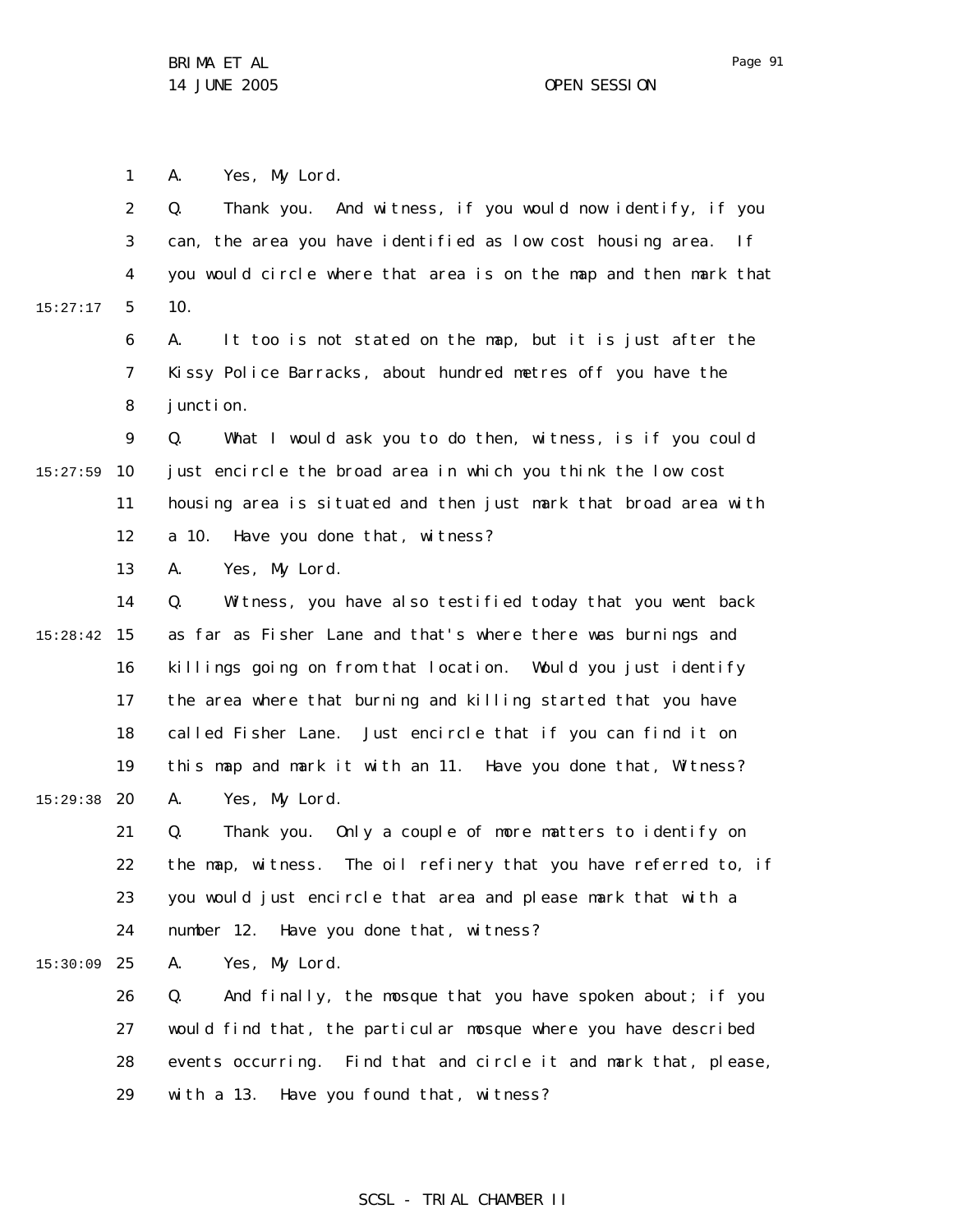1 A. Yes, My Lord.

2 Q. Thank you very much.

3 4 5 6 7 8 9 10 15:34:30 11 12 13 14 15 15:35:44 16 17 18 19 20 15:36:18 21 22 23 24 25 15:36:28 26 27 28 29 15:31:55 MS PACK: Your Honour, those are all the markings that I was going to ask the witness to make for the moment. PRESIDING JUDGE: Madam Court Attendant, could you again show the map -- the exhibit to counsel for the Prosecution and then to counsel for the Defence. MS PACK: Your Honour, in fact there is one further location that the witness mentioned earlier on in his testimony that would be convenient to deal with now rather than asking the witness to have the map given back to him at a later time. So perhaps when my learned friends are finished I might ask the witness to mark that too. Q. Thank you, witness. Just one last thing. You gave testimony yesterday morning about Kissy Mess Mess, the police barracks that was burnt down, that location. I would just like to ask if you can identify where the barracks that were burnt down is located on this map. Encircle that and mark it with a 14. JUDGE SEBUTINDE: Ms Pack, was that a barracks or police station, Kissy Mess Mess? MS PACK: It was a police barracks but perhaps I could just clarify. Q. Witness, is Kissy Mess Mess a police barracks or a police station? A. There is a station and a barracks in the same place. Q. Which one was burnt down, the station or the barracks or both? A. The police -- the barracks was burnt down. The police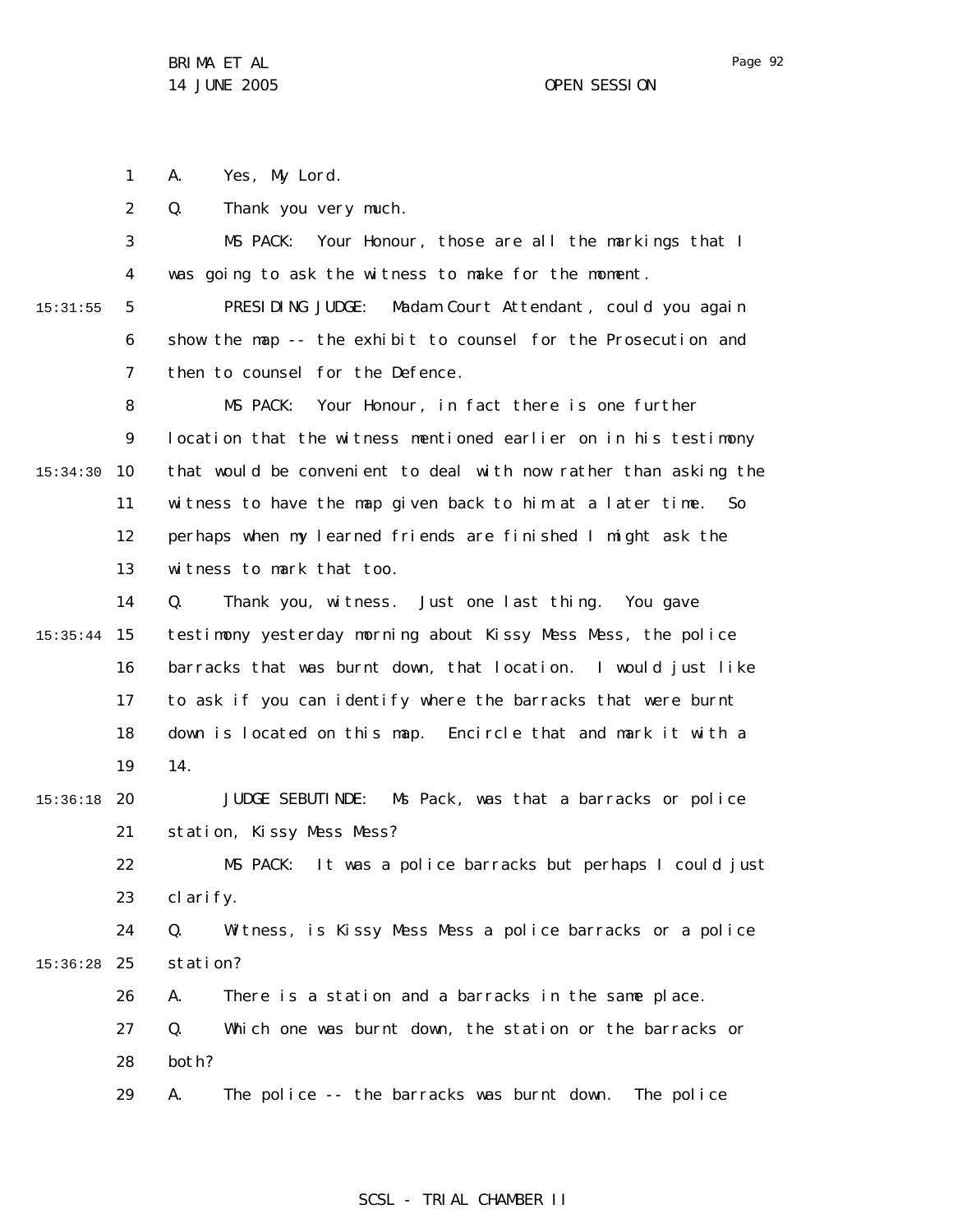1 barracks.

2 3 4 Q. So if you can identify the police barracks on this and encircle the police barracks and mark those, the barracks, with a 14. Have you done that, witness?

5 15:37:14 A. Yes, My Lord.

> 6 7 MS PACK: Your Honour, that was the last of the markings on that map.

8 9 10 15:37:25 PRESIDING JUDGE: Thank you, Ms Pack. It should be returned again, Madam Court Attendant , to counsel for the Prosecution and counsel for the Defence.

11 12 13 14 15 15:37:56 16 17 18 19 20 15:38:19 21 MS THOMPSON: Your Honour, just in the last question from my learned friend to the witness, my notes have Kissy Police Station was set on fire. If the witness is now changing, my learned friend does not make it clear that the witness is just changing the evidence that he gave yesterday. I can't actually remember at what stage this was said, but I definitely have clearly "we captured Brima Lane and it was round about that time Kissy Police Station was set on fire," and now he is saying it is the barracks. And his evidence is that there is a barracks and there is a station. Of course might I have got it wrong, then I stand corrected.

22 23 24 25 15:39:23 26 27 28 MS PACK: My learned friend is quite right, I have the transcript from yesterday. The witness said in answer to a question yesterday, "Yes, the police station was set on fire and we moved further towards Low Cost Junction." I notice there is a typo and it says "Locus Junction", but that is what is said at page 109 of the draft or final transcript I received at lunch time today. I will ask the witness to clarify.

29 Q. Witness, is it the police station at Kissy Mess Mess or the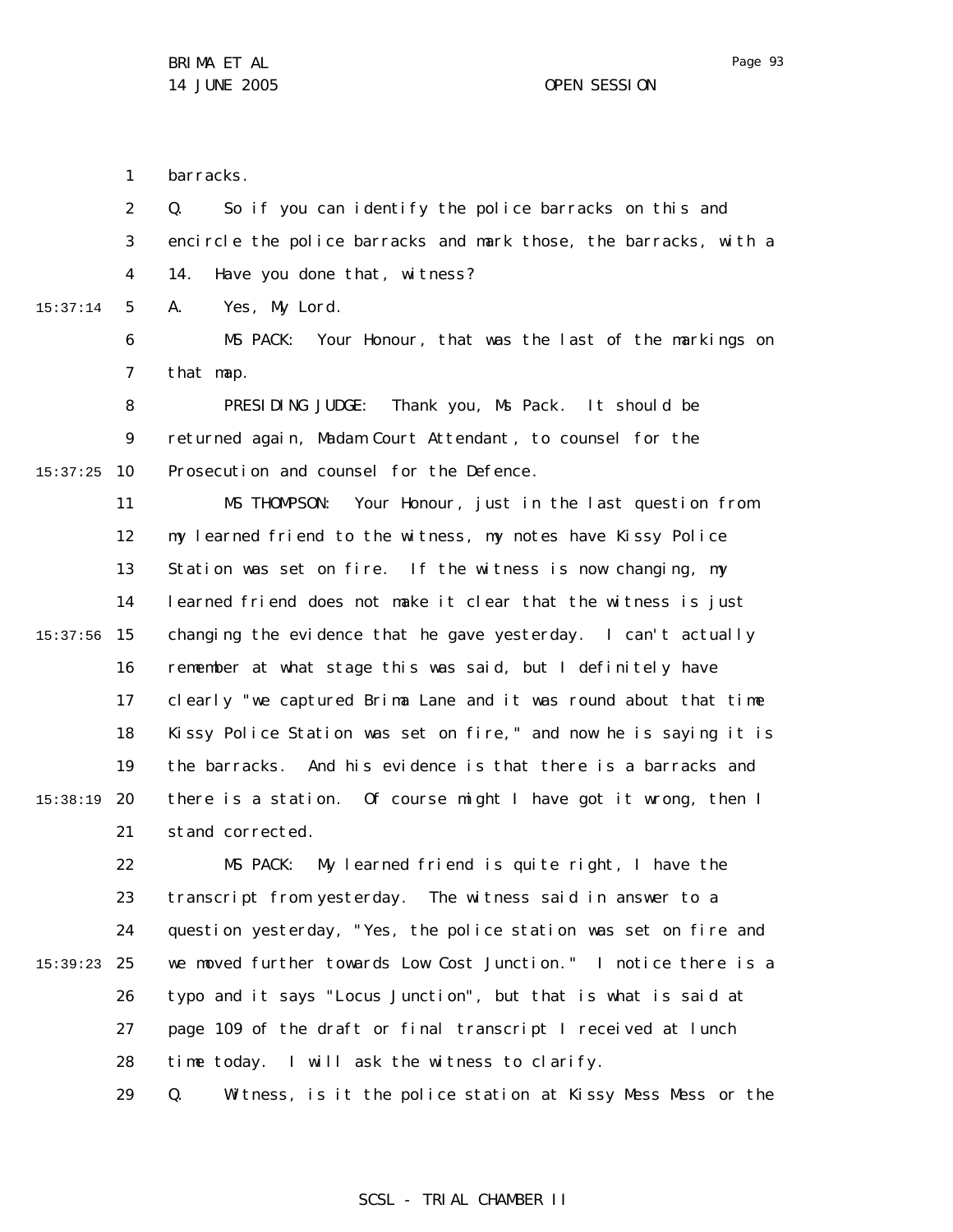Page 94

1 2 3 4 5 6 7 8 9 10 15:40:39 11 12 13 14 15 15:42:27 16 17 18 19 20 15:42:52 21 22 23 24 25 15:43:23 26 27 28 29 15:40:12 barracks at Kissy Mess Mess that was set on fire? A. The barracks, the houses within the barracks. Q. Did anything happen to the police station? A. Well, when I and the troops were moving captured Kissy, captured Mess Mess. This is how they called, they usually called there. I called it yesterday the station, but it was a barracks that was burnt down. MS PACK: Thank you. So, Your Honour, there has been marked on the map by the witness the barracks as 14. JUDGE SEBUTINDE: Could we have the exhibit back if counsel are done with it? Are you done with it? PRESIDING JUDGE: We have this, Ms Pack. MS PACK: Yes, Your Honour. I would ask that that remain tendered as Exhibit P19 as amended by the witness and I invite Your Honours to take judicial notice of the amendments as made by the witness. PRESIDING JUDGE: Counsel for the Defence, are there any matters counsel for the Defence wish to say in reply to that application? MS THOMPSON: No, Your Honour, no. PRESIDING JUDGE: Thank you. Accordingly, the exhibit will be noted as amended and we take judicial notice of those amendments. Ms Pack, is that a convenient point in the evidence of your witness which to take a short adjournment? MS PACK: Yes, Your Honour. PRESIDING JUDGE: It is the normal time and I think the witness may need a break as well. So we will adjourn in the normal way for 15 minutes. Please adjourn court, Madam Court Attendant, for 15 minutes.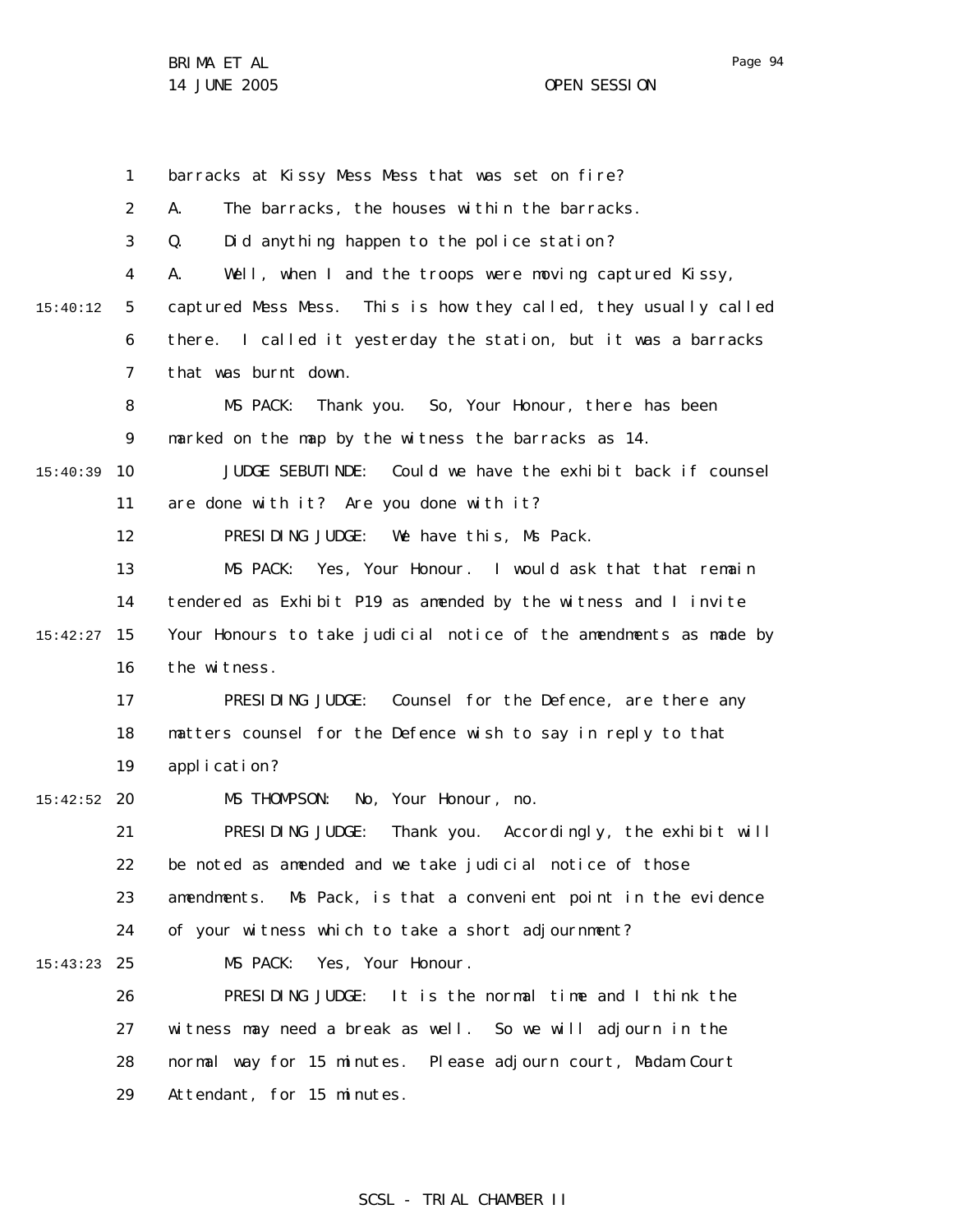1 2 3 4 5 6 7 8 9 10 16:03:40 11 12 13 14 15 16:04:02 16 17 18 19 20 16:04:24 21 22 23 24 25 16:04:38 26 27 28 29 16:03:12 [Break taken at 3.40 p.m.] [Upon resuming at 3.58 p.m.] PRESIDING JUDGE: Yes, Ms Pack, please continue. MS PACK: Thank you, Your Honour. Q. Let me just remind you. Just before we had a break and you were marking the map you testified about what happened at the mosque and the refinery. After the mosque and the refinery where did you go? A. I, Supervisor A and the rest of the troops retreated to the mental home. Q. When you got back to the mental home did anything happen there? A. On my arrival at the mental home the only thing that I saw was that Gullit shot Colonel Road Block. He shot him on his foot. Q. Do you know why this occurred? A. Yes. Q. Why? A. Gullit said that Colonel Road Block wanted to pass on information to Tina, the wife of SAJ Musa. Q. Witness, after this occurred did anything else happen at the mental home? A. Yes. Q. What happened? A. Whilst I and the rest of the troops were at the mental home, we came under heavy bombardment from the enemy forces. Q. Did anything happen as a result of that bombardment? A. Yes. Indeed, at that time Gullit, as we had nuns whom we had captured in Freetown, five nuns --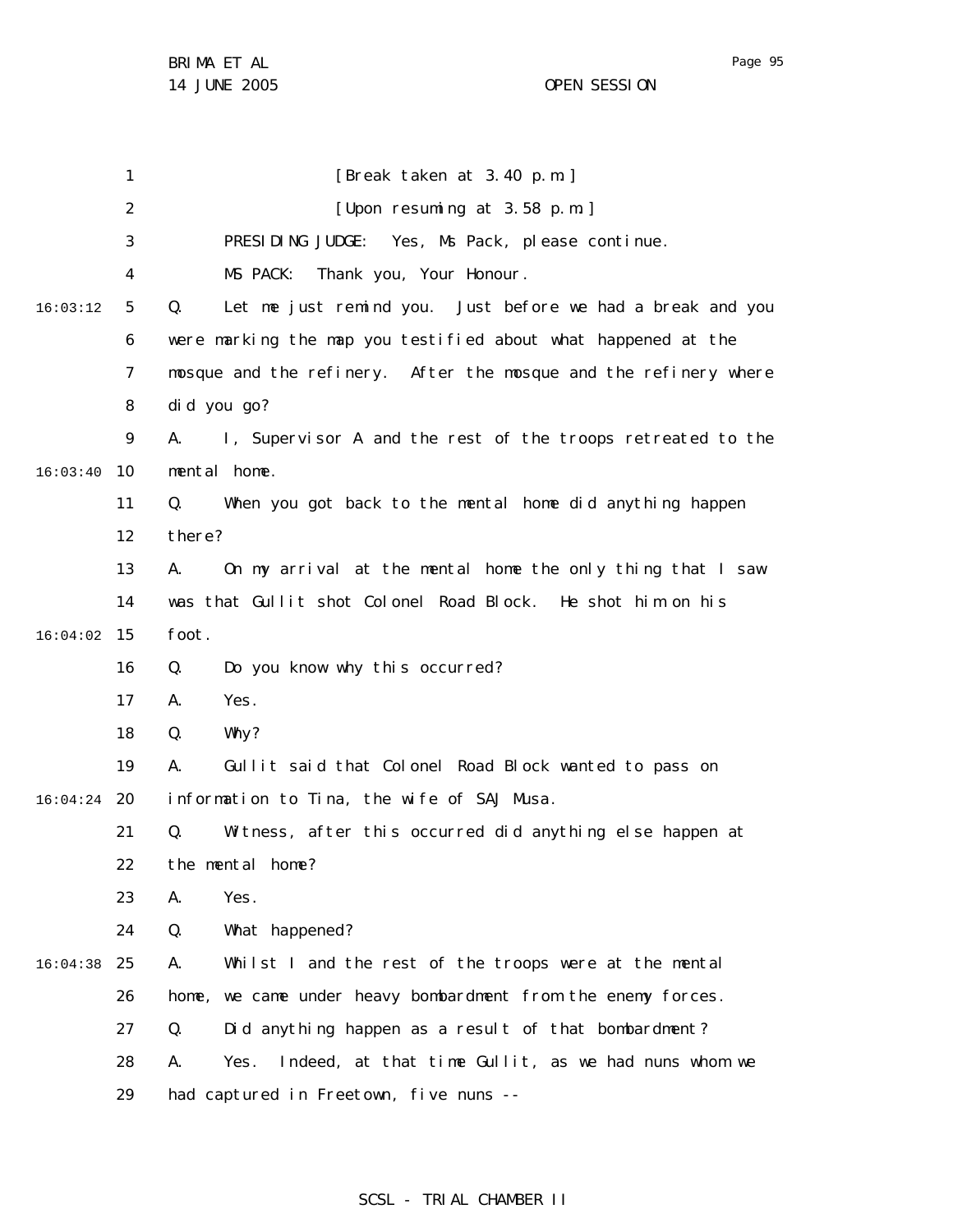1 2 3 4 5 6 7 8 9 10 16:06:03 11 12 13 14 15 16 17 18 19 20 16:06:54 21 22 23 24 25 16:07:10 26 27 28 29 16:05:42 16:06:29 Q. Go on. A. When the bombardment started the mortar bomb hit the place where Steve Bio and others were and they were killed. Q. Pause a moment. Steve Bio, would you spell that name please? A. S-T-E-V-E B-I-O. Q. Who was he? A. Steve Bio was one of the men whom we had released from the central prison. Q. Do you know what he had been before his incarceration? A. Yes. Q. What had he been? A. Well, during the AFRC regime he was arrested by Johnny Paul for planning a coup plot. Q. After you lost Steve Bio did anything happen at the mental hospital -- mental home? A. Yes. Q. What happened? A. Gullit immediately called Foday Bah Marah, who was the chief of commander -- THE INTERPRETER: That's not clear, Your Honours. MS PACK: Q. Pause, witness. I think you were describing what Foday Bah Marah was. Foday Bah Marah, commander of what? A. The G4 commander. Q. You were saying Gullit said something in relation to him or did something in relation to him? A. Yes. Gullit called Foday Bah and asked him about the nuns who were under his control. So Foday Bah reported and brought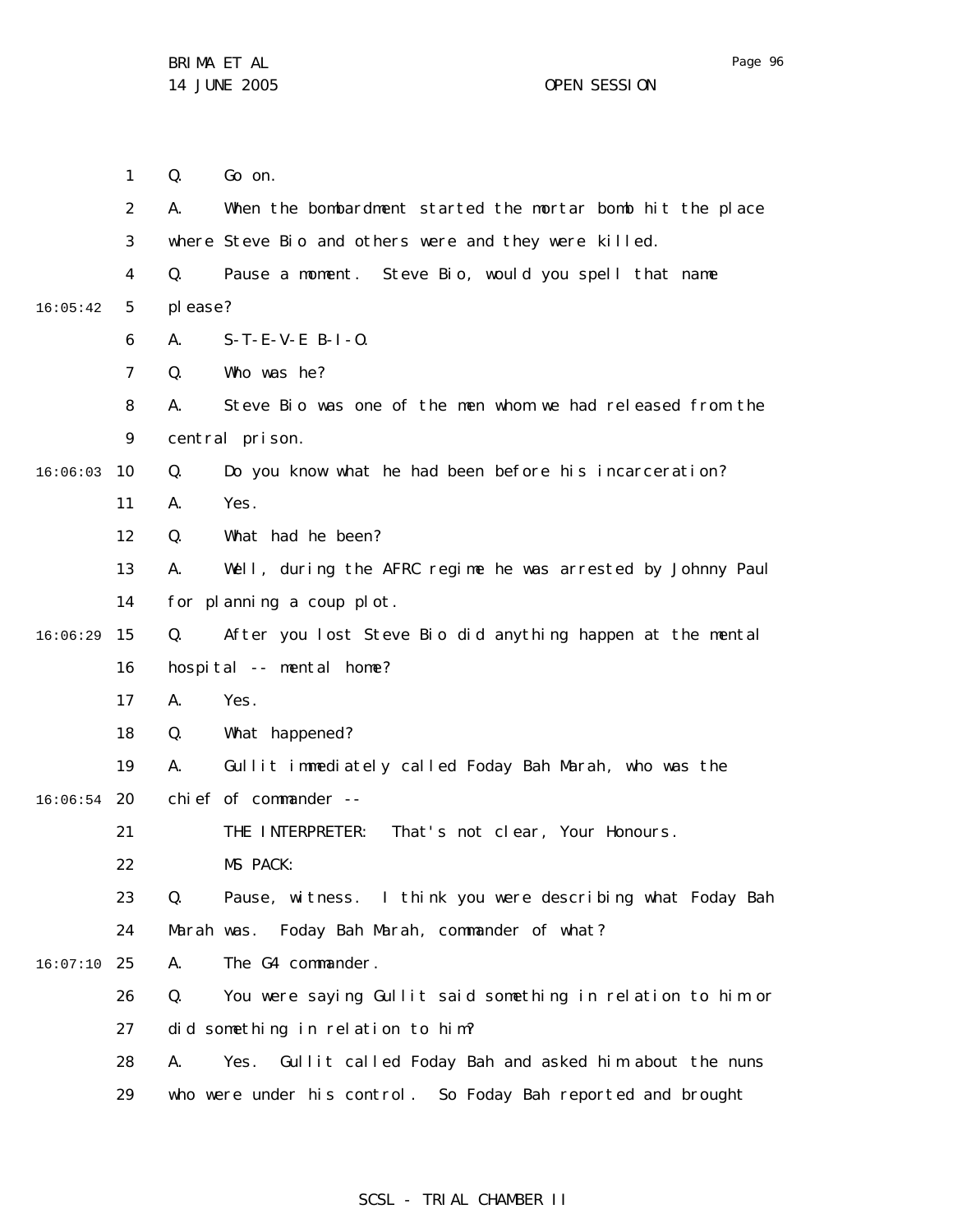1 2 3 4 5 6 7 8 9 10 16:08:34 11 12 13 14 15 16:08:58 16 17 18 19 20 16:09:20 21 22 23 24 25 16:09:44 26 27 28 29 16:08:07 the nuns forward in my presence, Supervisor A, Bazzy, Five-Five and other military supervisors. Gullit said that Archbishop Ganda had escaped -- Q. Go on. A. And he also spoke about another man, a man of God from Kamalo whom he said had also escaped, Father Mario. Q. Pause a moment. I am going to ask you, please, to spell Archbishop Ganda. Just Ganda, if you can. A. G-A-N-D-A. Q. And Father Mario, just spell Mario. A. M-A-R-I-O. Q. And you said he was from Kamalo. Just remind us how to spell Kamalo, please. A. K-A-M-A-L-O. Q. Now, you said that Gullit said something about these two people. What did he say after that? A. He said these Godly people who had escaped would go and leak out information. So he was not going to spare the nuns. He ordered Bulldoze to shoot these people. In my presence Bulldoze shot the five nuns and killed them. Q. Pause a moment. You have spoken about Bulldoze and Foday Bah Marah. Is that the same person? A. Yes, I'm referring to Foday Bah Marah. Q. As a result of being shot what happened to these nuns? A. They died. Q. Witness, after this occurred what then happened? A. After this Gullit said we are in a very deep trap. He said because the enemy forces had blocked the new road and they've come towards the hillside and they've started bombarding our

SCSL - TRIAL CHAMBER II

Page 97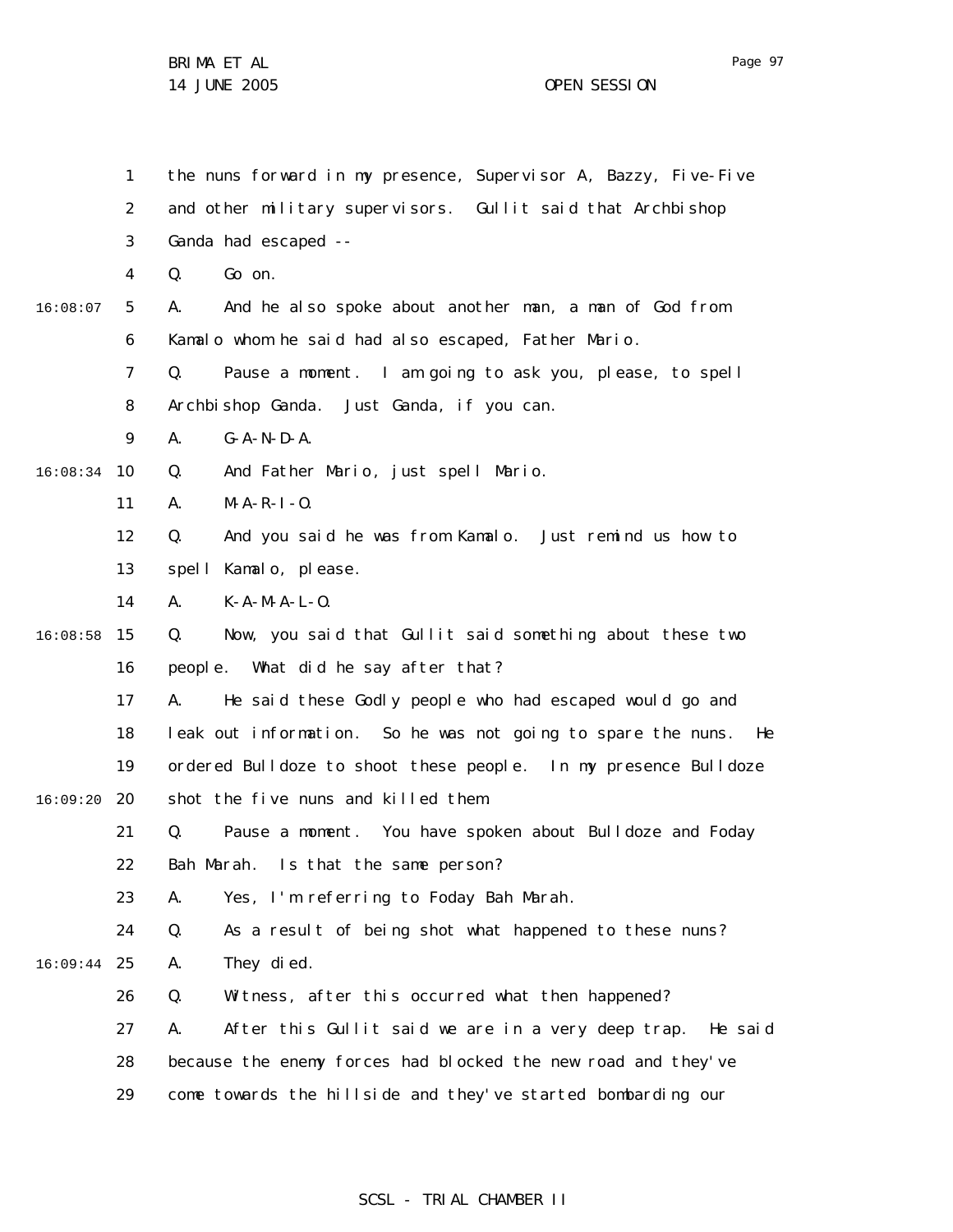1 2 3 4 5 6 7 8 9 10 16:11:08 11 12 13 14 15 16:11:31 16 17 18 19 20 16:11:58 21 22 23 24 25 16:12:22 26 27 28 29 16:10:35 positions. And he said it is time for a complete bulldoze. Q. Where did you go? A. I and the entire troops, including Bazzy, Gullit and others, we moved from the mental home and headed towards the police -- Kissy Police Barracks and the Old Road -- the road leading to that area. Q. After the Kissy Police Barracks where did you go? A. Well, this was a complete movement which Gullit, Five-Five and Bazzy, including other commanders, everybody was moving towards the Wellington area. As we went we shot and set houses on fire. Q. Who were you shooting at? A. This was a bulldoze completely. The civilians within, the civilians we went across as we moved along. Q. Who did the shooting? A. It was done by the troops. Even Bazzy. You know, it was so dangerous that everybody participated in it. Gullit did it with his own gun, Bazzy was with his own weapon, Five-Five was with his own weapon. Everybody was red alert. We moved and shot our way through. Q. You said you were going towards the Wellington area. Did you get there? A. Yes, we reached there. I and the troops, we reached at the brewery junction and Old Road. Q. You have described what the brewery was yesterday. After you got to the brewery junction what did you do? A. Well, the Nigerian forces were stationed at that junction. Q. Did anything happen there? A. Yes. Gullit called the operation commander to bring the 81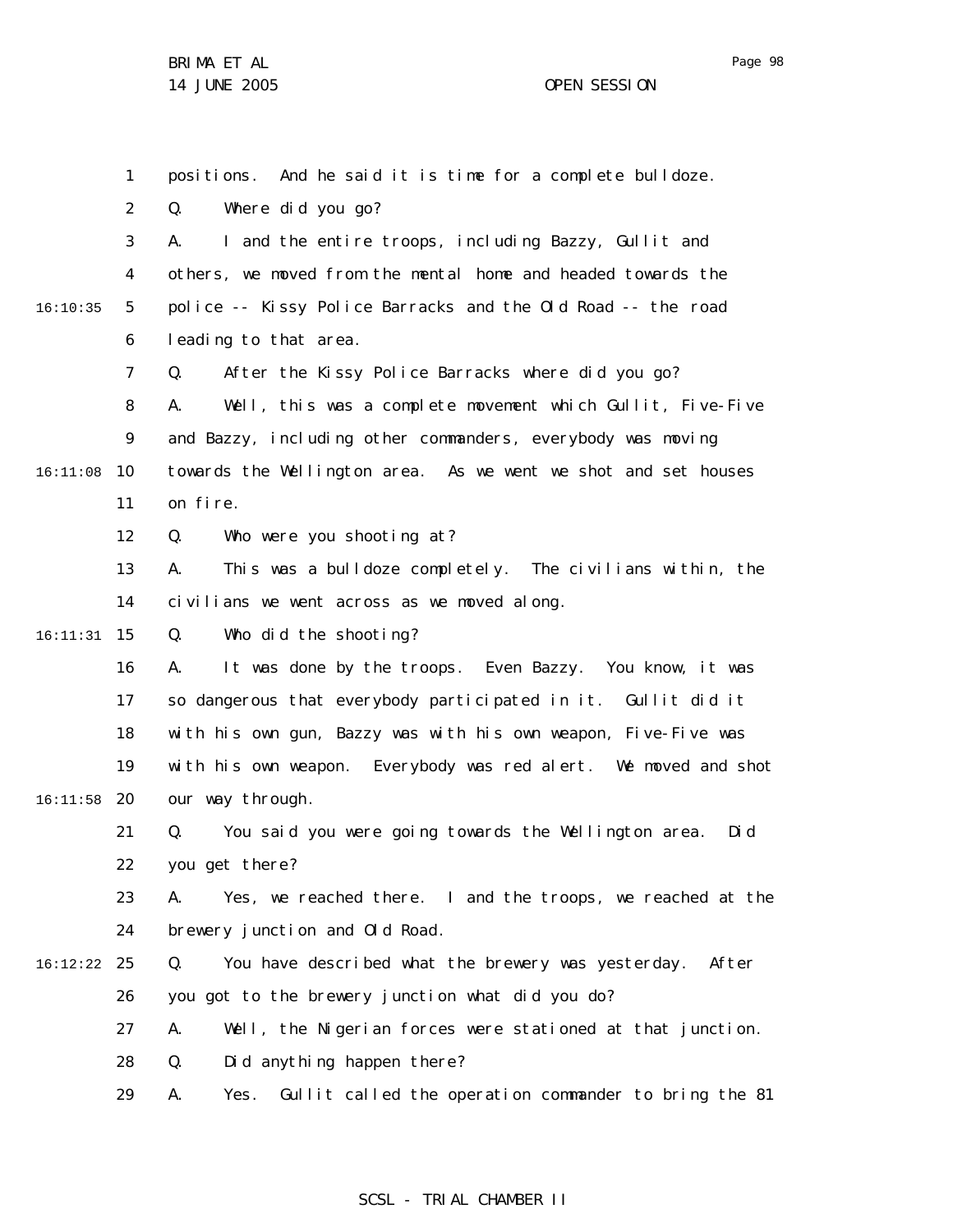1 2 3 4 5 6 7 8 9 10 16:13:39 11 12 13 14 15 16:14:04 16 17 18 19 20 16:14:19 21 22 23 24 25 16:14:48 26 27 28 29 16:13:18 millimetre mortar gun and make sure that they bombard the Nigerian positions. Q. How do you know Gullit gave this order? A. I, Supervisor A were together, including Gullit, Bazzy, Five-Five and the operation commander who called him, that the Nigerians had blocked the highway and that the mortar bomb -mortar gun should be used to bombard those positions so that we would find our way into the jungle. Q. Where did you move from Wellington? A. From Wellington the troops bombarded the position of the Nigerians and they retreated. Whilst the troops were moving towards Allen Town -- Calaba Town, Colonel Eddie was shot and he died in the process. We lost Colonel Eddie during that operation towards Calaba Town. Q. You got to Calaba Town. Just spell Calaba Town again for us. You have spelt it before. PRESIDING JUDGE: Ms Pack, just before he does, I heard the witness to say "they retreated," but I'm not sure who "they" is. MS PACK: Q. Who retreated? A. The Nigerian forces retreated to the new road. Q. And after the Nigerian forces retreated where did you go? A. The troop advanced to Calaba Town and from Calaba Town we advanced to Allen Town. Q. Would you just spell Calaba Town, please? A. C-A-L-A-B-A. Q. Whilst you were at Allen Town did anything happen? A. Yes. Q. What happened at Allen Town?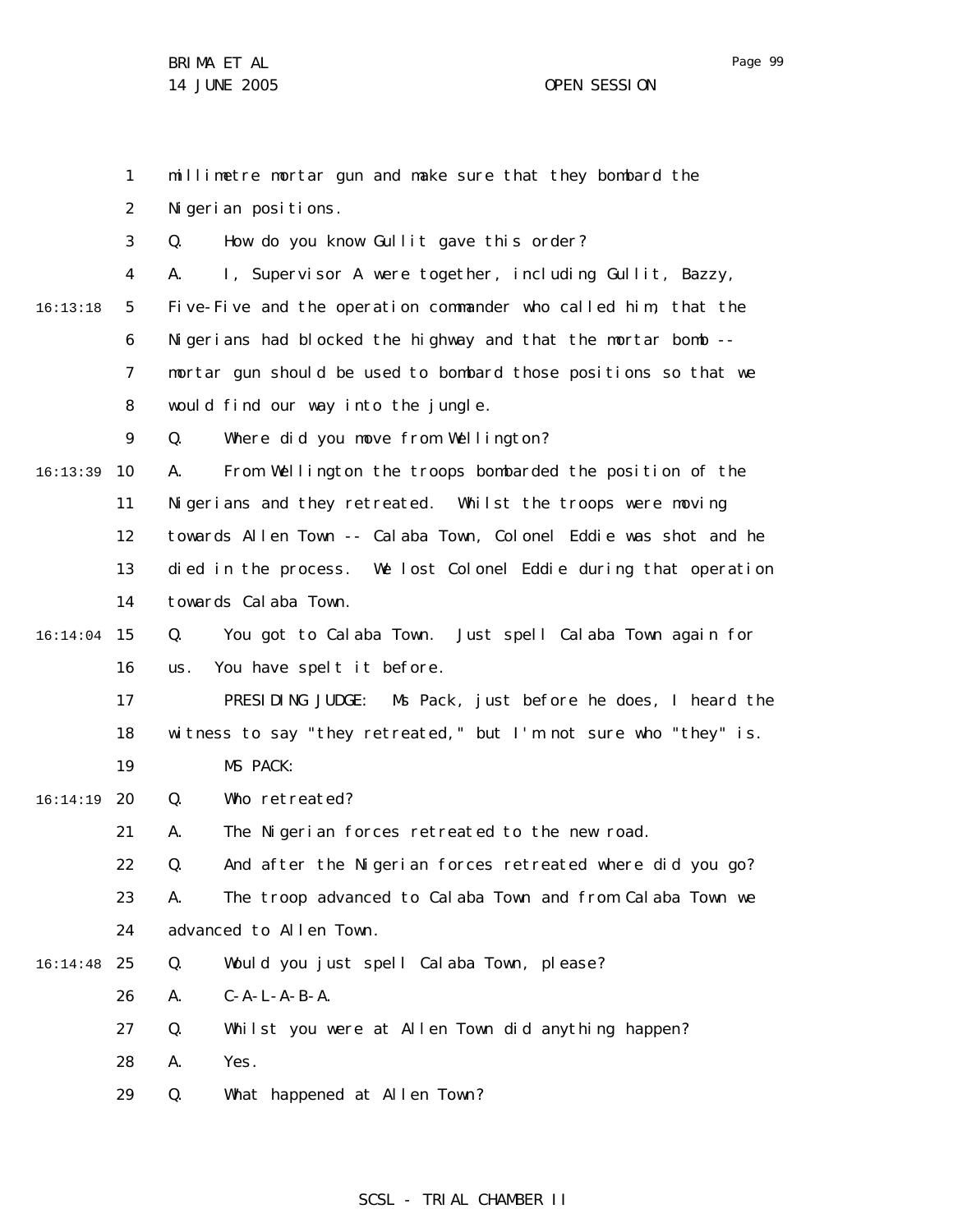|          | $\mathbf{1}$   | At Allen Town Gullit called the operation commander,<br>А.        |
|----------|----------------|-------------------------------------------------------------------|
|          | 2              | Supervisor A and the military supervisors and also the battalion  |
|          | 3              | commanders. And he said now the troops should construct a         |
|          | 4              | defensive position.                                               |
| 16:15:37 | 5              | How do you know he said this?<br>Q.                               |
|          | 6              | I stood there with Supervisor A when Gullit gave this<br>А.       |
|          | $\overline{7}$ | In fact, he said Calaba Town should be burnt down.<br>order.      |
|          | 8              | What happened after this order was given?<br>Q.                   |
|          | 9              | At that moment Five-Five joined the troops and we came down<br>А. |
| 16:16:03 | 10             | to Calaba Town and started setting the houses around Calaba Town  |
|          | 11             | on fire.                                                          |
|          | 12             | How do you know that Five-Five was with the troop that did<br>Q.  |
|          | 13             | thi s?                                                            |
|          | 14             | Well, I moved with Supervisor A down to a point at Calaba<br>А.   |
| 16:16:34 | 15             | But it was Five-Five who was overall commander of the<br>Town.    |
|          | 16             | troops. He himself participated in the burning of the houses in   |
|          | 17             | Cal aba Town.                                                     |
|          | 18             | Where did you go after Calaba Town?<br>Q.                         |
|          | 19             | The troop retreated to Allen Town where Five-Five told<br>А.      |
| 16:17:06 | 20             | Gullit that the mission had been accomplished. Later Gullit       |
|          | 21             | called Supervisor A and Bioh - Abdul Sesay - and told them that   |
|          | 22             | now these men should wait. He, Bazzy, Five-Five and the           |
|          | 23             | operation commander -- deputy operation commander, mission        |
|          | 24             | commander headed for the jungle at Allen Town leading to Grafton. |
| 16:17:42 | 25             | Now, just to get the names clear for the ones who were to<br>Q.   |
|          | 26             | stay back in Allen Town, you said Abdul Sesay, which you spelt    |
|          | 27             | What was the full name of Bioh?<br>before, and Bioh.              |
|          | 28             | Ibrahim Bioh Sesay.<br>А.                                         |
|          | 29             | So after these things were said by Gullit what happened?<br>Q.    |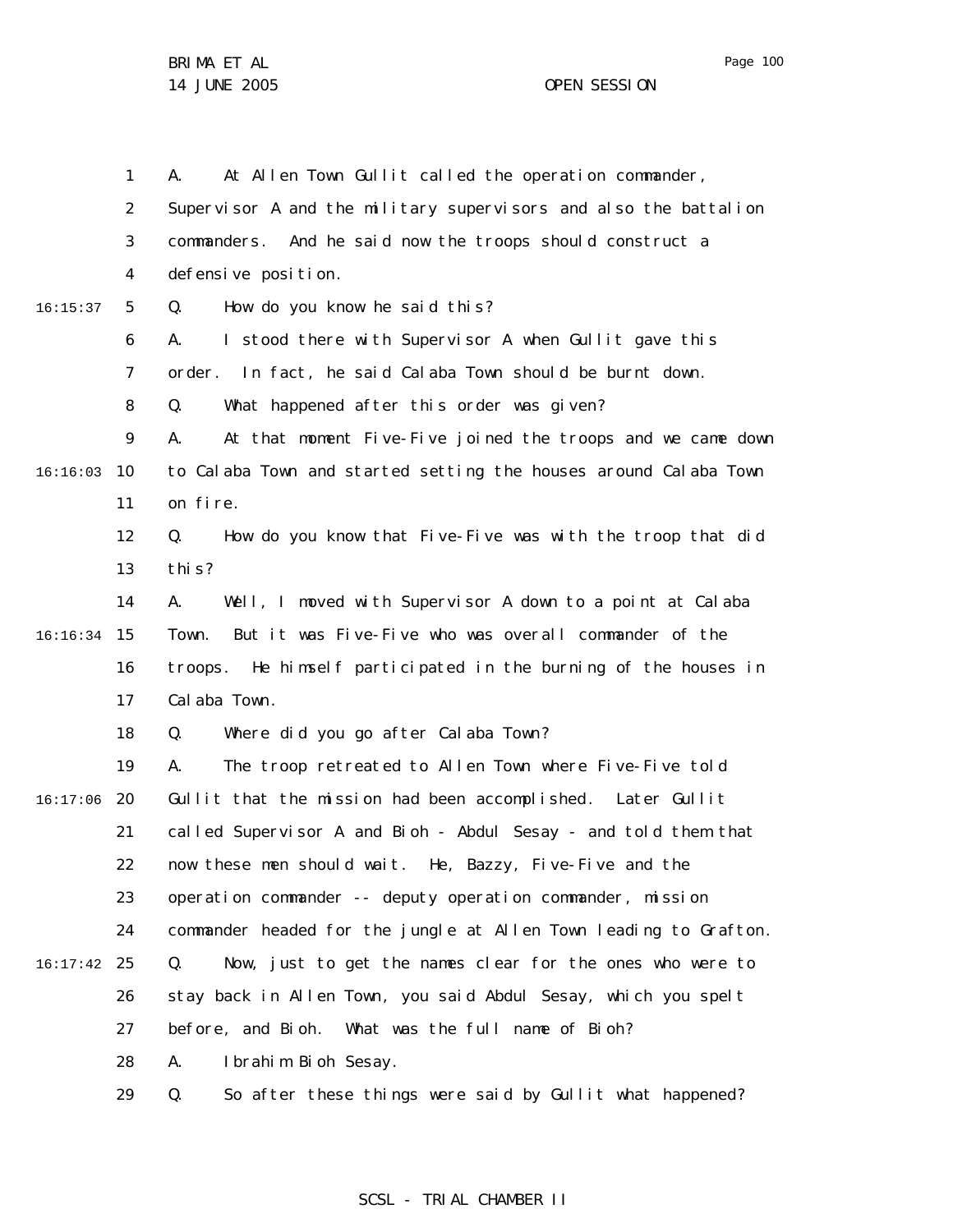|          | 1  | He also said that he was going to set up a temporary base<br>А.   |
|----------|----|-------------------------------------------------------------------|
|          | 2  | where he would take his family and he'll send the operation       |
|          | 3  | commander to take the rest of the troop to the place where they   |
|          | 4  | will be based.                                                    |
| 16:18:26 | 5  | So what happened? Did Gullit leave the location, Allen<br>Q.      |
|          | 6  | Town?                                                             |
|          | 7  | Yes, Gullit, Five-Five, Bazzy left and went back to the<br>А.     |
|          | 8  | temporary base that he said he was going to set up.               |
|          | 9  | What did you do?<br>Q.                                            |
| 16:18:47 | 10 | I stayed with Supervisor A, Bioh and Abdul Sesay, together<br>А.  |
|          | 11 | with a very heavy manpower that was on the ground.                |
|          | 12 | Did anything happen whilst you were at Allen Town?<br>Q.          |
|          | 13 | At Allen Town Supervisor A said we should establish a<br>А.       |
|          | 14 | defensive and to wait on Gullit's call, so that the troop would   |
| 16:19:24 | 15 | meet them to take over the jungle.                                |
|          | 16 | And after Supervisor A said this did anything happen from<br>Q.   |
|          | 17 | Allen Town?                                                       |
|          | 18 | The troop passed the night there and we never saw the<br>А.       |
|          | 19 | operation commander come to call us to go back.                   |
| 16:19:47 | 20 | Did you do anything whilst you were in Allen Town?<br>Q.          |
|          | 21 | At Allen Town Supervisor A organised a team led by Rambo.<br>А.   |
|          | 22 | Which Rambo?<br>Q.                                                |
|          | 23 | Red Goat.<br>А.                                                   |
|          | 24 | Q.<br>Go on.                                                      |
| 16:20:14 | 25 | He said that we should search for the position of the<br>А.       |
|          | 26 | enemies.                                                          |
|          | 27 | What happened as a result of this instruction?<br>Q.              |
|          | 28 | I joined Rambo and we went as far as Wellington. We went<br>А.    |
|          | 29 | through the new road towards the Auroel Tobacco Company and there |

# SCSL - TRIAL CHAMBER II

Page 101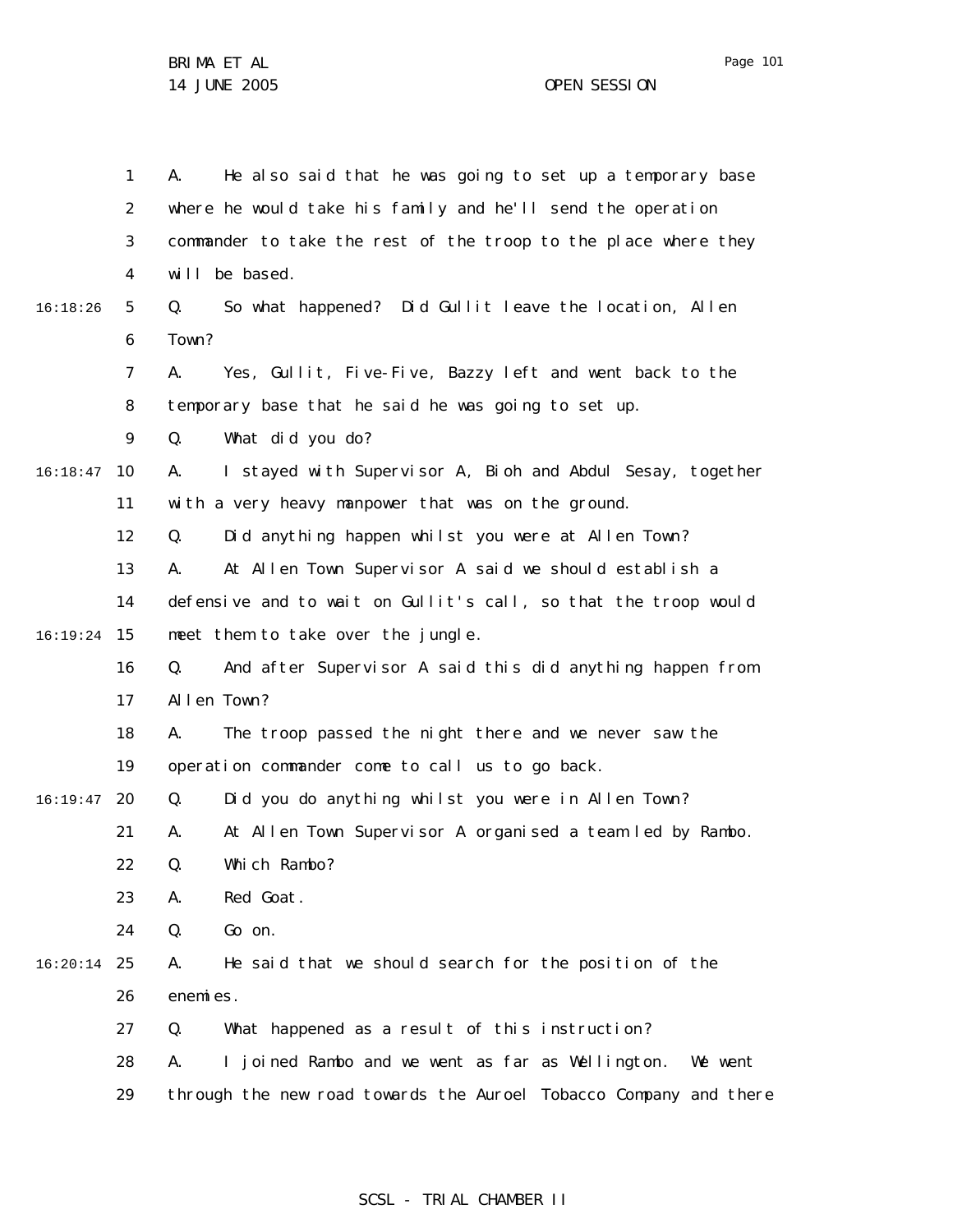|          | 1              | were no enemy forces within that area. I and Rambo and the other |
|----------|----------------|------------------------------------------------------------------|
|          | $\overline{2}$ | soldiers who went there were around together with some two       |
|          | 3              | journalists and a French speaking journalist, but they said they |
|          | 4              | had come from RFI. But they should come into our midst.<br>Rambo |
| 16:21:06 | 5              | captured them and he said he was going to take them to our base  |
|          | 6              | at Allen Town.                                                   |
|          | 7              | Pause a moment. You have mentioned a tobacco company.<br>Q.      |
|          | 8              | Could you just give the full name of the tobacco company you     |
|          | 9              | mentioned?                                                       |
| 16:21:18 | 10             | Auroel Tobacco Company; that's the name.<br>А.                   |
|          | 11             | Would you spell Auroel, please?<br>Q.                            |
|          | 12             | $A-U-R-O-E-L$ .<br>А.                                            |
|          | 13             | After these journalists were taken what happened?<br>Q.          |
|          | 14             | Rambo, myself, together with the other forces, reported<br>А.    |
| 16:21:50 | 15             | with these people to Supervisor A. Later they took some          |
|          | 16             | snapshots and tried to get some brief notes about the troops.    |
|          | 17             | After which Supervisor A ordered that they should be released,   |
|          | 18             | but their cameras were smashed away from them. They didn't go    |
|          | 19             | away with the camera. Supervisor A ordered that the journ alists |
| 16:22:20 | 20             | should be released and released them.                            |
|          | 21             | Did anything happen in Allen -- did you return to Allen<br>Q.    |
|          | 22             | Town?                                                            |
|          | 23             | Yes, My Lord.<br>А.                                              |
|          | 24             | After you returned there did anything happen?<br>Q.              |
| 16:22:30 | 25             | Yes, Supervisor A mounted the set, trying to get the<br>А.       |
|          | 26             | location of Gullit.                                              |
|          | 27             | How do you know he mounted a set?<br>Q.                          |
|          | 28             | Since I was very close and they mounted a set in my<br>А.        |
|          | 29             | presence, trying to find out the location of Gullit.             |

# SCSL - TRIAL CHAMBER II

Page 102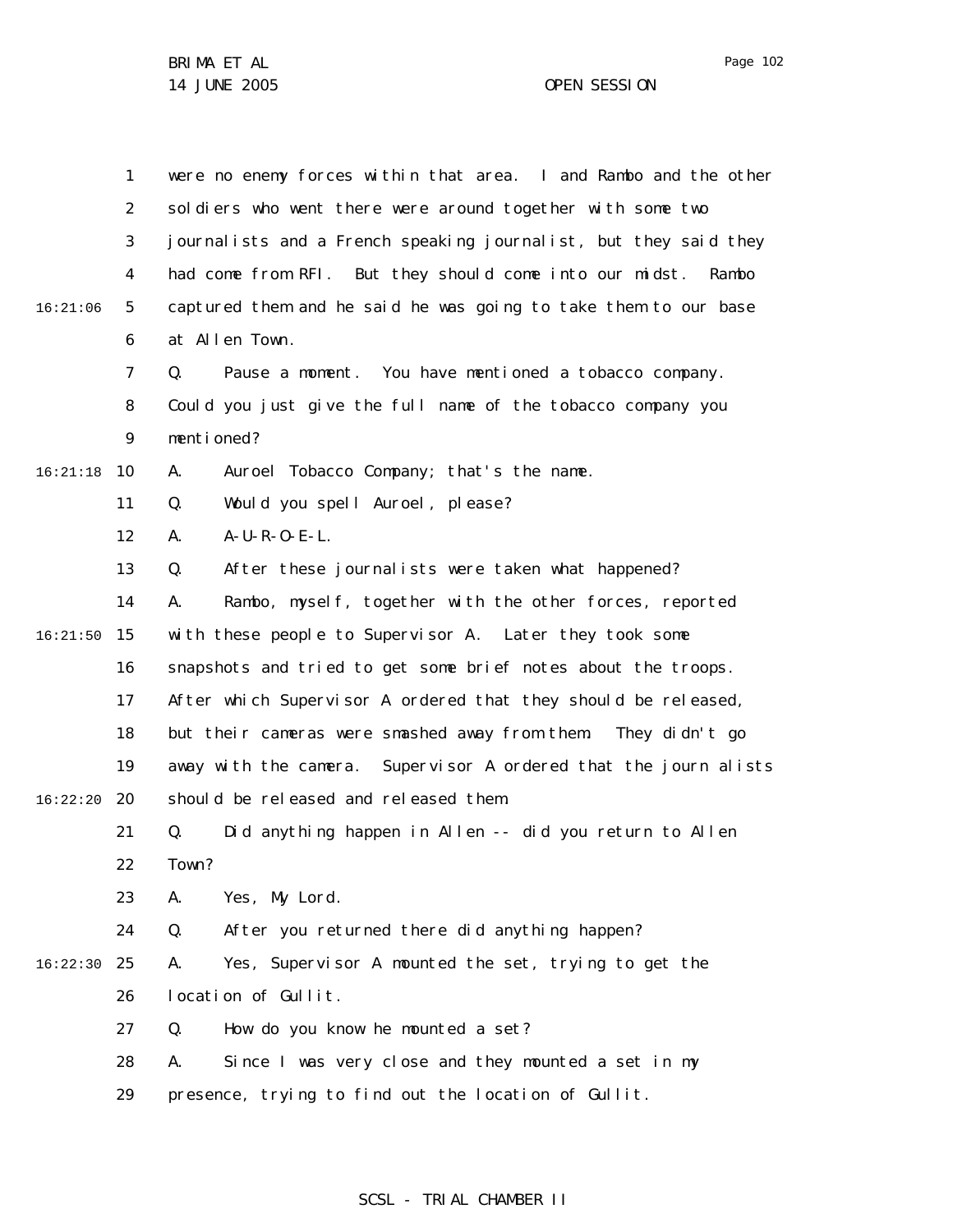1 Q. Did you find out the location of Gullit?

2 3 4 5 6 7 8 9 10 16:23:40 11 12 13 14 15 16:24:11 16 17 18 19 20 16:24:41 21 22 23 24 25 16:25:00 26 27 28 29 16:23:18 A. In fact, as Supervisor A called him, Gullit said that he was at Benguema, that he had reached Benguema. So he was hoping to send reinforcement to us at Allen Town, because we were still not able to recapture Allen Town. Q. Pause a moment. You have spelt this before but if you would spell Benguema again, please. A. B-E-N-G-U-E-M-A. Q. Thank you, witness. Did, in the event, reinforcements arrive in Allen Town? A. Well, I, Supervisor A, Supervisor Ibrahim Bioh Sesay, Abdul Sesay and the other troops waited but we only heard some heavy shooting around Jui but they never reached. Q. Witness, did you stay in Allen Town? A. Later the enemy forces penetrated Allen Town and the troop retreated immediately. I, Supervisor A, Supervisor Abdul Sesay, Supervisor Ibrahim Bioh Sesay retreated to the jungle. Q. Before you left Allen Town did the troops do anything in Allen Town? A. Well, part of Allen Town was burnt down. Q. How do you know this? A. This happened in my presence. Because when the enemy forces were coming to take over the place, Supervisor A said we should set the town on fire, part of the town. So that would show a sign of retreating -- retreat, sorry. Q. Were there civilians in Allen Town? A. At that time when we went there, there were no civilians except for the civilians whom the troop had captured, who were with the troop.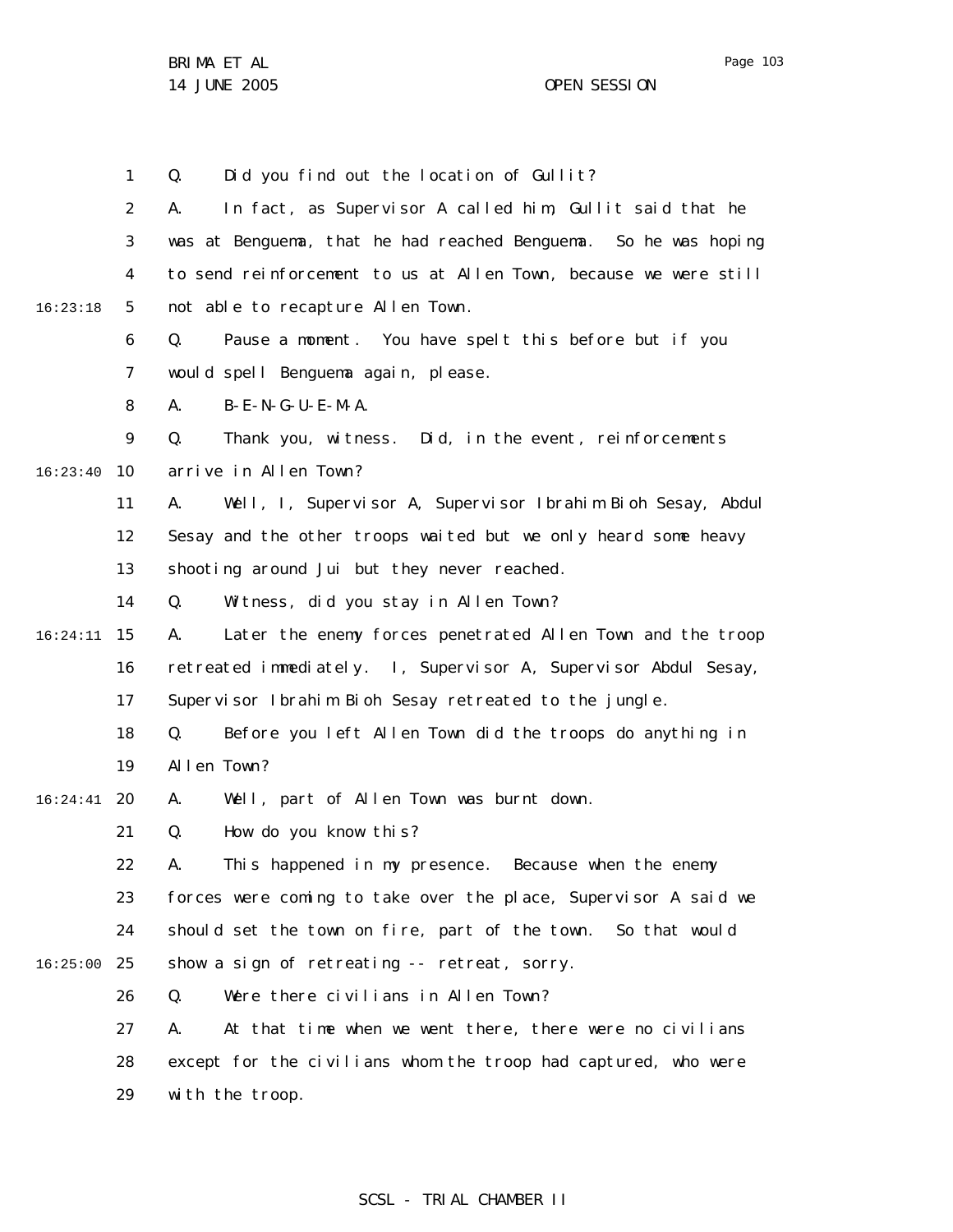1 Q. After you left Allen Town where did you go?

2 A. We went through the jungle.

3 Q. Where did you arrive?

4 A. We used the Grafton jungle, through the Hastings jungle,

5 6 16:25:49 and finally set up a temporal base within that jungle close to Benguema.

> 7 Q. Did you arrive at Benguema eventually?

8 9 10 16:26:14 A. Whilst we were at that temporal jungle, rather, Supervisor A mounted the set and called on Gullit. Gullit informed him that the RUF had started capturing the SLAs --

11 THE INTERPRETER: Sorry, can he go over that?

12 MS PACK:

13 14 Q. Pause. You said that Gullit said to Supervisor A that the RUF had started capturing the SLAs. What else did he say?

15 16:26:38 16 A. He said they were raising the soldiers, they were taking everything away from them.

> 17 Q. After this communication where did you go?

18 A. Well, Supervisor A said that we should mount a strong

19 defensive posture and move to Benguema barracks.

20 16:27:11 21 Q. During the communication with Gullit did he say where the RUF were raising SLAs and taking everything from them?

22 23 24 A. Yes. He said at Waterloo the RUF were based there and it was the RUF who were raising any SLA whom they found in that area.

25 16:27:38 Q. Did you get to Benguema?

> 26 A. Yes, My Lord.

27 Q. When you got to Benguema who was there?

28 A. On arrival at Benguema I, Supervisor A, Supervisor Abdul

29 Sesay, Supervisor Ibrahim Bioh Sesay and others, Gullit,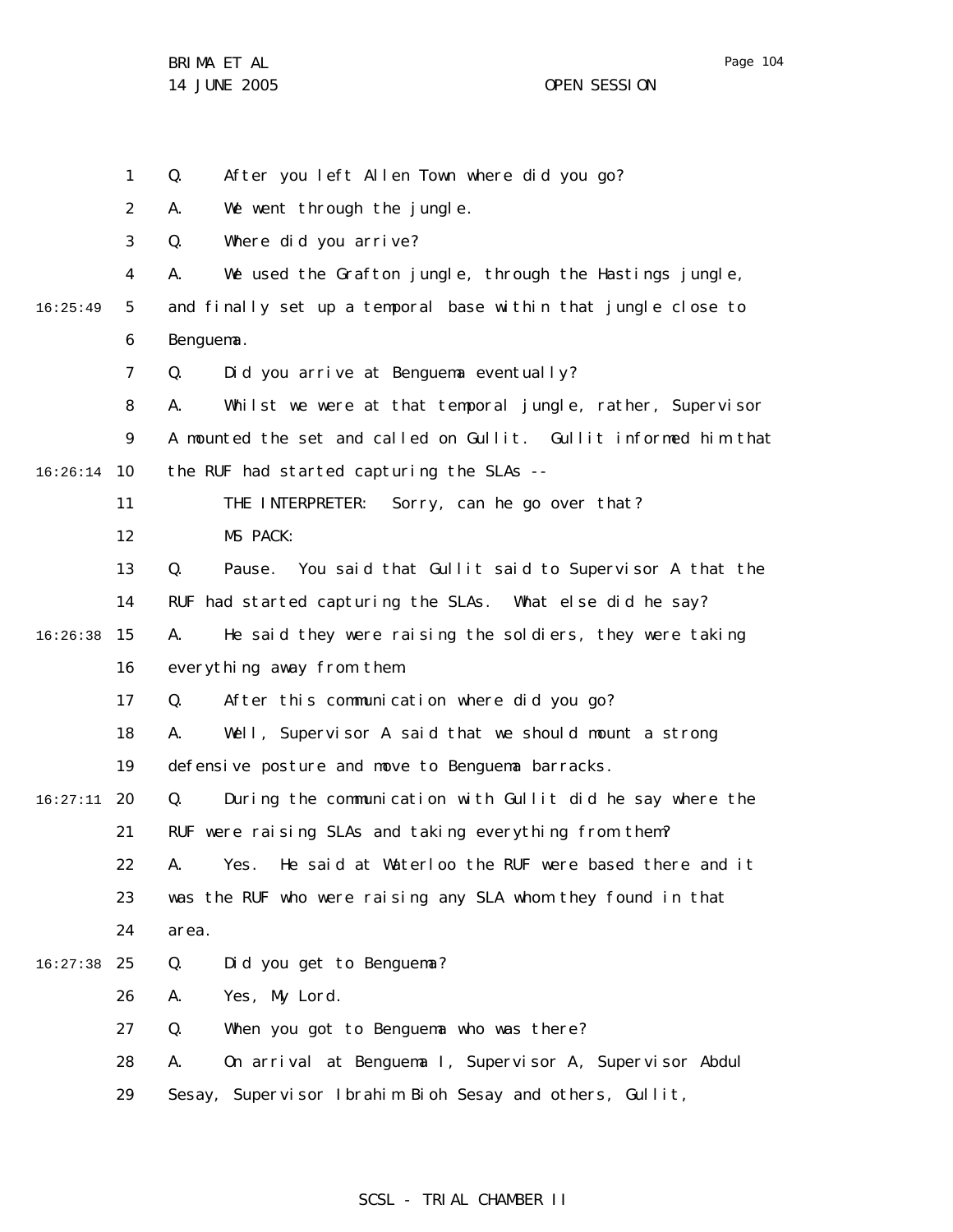Page 105

|          | 1              | Five-Five, Tina the wife of SAJ Musa, welcomed the troop at       |
|----------|----------------|-------------------------------------------------------------------|
|          | 2              | Benguema training centre.                                         |
|          | 3              | Q.<br>Pause a moment. About how many were there with you in the   |
|          | 4              | group that had come from Allen Town to Benguema at this time, if  |
| 16:28:27 | 5              | you're able to estimate?                                          |
|          | 6              | Well, it could be -- the estimate could be about 500.<br>We<br>А. |
|          | $\overline{7}$ | About 500.<br>were many.                                          |
|          | 8              | Were there others apart from Gullit, Five-Five and Tina<br>Q.     |
|          | 9              | Musa at Benguema when you got there?                              |
| 16:28:57 | 10             | The operation commander was there, Colonel Tito and others.<br>А. |
|          | 11             | They were all at Benguema.                                        |
|          | 12             | Q.<br>Were there any other SLA commanders -- sorry. Were there    |
|          | 13             | any other commanders that you heard about based elsewhere other   |
|          | 14             | than Benguema?                                                    |
| 16:29:16 | 15             | Yes, because later when I and the troops arrived, as<br>А.        |
|          | 16             | Five-Five had demanded that anybody who had money should          |
|          | 17             | surrender it, so Supervisor A asked for Bazzy and he was told by  |
|          | 18             | Gullit that Bazzy was at Hastings as commander.                   |
|          | 19             | JUDGE LUSSICK: I didn't quite catch all of that.                  |
| 16:29:51 | 20             | Five-Five demanded that anyone with money should do what?         |
|          | 21             | I will ask the witness to repeat.<br>MS PACK:                     |
|          | 22             | You have said that Five-Five said that anyone with money<br>Q.    |
|          | 23             | should do something. Perhaps you could just explain again what    |
|          | 24             | Five-Five said.                                                   |
| 16:30:09 | 25             | А.<br>When the troops arrived at Benguema, the first thing        |
|          | 26             | Five-Five said was that, "Gentleman, now the RUF have taken so    |
|          | 27             | much money from the SLAs." So whosoever had dollar in his         |
|          | 28             | possession should surrender that to him for safekeeping.          |
|          | 29             | Now, you said that after Five-Five said this Supervisor A<br>Q.   |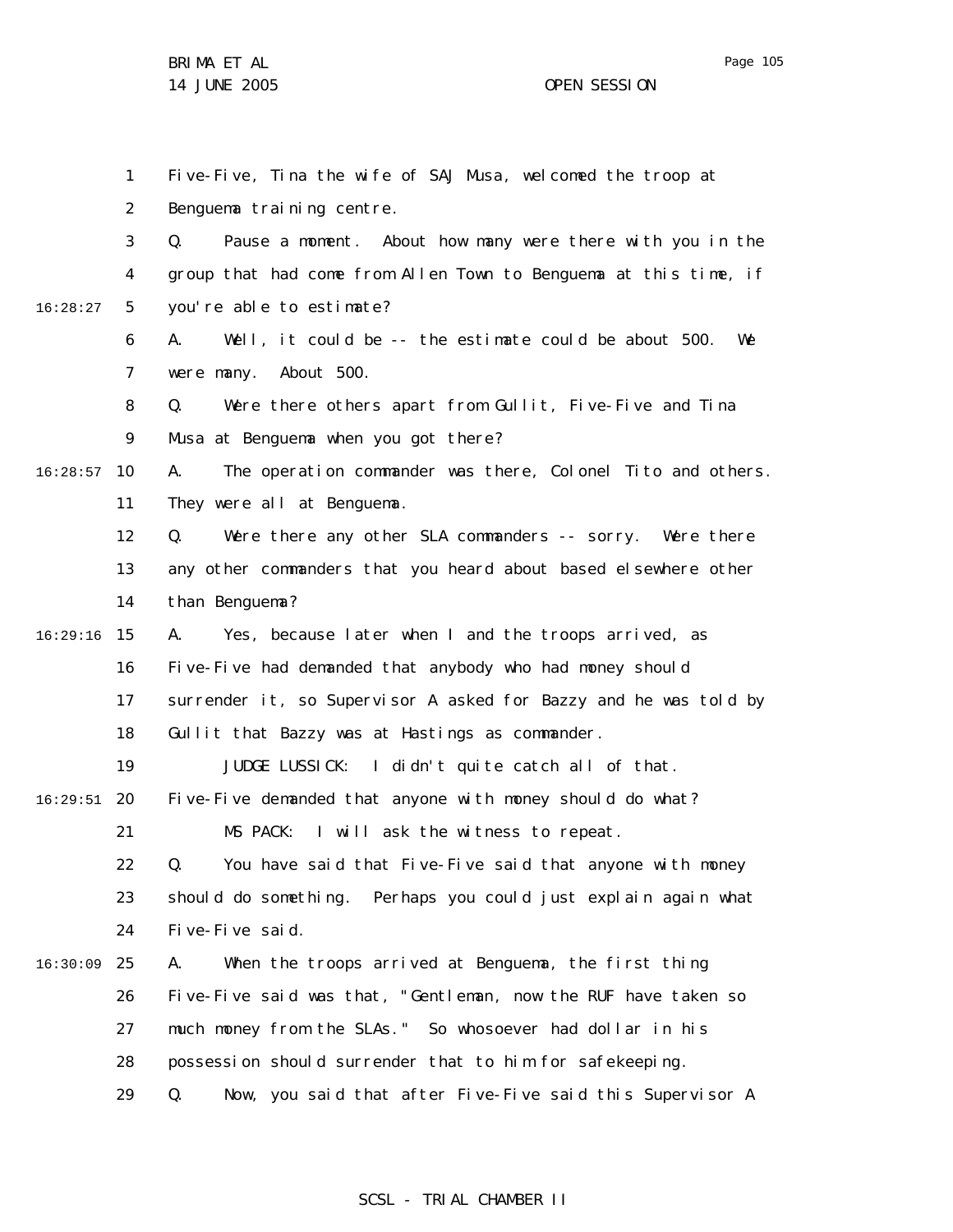|          | 1              | said something to Five-Five. What was that?                      |
|----------|----------------|------------------------------------------------------------------|
|          | 2              | No, he spoke with Gullit.<br>А.                                  |
|          | 3              | And what did he say?<br>Q.                                       |
|          | 4              | He inquired about the whereabouts of Bazzy.<br>А.                |
| 16:30:56 | 5              | Q.<br>And you've said what Gullit said in response.              |
|          | 6              | Gullit said Bazzy was the commander at Hastings.<br>А.           |
|          | $\overline{7}$ | Whilst you were at Benguema did anything happen?<br>Q.           |
|          | 8              | Yes.<br>А.                                                       |
|          | 9              | Q.<br>What happened?                                             |
| 16:31:23 | 10             | While I, Supervisor A went to Gullit, Gullit informed him<br>А.  |
|          | 11             | that Issa and Foday Kallay had just left Benguema for Makeni and |
|          | 12             | that they were eager to see Supervisor A.                        |
|          | 13             | Q.<br>Pause a moment. You have said that Gullit told Supervisor  |
|          | 14             | A that Foday Kallay and Issa -- now, Issa, who was that?         |
| 16:31:54 | 15             | Issa Sesay of the RUF.<br>А.                                     |
|          | 16             | And Foday Kallay?<br>Q.                                          |
|          | 17             | Foday Kallay was formerly the deputy operation commander<br>А.   |
|          | 18             | for the SLA battalion -- or rather SLA at Kono.                  |
|          | 19             | $[TB140605F - SV]$                                               |
| 16:32:08 | 20             | After Gullit said this to Supervisor A did anything happen<br>Q. |
|          | 21             | in Benguema?                                                     |
|          | 22             | А.<br>Yes.                                                       |
|          | 23             | Q.<br>What happened?                                             |
|          | 24             | Later an operation was planned. When Gullit said he had<br>А.    |
| 16:32:41 | 25             | received information that the Guinean contingent wanted to pass  |
|          | 26             | through Hastings going towards Guinea.                           |
|          | 27             | How do you know an operation was planned?<br>Q.                  |
|          | 28             | Well, at that time he called Supervisor A, the operation<br>А.   |
|          | 29             | commander, and they organised a well-planned operation which     |

# SCSL - TRIAL CHAMBER II

Page 106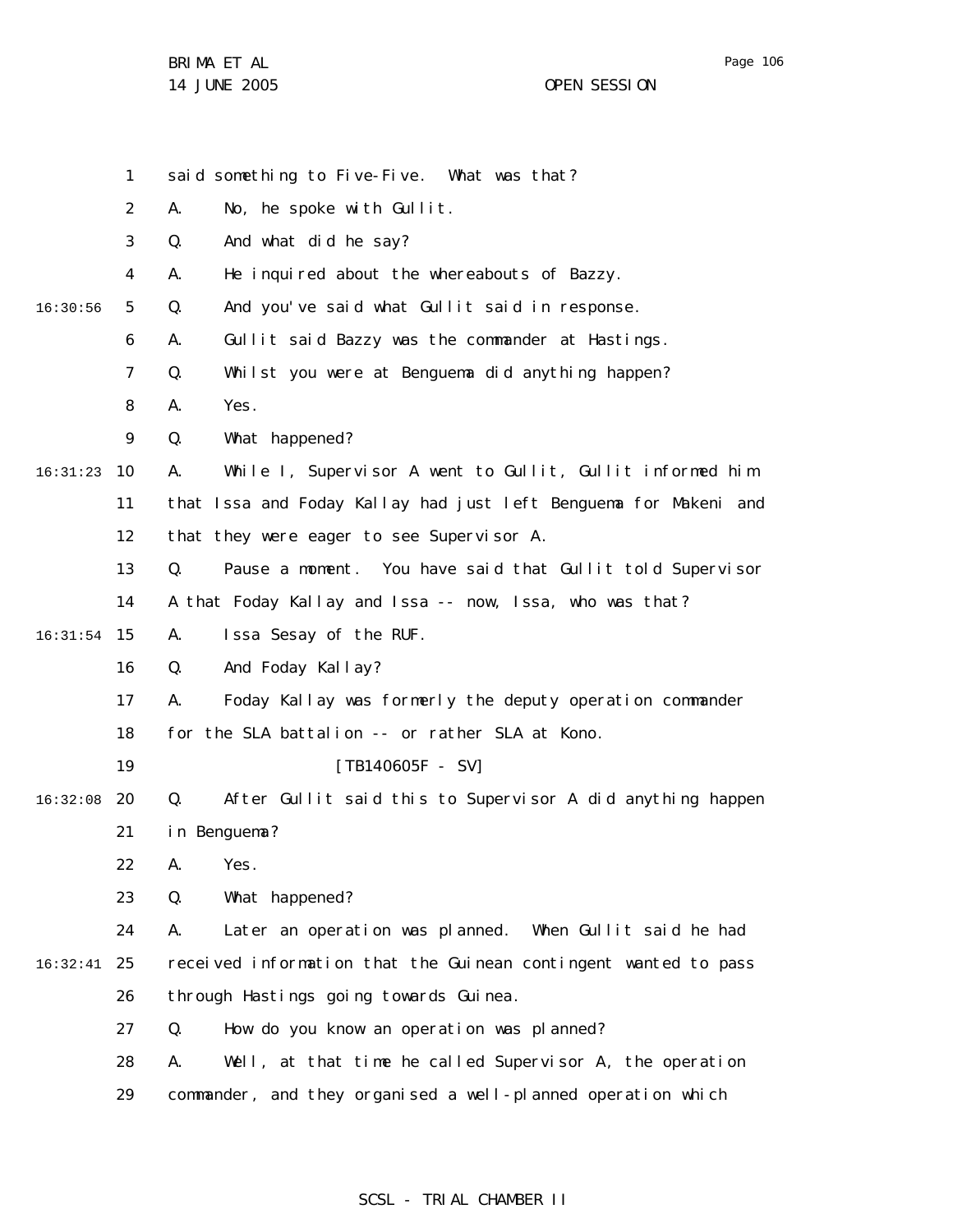Page 107

BRIMA ET AL 14 JUNE 2005 OPEN SESSION

|          | $\mathbf{1}$ | involved to ambush the Guinean troops as they retreated from      |
|----------|--------------|-------------------------------------------------------------------|
|          | 2            | Freetown.                                                         |
|          | 3            | Did the operation in the event take place?<br>Q.                  |
|          | 4            | Yes.<br>А.                                                        |
| 16:33:15 | 5            | How do you know it took place?<br>Q.                              |
|          | 6            | I, Five-Five, Supervisor A, the operation commander, the<br>А.    |
|          | 7            | deputy operation commander joined forces with the RUF Rambo --    |
|          | 8            | Colonel Rambo of the RUF.                                         |
|          | 9            | That's the Rambo you spoke about earlier in Kono?<br>Q.           |
| 16:33:44 | 10           | Yes.<br>А.                                                        |
|          | 11           | And with the radio communication in Freetown?<br>Q.               |
|          | 12           | He communicated before the reinforcement arrived.<br>А.<br>Yes.   |
|          | 13           | Rambo of the RUF.                                                 |
|          | 14           | Q.<br>What happened on this operation?                            |
| 16:34:09 | 15           | Well, during this operation as the Guinean forces tried to<br>А.  |
|          | 16           | go through they did not succeed. The troops ambushed the          |
|          | 17           | Guineans and only it was their tank that escaped.<br>But the      |
|          | 18           | trailer that was carrying the arms and ammunition did not survive |
|          | 19           | the ambush.                                                       |
| 16:34:30 | 20           | So what happened to the arms and ammunition?<br>Q.                |
|          | 21           | The arms and ammunition, Gullit decided that we should turn<br>А. |
|          | 22           | it into an immediate G4 closer to the refugee camp.               |
|          | 23           | Where was the refugee camp?<br>Q.                                 |
|          | 24           | It was located between Waterloo and the Newton Highway.<br>А.     |
| 16:35:00 | 25           | MS PACK:<br>Both names Your Honours have heard before,            |
|          | 26           | Waterloo and Newton.                                              |
|          | 27           | Would you spell Newton please, Witness?<br>Q.                     |
|          | 28           | $N - E - W - T - O - N$ .<br>А.                                   |
|          | 29           | Q.<br>Was there, in the event, a G4 set up at the refugee camp?   |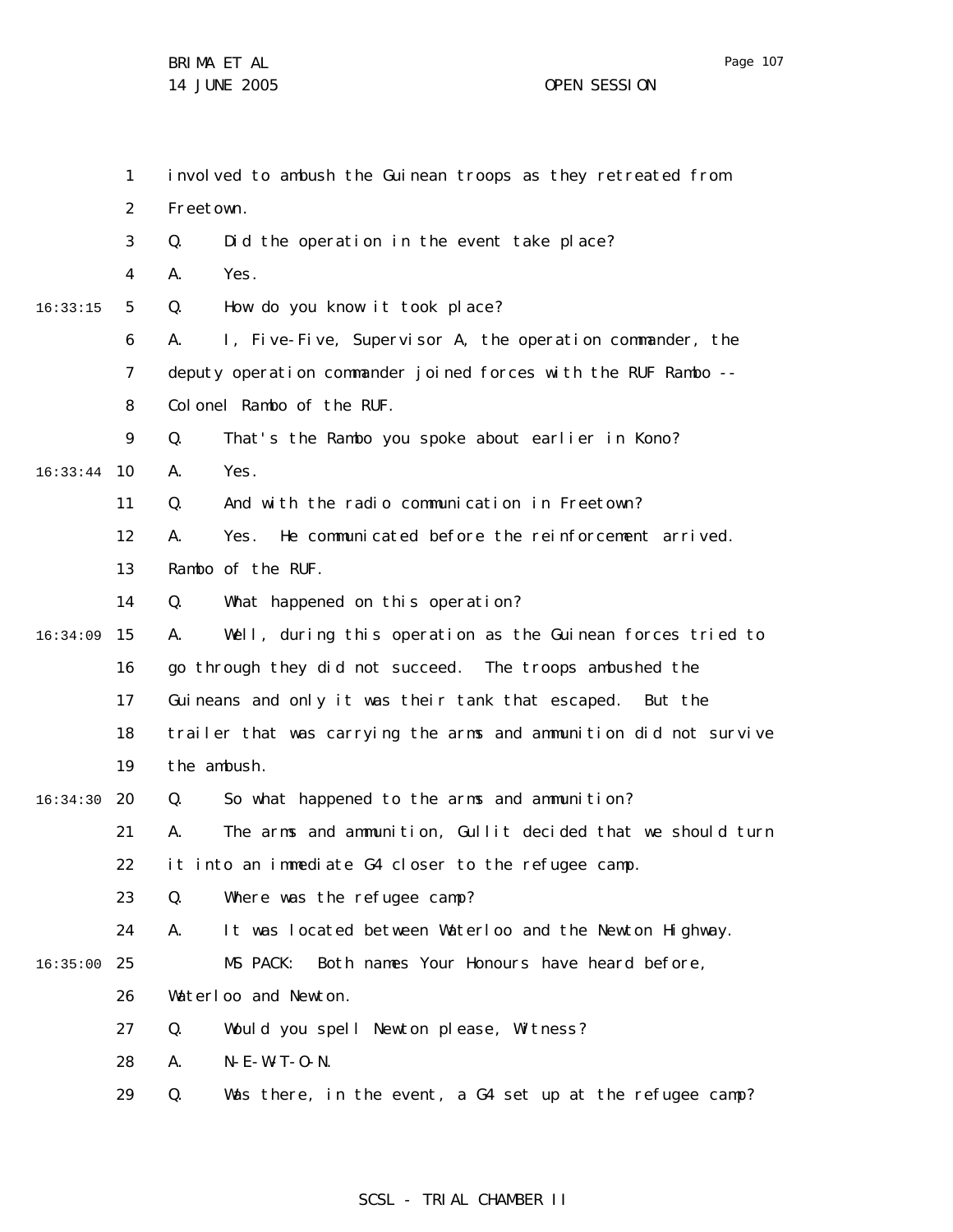1 2 3 4 5 6 7 8 9 10 16:36:10 11 12 13 14 15 16:36:32 16 17 18 19 20 16:37:03 21 22 23 24 25 16:37:32 26 27 28 29 16:35:55 A. Well, this G4, as it was said, Gullit ordered that the Deputy Operation Commander Junior Sheriff should represent the SLA and later Rambo of the SLA -- RUF should represent the RUF to guard the G4. Q. You've named Junior Sheriff before. Sheriff is S-H-E-R-I-F-F. After this operation and after the G4 was set up did anything happen at Benguema? A. Yes. Q. What happened at Benguema? A. While this G4 was formed, I, Supervisor A and Five-Five returned to Benguema. And later Issa Sesay, Morris Kallon, Superman of the RUF came to Benguema. MS PACK: All names that you've had spelt before, Your Honour. Q. Did anything happen when Issa Sesay, Morris Kallon and Superman arrived at Benguema? A. Yes. An immediate meeting was held wherein Gullit, Bazzy, Five-Five, Supervisor A, Supervisor Abdul Sesay, Supervisor Ibrahim Bioh Sesay, Junior Lion and the operation commander and deputy operation commander, also the mission commander, and I also was at this meeting that went on. Q. What happened at the meeting. A. Well, in this meeting Gullit addressed the men. He addressed Issa Sesay and told them that they were happy that they were around, they've come to join force with the SLA. So later Gullit said he would like the troops to plan an operation to go back to Freetown. Q. Was anything said by others at this meeting? A. Well, in fact Issa Sesay, he said he was happy about that.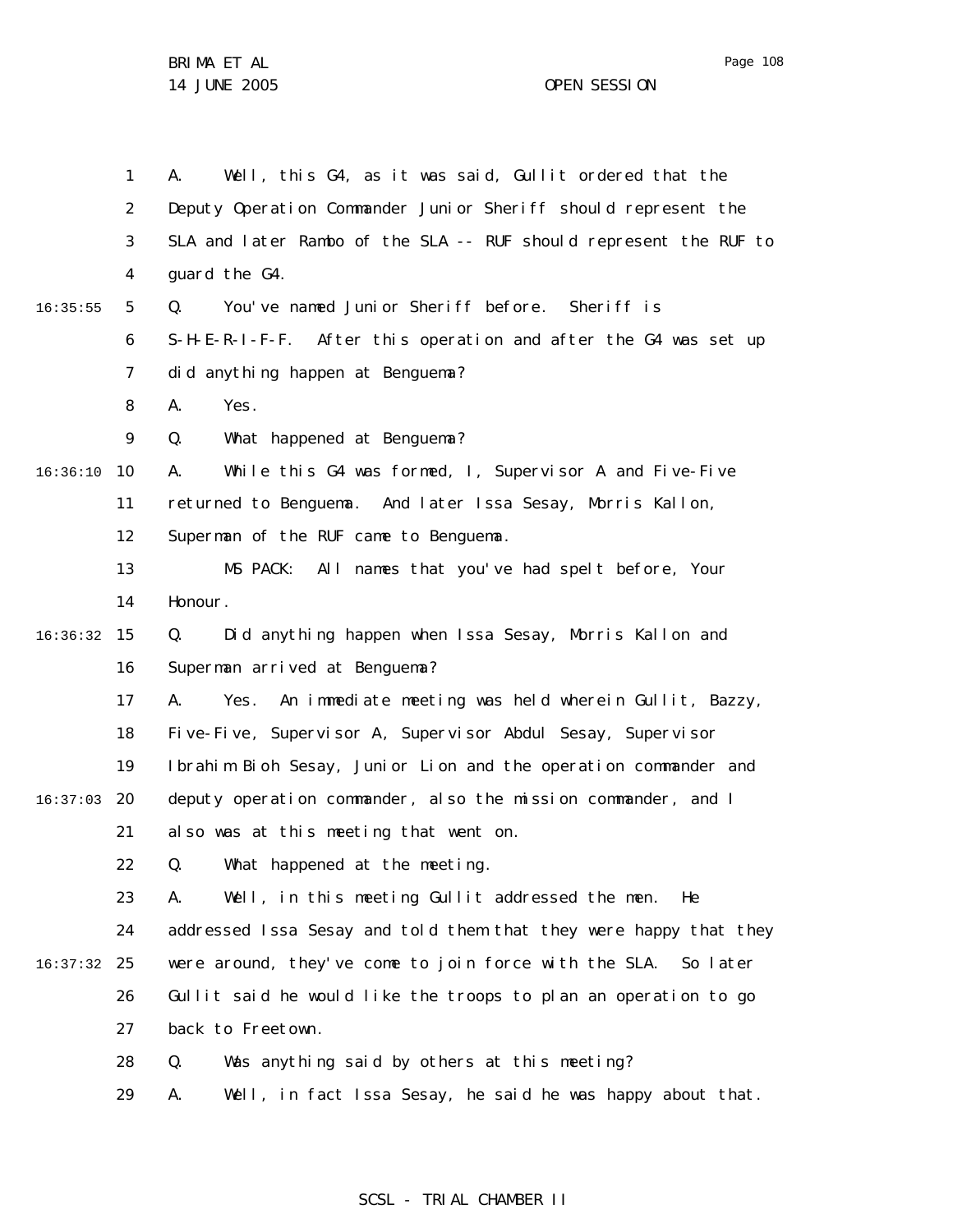Page 109

BRIMA ET AL 14 JUNE 2005 OPEN SESSION

|          | $\mathbf{1}$ | He would be able to join force and give support to the troops     |
|----------|--------------|-------------------------------------------------------------------|
|          | 2            | that will come back to Freetown.                                  |
|          | 3            | Q.<br>Did Issa Sesay say anything else at this meeting?           |
|          | 4            | А.<br>Yes.                                                        |
| 16:38:53 | 5            | What else did he say?<br>Q.                                       |
|          | 6            | He said in fact Superman, as he was in the meeting, he will<br>А. |
|          | 7            | arrest him as Mosquito had arrested that -- Superman -- Superman  |
|          | 8            | should be taken to Kailahun.                                      |
|          | 9            | I didn't get that. What had Mosquito said?<br>Q.                  |
| 16:38:53 | 10           | Issa said Mosquito had given him the order to arrest<br>А.        |
|          | 11           | Superman and that was the best opportunity as he was among the    |
|          | 12           | So he would arrest Superman and take him to Kailahun.<br>SLAs.    |
|          | 13           | Was Superman, in the event, arrested?<br>Q.                       |
|          | 14           | Well, it did not happen because Superman fired one -- a<br>А.     |
| 16:39:43 | 15           | shot up shots. Supervisor A fired a shot up in the air.           |
|          | 16           | JUDGE LUSSICK:<br>Who fired what? Did Superman fire or did        |
|          | 17           | Supervisor A fire or did they both fire?                          |
|          | 18           | I think it was they both fired but I didn't hear<br>MS PACK:      |
|          | 19           | the interpretation properly, the translation.                     |
| 16:39:43 | 20           | Witness, would you just explain again what happened?<br>Q.        |
|          | 21           | It was Supervisor A. When Issa declared that Superman was<br>А.   |
|          | 22           | to be arrested it was Supervisor A that took out his pistol and   |
|          | 23           | gave a shot in the air and said this was impossible.              |
|          | 24           | After the meeting what happened?<br>Q.                            |
| 16:40:22 | 25           | Well, after that meeting the operation for Freetown was<br>Α.     |
|          | 26           | Another operation for Freetown was planned.<br>pl anned.          |
|          | 27           | What did you do?<br>Q.                                            |
|          | 28           | Well, in fact at that time whilst Issa Sesay, Morris Kallon<br>А. |
|          | 29           | went back to Waterloo, their position. Superman stayed with the   |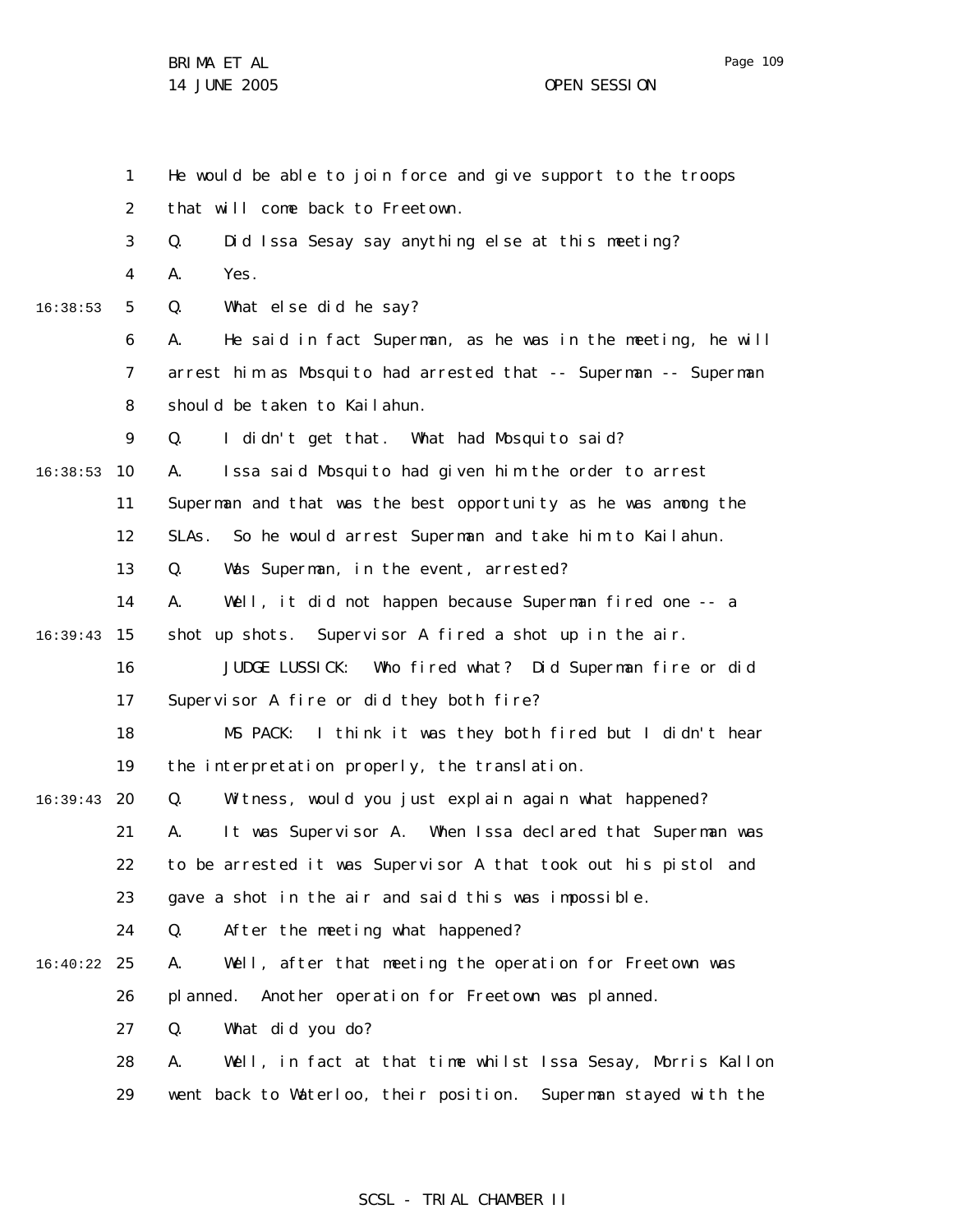Page 110

1 2 3 4 5 6 7 8 9 10 16:41:34 11 12 13 14 15 16:41:49 16 17 18 19 20 16:42:53 21 22 23 24 25 16:42:53 26 27 28 29 16:41:03 SLAs and immediately Gullit organised the SLAs wherein Supervisor A, Five-Five, Superman was the commander for the SLA to move towards Tombo and this time it was the Tombo axis. We'll use the Tombo axis to enter Freetown. Q. Pause a moment. Just spell Tombo, please, for Their Honours? A. T-O-M-B-O. MS PACK: That was a location that was earlier identified to Your Honours on Exhibit P11, a map of the Western Area. Q. Did the operation at the Tombo axis in the event take place? A. Yes. Q. How do you know that it took place? A. Well, in fact at that moment Supervisor A appointed me to go with the soldiers to Macdonald village and wait there as they were coming to join to take the operations to Tombo. Q. Did you go to Tombo? A. Well, whilst we waited -- while I was with the troops at Macdonald Supervisor A, Superman came with troops while Five-Five, he too joined us and said well, now Supervisor A, Superman and including the operation commander, we'll use the bypass. Use the jungle to enter Tombo. Q. Was Tombo entered? A. Well, this was the plan. They took the bypass whilst Five-Five, later Morris Kallon, Issa Sesay also came with ammunitions. They came with SPG bombs, 60 millimetre bombs and ammunitions AK and LAR rounds. Q. Pause a moment. You said SPG bombs. Can you just give the full name for that?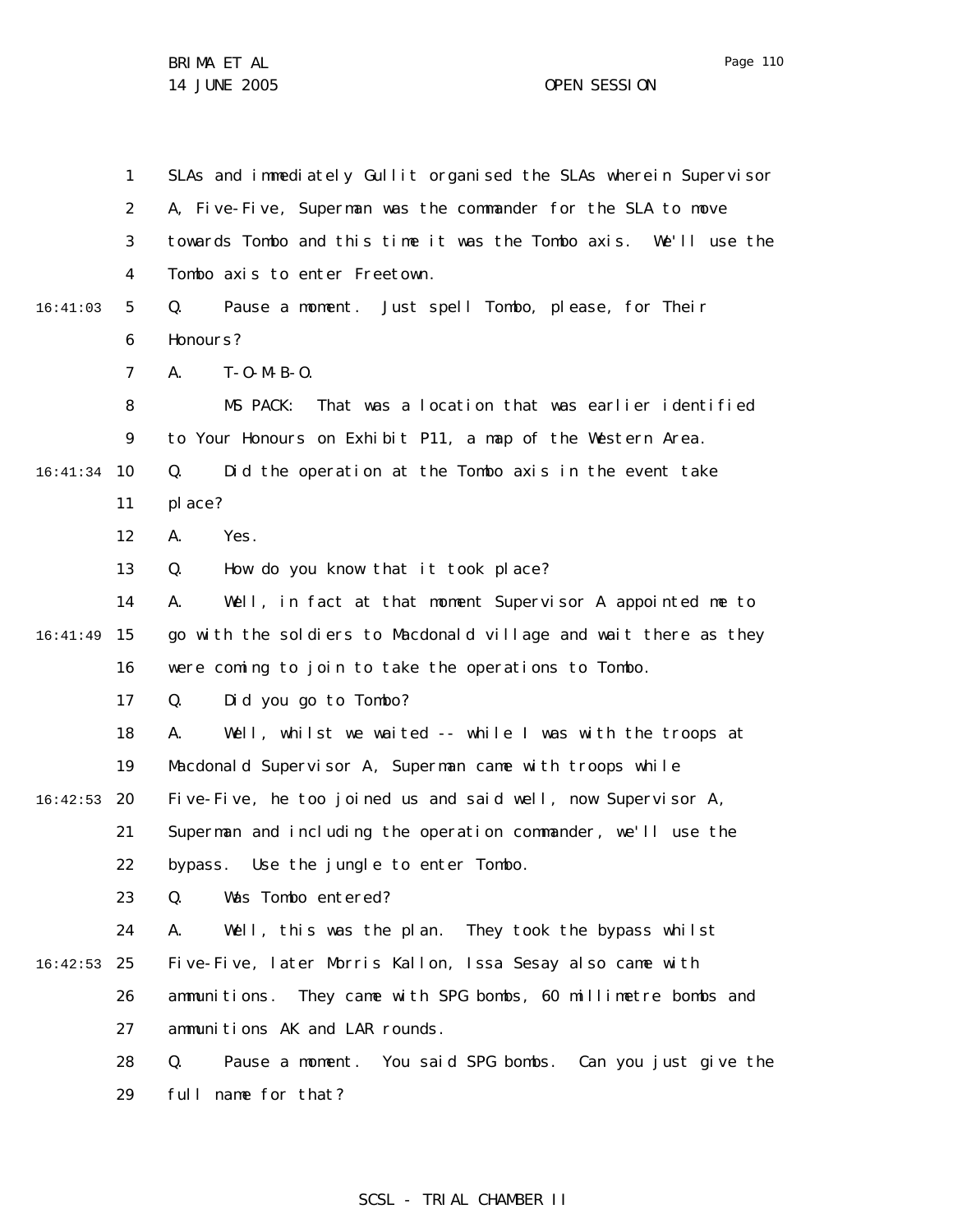|          | 1  | Support propel grenade.<br>А.                                     |  |  |  |
|----------|----|-------------------------------------------------------------------|--|--|--|
|          | 2  | Were there any other members of the RUF apart from Issa<br>Q.     |  |  |  |
|          | 3  | Sesay and Morris Kallon involved in this operation?               |  |  |  |
|          | 4  | Rambo.<br>Yes.<br>А.                                              |  |  |  |
| 16:43:43 | 5  | Do you know what he did?<br>Q.                                    |  |  |  |
|          | 6  | Well, Rambo at that time, he had one anti-aircraft which he<br>А. |  |  |  |
|          | 7  | moved with.                                                       |  |  |  |
|          | 8  | What happened on the operation?<br>Q.                             |  |  |  |
|          | 9  | А.<br>Well, in the operation the team planned that the bypass     |  |  |  |
| 16:44:33 | 10 | team as they were to go in, they were the first to attack Tombo.  |  |  |  |
|          | 11 | Then the advanced team --                                         |  |  |  |
|          | 12 | Q.<br>Pause there. Were you in the bypass team or the advance     |  |  |  |
|          | 13 | team?                                                             |  |  |  |
|          | 14 | I was with the advance team wherein Five-Five, Morris<br>А.       |  |  |  |
| 16:44:33 | 15 | Kallon were. While Supervisor A, the operation commander,         |  |  |  |
|          | 16 | Colonel 0-Five and Superman, they used the bypass.                |  |  |  |
|          | 17 | Q.<br>What happened on the operation?                             |  |  |  |
|          | 18 | Well, I and the troops that were in the advance side waited<br>А. |  |  |  |
|          | 19 | for some time and so Five-Five who was a commander, he became     |  |  |  |
| 16:45:13 | 20 | impatient and said it looks as if these men didn't want to attack |  |  |  |
|          | 21 | the town and said at that time Rambo of the SLA was also in the   |  |  |  |
|          | 22 | operation called Red Goat. He called --                           |  |  |  |
|          | 23 | THE INTERPRETER:<br>Excuse me.                                    |  |  |  |
|          | 24 | MS PACK:                                                          |  |  |  |
| 16:45:13 | 25 | Pause, Witness. We don't need too much detail. Was Tombo<br>Q.    |  |  |  |
|          | 26 | attacked in the event?                                            |  |  |  |
|          | 27 | Yes.<br>А.                                                        |  |  |  |
|          | 28 | Q.<br>And what happened on the attack?                            |  |  |  |
|          | 29 | Well, in the attack on Tombo in fact we were not -- we<br>А.      |  |  |  |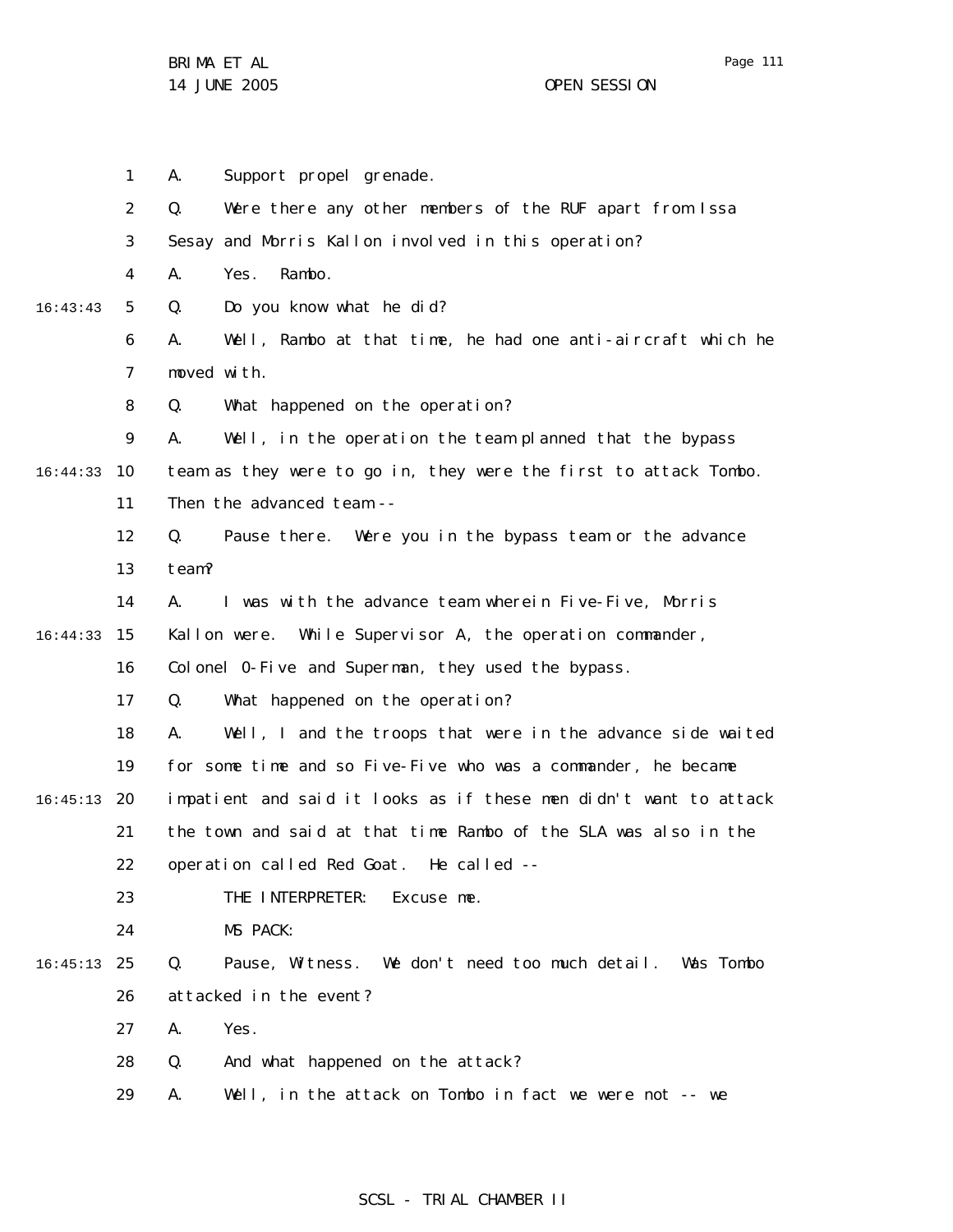Page 112

|          | $\mathbf{1}$   | didn't succeed to capture Tombo. We lost so many men in the        |
|----------|----------------|--------------------------------------------------------------------|
|          | $\overline{2}$ | advance team.                                                      |
|          | 3              | Where did you go after the attack on Tombo?<br>Q.                  |
|          | 4              | We retreated to McDonald and waited for the bypass team.<br>А.     |
| 16:45:53 | 5              | Macdonald you've spelt before, M-A-C-D-O-N-A-L-D.<br>After<br>Q.   |
|          | 6              | you retreated to Macdonald where did you go?                       |
|          | 7              | Later Supervisor A, Superman also came. We moved to<br>А.          |
|          | 8              | Benguema.                                                          |
|          | 9              | Q.<br>When you were back at Benguema were there any other          |
| 16:45:53 | 10             | operations carried out from there?                                 |
|          | 11             | А.<br>Yes.                                                         |
|          | 12             | MR FOFANAH: May it please Your Honours, the witness has            |
|          | 13             | just indicated that they lost a lot of men at Tombo.<br>We are not |
|          | 14             | particularly clear as to who and who in fact arrived at the other  |
| 16:46:33 | 15             | location Benguema, especially as he has clearly stated that they   |
|          | 16             | lost a lot of men. Thank you.                                      |
|          | 17             | MS PACK:                                                           |
|          | 18             | Q.<br>Witness, how many men -- are you able to estimate how many   |
|          | 19             | men were lost on the attack on Tombo?                              |
| 16:46:34 | -20            | Well, as far as I was in the front side, we lost about ten<br>А.   |
|          | 21             | men in that operation.                                             |
|          | 22             | Q. Witness, when you got back to Benguema were there any           |
|          | 23             | further operations carried out?                                    |
|          | 24             | А.<br>Yes.<br>Whilst we were at Benguema Bazzy came and said that  |
| 16:47:23 | 25             | he had an understanding that the Malians, the Nigerians were       |
|          | 26             | advancing, they were starting an advance on the highway.           |
|          | 27             | What happened as a result of this?<br>Q.                           |
|          | 28             | Well, the Nigerians, according to the source, started<br>А.        |
|          | 29             | advancing towards Hastings.                                        |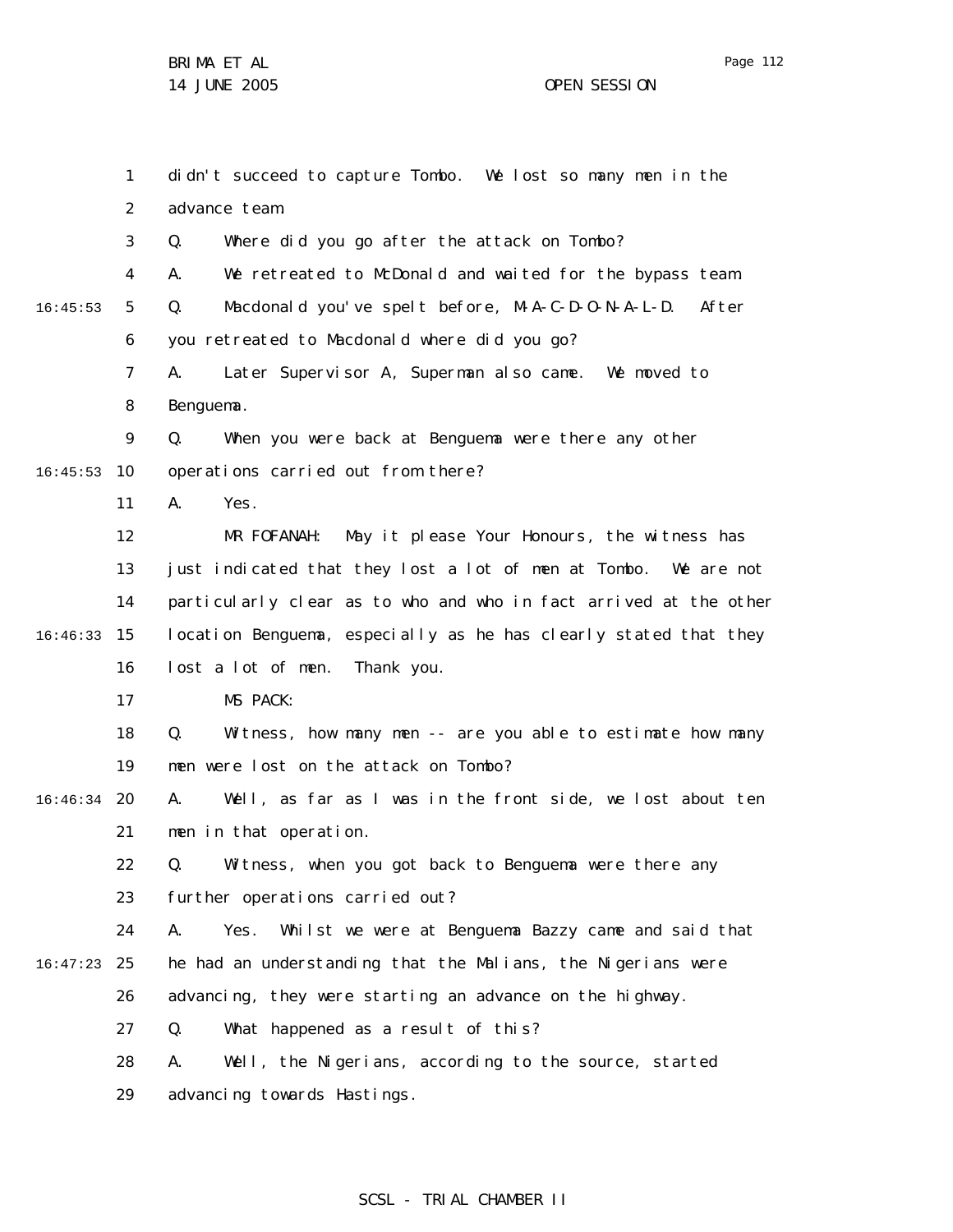1 2 3 4 5 6 7 8 9 10 16:47:59 11 12 13 14 15 16:48:31 16 17 18 19 20 16:49:33 21 22 23 24 25 16:49:33 26 27 28 29 16:47:39 Q. So as a result of the Nigerians advancing towards Hastings what happened? A. Well, in fact immediately Gullit put the whole troops alert and asked them to prepare for their retreat to Benguema, to move towards the rear. Q. Did anything happen at Hastings? A. Well, the ECOMOG forces captured Hastings and the troops retreated towards Waterloo. Q. Which troops retreated to Waterloo? A. Bazzy with the reinforcement that was given to him retreated from Hastings towards Waterloo. Q. Where were you at this time? A. Well, at that time when Bazzy sent, Supervisor A moved with me, also with some soldiers, to Hastings to reinforce Bazzy, but indeed we were not able to stand the enemy forces. Q. And so after Hastings where did you withdraw to? A. We withdrew to Waterloo. Q. In total about how long did you stay in Benguema? A. Well, we were about a month at Benguema. About a month within that area. It was about a month, yes. Q. Whilst you were in Benguema, apart from the two operations that you've spoken about in Tombo and Hastings and the ambush you've spoken about of the Guinean troops, did anything else happen whilst you were based at Benguema? A. Yes. Q. What else happened whilst you were based at Benguema? A. In fact, RUF Rambo retreated -- he retreated with the arms and ammunitions which were at the G4 together with the Deputy Operations Commander Junior Sheriff who represented the SLA.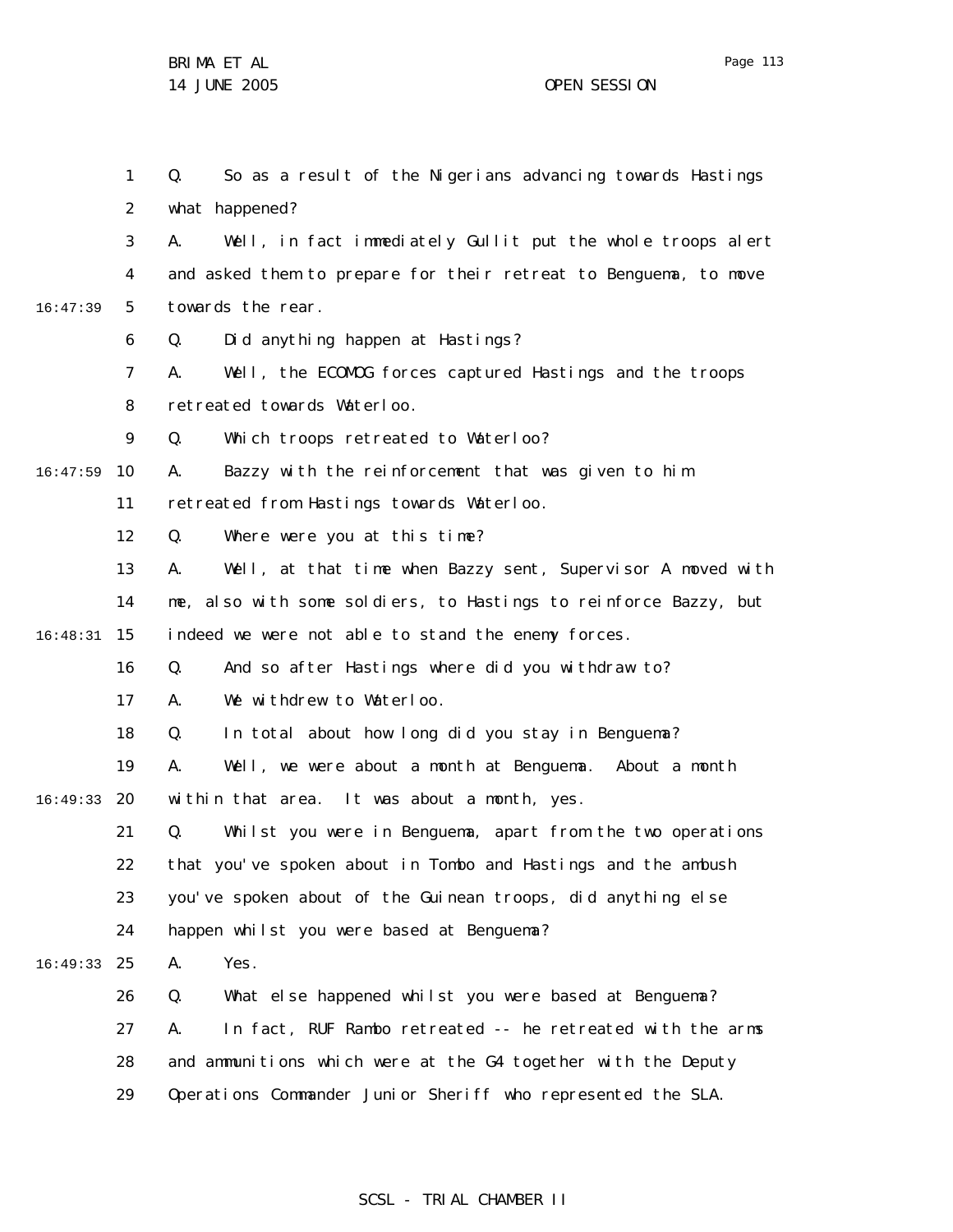1 2 3 4 5 6 7 8 9 10 16:51:03 11 12 13 14 15 16:51:43 16 17 18 19 20 16:51:43 21 22 23 24 25 16:51:47 26 27 28 29 16:50:23 Q. Where did he retreat to? A. Well, according to what information we heard, that he had retreated to Makeni with the ammunitions. Q. Who provided you with this information? A. Well, these were the soldiers who were with him. They said they saw him come with a vehicle and loaded the ammunition and said they were heading for Makeni. Q. Witness, were there civilians in Benguema or the Benguema area? A. Well, civilians were within that area at that moment. Q. Did anything happen to the civilians within the area? A. The only thing -- there was a team going on food finding within that area. Q. Did anything happen to the civilians within the area? A. The only thing was that they participated in pounding rice, carrying looted items, they helped in cooking. That's what they did around that area. Q. Are you talking about here civilians who were from the area or civilians who'd come with you who'd been abducted in Freetown and el sewhere? MR FOFANAH: Objection. There is no such evidence that civilians actually were with them as far as Benguema. There is no such evidence. MS PACK: Yes, there is. There were civilians abducted in Freetown. The witness has given evidence about this and he's given evidence about civilians abducted in Bombali and Kono and all the other areas that the troop has been through. JUDGE SEBUTINDE: But we don't have evidence of what happened with these abducted civilians, do we, thereafter.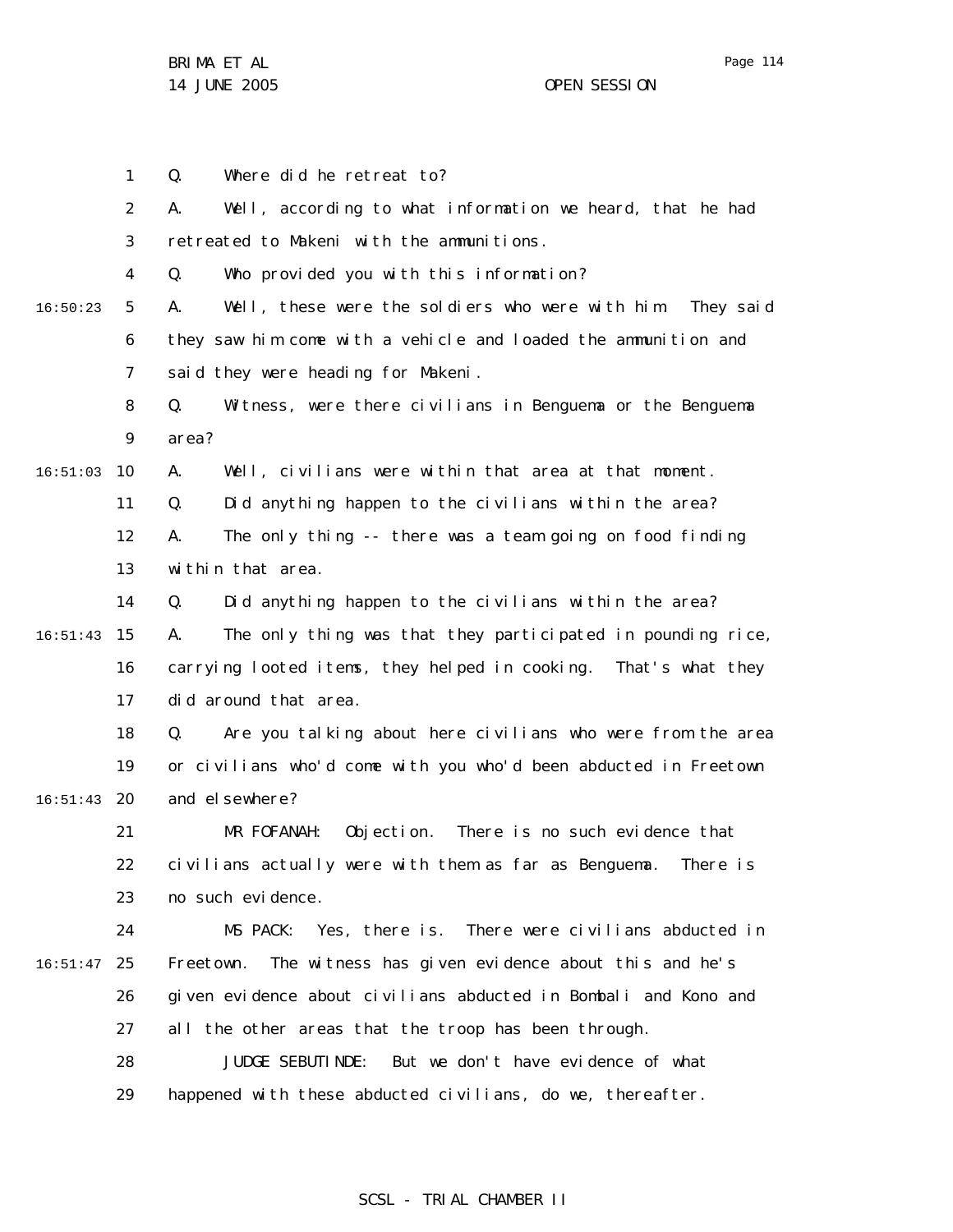1 MS PACK: I can ask the witness.

2 3 4 5 6 7 8 9 10 16:52:42 11 12 13 14 15 16:52:59 16 17 18 19 20 16:53:19 21 22 23 24 25 16:53:30 26 27 28 29 16:52:17 Q. Witness, you've given evidence about civilians being abducted in Freetown. What happened to the civilians after they were abducted? A. In my last statement, if you can recall, I said Gullit, Five-Five, Bazzy, retreated and they said they were going to find a temporal base with the family. That is people who were with their families and the civilians whom they had. They retreated with them saying that they were going to set up a temporal base whilst we stayed behind to set up a defence. Q. Pause. You're referring here, are you, to what Gullit said when you were in Allen Town; is that correct? A. Yes, before they left to set up the temporal base. Q. Are you able to estimate about how many civilians where were with Gullit, Bazzy and Five-Five as they went to find a temporal base with their families. MR MANLY-SPAIN: May it please, your Honour, I stand to be corrected but I believe the witness merely said with their families. Not with abducted civilians, just with their families. PRESIDING JUDGE: I thought he said with family and civilians but he didn't use the word "abducted". I didn't hear it anyway. There is a transcript if there's a dispute. MS PACK: Well, I'll ask a question about abducted civilians. Q. I'm asking you specifically to focus on those civilians who had been abducted in Freetown. Now those civilians who'd been abducted in Freetown, are you able to say what happened to them? A. In fact they're the ones we called families because that's how we called them. All of those whom were abducted, we called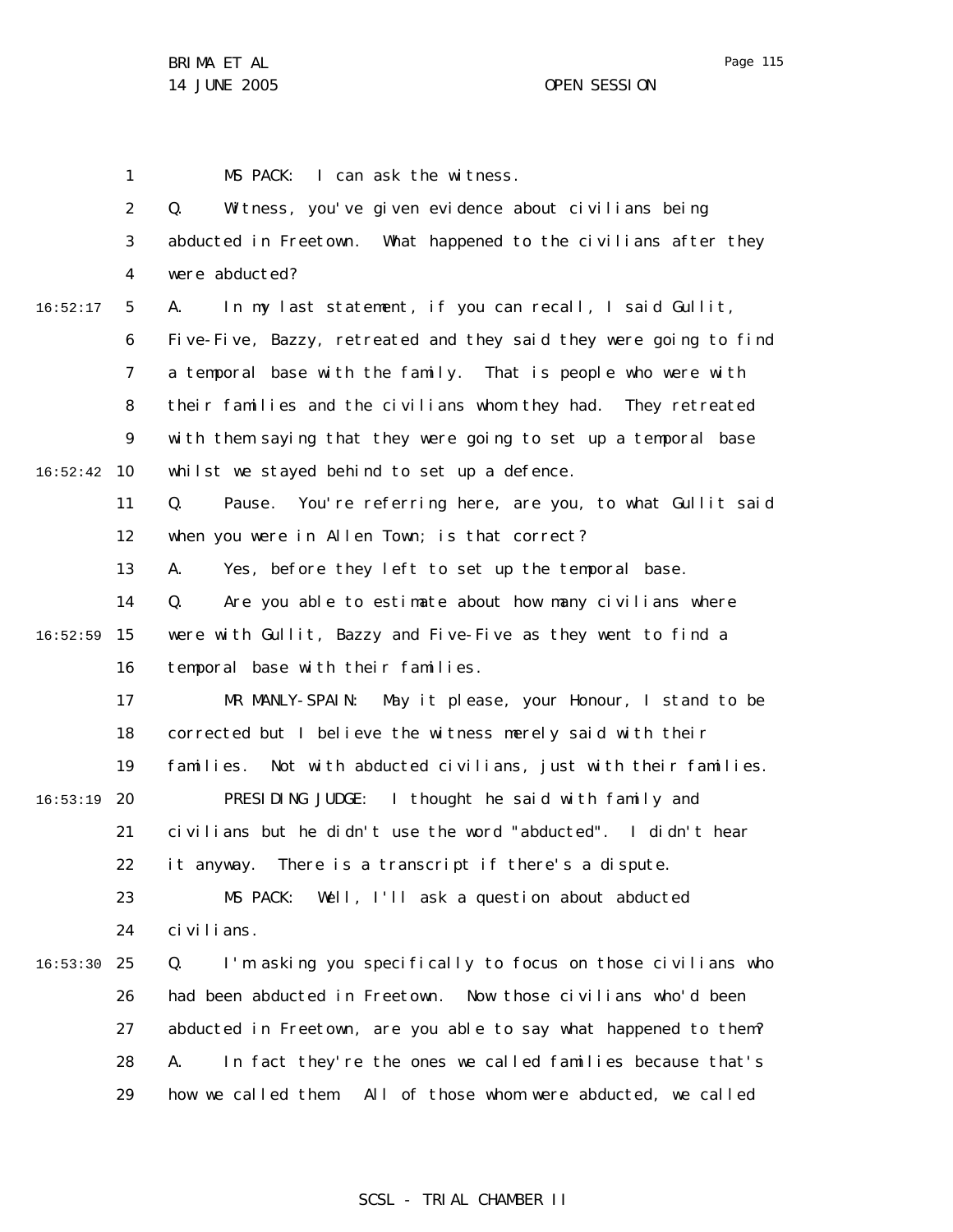1 2 3 4 them family. When we talk of families they are the ones we are referring to, the abducted civilians. Any jungler that you ask, he would tell you that they are the ones we are referring to as family.

5 6 7 16:54:05 Q. So after Gullit, Bazzy and Five-Five retreated to find a temporal base with the civilians who were abducted do you know what happened to these civilians?

8 9 10 11 12 13 16:54:28 A. These civilians were well protected. They continued to stay with the troops up to Benguema. They continued to stay with the troop up to the time we finally pulled out from Benguema. Q. Are you able to estimate approximately how many civilians had been abducted from Freetown and were with you after that to Benguema?

> 14 A. The civilians were more than 300.

15 16:54:55 16 Q. Do you know if these civilians were men, women, children? A. Young men, young women and children.

> 17 Q. Were the civilians abductees--

18 19 20 16:55:49 21 22 23 24 25 16:56:09 26 27 28 29 MS THOMPSON: Your Honour, before my learned friend goes with this line of questioning I'm just trying to compare the notes I have and my recollection with that of my learned friends. The evidence which I heard and the note I have is that there was an order for burning and abductions. We do not have any evidence of actual abductions taking place, whether this order was carried out. There was an order by whoever for abductions to take place but we do not know whether that order was carried out, whether the abductions actually took place. My learned friend is now leading evidence on abductees from Freetown, thereby assuming that this order was actually carried out when there is no evidence before us, or before this Court, I should say.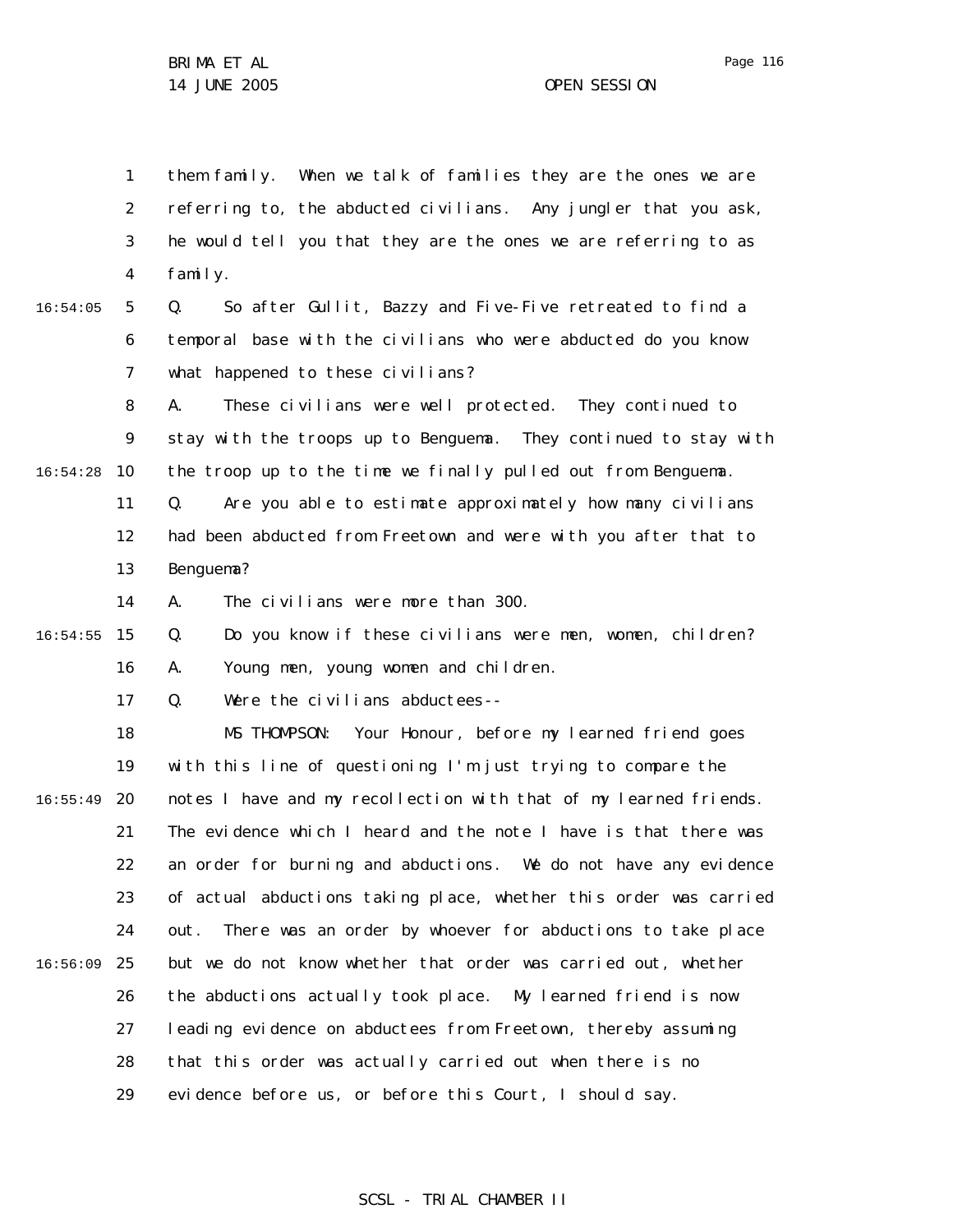1 2 3 4 5 6 7 8 9 10 16:56:58 11 12 13 14 15 16:57:23 16 17 18 19 20 16:58:14 21 22 23 24 25 16:58:38 26 27 28 29 16:56:44 MS PACK: I believe from my note that my learned friend is incorrect in her assessment of what the evidence was. I have a note that the witness saw, himself, civilians being abducted and I recall him saying especially young girls and children. They were taken at one point to the headquarters at PWD. THE WITNESS: Yes. MS PACK: Now there was further evidence about abductions but that's a particular note I have about abducted young girls and children who were taken to the headquarters at PWD. JUDGE SEBUTINDE: Ms Pack, there is one matter that I think you should acknowledge and that is that the evidence was that he saw these abductions taking place but he fell short of saying who abducted. Consistently he fell short of saying who abducted and we can't assume who abducted. MS PACK: Well, Your Honour, may I deal then with that particular aspect of the evidence identifying -- ask the witness to identify, if he is able, who abducted civilians in Freetown. PRESIDING JUDGE: I have a quite lengthy note here: After that the abductions started taking place in Freetown. The troops lost Upgun. I saw with my own eyes young girls, especially young children, were taken to PWD headquarters. So I have that. That's my note. MS PACK: That's the exact portion of evidence I was thinking of, Your Honour. MS THOMPSON: Perhaps my learned friend could make it clear which abductions, because there's evidence here of several orders for abductions. We don't know which one was carried out. The question to the witness was about general abductees and, as far as I can remember, the orders for abductions -- and this witness

#### Page 117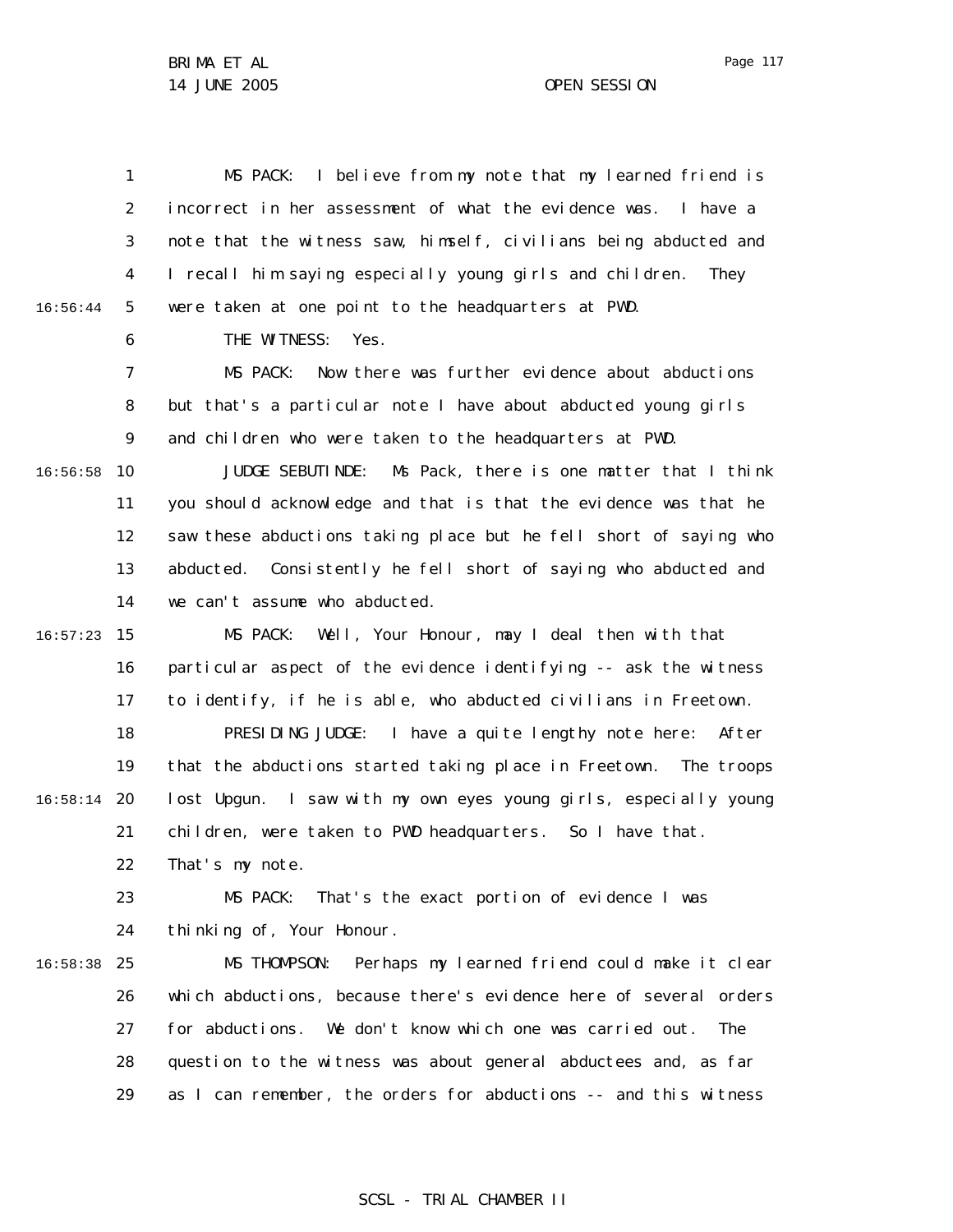1 2 3 4 5 6 7 8 9 10 16:59:40 11 12 13 14 15 17:00:04 16 17 18 19 20 17:00:29 21 22 23 24 25 17:00:51 26 27 28 29 16:59:20 has given evidence of orders for abductions at various stages of their coming into and retreating from Freetown. If that's the evidence she wants to lead and that's your recollection then that's the record of the Court, Your Honour. But then my learned friend has to make it clear which abductees she's talking about. We cannot all assume that all their orders were carried out. JUDGE SEBUTINDE: Additionally, Ms Pack, I would agree with the Presiding Judge as to the exact wording that she read. The trouble with that kind of evidence is when we don't know who took these people, the witness saw the abductees being taken to PWD. We don't know who took them and just because they were taken to PWD, we don't know who abducted them or what happened to them thereafter. It still doesn't make it us any the wiser in light of the objection by Mr Fofanah. MS PACK: Your Honour, may I seek to elucidate those specific issues that Your Honour has raised. PRESIDING JUDGE: I think, as Ms Thompson said, there was more than one order for abduction of a person or persons. MS PACK: Q. Witness, I'm going to ask you specifically about the abductions in Freetown. Firstly, just dealing with the abductions that you've talked about already where civilians were taken to PWD. Those abductions that you've testified about earlier, who was abducting the civilians on this occasion that you saw civilians being taken to the headquarters at PWD? A. At this time commanders also abducted civilians. Some of them carried their loads. Q. Are you able to recall any particular commanders who abducted civilians?

Page 118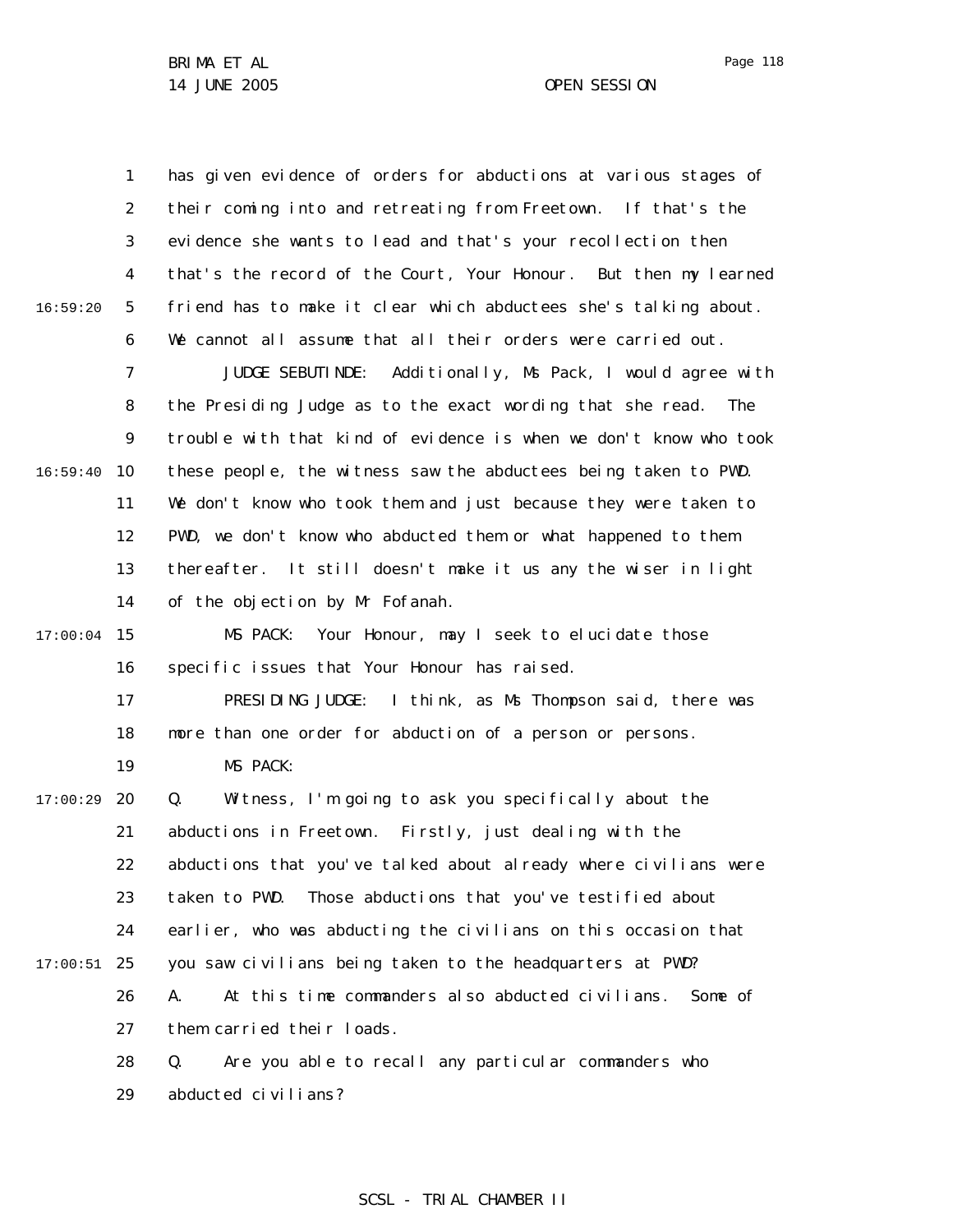Page 119

1 2 3 4 5 6 7 8 9 10 17:02:09 11 12 13 14 15 17:02:44 16 17 18 19 20 17:03:11 21 22 23 24 25 17:03:32 26 27 28 29 17:01:45 A. At that time that Gullit passed this order almost everybody had civilians because he said this would attract the attention of the international community. Q. Who said this would attract the attention of the international community? A. This was said by Gullit. That by abducting the civilians it would attract the attention of the international community. Q. Where was Gullit when he said this? A. This happened at PWD. Q. Now I'm going to ask you about those abductions you're talking about to PWD. Did you see on these occasions what happened to the civilians after they were abducted and taken to PWD? A. Yes. They were well secured. In fact, it was the responsibility of the commander who abducted the civilian to secure the civilian. They were well secured. Q. Now Witness, you've spoken about orders to abduct -- JUDGE SEBUTINDE: I'm sorry, Ms Pack, but I'm personally not quite sure what well secured means. MS PACK: Q. Just explain, please, what you mean when you use the words well secured. What are you talking about when you say that? A. They were well protected in a way that they wouldn't escape. They were well watched over so that they wouldn't escape. Q. At this point did you see the civilian abductees do anything, those who were well secured? A. The only thing was that they carried the loads, the bags which the commanders had. They carried them.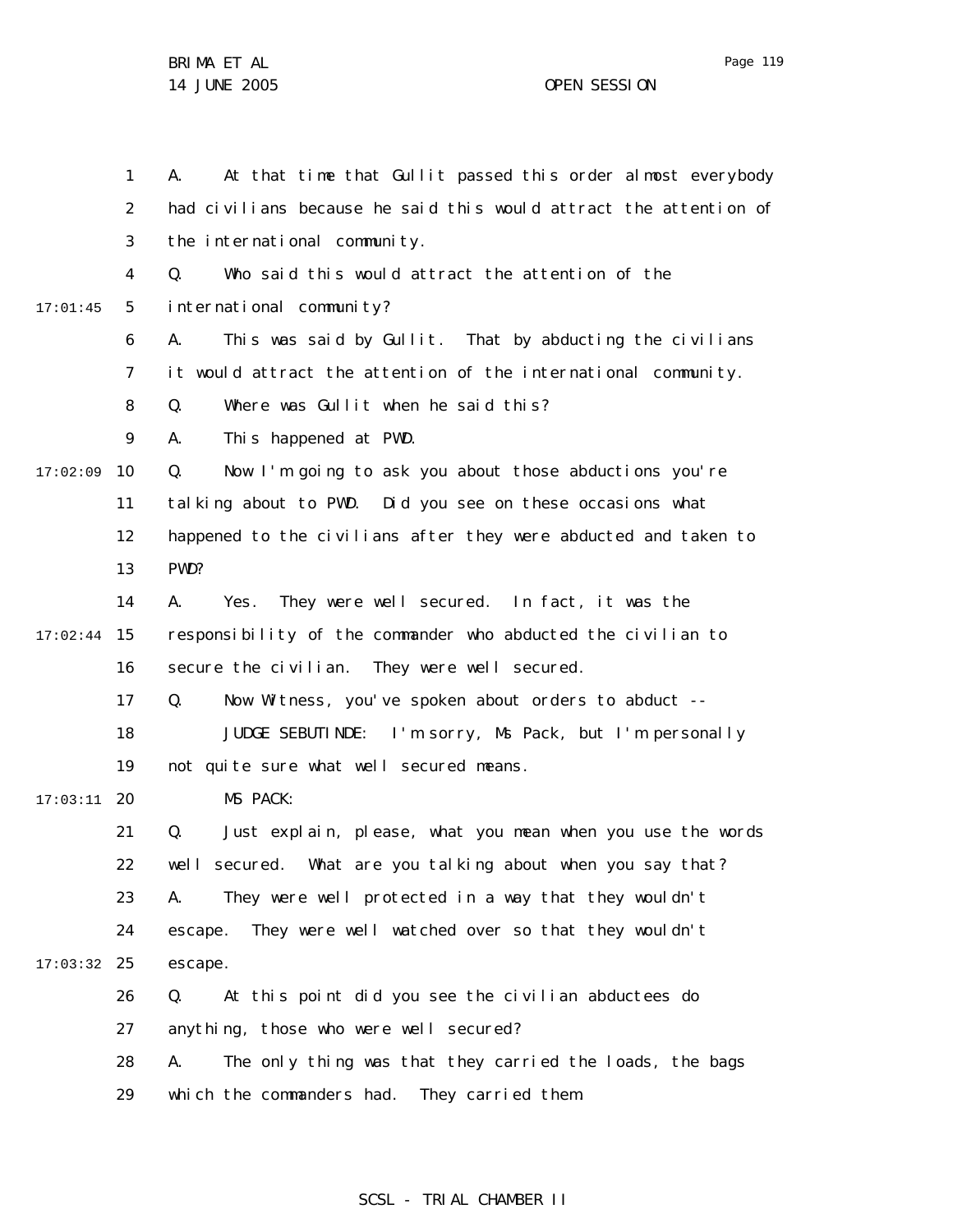Page 120

BRIMA ET AL 14 JUNE 2005 OPEN SESSION

|          | $\mathbf{1}$   | Where were they carrying the loads? When was that?<br>Q.            |
|----------|----------------|---------------------------------------------------------------------|
|          | $\overline{2}$ | When the troops started retreating from PWD up to the<br>Α.         |
|          | 3              | mental home towards Benguema.                                       |
|          | 4              | Was there anything else that you saw civilians doing?<br>Q.         |
| 17:04:42 | 5              | The only thing that civilians did because at that time was<br>А.    |
|          | 6              | that they helped in the cooking.                                    |
|          | $\overline{7}$ | Did you see in Freetown or did you know in Freetown what<br>Q.      |
|          | 8              | would happen to a civilian if they refused to carry loads or help   |
|          | 9              | with the cooking?                                                   |
| 17:05:11 | 10             | All that I know was that the civilians whom I and the other<br>А.   |
|          | 11             | men had, there was no way they could escape. So they were           |
|          | 12             | willing to carry loads.                                             |
|          | 13             | Witness, you've talked also about young girls being<br>Q.           |
|          | 14             | abducted. Did you see what happened to the young girls who were     |
| 17:05:34 | 15             | abducted in Freetown?                                               |
|          | 16             | Most of the young girls, they became the wives of the<br>Yes.<br>А. |
|          | 17             | various commanders.                                                 |
|          | 18             | Do you know what the young girls did as wives of the<br>Q.          |
|          | 19             | various commanders?                                                 |
| 17:06:01 | 20             | They served them in bed, cooked for them --<br>А.                   |
|          | 21             | What do you mean by that?<br>Q.                                     |
|          | 22             | In terms of sexual intercourse.<br>А.                               |
|          | 23             | MR FOFANAH: Your Honours, I will object to that piece of            |
|          | 24             | evidence going in on the basis that, firstly, it is a generalised   |
| 17:06:20 | 25             | statement. I mean, it does not go as to establishing the            |
|          | 26             | knowledge of the witness on questions of a sexual relationship      |
|          | 27             | between all the commanders in question and the young girls.<br>No   |
|          | 28             | foundation has been laid as to how he got particular knowledge of   |
|          | 29             | sexual involvement between the young girls and the commanders.      |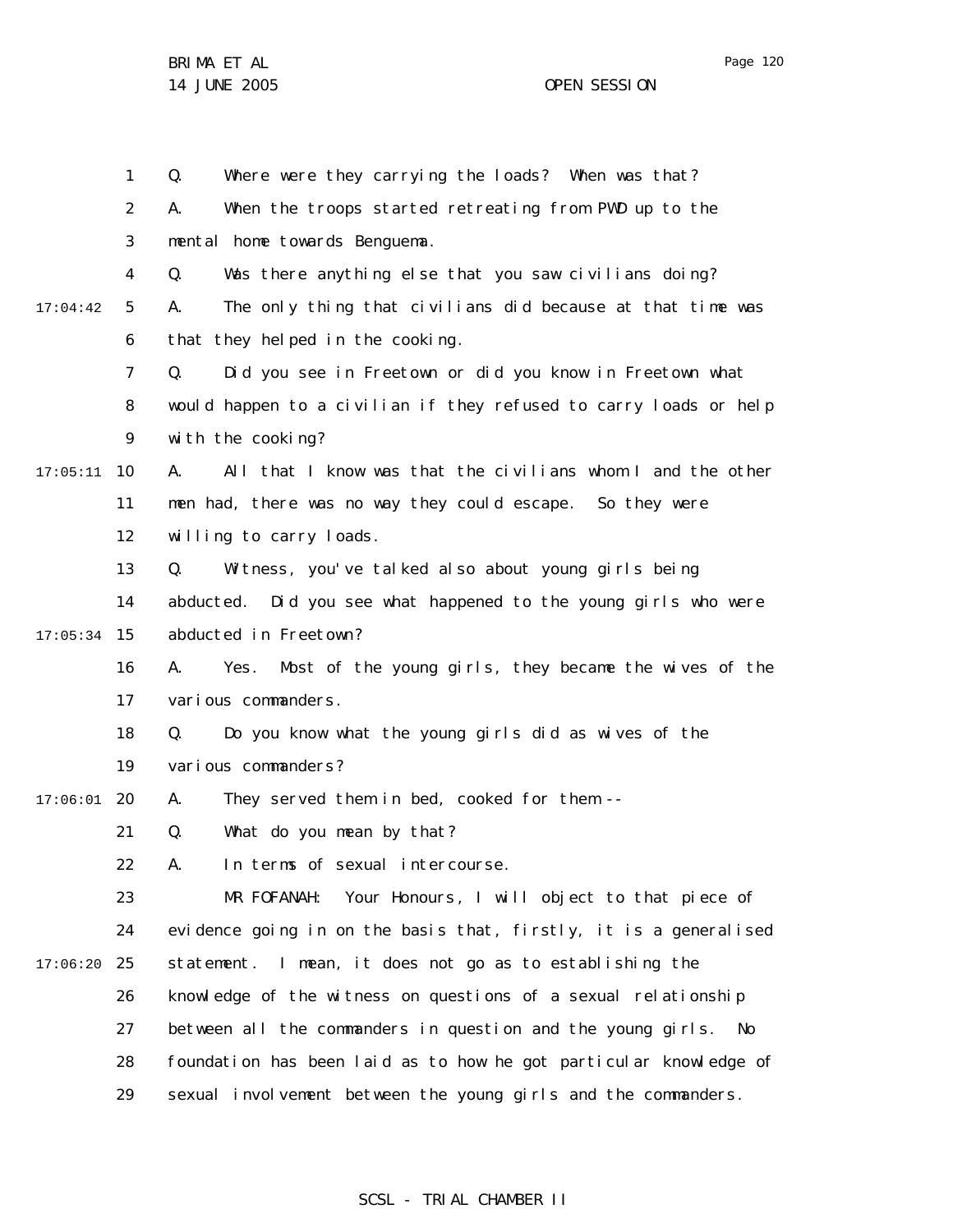1

Foundation has to be laid. That is the objection.

2 MS PACK: I'll lay a foundation.

3 4 Q. Witness, how do you know what became of the wives of the various commanders?

5 6 7 8 9 10 17:07:31 17:07:06 A. Well, there are times when sometimes I would see the young girls being taken to a room. For instance, in the Kissy area, because that was one of the areas, most of the girls knew me. So most of them would tell me what they would do with the men who captured them. That's how I got the information. Sometimes I would see with my own very eyes.

> 11 12 13 Q. Apart from serving the various commanders in bed - having sexual intercourse with them - did you see what else the wives were required to do?

14 15 17:07:55 A. Well, the cooking -- well, yes, they did that. They helped with cooking.

> 16 17 18 Q. Now you also mentioned earlier that children were taken to PWD. These child abductees, did you see what they did after they were abducted?

19 20 17:08:19 21 A. Well, these young children did nothing at that time when we captured them in Freetown. They were not doing anything. They were just close to the commanders at that time.

22 23 Q. Are you able to say roughly how old the children were that you saw were abducted in Freetown?

24 25 17:08:47 A. Most of them were nine, ten years. When asked they would tell you.

26 27 Q. Are you able to say how many children you saw just at PWD headquarters who'd been abducted in Freetown?

28 A. Well, I saw -- well, I can't tell the number but I saw

29 children. I did see young children who were with the commanders.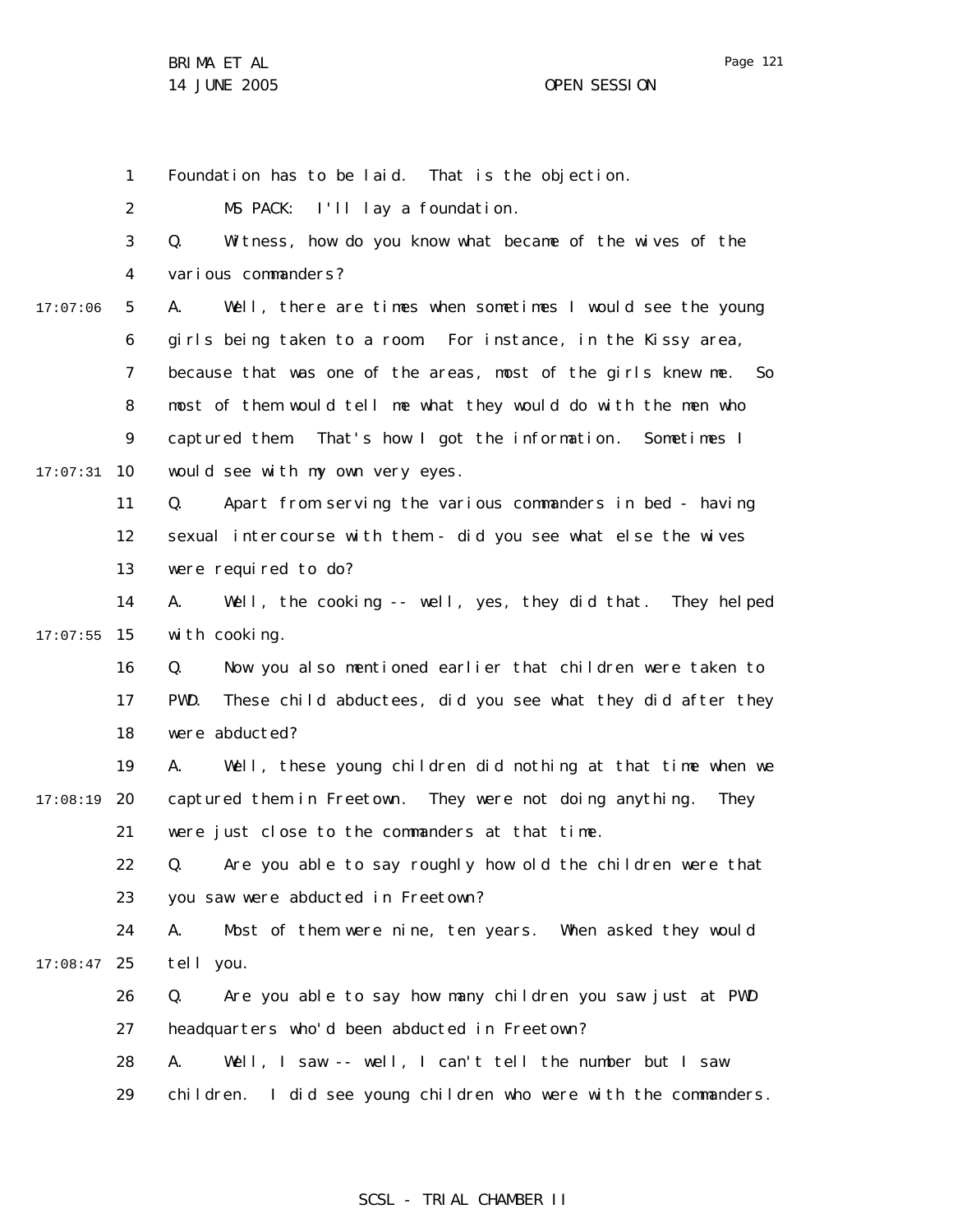1 2 3 4 5 6 7 8 9 10 17:10:12 11 12 13 14 15 17:10:48 16 17 18 19 20 17:11:12 21 22 23 24 25 17:11:28 26 27 28 29 17:09:34 Q. Do you know what happened to these children later? A. Actually these children were later trained to become SBUs. Q. SBUs, just remind Their Honours what that stands for? A. Small Boys Unit. Q. How do you know they were later trained to be SBUs? A. I myself had two with me. They too were strong fighters. I trained them. Q. Whereabouts was this that you had SBUs? A. Well, I had -- from Freetown up to the west side I had two. Q. Where were they trained? A. Well, towards Newton as Gullit later went to Makeni. This training was going on little by little. I would train them how to shoot and how to dismantle a gun and assemble it. Q. Are you able to say about how many children were trained as SBUs apart from the two you've identified at this location towards Newton? A. Well, actually at that moment because the troop was large I can't give the specific number but I knew that there was a number of -- there were a number of children who were trained. PRESIDING JUDGE: Ms Pack, have you got many more questions in this line of the witness's evidence? MS PACK: I was going to go on to abductions of civilians other than the ones who were brought to PWD on this occasion but I could deal with that tomorrow. I can start again. PRESIDING JUDGE: It's just that I note that it's past the normal time for this particular chamber to adjourn and the witness has been in the box for quite a long. If it is an appropriate time we'll adjourn now until tomorrow. MS PACK: Yes it is, Your Honour.

### SCSL - TRIAL CHAMBER II

Page 122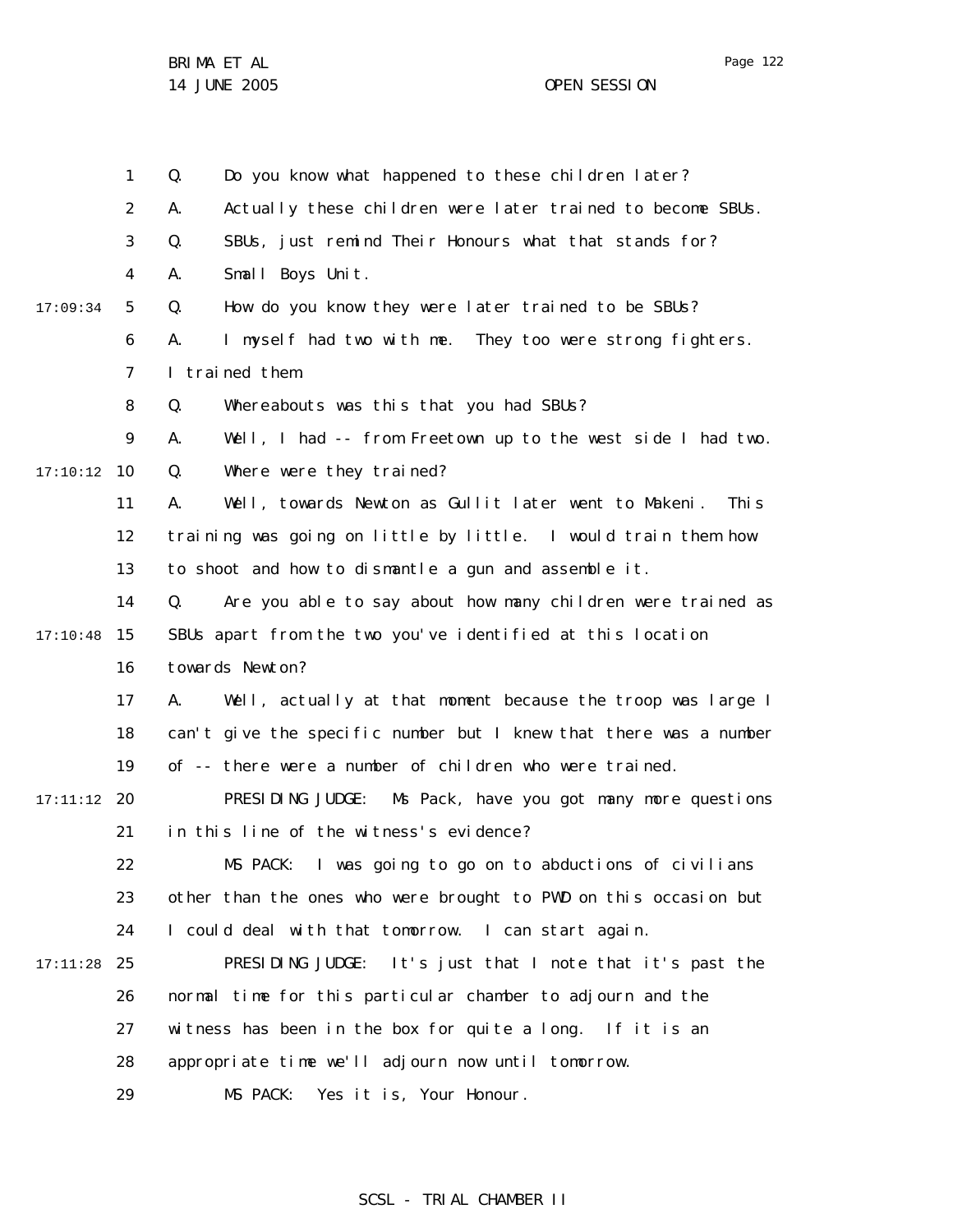|          | 1              | PRESIDING JUDGE: I have to remind the witness of the oath.       |
|----------|----------------|------------------------------------------------------------------|
|          | 2              | Mr Witness, you recall that you promised to tell the truth and I |
|          | 3              | again remind you that you should not discuss your evidence with  |
|          | 4              | any other person until all your evidence is finished.<br>You     |
| 17:12:00 | 5              | understand?                                                      |
|          | 6              | THE WITNESS: Yes, My Lord.                                       |
|          | $\overline{7}$ | PRESIDING JUDGE: Madam Court Attendant, please adjourn           |
|          | 8              | court.                                                           |
|          | 9              | [Whereupon the hearing adjourned at 5.10 p.m.,                   |
| 17:12:49 | 10             | to be reconvened on Wednesday, the 15th day of                   |
|          | 11             | June 2005, at 9.15 a.m.]                                         |
|          | 12             |                                                                  |
|          | 13             |                                                                  |
|          | 14             |                                                                  |
|          | 15             |                                                                  |
|          | 16             |                                                                  |
|          | 17             |                                                                  |
|          | 18             |                                                                  |
|          | 19             |                                                                  |
|          | 20             |                                                                  |
|          | 21             |                                                                  |
|          | 22             |                                                                  |
|          | 23             |                                                                  |
|          | 24             |                                                                  |
|          | 25             |                                                                  |
|          | 26             |                                                                  |
|          | 27             |                                                                  |
|          | 28             |                                                                  |
|          | 29             |                                                                  |

Page 123